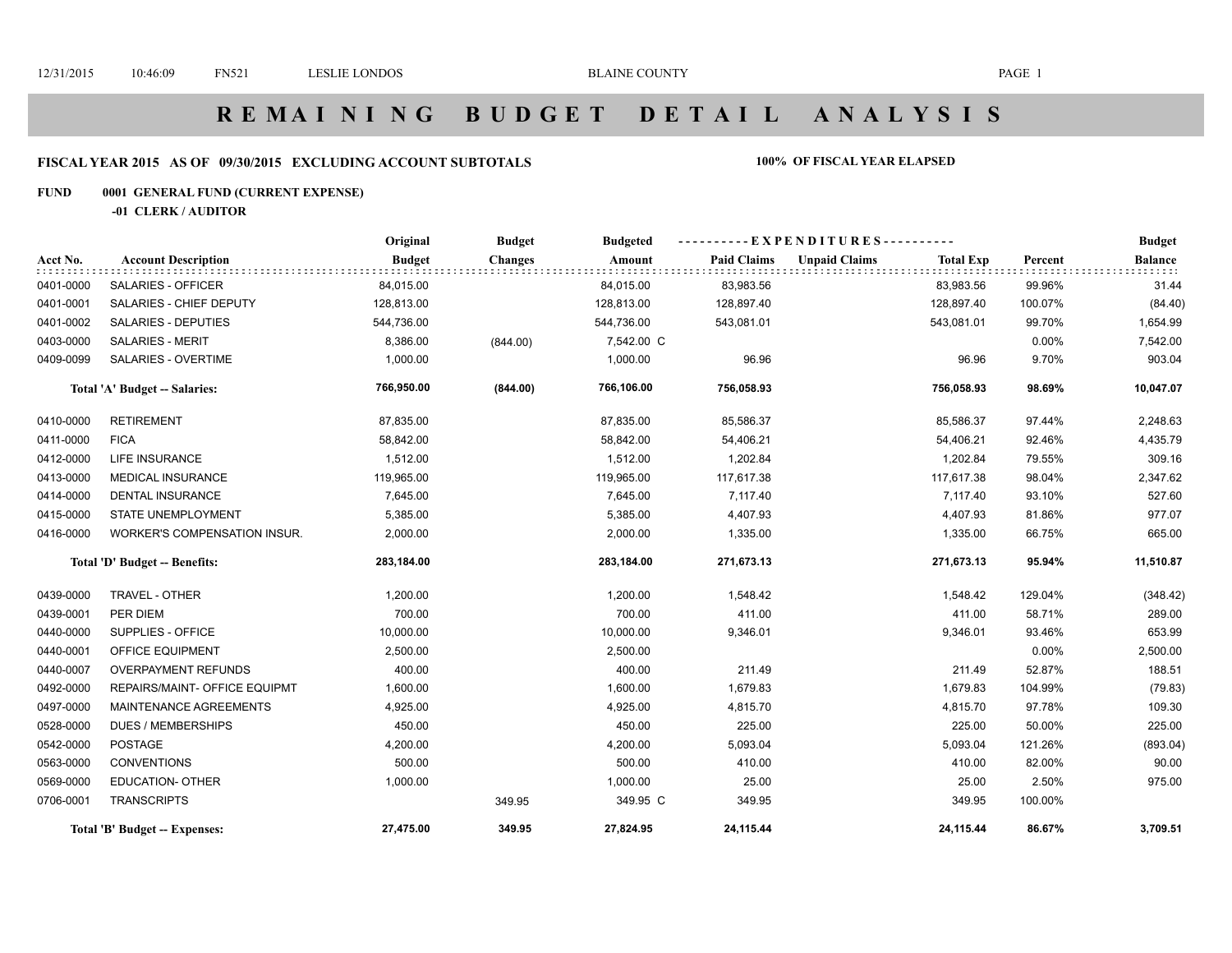### **R E M A I N I N G B U D G E T D E T A I L A N A L Y S I S**

### **FISCAL YEAR 2015 AS OF 09/30/2015 EXCLUDING ACCOUNT SUBTOTALS 100% OF FISCAL YEAR ELAPSED**

### **DEPARTMENT TOTALS: 766,950.00 (844.00) 766,106.00 756,058.93 756,058.93 98.69% 10,047.07 Total 'A' Expenses -- Salaries: 283,184.00 283,184.00 271,673.13 271,673.13 11,510.87 Total 'D' Expenses -- Benefits: 95.94% 27,475.00 349.95 27,824.95 24,115.44 24,115.44 3,709.51 Total 'B' Expenses -- Expenses: 86.67% Total 'C' Expenses -- Capital Outlay:** ------------------......... . . . . . . . . . <u>....... .........</u>  **1,077,609.00 (494.05) 1,077,114.95 1,051,847.50 1,051,847.50 97.65% 25,267.45**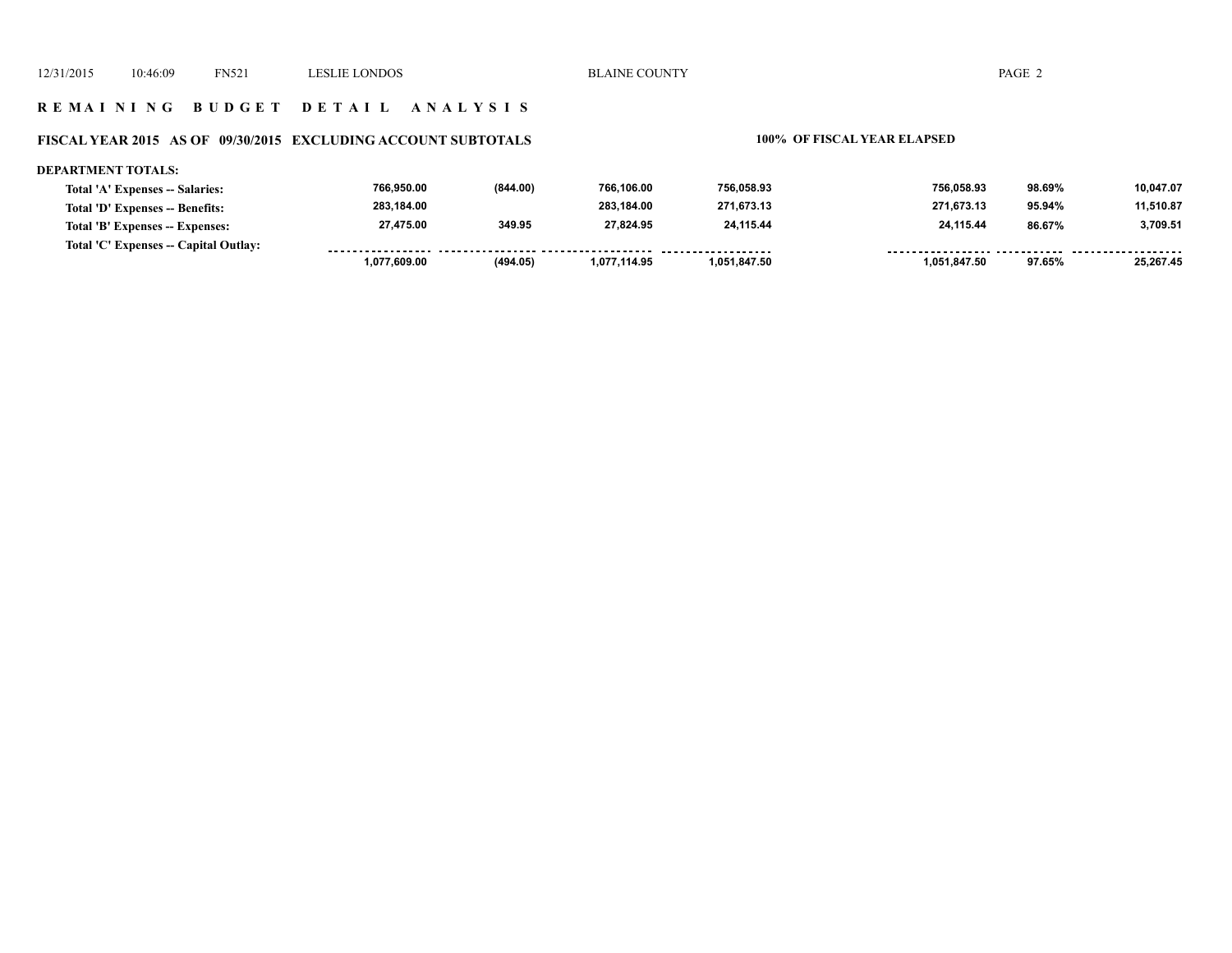### **R E M A I N I N G B U D G E T D E T A I L A N A L Y S I S**

# **FISCAL YEAR 2015 AS OF 09/30/2015 EXCLUDING ACCOUNT SUBTOTALS 100% OF FISCAL YEAR ELAPSED**

# **FUND 0001 GENERAL FUND (CURRENT EXPENSE)**

**-02 ASSESSOR**

|           |                                             | Original      | <b>Budget</b>  | <b>Budgeted</b> | ----------EXPENDITURES---------- |                      |                  |         | <b>Budget</b>                  |
|-----------|---------------------------------------------|---------------|----------------|-----------------|----------------------------------|----------------------|------------------|---------|--------------------------------|
| Acct No.  | <b>Account Description</b><br>is se se se s | <b>Budget</b> | <b>Changes</b> | Amount          | <b>Paid Claims</b>               | <b>Unpaid Claims</b> | <b>Total Exp</b> | Percent | <b>Balance</b><br><b>BBBBB</b> |
| 0401-0000 | SALARIES - OFFICER                          | 78,121.00     |                | 78,121.00       | 78,120.90                        |                      | 78,120.90        | 100.00% | 0.10                           |
| 0402-0000 | SALARIES - CHIEF DEPUTY                     | 57,560.00     |                | 57,560.00       | 57,826.86                        |                      | 57,826.86        | 100.46% | (266.86)                       |
| 0402-0004 | SALARIES - MOTOR VEH. DEPUTIES              | 104,310.00    |                | 104,310.00      | 104,338.50                       |                      | 104,338.50       | 100.03% | (28.50)                        |
| 0403-0000 | SALARIES - MERIT                            | 4,144.00      | (3,549.00)     | 595.00 C        |                                  |                      |                  | 0.00%   | 595.00                         |
|           | Total 'A' Budget -- Salaries:               | 244,135.00    | (3,549.00)     | 240,586.00      | 240,286.26                       |                      | 240,286.26       | 99.88%  | 299.74                         |
| 0410-0000 | <b>RETIREMENT</b>                           | 28,497.00     |                | 28,497.00       | 27,200.45                        |                      | 27,200.45        | 95.45%  | 1,296.55                       |
| 0411-0000 | <b>FICA</b>                                 | 18,875.00     |                | 18,875.00       | 17,514.71                        |                      | 17,514.71        | 92.79%  | 1,360.29                       |
| 0412-0000 | <b>LIFE INSURANCE</b>                       | 445.00        |                | 445.00          | 348.48                           |                      | 348.48           | 78.31%  | 96.52                          |
| 0413-0000 | <b>MEDICAL INSURANCE</b>                    | 36,940.00     |                | 36,940.00       | 36,935.40                        |                      | 36,935.40        | 99.99%  | 4.60                           |
| 0414-0000 | DENTAL INSURANCE                            | 2,250.00      |                | 2,250.00        | 2,247.60                         |                      | 2,247.60         | 99.89%  | 2.40                           |
| 0415-0000 | STATE UNEMPLOYMENT                          | 1,730.00      |                | 1,730.00        | 1,103.16                         |                      | 1,103.16         | 63.77%  | 626.84                         |
| 0416-0000 | WORKER'S COMPENSATION INSUR.                | 690.00        |                | 690.00          | 416.00                           |                      | 416.00           | 60.29%  | 274.00                         |
|           | Total 'D' Budget -- Benefits:               | 89,427.00     |                | 89,427.00       | 85,765.80                        |                      | 85,765.80        | 95.91%  | 3,661.20                       |
| 0439-0000 | <b>TRAVEL EXPENSES</b>                      |               |                |                 | 83.00                            |                      | 83.00            | 0.00%   | (83.00)                        |
| 0439-0001 | PER DIEM                                    | 400.00        |                | 400.00          | 234.50                           |                      | 234.50           | 58.63%  | 165.50                         |
| 0440-0001 | SUPPLIES - ASSESSOR & MTR VEH               | 7,500.00      |                | 7,500.00        | 5,674.34                         |                      | 5,674.34         | 75.66%  | 1,825.66                       |
| 0490-0000 | <b>MAINT AGREE &amp; EQUIP</b>              | 3,920.00      |                | 3,920.00        | 3,647.56                         |                      | 3,647.56         | 93.05%  | 272.44                         |
| 0492-0001 | <b>REPAIRS DMV/ASSESSOR</b>                 | 300.00        |                | 300.00          |                                  |                      |                  | 0.00%   | 300.00                         |
| 0542-0001 | POSTAGE-ASSESSOR/MOTOR VEH                  | 14,500.00     |                | 14,500.00       | 14,555.50                        |                      | 14,555.50        | 100.38% | (55.50)                        |
| 0542-0003 | POSTAGE - RENEWAL - BOISE                   | 10,190.00     |                | 10,190.00       | 5,624.72                         |                      | 5,624.72         | 55.20%  | 4,565.28                       |
| 0563-0000 | <b>CONVENTIONS</b>                          | 600.00        |                | 600.00          | 395.00                           |                      | 395.00           | 65.83%  | 205.00                         |
| 0569-0000 | <b>EDUCATION- OTHER</b>                     | 500.00        |                | 500.00          |                                  |                      |                  | 0.00%   | 500.00                         |
| 0741-0000 | GIS                                         | 350.00        |                | 350.00          |                                  |                      |                  | 0.00%   | 350.00                         |
|           | Total 'B' Budget -- Expenses:               | 38,260.00     |                | 38,260.00       | 30,214.62                        |                      | 30,214.62        | 78.97%  | 8,045.38                       |
|           | <b>DEPARTMENT TOTALS:</b>                   |               |                |                 |                                  |                      |                  |         |                                |
|           | Total 'A' Expenses -- Salaries:             | 244,135.00    | (3,549.00)     | 240,586.00      | 240,286.26                       |                      | 240,286.26       | 99.88%  | 299.74                         |
|           | Total 'D' Expenses -- Benefits:             | 89,427.00     |                | 89,427.00       | 85,765.80                        |                      | 85,765.80        | 95.91%  | 3,661.20                       |
|           | Total 'B' Expenses -- Expenses:             | 38,260.00     |                | 38,260.00       | 30,214.62                        |                      | 30,214.62        | 78.97%  | 8,045.38                       |
|           | Total 'C' Expenses -- Capital Outlay:       |               |                |                 |                                  |                      |                  |         |                                |
|           |                                             | 371,822.00    | (3,549.00)     | 368,273.00      | 356,266.68                       |                      | 356,266.68       | 96.74%  | 12,006.32                      |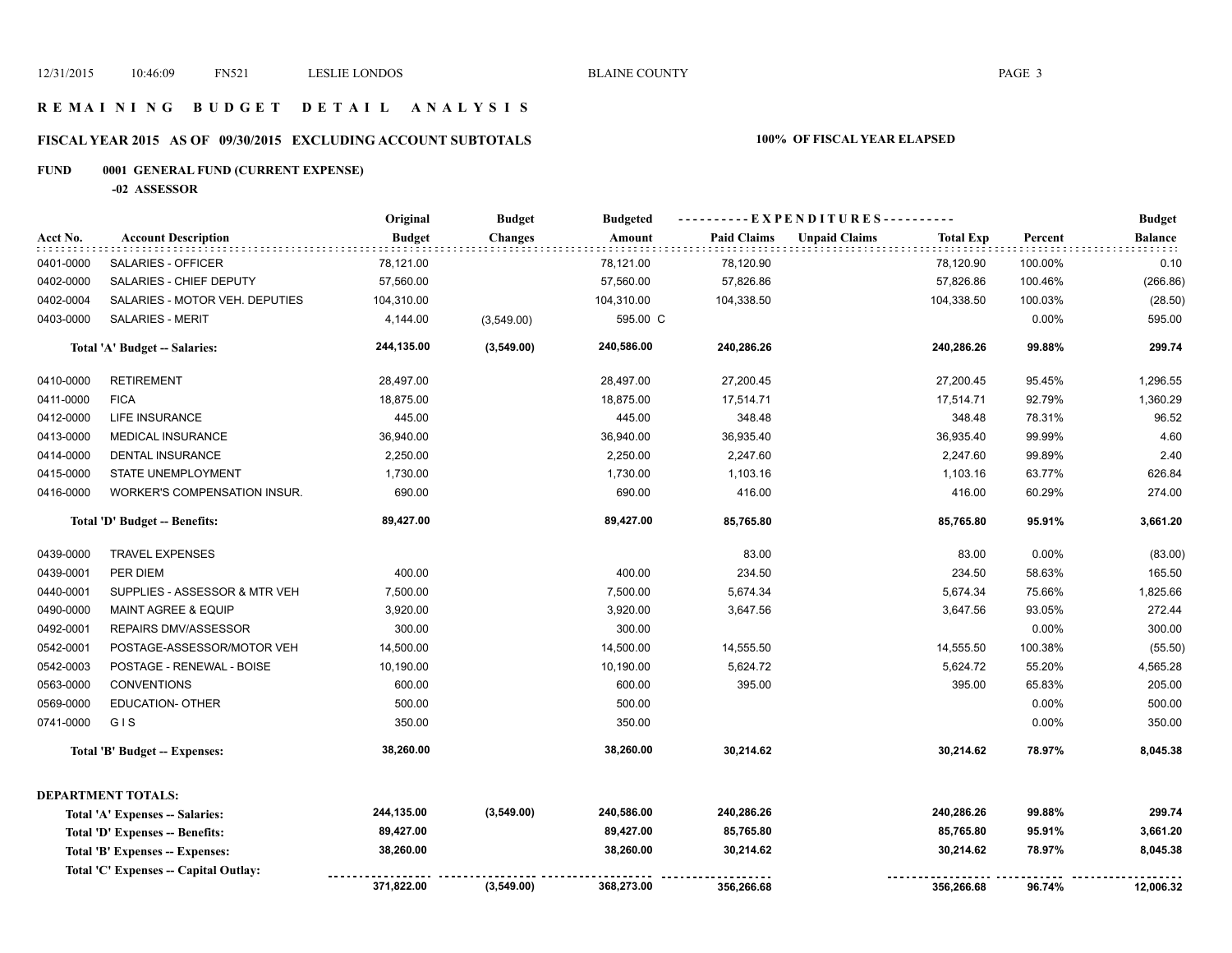### **R E M A I N I N G B U D G E T D E T A I L A N A L Y S I S**

**FISCAL YEAR 2015 AS OF 09/30/2015 EXCLUDING ACCOUNT SUBTOTALS 100% OF FISCAL YEAR ELAPSED**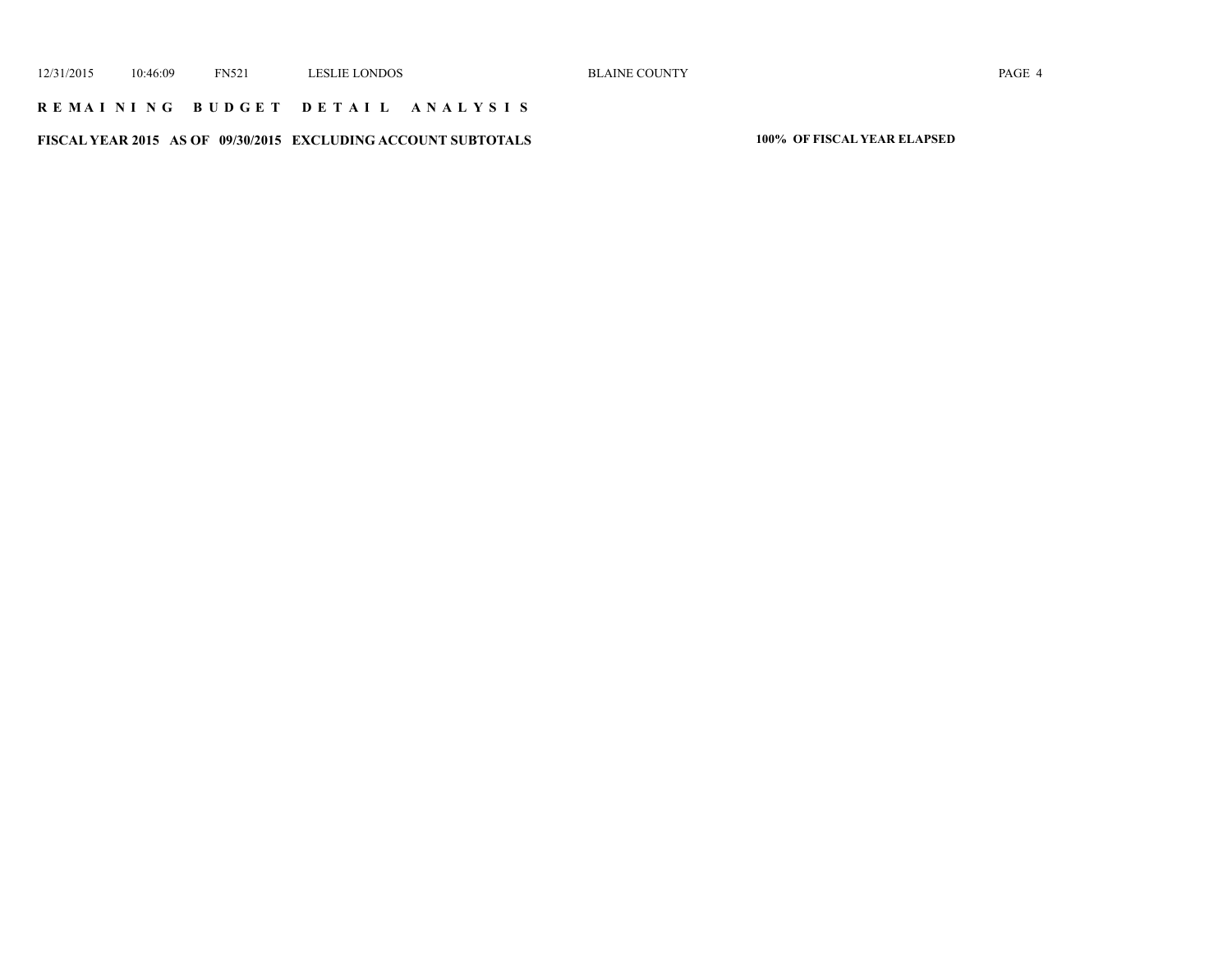### **R E M A I N I N G B U D G E T D E T A I L A N A L Y S I S**

# **FISCAL YEAR 2015 AS OF 09/30/2015 EXCLUDING ACCOUNT SUBTOTALS 100% OF FISCAL YEAR ELAPSED**

# **FUND 0001 GENERAL FUND (CURRENT EXPENSE)**

**-03 TREASURER / TAX COLLECTOR**

|                                      |                               | Original      | <b>Budget</b>  | <b>Budgeted</b> | ----------EXPENDITURES---------- |                      |                  |          | <b>Budget</b>  |
|--------------------------------------|-------------------------------|---------------|----------------|-----------------|----------------------------------|----------------------|------------------|----------|----------------|
| Acct No.                             | <b>Account Description</b>    | <b>Budget</b> | <b>Changes</b> | Amount          | <b>Paid Claims</b>               | <b>Unpaid Claims</b> | <b>Total Exp</b> | Percent  | <b>Balance</b> |
| 0401-0000                            | SALARIES - OFFICER            | 78,121.00     |                | 78,121.00       | 78,120.90                        |                      | 78,120.90        | 100.00%  | 0.10           |
| 0402-0000                            | <b>SALARIES - DEPUTIES</b>    | 35,626.00     | 608.92         | 36,234.92 C     | 36,362.12                        |                      | 36,362.12        | 100.35%  | (127.20)       |
| 0402-0001                            | SALARIES - CHIEF DEPUTY       | 53,924.00     |                | 53,924.00       | 54,512.83                        |                      | 54,512.83        | 101.09%  | (588.83)       |
| 0403-0000                            | <b>SALARIES - MERIT</b>       | 933.00        |                | 933.00          |                                  |                      |                  | $0.00\%$ | 933.00         |
|                                      | Total 'A' Budget -- Salaries: | 168,604.00    | 608.92         | 169,212.92      | 168,995.85                       |                      | 168,995.85       | 99.87%   | 217.07         |
| 0410-0000                            | <b>RETIREMENT</b>             | 19,625.00     |                | 19,625.00       | 19,130.41                        |                      | 19,130.41        | 97.48%   | 494.59         |
| 0411-0000                            | <b>FICA</b>                   | 13,000.00     |                | 13,000.00       | 11,826.71                        |                      | 11,826.71        | 90.97%   | 1,173.29       |
| 0412-0000                            | <b>LIFE INSURANCE</b>         | 270.00        |                | 270.00          | 214.55                           |                      | 214.55           | 79.46%   | 55.45          |
| 0413-0000                            | <b>MEDICAL INSURANCE</b>      | 29,690.00     |                | 29,690.00       | 25,875.43                        |                      | 25,875.43        | 87.15%   | 3,814.57       |
| 0414-0000                            | <b>DENTAL INSURANCE</b>       | 267.00        |                | 267.00          | 1,311.10                         |                      | 1,311.10         | 491.05%  | (1,044.10)     |
| 0415-0000                            | <b>STATE UNEMPLOYMENT</b>     | 1,190.00      |                | 1,190.00        | 536.79                           |                      | 536.79           | 45.11%   | 653.21         |
| 0416-0000                            | WORKER'S COMPENSATION INSUR.  | 442.00        |                | 442.00          | 291.00                           |                      | 291.00           | 65.84%   | 151.00         |
| <b>Total 'D' Budget -- Benefits:</b> |                               | 64,484.00     |                | 64,484.00       | 59,185.99                        |                      | 59,185.99        | 91.78%   | 5,298.01       |
| 0434-0000                            | TRAVEL - REGISTRATION, FEES   |               |                |                 | 175.00                           |                      | 175.00           | $0.00\%$ | (175.00)       |
| 0439-0000                            | TRAVEL - OTHER                | 3,000.00      |                | 3,000.00        | 1,189.31                         |                      | 1,189.31         | 39.64%   | 1,810.69       |
| 0439-0001                            | PER DIEM                      | 750.00        |                | 750.00          | 164.10                           |                      | 164.10           | 21.88%   | 585.90         |
| 0440-0000                            | SUPPLIES - OFFICE             | 4,600.00      |                | 4,600.00        | 5,459.46                         |                      | 5,459.46         | 118.68%  | (859.46)       |
| 0440-0002                            | PROP TAX SHORT PAYMENTS       | 75.00         |                | 75.00           | 67.73                            |                      | 67.73            | 90.31%   | 7.27           |
| 0499-0000                            | REPAIRS/MAINT- OTHER          | 2,000.00      |                | 2,000.00        | 439.39                           |                      | 439.39           | 21.97%   | 1,560.61       |
| 0521-0000                            | EXPENSES-PUBLIC ADMINISTRATOR | 1,000.00      |                | 1,000.00        | 147.76                           |                      | 147.76           | 14.78%   | 852.24         |
| 0528-0000                            | <b>DUES / MEMBERSHIPS</b>     | 260.00        |                | 260.00          | 325.00                           |                      | 325.00           | 125.00%  | (65.00)        |
| 0542-0000                            | POSTAGE/OUTSOURCE BILLING     | 20,000.00     |                | 20,000.00       | 22,029.96                        |                      | 22,029.96        | 110.15%  | (2,029.96)     |
| 0546-0000                            | <b>PUBLICATIONS</b>           | 3,000.00      |                | 3,000.00        | 1,968.20                         |                      | 1,968.20         | 65.61%   | 1,031.80       |
| 0559-0001                            | MISC-BANK FEES (LOCKBOX)      | 8,000.00      |                | 8,000.00        | 9,047.68                         |                      | 9,047.68         | 113.10%  | (1,047.68)     |
| 0569-0000                            | <b>EDUCATION- OTHER</b>       | 1,000.00      |                | 1,000.00        | 430.00                           |                      | 430.00           | 43.00%   | 570.00         |
| 0569-0001                            | <b>EDUCATION - DEPUTIES</b>   | 500.00        |                | 500.00          | 450.00                           |                      | 450.00           | 90.00%   | 50.00          |
| 0701-0000                            | <b>LIEN SEARCHES</b>          | 5,000.00      |                | 5,000.00        | 3,325.00                         |                      | 3,325.00         | 66.50%   | 1,675.00       |
|                                      | Total 'B' Budget -- Expenses: | 49,185.00     |                | 49,185.00       | 45,218.59                        |                      | 45,218.59        | 91.94%   | 3,966.41       |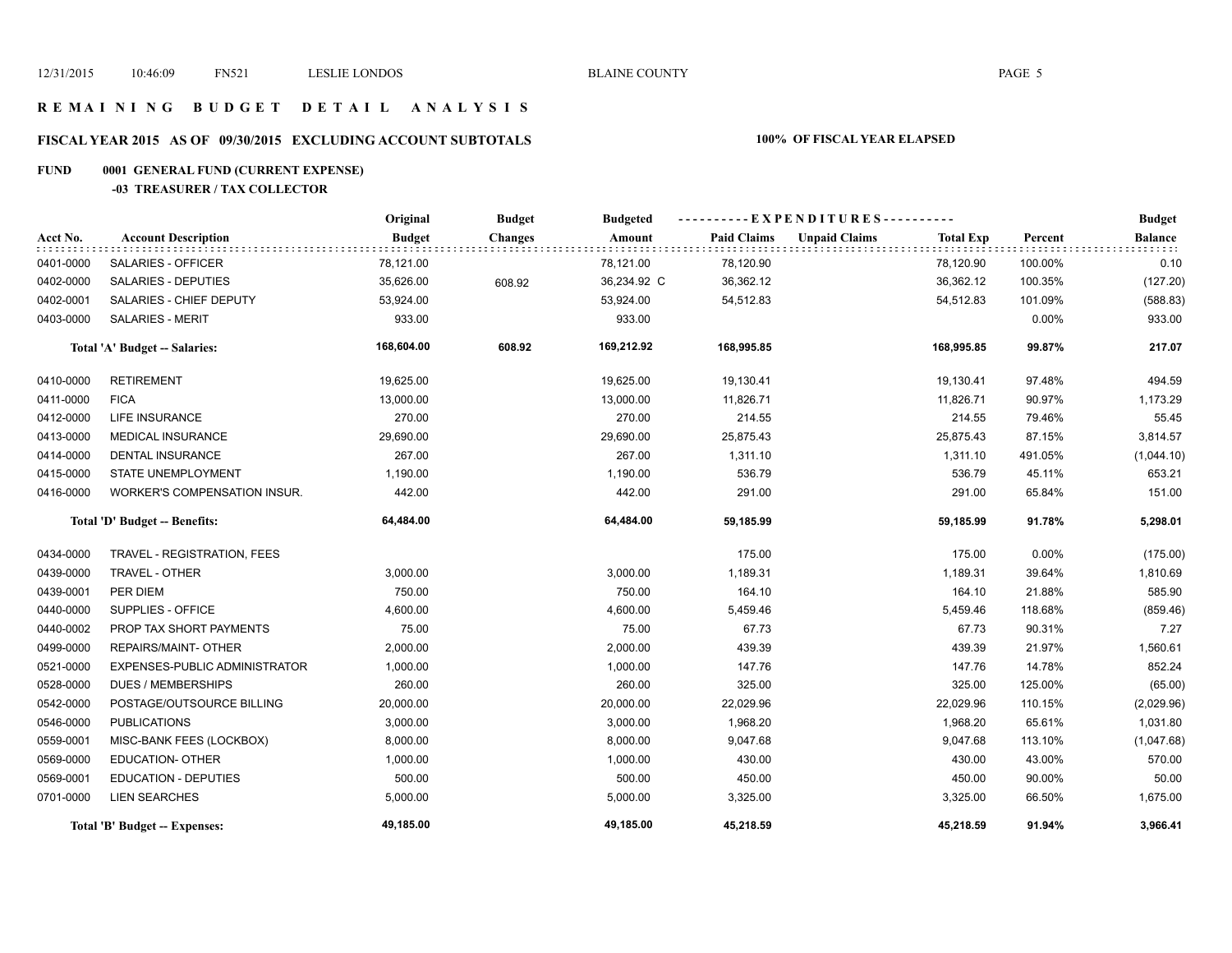### **R E M A I N I N G B U D G E T D E T A I L A N A L Y S I S**

# **FISCAL YEAR 2015 AS OF 09/30/2015 EXCLUDING ACCOUNT SUBTOTALS 100% OF FISCAL YEAR ELAPSED**

| <b>DEPARTMENT TOTALS:</b>             |            |        |            |            |            |        |          |
|---------------------------------------|------------|--------|------------|------------|------------|--------|----------|
| Total 'A' Expenses -- Salaries:       | 168.604.00 | 608.92 | 169.212.92 | 168,995.85 | 168.995.85 | 99.87% | 217.07   |
| Total 'D' Expenses -- Benefits:       | 64,484.00  |        | 64.484.00  | 59,185.99  | 59.185.99  | 91.78% | 5,298.01 |
| Total 'B' Expenses -- Expenses:       | 49.185.00  |        | 49.185.00  | 45.218.59  | 45.218.59  | 91.94% | 3.966.41 |
| Total 'C' Expenses -- Capital Outlay: |            |        |            |            |            |        |          |
|                                       | 282.273.00 | 608.92 | 282.881.92 | 273.400.43 | 273.400.43 | 96.65% | 9.481.49 |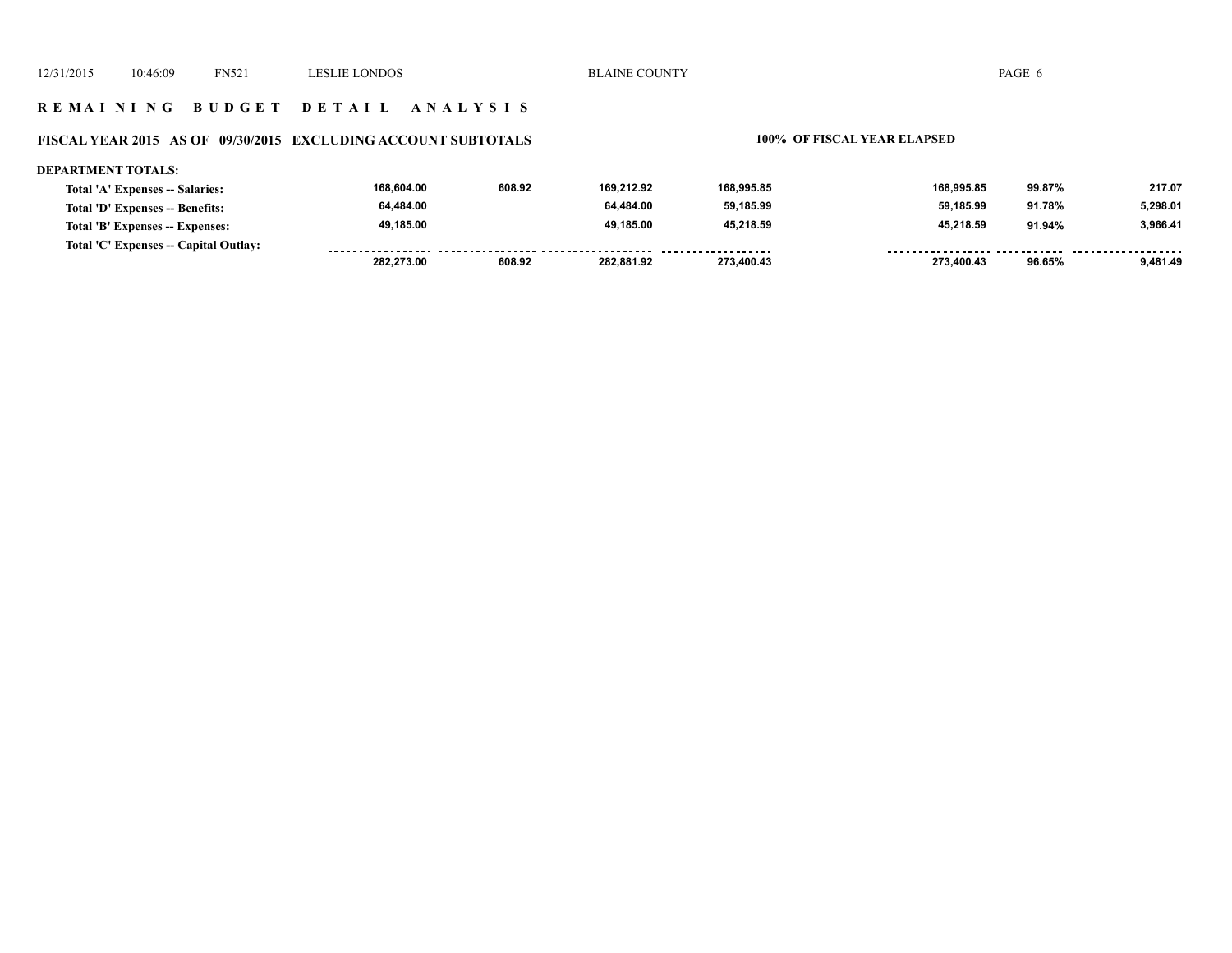### **R E M A I N I N G B U D G E T D E T A I L A N A L Y S I S**

# **FISCAL YEAR 2015 AS OF 09/30/2015 EXCLUDING ACCOUNT SUBTOTALS 100% OF FISCAL YEAR ELAPSED**

# **FUND 0001 GENERAL FUND (CURRENT EXPENSE)**

**-04 SHERIFF**

|           |                                       | Original      | <b>Budget</b>  | <b>Budgeted</b> | ----------EXPENDITURES---------- |                                          |         | <b>Budget</b>  |
|-----------|---------------------------------------|---------------|----------------|-----------------|----------------------------------|------------------------------------------|---------|----------------|
| Acct No.  | <b>Account Description</b>            | <b>Budget</b> | <b>Changes</b> | Amount          | <b>Paid Claims</b>               | <b>Unpaid Claims</b><br><b>Total Exp</b> | Percent | <b>Balance</b> |
| 0401-0000 | SALARIES-OFFICER                      | 105,388.00    |                | 105,388.00      | 105,333.46                       | 105,333.46                               | 99.95%  | 54.54          |
| 0401-0001 | SALARIES-CHIEF DEPUTY                 | 89,410.00     |                | 89,410.00       | 89,958.48                        | 89,958.48                                | 100.61% | (548.48)       |
| 0402-0000 | SALARIES-DEPUTIES                     | 946,195.00    |                | 946,195.00      | 927,908.63                       | 927,908.63                               | 98.07%  | 18,286.37      |
| 0402-0001 | SALARIES-ANIMAL CONTROL               | 21,957.00     |                | 21,957.00       | 22,182.03                        | 22,182.03                                | 101.02% | (225.03)       |
| 0402-0002 | SALARIES - OFFICE ADMIN               | 154,942.00    |                | 154,942.00      | 152,712.29                       | 152,712.29                               | 98.56%  | 2,229.71       |
| 0402-0007 | SALARIES-DISASTER SVCS                | 38,666.00     |                | 38,666.00       | 35,868.01                        | 35,868.01                                | 92.76%  | 2,797.99       |
| 0402-0008 | SALARIES - PROTECTIVE CUSTODY         | 5,000.00      |                | 5,000.00        | 1,710.00                         | 1,710.00                                 | 34.20%  | 3,290.00       |
| 0402-0009 | *SALARIES-RMS ADMIN                   |               | 46,625.00      | 46,625.00 C     | 46,624.45                        | 46,624.45                                | 100.00% | 0.55           |
| 0403-0000 | <b>SALARIES - MERIT</b>               | 13,380.00     |                | 13,380.00       |                                  |                                          | 0.00%   | 13,380.00      |
| 0409-0002 | SALARIES-RESERVES                     | 500.00        |                | 500.00          |                                  |                                          | 0.00%   | 500.00         |
| 0409-0009 | SAL - ROMANCHUK MURDER INVEST         |               | 385.64         | 385.64 C        | 385.64                           | 385.64                                   | 100.00% |                |
| 0409-0099 | SALARIES-OVERTIME                     | 55,000.00     |                | 55,000.00       | 51,522.79                        | 51,522.79                                | 93.68%  | 3,477.21       |
|           | Total 'A' Budget -- Salaries:         | 1,430,438.00  | 47,010.64      | 1,477,448.64    | 1,434,205.78                     | 1,434,205.78                             | 97.07%  | 43,242.86      |
| 0410-0000 | <b>RETIREMENT</b>                     | 174,205.00    | 5,277.95       | 179,482.95 C    | 162,230.75                       | 162,230.75                               | 90.39%  | 17,252.20      |
| 0411-0000 | <b>FICA</b>                           | 115,568.00    | 3,566.81       | 119,134.81 C    | 103,086.91                       | 103,086.91                               | 86.53%  | 16,047.90      |
| 0412-0000 | LIFE INSURANCE                        | 2,312.00      | 73.56          | 2,385.56 C      | 1,795.16                         | 1,795.16                                 | 75.25%  | 590.40         |
| 0413-0000 | <b>MEDICAL INSURANCE</b>              | 211,637.00    | 7,301.16       | 218,938.16 C    | 214,899.95                       | 214,899.95                               | 98.16%  | 4,038.21       |
| 0414-0000 | DENTAL INSURANCE                      | 11,637.00     | 449.52         | 12,086.52 C     | 11,088.16                        | 11,088.16                                | 91.74%  | 998.36         |
| 0415-0000 | STATE UNEMPLOYMENT                    | 10,575.00     | 326.38         | 10,901.38 C     | 8,725.48                         | 8,725.48                                 | 80.04%  | 2,175.90       |
| 0416-0000 | WORKER'S COMPENSATION INSUR.          | 45,645.00     | 121.23         | 45,766.23 C     | 29,561.08                        | 29,561.08                                | 64.59%  | 16,205.15      |
|           | Total 'D' Budget -- Benefits:         | 571,579.00    | 17,116.61      | 588,695.61      | 531,387.49                       | 531,387.49                               | 90.27%  | 57,308.12      |
| 0439-0000 | <b>TRAVEL - SHERIFF</b>               | 3,000.00      |                | 3,000.00        | 1,386.00                         | 1,386.00                                 | 46.20%  | 1,614.00       |
| 0439-0001 | PER DIEM                              | 5,000.00      |                | 5,000.00        | 4,418.66                         | 4,418.66                                 | 88.37%  | 581.34         |
| 0439-0002 | TRAVEL EXPENSES FOR TRAINING          | 6,000.00      |                | 6,000.00        | 6,035.85                         | 6,035.85                                 | 100.60% | (35.85)        |
| 0440-0000 | SUPPLIES - OFFICE                     | 13,000.00     |                | 13,000.00       | 10,283.21                        | 10,283.21                                | 79.10%  | 2,716.79       |
| 0464-0000 | UTILITIES- TELEPHONE, OTHER           | 13,000.00     |                | 13,000.00       | 12,738.01                        | 12,738.01                                | 97.98%  | 261.99         |
| 0479-0000 | <b>VEHICLES - OTHER OPERATING EXP</b> | 109,000.00    |                | 109,000.00      | 105,243.39                       | 105,243.39                               | 96.55%  | 3,756.61       |
| 0479-0002 | OPERATING EXP - DISASTER SVCS         | 2,500.00      |                | 2,500.00        | 2,132.10                         | 2,132.10                                 | 85.28%  | 367.90         |
| 0479-0003 | OPERATING EXP-SEARCH RESCUE           | 2,000.00      |                | 2,000.00        | 2,064.08                         | 2,064.08                                 | 103.20% | (64.08)        |
| 0479-0007 | <b>GENERATOR FUEL</b>                 | 1,000.00      |                | 1,000.00        | 229.98                           | 229.98                                   | 23.00%  | 770.02         |
| 0489-0000 | PROFESSIONAL SVC- OTHER               | 500.00        |                | 500.00          | 295.00                           | 295.00                                   | 59.00%  | 205.00         |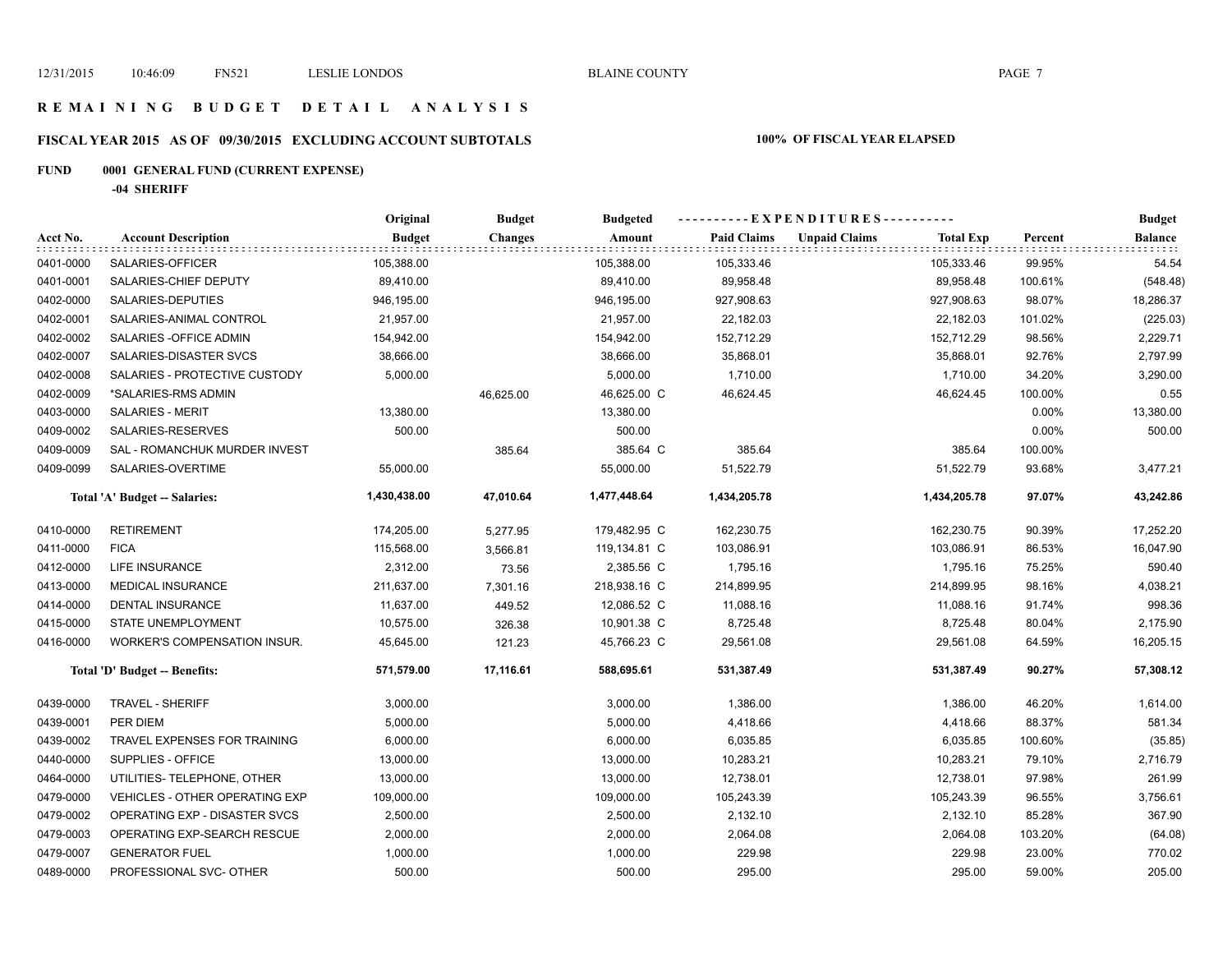# **R E M A I N I N G B U D G E T D E T A I L A N A L Y S I S**

# **FISCAL YEAR 2015 AS OF 09/30/2015 EXCLUDING ACCOUNT SUBTOTALS 100% OF FISCAL YEAR ELAPSED**

# **FUND 0001 GENERAL FUND (CURRENT EXPENSE)**

**-04 SHERIFF**

|           |                                       | Original      | <b>Budget</b>  | <b>Budgeted</b> | ----EXPENDITURES---------- |                      |                  |         | <b>Budget</b>  |
|-----------|---------------------------------------|---------------|----------------|-----------------|----------------------------|----------------------|------------------|---------|----------------|
| Acct No.  | <b>Account Description</b>            | <b>Budget</b> | <b>Changes</b> | Amount          | <b>Paid Claims</b>         | <b>Unpaid Claims</b> | <b>Total Exp</b> | Percent | <b>Balance</b> |
| 0489-0001 | <b>COMMUNITY CONNECTIVITY</b>         | 5,000.00      |                | 5,000.00        | 4,479.41                   |                      | 4,479.41         | 89.59%  | 520.59         |
| 0495-0000 | REPAIRS/MAINT- COMMUNICATIONS         | 5,000.00      |                | 5,000.00        |                            |                      |                  | 0.00%   | 5,000.00       |
| 0495-0001 | 700 MHZ MASTER MAINTENANCE            | 13,720.00     |                | 13,720.00       | 12,520.00                  |                      | 12,520.00        | 91.25%  | 1,200.00       |
| 0495-0002 | SOFTWARE MAINTENANCE                  | 1,445.00      |                | 1,445.00        | 1,445.00                   |                      | 1,445.00         | 100.00% |                |
| 0499-0000 | REPAIRS/MAINT- OTHER                  | 3,500.00      |                | 3,500.00        | 2,556.70                   |                      | 2,556.70         | 73.05%  | 943.30         |
| 0503-0002 | PROTECTIVE CUSTODY/MENTAL HOLD        | 1,000.00      |                | 1,000.00        |                            |                      |                  | 0.00%   | 1,000.00       |
| 0528-0000 | <b>DUES / MEMBERSHIPS</b>             | 2,450.00      |                | 2,450.00        | 1,409.00                   |                      | 1,409.00         | 57.51%  | 1,041.00       |
| 0533-0000 | <b>INVESTIGATION</b>                  | 3,000.00      |                | 3,000.00        | 3,054.30                   |                      | 3,054.30         | 101.81% | (54.30)        |
| 0542-0000 | <b>POSTAGE</b>                        | 4,000.00      |                | 4,000.00        | 2,829.25                   |                      | 2,829.25         | 70.73%  | 1,170.75       |
| 0554-0000 | <b>UNIFORMS</b>                       | 15,000.00     |                | 15,000.00       | 14,422.30                  |                      | 14,422.30        | 96.15%  | 577.70         |
| 0556-0000 | WEAPONS / AMMUNITION, ETC             | 5,500.00      |                | 5,500.00        | 6,523.86                   |                      | 6,523.86         | 118.62% | (1,023.86)     |
| 0556-0001 | SUPPLIES - EQUIPMENT                  | 4,000.00      |                | 4,000.00        | 3,678.64                   |                      | 3,678.64         | 91.97%  | 321.36         |
| 0556-0002 | *RMS LOGISYS/MOTOROLA NON-CAP         |               | 45,512.33      | 45,512.33 C     | 45,512.33                  |                      | 45,512.33        | 100.00% |                |
| 0556-0004 | <b>BLAINE COUNTY RMS CONTRIBUTION</b> | 30,665.00     |                | 30,665.00       | 30,664.50                  |                      | 30,664.50        | 100.00% | 0.50           |
| 0569-0000 | <b>EDUCATION -OTHER</b>               | 15,000.00     |                | 15,000.00       | 10,972.04                  |                      | 10,972.04        | 73.15%  | 4,027.96       |
| 0591-0002 | <b>RECRUITMENT/JOB FAIRS</b>          | 4,000.00      |                | 4,000.00        | 1,987.99                   |                      | 1,987.99         | 49.70%  | 2,012.01       |
| 0671-0015 | *HOMELAND SECURITY GRANT EXP          |               | 26,884.69      | 26,884.69 C     | 27,762.20                  |                      | 27,762.20        | 103.26% | (877.51)       |
| 0714-0005 | TELEPHONE ALLOWANCE                   | 7,968.00      |                | 7,968.00        | 7,907.30                   |                      | 7,907.30         | 99.24%  | 60.70          |
| 0750-0008 | ROMANCHUK MURDER INVESTIGATION        |               | 774.22         | 774.22 C        | 774.22                     |                      | 774.22           | 100.00% |                |
| 0780-0000 | <b>CRIME PREVENTION</b>               | 1,000.00      |                | 1,000.00        | 675.00                     |                      | 675.00           | 67.50%  | 325.00         |
|           | Total 'B' Budget -- Expenses:         | 277,248.00    | 73,171.24      | 350,419.24      | 324,000.32                 |                      | 324,000.32       | 92.46%  | 26,418.92      |
| 0801-0000 | <b>CAPITAL-VEHICLES</b>               | 60,000.00     |                | 60,000.00       | 65,288.34                  |                      | 65,288.34        | 108.81% | (5,288.34)     |
|           | Total 'C' Budget -- Capital Outlay:   | 60,000.00     |                | 60,000.00       | 65,288.34                  |                      | 65,288.34        | 108.81% | (5, 288.34)    |
|           | <b>DEPARTMENT TOTALS:</b>             |               |                |                 |                            |                      |                  |         |                |
|           | Total 'A' Expenses -- Salaries:       | 1,430,438.00  | 47,010.64      | 1,477,448.64    | 1,434,205.78               |                      | 1,434,205.78     | 97.07%  | 43,242.86      |
|           | Total 'D' Expenses -- Benefits:       | 571,579.00    | 17,116.61      | 588,695.61      | 531,387.49                 |                      | 531,387.49       | 90.27%  | 57,308.12      |
|           | Total 'B' Expenses -- Expenses:       | 277,248.00    | 73,171.24      | 350,419.24      | 324,000.32                 |                      | 324,000.32       | 92.46%  | 26,418.92      |
|           | Total 'C' Expenses -- Capital Outlay: | 60,000.00     |                | 60,000.00       | 65,288.34                  |                      | 65,288.34        | 108.81% | (5, 288.34)    |
|           |                                       | 2,339,265.00  | 137,298.49     | 2,476,563.49    | 2,354,881.93               |                      | 2,354,881.93     | 95.09%  | 121,681.56     |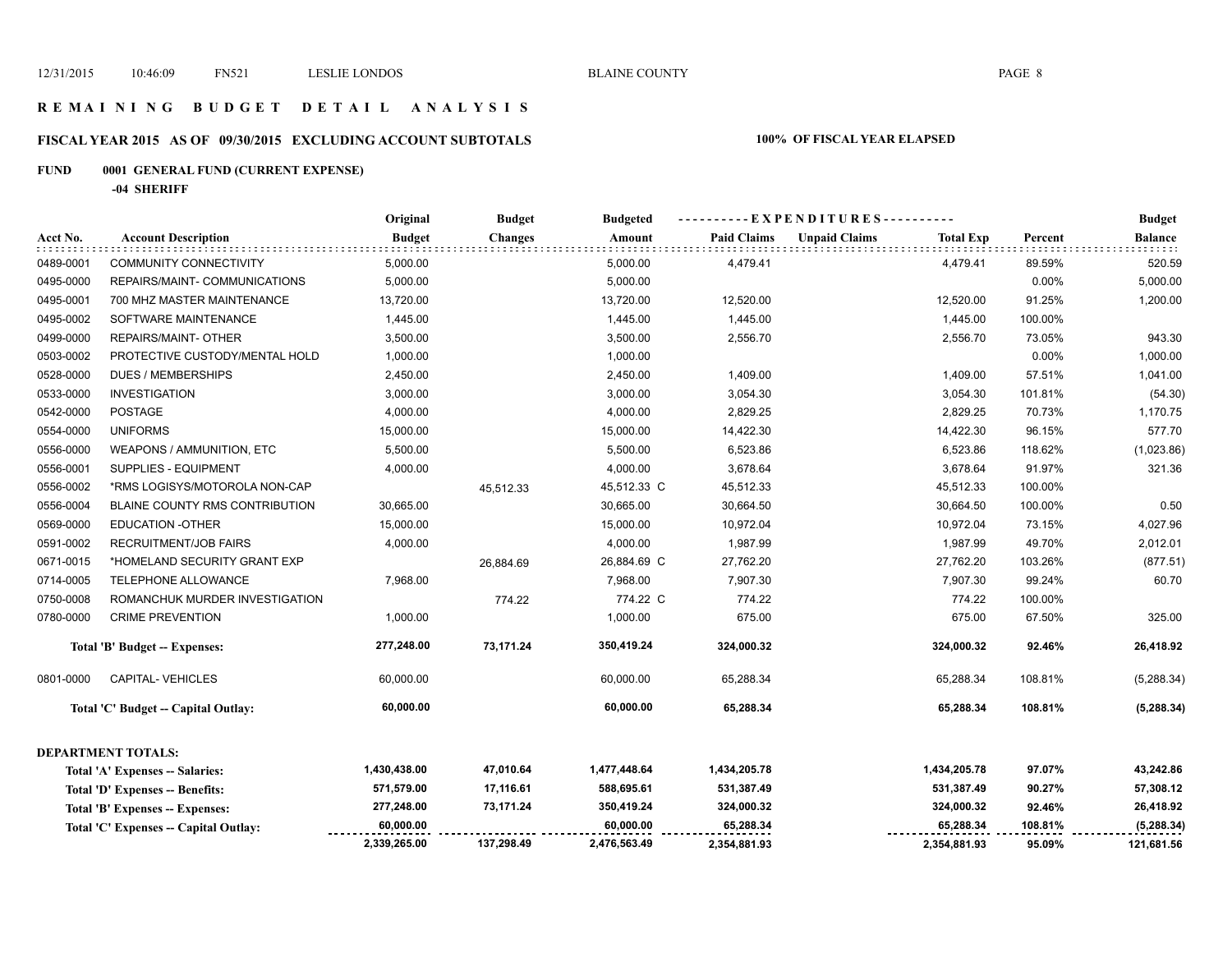### **R E M A I N I N G B U D G E T D E T A I L A N A L Y S I S**

# **FISCAL YEAR 2015 AS OF 09/30/2015 EXCLUDING ACCOUNT SUBTOTALS 100% OF FISCAL YEAR ELAPSED**

# **FUND 0001 GENERAL FUND (CURRENT EXPENSE)**

**-05 COMMISSIONERS**

|           |                                                   | Original      | <b>Budget</b>  | <b>Budgeted</b> | ----------EXPENDITURES---------- |                      |                  |         | <b>Budget</b>          |
|-----------|---------------------------------------------------|---------------|----------------|-----------------|----------------------------------|----------------------|------------------|---------|------------------------|
| Acct No.  | <b>Account Description</b><br>: : : : : : : : : : | <b>Budget</b> | <b>Changes</b> | Amount          | <b>Paid Claims</b>               | <b>Unpaid Claims</b> | <b>Total Exp</b> | Percent | <b>Balance</b><br>1111 |
| 0401-0000 | SALARIES - OFFICER                                | 212,467.00    |                | 212,467.00      | 211,870.38                       |                      | 211,870.38       | 99.72%  | 596.62                 |
| 0401-0001 | SALARIES - ADMINISTRATOR                          | 144,314.00    | 1,450.00       | 145,764.00 C    | 145,626.76                       |                      | 145,626.76       | 99.91%  | 137.24                 |
| 0409-0003 | SALARIES - ASSISTANT                              | 35,358.00     | 550.00         | 35,908.00 C     | 35,867.67                        |                      | 35,867.67        | 99.89%  | 40.33                  |
|           | Total 'A' Budget -- Salaries:                     | 392,139.00    | 2,000.00       | 394,139.00      | 393,364.81                       |                      | 393,364.81       | 99.80%  | 774.19                 |
| 0410-0000 | <b>RETIREMENT</b>                                 | 45,295.00     |                | 45,295.00       | 44,528.95                        |                      | 44,528.95        | 98.31%  | 766.05                 |
| 0411-0000 | <b>FICA</b>                                       | 30,000.00     |                | 30,000.00       | 27,447.59                        |                      | 27,447.59        | 91.49%  | 2,552.41               |
| 0412-0000 | LIFE INSURANCE                                    | 445.00        |                | 445.00          | 367.80                           |                      | 367.80           | 82.65%  | 77.20                  |
| 0413-0000 | <b>MEDICAL INSURANCE</b>                          | 41,434.00     |                | 41,434.00       | 39,547.44                        |                      | 39,547.44        | 95.45%  | 1,886.56               |
| 0414-0000 | <b>DENTAL INSURANCE</b>                           | 2,248.00      |                | 2,248.00        | 2,247.60                         |                      | 2,247.60         | 99.98%  | 0.40                   |
| 0415-0000 | STATE UNEMPLOYMENT                                | 2,745.00      |                | 2,745.00        | 1,078.24                         |                      | 1,078.24         | 39.28%  | 1,666.76               |
| 0416-0000 | WORKER'S COMPENSATION INSUR.                      | 1,020.00      |                | 1,020.00        | 690.80                           |                      | 690.80           | 67.73%  | 329.20                 |
|           | Total 'D' Budget -- Benefits:                     | 123,187.00    |                | 123,187.00      | 115,908.42                       |                      | 115,908.42       | 94.09%  | 7,278.58               |
| 0439-0000 | TRAVEL - OTHER (OUT OF TOWN)                      | 6,000.00      |                | 6,000.00        | 5,332.78                         |                      | 5,332.78         | 88.88%  | 667.22                 |
| 0439-0001 | PER DIEM                                          | 1,200.00      |                | 1,200.00        | 1,105.36                         |                      | 1,105.36         | 92.11%  | 94.64                  |
| 0439-0002 | <b>MEALS (IN TOWN)</b>                            | 200.00        |                | 200.00          | 83.82                            |                      | 83.82            | 41.91%  | 116.18                 |
| 0439-0003 | CONFERENCE-EDUCATION                              | 3,000.00      |                | 3,000.00        | 2,187.00                         |                      | 2,187.00         | 72.90%  | 813.00                 |
| 0439-0005 | <b>NACO TRAVEL</b>                                | 4,500.00      |                | 4,500.00        | 5,170.60                         |                      | 5,170.60         | 114.90% | (670.60)               |
| 0440-0000 | SUPPLIES - OFFICE                                 | 3,700.00      |                | 3,700.00        | 3,918.62                         |                      | 3,918.62         | 105.91% | (218.62)               |
| 0440-0001 | SUPPLIES/MEETINGS                                 | 350.00        |                | 350.00          | 538.27                           |                      | 538.27           | 153.79% | (188.27)               |
| 0497-0000 | MAINTENANCE AGREEMENTS                            | 2,500.00      |                | 2,500.00        | 887.90                           |                      | 887.90           | 35.52%  | 1,612.10               |
| 0528-0000 | <b>DUES / MEMBERSHIPS</b>                         | 2,000.00      |                | 2,000.00        | 2,894.92                         |                      | 2,894.92         | 144.75% | (894.92)               |
| 0542-0000 | POSTAGE                                           | 300.00        |                | 300.00          | 87.89                            |                      | 87.89            | 29.30%  | 212.11                 |
| 0714-0005 | TELEPHONE ALLOWANCE                               | 1,764.00      |                | 1,764.00        | 1,519.00                         |                      | 1,519.00         | 86.11%  | 245.00                 |
|           | Total 'B' Budget -- Expenses:                     | 25,514.00     |                | 25,514.00       | 23,726.16                        |                      | 23,726.16        | 92.99%  | 1,787.84               |
|           | <b>DEPARTMENT TOTALS:</b>                         |               |                |                 |                                  |                      |                  |         |                        |
|           | Total 'A' Expenses -- Salaries:                   | 392,139.00    | 2,000.00       | 394,139.00      | 393,364.81                       |                      | 393,364.81       | 99.80%  | 774.19                 |
|           | Total 'D' Expenses -- Benefits:                   | 123,187.00    |                | 123,187.00      | 115,908.42                       |                      | 115,908.42       | 94.09%  | 7,278.58               |
|           | Total 'B' Expenses -- Expenses:                   | 25,514.00     |                | 25,514.00       | 23,726.16                        |                      | 23,726.16        | 92.99%  | 1,787.84               |
|           | Total 'C' Expenses -- Capital Outlay:             |               |                |                 |                                  |                      |                  |         |                        |
|           |                                                   | 540,840.00    | 2,000.00       | 542,840.00      | 532,999.39                       |                      | 532,999.39       | 98.19%  | 9,840.61               |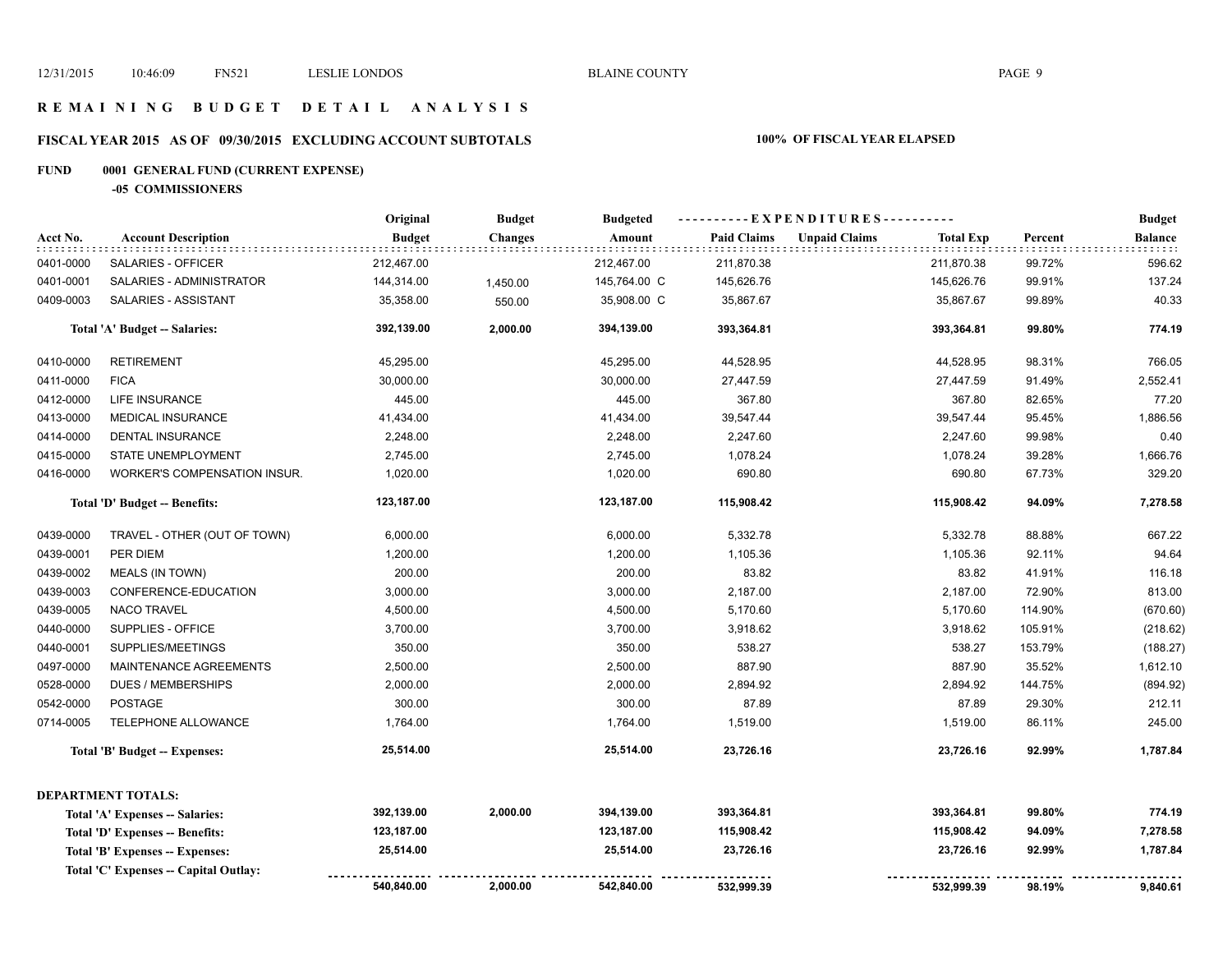### **R E M A I N I N G B U D G E T D E T A I L A N A L Y S I S**

**FISCAL YEAR 2015 AS OF 09/30/2015 EXCLUDING ACCOUNT SUBTOTALS 100% OF FISCAL YEAR ELAPSED**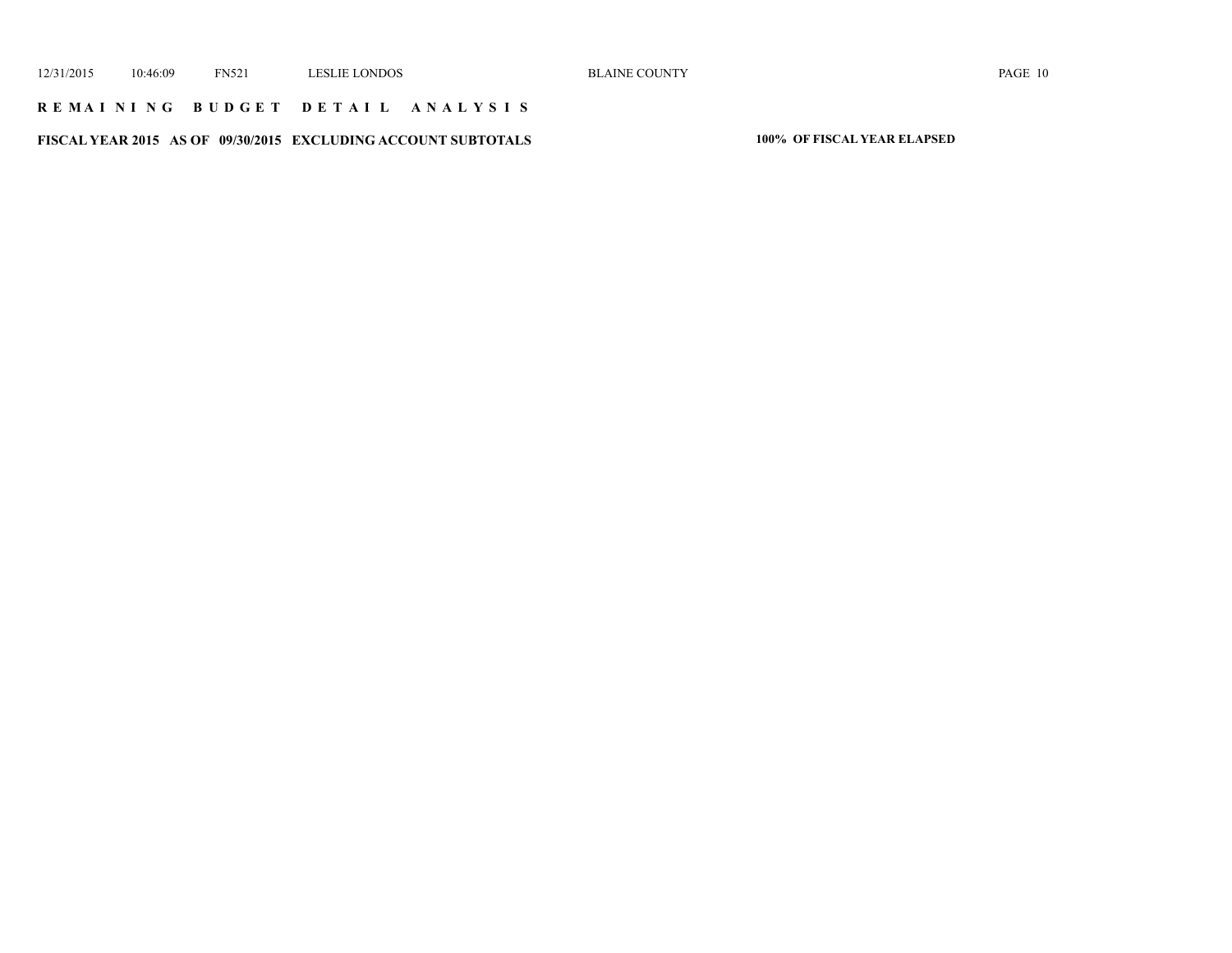### **R E M A I N I N G B U D G E T D E T A I L A N A L Y S I S**

# **FISCAL YEAR 2015 AS OF 09/30/2015 EXCLUDING ACCOUNT SUBTOTALS 100% OF FISCAL YEAR ELAPSED**

# **FUND 0001 GENERAL FUND (CURRENT EXPENSE)**

**-06 CORONER**

|           |                                       | Original      | <b>Budget</b><br><b>Budgeted</b> |                    | ----------EXPENDITURES----------         |         | <b>Budget</b>  |
|-----------|---------------------------------------|---------------|----------------------------------|--------------------|------------------------------------------|---------|----------------|
| Acct No.  | <b>Account Description</b>            | <b>Budget</b> | <b>Changes</b><br>Amount         | <b>Paid Claims</b> | <b>Unpaid Claims</b><br><b>Total Exp</b> | Percent | <b>Balance</b> |
| 0401-0000 | SALARIES - OFFICER                    | 40,000.00     | 40,000.00                        | 39,713.21          | 39,713.21                                | 99.28%  | 286.79         |
| 0401-0002 | SALARIES - CHIEF DEPUTY               | 30,310.00     | 30,310.00                        | 30,490.77          | 30,490.77                                | 100.60% | (180.77)       |
|           | <b>Total 'A' Budget -- Salaries:</b>  | 70,310.00     | 70,310.00                        | 70,203.98          | 70,203.98                                | 99.85%  | 106.02         |
| 0410-0000 | <b>RETIREMENT</b>                     | 8,178.00      | 8,178.00                         | 7,886.63           | 7,886.63                                 | 96.44%  | 291.37         |
| 0411-0000 | <b>FICA</b>                           | 5,417.00      | 5,417.00                         | 5,370.74           | 5,370.74                                 | 99.15%  | 46.26          |
| 0412-0000 | LIFE INSURANCE                        | 178.00        | 178.00                           | 116.76             | 116.76                                   | 65.60%  | 61.24          |
| 0413-0000 | MEDICAL INSURANCE                     | 11,396.00     | 11,396.00                        | 6,214.20           | 6,214.20                                 | 54.53%  | 5,181.80       |
| 0414-0000 | <b>DENTAL INSURANCE</b>               | 450.00        | 450.00                           | 449.52             | 449.52                                   | 99.89%  | 0.48           |
| 0415-0000 | STATE UNEMPLOYMENT                    | 496.00        | 496.00                           | 213.45             | 213.45                                   | 43.03%  | 282.55         |
| 0416-0000 | WORKER'S COMPENSATION INSUR.          | 1,013.00      | 1,013.00                         | 522.00             | 522.00                                   | 51.53%  | 491.00         |
|           | Total 'D' Budget -- Benefits:         | 27,128.00     | 27,128.00                        | 20,773.30          | 20,773.30                                | 76.58%  | 6,354.70       |
| 0430-0000 | TRAVEL - MILEAGE - AUTOPSIES          | 5,000.00      | 5,000.00                         | 700.00             | 700.00                                   | 14.00%  | 4,300.00       |
| 0439-0000 | TRAVEL - OTHER                        | 1,000.00      | 1,000.00                         |                    |                                          | 0.00%   | 1,000.00       |
| 0439-0001 | PER DIEM                              | 500.00        | 500.00                           |                    |                                          | 0.00%   | 500.00         |
| 0440-0000 | SUPPLIES - OFFICE                     | 1,500.00      | 1,500.00                         | 1,155.26           | 1,155.26                                 | 77.02%  | 344.74         |
| 0464-0000 | UTILITIES- TELEPHONE, OTHER           | 600.00        | 600.00                           |                    |                                          | 0.00%   | 600.00         |
| 0509-0000 | <b>TRAINING</b>                       | 2,500.00      | 2,500.00                         | 150.00             | 150.00                                   | 6.00%   | 2,350.00       |
| 0610-0000 | CORONER-LABORATORY                    | 3,000.00      | 3,000.00                         | 4,750.10           | 4,750.10                                 | 158.34% | (1,750.10)     |
| 0611-0000 | CORONER- AUTOPSIES / INQUESTS         | 15,000.00     | 15,000.00                        |                    |                                          | 0.00%   | 15,000.00      |
| 0679-0000 | CONTRACT-OFFICE ASSISTANT             | 4,500.00      | 4,500.00                         | 4,500.00           | 4,500.00                                 | 100.00% |                |
|           | <b>Total 'B' Budget -- Expenses:</b>  | 33,600.00     | 33,600.00                        | 11,255.36          | 11,255.36                                | 33.50%  | 22,344.64      |
|           | <b>DEPARTMENT TOTALS:</b>             |               |                                  |                    |                                          |         |                |
|           | Total 'A' Expenses -- Salaries:       | 70,310.00     | 70,310.00                        | 70,203.98          | 70,203.98                                | 99.85%  | 106.02         |
|           | Total 'D' Expenses -- Benefits:       | 27,128.00     | 27,128.00                        | 20,773.30          | 20,773.30                                | 76.58%  | 6,354.70       |
|           | Total 'B' Expenses -- Expenses:       | 33,600.00     | 33,600.00                        | 11,255.36          | 11,255.36                                | 33.50%  | 22,344.64      |
|           | Total 'C' Expenses -- Capital Outlay: |               |                                  |                    |                                          |         |                |
|           |                                       | 131,038.00    | 131,038.00                       | 102,232.64         | 102,232.64                               | 78.02%  | 28,805.36      |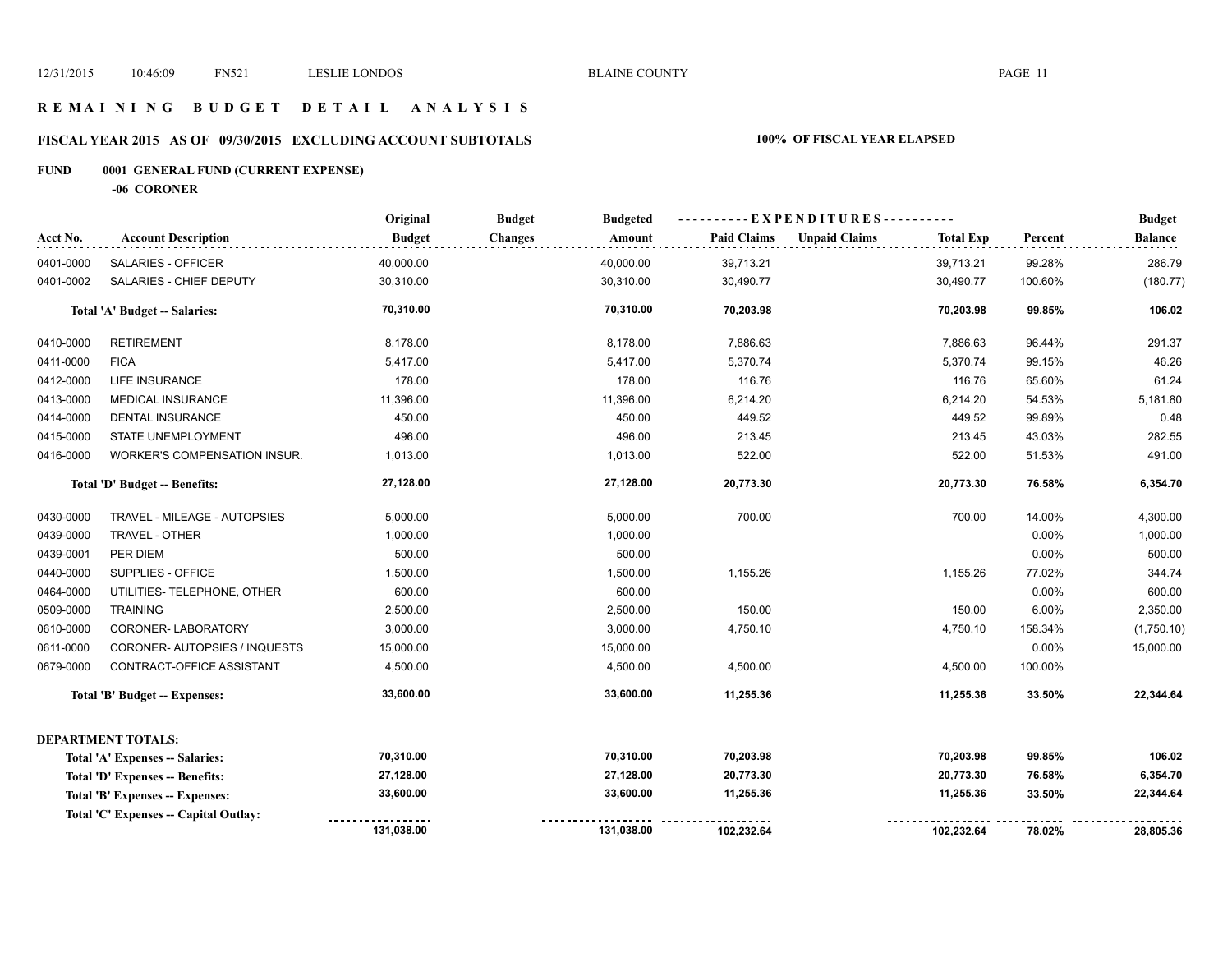### **R E M A I N I N G B U D G E T D E T A I L A N A L Y S I S**

# **FISCAL YEAR 2015 AS OF 09/30/2015 EXCLUDING ACCOUNT SUBTOTALS 100% OF FISCAL YEAR ELAPSED**

# **FUND 0001 GENERAL FUND (CURRENT EXPENSE)**

### **-07 PROSECUTING ATTORNEY**

|           |                                | Original      | <b>Budget</b><br><b>Budgeted</b> |                    | ---------- EXPENDITURES----------        |         | <b>Budget</b>         |
|-----------|--------------------------------|---------------|----------------------------------|--------------------|------------------------------------------|---------|-----------------------|
| Acct No.  | <b>Account Description</b>     | <b>Budget</b> | <b>Changes</b><br>Amount<br>.    | <b>Paid Claims</b> | <b>Unpaid Claims</b><br><b>Total Exp</b> | Percent | Balance<br>it tit tit |
| 0401-0000 | SALARIES - OFFICER             | 118,061.00    | 118,061.00                       | 118,049.46         | 118,049.46                               | 99.99%  | 11.54                 |
| 0402-0000 | SALARIES - CHIEF DEPUTY        | 110,981.00    | 110,981.00                       | 111,023.65         | 111,023.65                               | 100.04% | (42.65)               |
| 0403-0000 | <b>SALARIES - MERIT</b>        | 4,178.00      | 4,178.00                         |                    |                                          | 0.00%   | 4,178.00              |
| 0405-0000 | SALARIES - DEPUTIES            | 165,382.00    | 165,382.00                       | 167,672.57         | 167,672.57                               | 101.39% | (2, 290.57)           |
| 0405-0008 | SALARIES - LEGAL SEC/CRIM PARA | 141,788.00    | 141,788.00                       | 124,273.18         | 124,273.18                               | 87.65%  | 17,514.82             |
|           | Total 'A' Budget -- Salaries:  | 540,390.00    | 540,390.00                       | 521,018.86         | 521,018.86                               | 96.42%  | 19,371.14             |
| 0410-0000 | <b>RETIREMENT</b>              | 62,057.00     | 62,057.00                        | 58,979.46          | 58,979.46                                | 95.04%  | 3,077.54              |
| 0411-0000 | <b>FICA</b>                    | 41,103.00     | 41,103.00                        | 36,919.10          | 36,919.10                                | 89.82%  | 4,183.90              |
| 0412-0000 | LIFE INSURANCE                 | 712.00        | 712.00                           | 533.31             | 533.31                                   | 74.90%  | 178.69                |
| 0413-0000 | <b>MEDICAL INSURANCE</b>       | 76,265.00     | 76,265.00                        | 71,642.79          | 71,642.79                                | 93.94%  | 4,622.21              |
| 0414-0000 | <b>DENTAL INSURANCE</b>        | 3,599.00      | 3,599.00                         | 3,259.02           | 3,259.02                                 | 90.55%  | 339.98                |
| 0415-0000 | STATE UNEMPLOYMENT             | 3,761.00      | 3,761.00                         | 2,595.81           | 2,595.81                                 | 69.02%  | 1,165.19              |
| 0416-0000 | WORKER'S COMPENSATION INSUR.   | 1,290.00      | 1,290.00                         | 864.00             | 864.00                                   | 66.98%  | 426.00                |
|           | Total 'D' Budget -- Benefits:  | 188,787.00    | 188,787.00                       | 174,793.49         | 174,793.49                               | 92.59%  | 13,993.51             |
| 0439-0000 | TRAVEL - OTHER                 | 4,500.00      | 4,500.00                         | 1,007.97           | 1,007.97                                 | 22.40%  | 3,492.03              |
| 0439-0001 | PER DIEM (MEALS)               | 1,250.00      | 1,250.00                         | 1,058.24           | 1,058.24                                 | 84.66%  | 191.76                |
| 0440-0000 | SUPPLIES - OFFICE              | 9,500.00      | 9,500.00                         | 9,793.08           | 9,793.08                                 | 103.09% | (293.08)              |
| 0440-0001 | OFFICE EQUIPMENT               |               |                                  | 158.99             | 158.99                                   | 0.00%   | (158.99)              |
| 0464-0000 | UTILITIES- TELEPHONE, OTHER    |               |                                  | 1,591.50           | 1,591.50                                 | 0.00%   | (1,591.50)            |
| 0489-0002 | PROF SVC - INTERPRETING        | 10,000.00     | 10,000.00                        |                    |                                          | 0.00%   | 10,000.00             |
| 0492-0000 | REPAIRS/MAINT - OFFICE EQUIP   | 1,900.00      | 1,900.00                         |                    |                                          | 0.00%   | 1,900.00              |
| 0528-0000 | <b>DUES / MEMBERSHIPS</b>      | 6,000.00      | 6,000.00                         | 4,650.00           | 4,650.00                                 | 77.50%  | 1,350.00              |
| 0536-0000 | <b>LAW LIBRARY</b>             | 11,500.00     | 11,500.00                        | 10,966.84          | 10,966.84                                | 95.36%  | 533.16                |
| 0542-0000 | <b>POSTAGE</b>                 | 2,500.00      | 2,500.00                         | 1,066.99           | 1,066.99                                 | 42.68%  | 1,433.01              |
| 0559-0001 | <b>COMPUTER SOFTWARE</b>       |               |                                  | 61.98              | 61.98                                    | 0.00%   | (61.98)               |
| 0560-0000 | EDUCATION-TUITION, REGISTR.    | 2,000.00      | 2,000.00                         | 60.00              | 60.00                                    | 3.00%   | 1,940.00              |
| 0704-0000 | PROFESSIONAL & WITNESS FEES    | 12,000.00     | 12,000.00                        | 10,091.90          | 10,091.90                                | 84.10%  | 1,908.10              |
| 0704-0001 | DESIGNATED EXAMINATIONS        | 30,000.00     | 30,000.00                        | 16,621.25          | 16,621.25                                | 55.40%  | 13,378.75             |
| 0704-0003 | CONTRACT/LEGAL                 | 15,000.00     | 15,000.00                        | 2,437.50           | 2,437.50                                 | 16.25%  | 12,562.50             |
| 0706-0001 | <b>TRANSCRIPTS</b>             | 3,000.00      | 3,000.00                         | 1,087.00           | 1,087.00                                 | 36.23%  | 1,913.00              |
| 0750-0001 | CR03-18200/CV04-269 - JOHNSON  |               |                                  | 27.00              | 27.00                                    | 0.00%   | (27.00)               |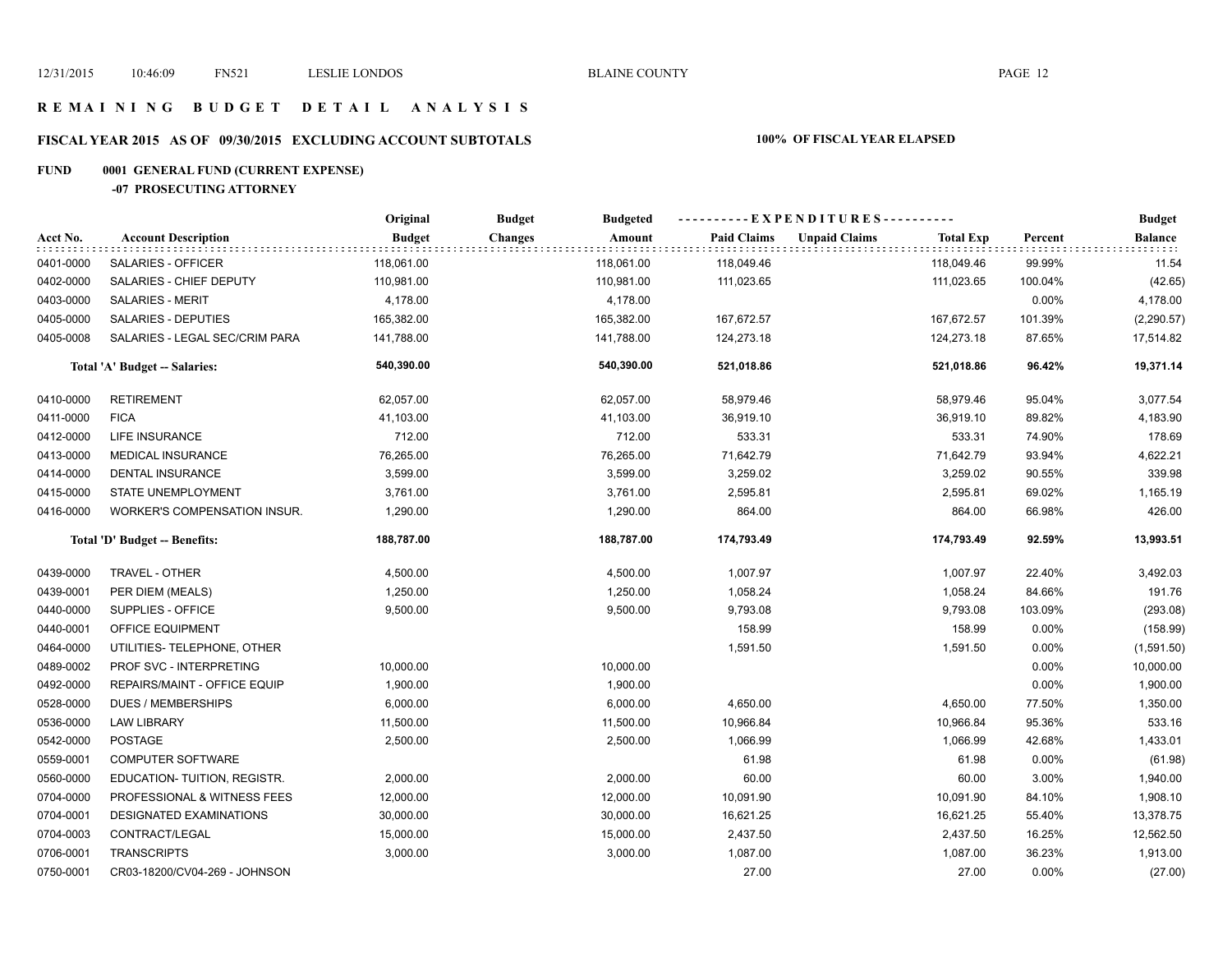### **R E M A I N I N G B U D G E T D E T A I L A N A L Y S I S**

# **FISCAL YEAR 2015 AS OF 09/30/2015 EXCLUDING ACCOUNT SUBTOTALS 100% OF FISCAL YEAR ELAPSED**

# **FUND 0001 GENERAL FUND (CURRENT EXPENSE)**

**-07 PROSECUTING ATTORNEY**

|           | <b>Account Description</b>            | Original      | <b>Budget</b><br><b>Changes</b> | ----------EXPENDITURES----------<br><b>Budgeted</b> |                    |                      |                  |         | <b>Budget</b>  |
|-----------|---------------------------------------|---------------|---------------------------------|-----------------------------------------------------|--------------------|----------------------|------------------|---------|----------------|
| Acct No.  |                                       | <b>Budget</b> |                                 | Amount                                              | <b>Paid Claims</b> | <b>Unpaid Claims</b> | <b>Total Exp</b> | Percent | <b>Balance</b> |
| 0750-0008 | ROMANCHUK MURDER INVESTIGATION        |               | 66.863.26                       | 66.863.26 C                                         | 66,863.26          |                      | 66.863.26        | 100.00% |                |
|           | Total 'B' Budget -- Expenses:         | 109.150.00    | 66,863.26                       | 176.013.26                                          | 127,543.50         |                      | 127.543.50       | 72.46%  | 48.469.76      |
|           | <b>DEPARTMENT TOTALS:</b>             |               |                                 |                                                     |                    |                      |                  |         |                |
|           | Total 'A' Expenses -- Salaries:       | 540.390.00    |                                 | 540.390.00                                          | 521,018.86         |                      | 521,018.86       | 96.42%  | 19,371.14      |
|           | Total 'D' Expenses -- Benefits:       | 188,787.00    |                                 | 188.787.00                                          | 174.793.49         |                      | 174.793.49       | 92.59%  | 13.993.51      |
|           | Total 'B' Expenses -- Expenses:       | 109.150.00    | 66,863.26                       | 176.013.26                                          | 127,543.50         |                      | 127,543.50       | 72.46%  | 48.469.76      |
|           | Total 'C' Expenses -- Capital Outlay: |               |                                 |                                                     |                    |                      |                  |         |                |
|           |                                       | 838.327.00    | 66.863.26                       | 905.190.26                                          | 823.355.85         |                      | 823.355.85       | 90.96%  | 81,834.41      |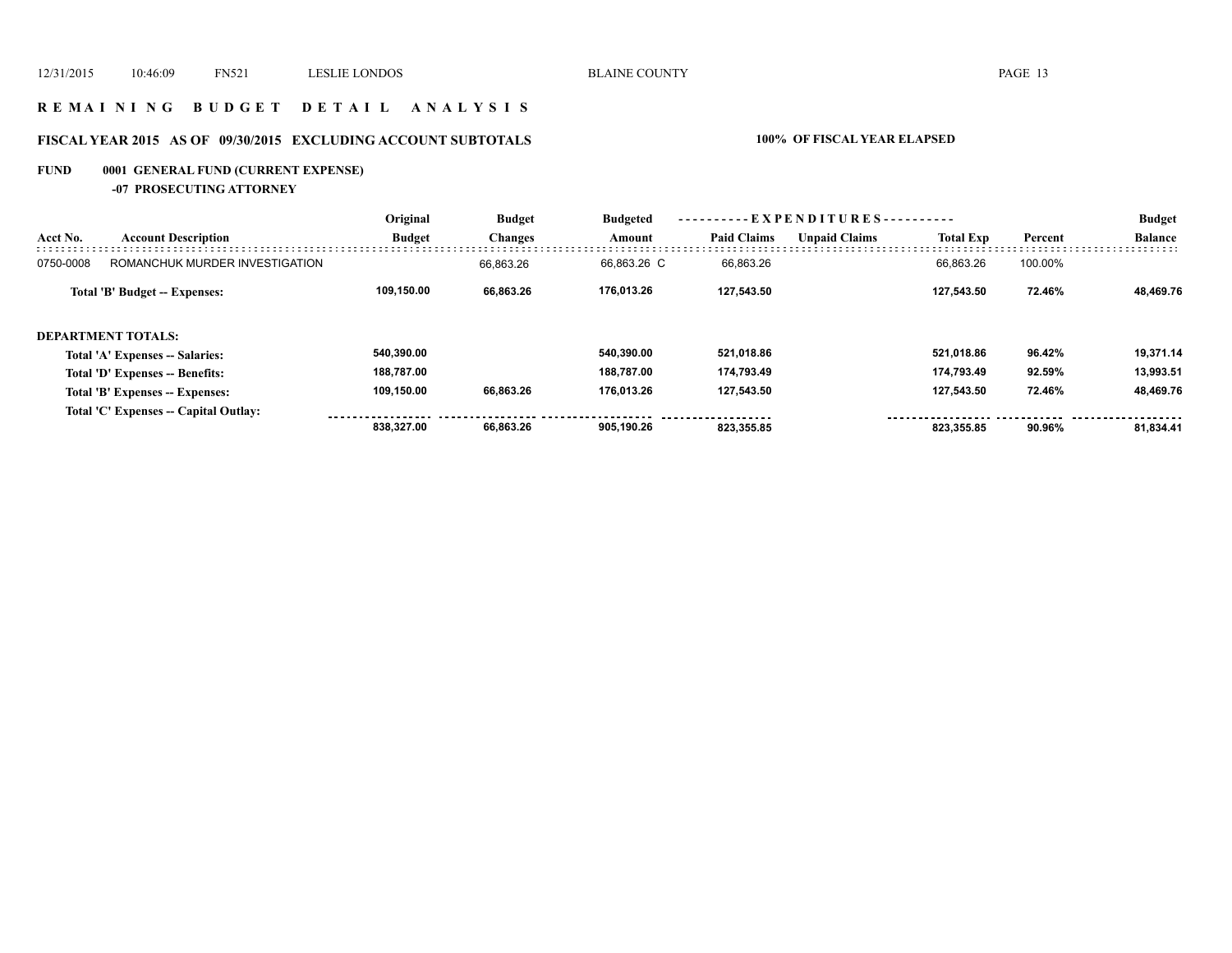### **R E M A I N I N G B U D G E T D E T A I L A N A L Y S I S**

# **FISCAL YEAR 2015 AS OF 09/30/2015 EXCLUDING ACCOUNT SUBTOTALS 100% OF FISCAL YEAR ELAPSED**

# **FUND 0001 GENERAL FUND (CURRENT EXPENSE)**

### **-08 PROBATION DEPARTMENT**

|                               |                                      | Original      | <b>Budget</b>  | <b>Budgeted</b> | ----------EXPENDITURES---------- |                      |                  |         | <b>Budget</b>  |
|-------------------------------|--------------------------------------|---------------|----------------|-----------------|----------------------------------|----------------------|------------------|---------|----------------|
| Acct No.                      | <b>Account Description</b>           | <b>Budget</b> | <b>Changes</b> | Amount          | <b>Paid Claims</b>               | <b>Unpaid Claims</b> | <b>Total Exp</b> | Percent | <b>Balance</b> |
| 0405-0007                     | SALARIES-CHIEF PROBATION OFF         | 80,217.00     | 750.00         | 80,967.00 C     | 80,891.90                        |                      | 80,891.90        | 99.91%  | 75.10          |
| 0405-0008                     | <b>SALARIES - PROBATION</b>          | 196,213.00    | 3,000.00       | 199,213.00 C    | 199,001.54                       |                      | 199,001.54       | 99.89%  | 211.46         |
| 0409-0099                     | <b>SALARIES - OVERTIME</b>           | 1,000.00      |                | 1,000.00        | 302.87                           |                      | 302.87           | 30.29%  | 697.13         |
|                               | <b>Total 'A' Budget -- Salaries:</b> | 277,430.00    | 3,750.00       | 281,180.00      | 280,196.31                       |                      | 280,196.31       | 99.65%  | 983.69         |
| 0410-0000                     | <b>RETIREMENT</b>                    | 32,045.00     |                | 32,045.00       | 31,718.12                        |                      | 31,718.12        | 98.98%  | 326.88         |
| 0411-0000                     | <b>FICA</b>                          | 21,245.00     |                | 21,245.00       | 19,854.23                        |                      | 19,854.23        | 93.45%  | 1,390.77       |
| 0412-0000                     | LIFE INSURANCE                       | 450.00        |                | 450.00          | 367.80                           |                      | 367.80           | 81.73%  | 82.20          |
| 0413-0000                     | <b>MEDICAL INSURANCE</b>             | 43,570.00     |                | 43,570.00       | 42,576.68                        |                      | 42,576.68        | 97.72%  | 993.32         |
| 0414-0000                     | <b>DENTAL INSURANCE</b>              | 2,250.00      |                | 2,250.00        | 2,247.60                         |                      | 2,247.60         | 99.89%  | 2.40           |
| 0415-0000                     | <b>STATE UNEMPLOYMENT</b>            | 1,943.00      |                | 1,943.00        | 1,816.74                         |                      | 1,816.74         | 93.50%  | 126.26         |
| 0416-0000                     | WORKER'S COMPENSATION INSUR.         | 8,869.00      |                | 8,869.00        | 6,671.00                         |                      | 6,671.00         | 75.22%  | 2,198.00       |
| Total 'D' Budget -- Benefits: |                                      | 110,372.00    |                | 110,372.00      | 105,252.17                       |                      | 105,252.17       | 95.36%  | 5,119.83       |
| 0439-0000                     | <b>TRAVEL-OTHER</b>                  | 2,500.00      |                | 2,500.00        | 2,930.57                         |                      | 2,930.57         | 117.22% | (430.57)       |
| 0439-0001                     | PER DIEM                             | 1,500.00      |                | 1,500.00        | 501.50                           |                      | 501.50           | 33.43%  | 998.50         |
| 0440-0001                     | <b>SUPPLIES</b>                      | 5,500.00      |                | 5,500.00        | 5,321.18                         |                      | 5,321.18         | 96.75%  | 178.82         |
| 0440-0003                     | <b>DRUG TESTS</b>                    | 5,000.00      |                | 5,000.00        | 7,794.80                         |                      | 7,794.80         | 155.90% | (2,794.80)     |
| 0479-0001                     | *OPERATING EXPENSE-TOBACCO TAX       |               | 34,032.32      | 34,032.32 C     | 34,032.32                        |                      | 34,032.32        | 100.00% |                |
| 0479-0003                     | *SCRAM EXPENSES                      |               | 13,630.59      | 13,630.59 C     | 13,630.59                        |                      | 13,630.59        | 100.00% |                |
| 0479-0007                     | * SUBSTANCE ABUSE                    |               | 800.00         | 800.00 C        | 800.00                           |                      | 800.00           | 100.00% |                |
| 0479-0011                     | *JUVENILE DRUG TESTS-TOB TAX         |               | 3,510.99       | 3,510.99 C      | 3,510.99                         |                      | 3,510.99         | 100.00% |                |
| 0489-0000                     | PROFESSIONAL SVC                     | 600.00        |                | 600.00          | 555.56                           |                      | 555.56           | 92.59%  | 44.44          |
| 0528-0000                     | <b>DUES / MEMBERSHIPS</b>            | 285.00        |                | 285.00          | 185.00                           |                      | 185.00           | 64.91%  | 100.00         |
| 0542-0000                     | <b>POSTAGE</b>                       | 75.00         |                | 75.00           | 26.75                            |                      | 26.75            | 35.67%  | 48.25          |
| 0569-0001                     | EDUCATION - PROBATION                | 600.00        |                | 600.00          | 1,604.69                         |                      | 1,604.69         | 267.45% | (1,004.69)     |
| 0707-0002                     | ADULT PROGRAMMING                    | 12,000.00     |                | 12,000.00       | 7,216.20                         |                      | 7,216.20         | 60.14%  | 4,783.80       |
| 0714-0005                     | TELEPHONE ALLOWANCE                  | 2,100.00      |                | 2,100.00        | 2,064.00                         |                      | 2,064.00         | 98.29%  | 36.00          |
|                               | Total 'B' Budget -- Expenses:        | 30,160.00     | 51,973.90      | 82,133.90       | 80,174.15                        |                      | 80,174.15        | 97.61%  | 1,959.75       |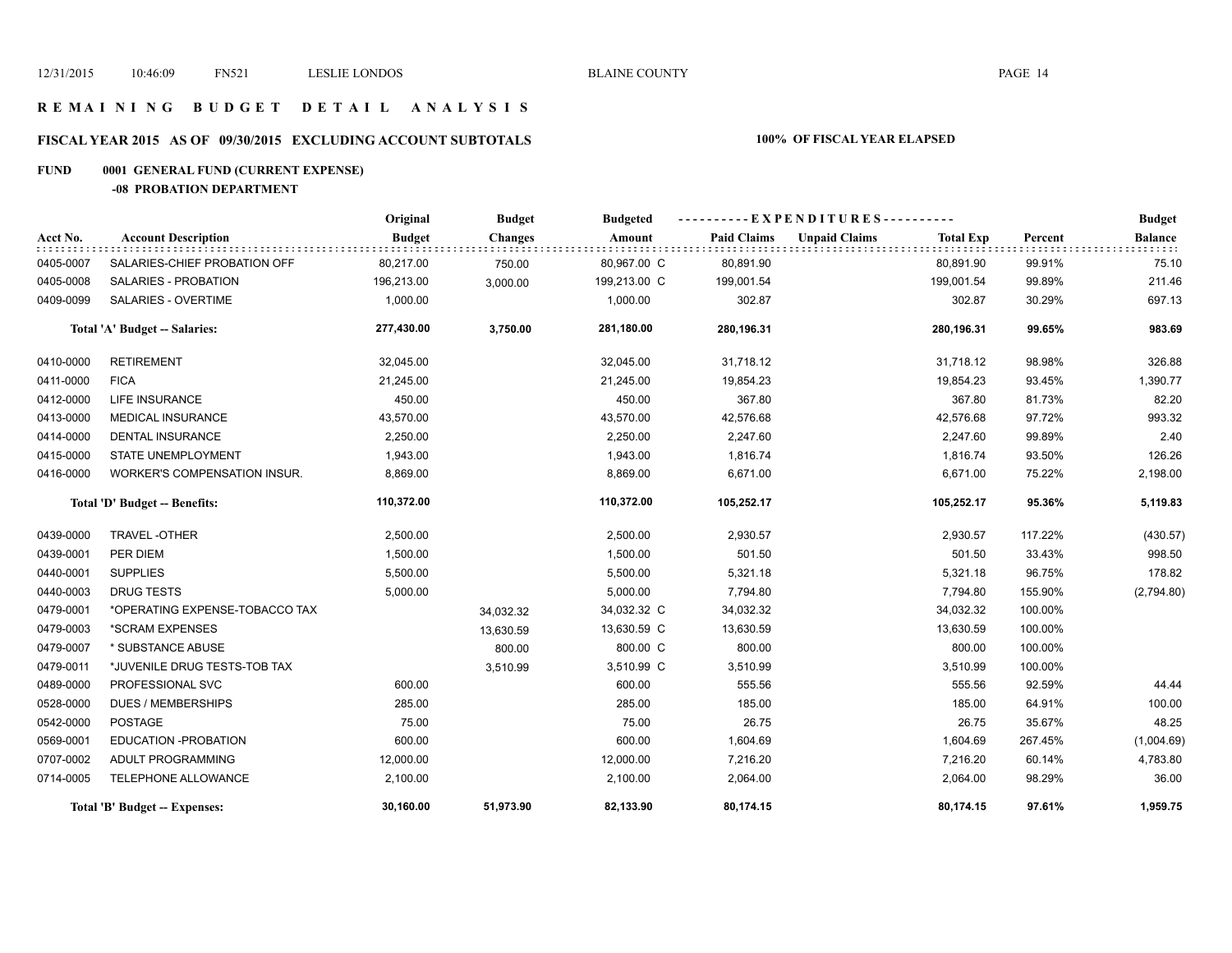### **R E M A I N I N G B U D G E T D E T A I L A N A L Y S I S**

### **FISCAL YEAR 2015 AS OF 09/30/2015 EXCLUDING ACCOUNT SUBTOTALS 100% OF FISCAL YEAR ELAPSED**

### **DEPARTMENT TOTALS: 277,430.00 3,750.00 281,180.00 280,196.31 280,196.31 99.65% 983.69 Total 'A' Expenses -- Salaries: 110,372.00 110,372.00 105,252.17 105,252.17 5,119.83 Total 'D' Expenses -- Benefits: 95.36% 30,160.00 51,973.90 82,133.90 80,174.15 80,174.15 1,959.75 Total 'B' Expenses -- Expenses: 97.61% Total 'C' Expenses -- Capital Outlay:** ------------------.................. .. . . . . . . . . . **. . . . . . . . . . . . . . .** . ------- -------- **417,962.00 55,723.90 473,685.90 465,622.63 465,622.63 98.30% 8,063.27**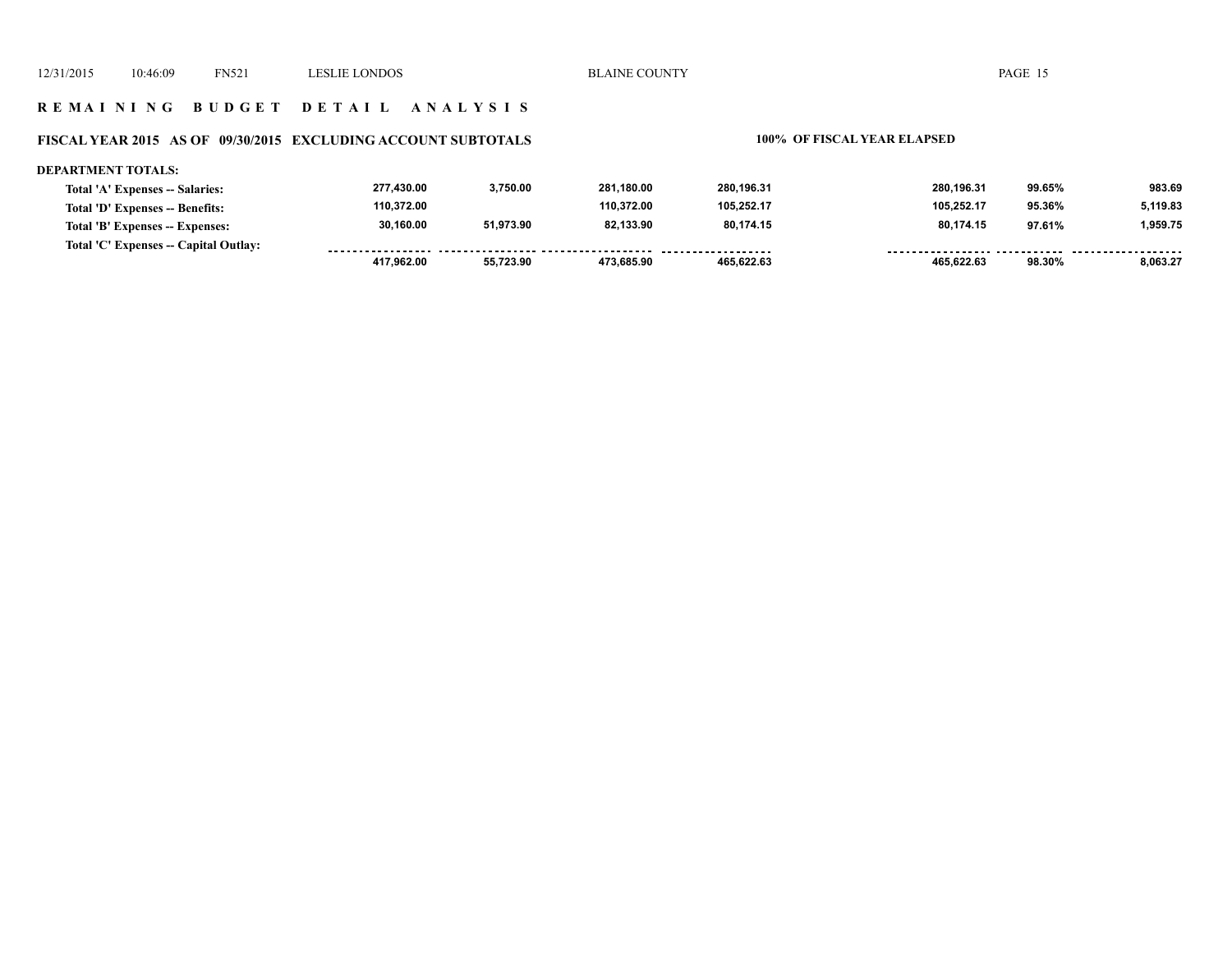### **R E M A I N I N G B U D G E T D E T A I L A N A L Y S I S**

# **FISCAL YEAR 2015 AS OF 09/30/2015 EXCLUDING ACCOUNT SUBTOTALS 100% OF FISCAL YEAR ELAPSED**

# **FUND 0001 GENERAL FUND (CURRENT EXPENSE)**

**-11 BUILDING AND GROUNDS**

|                               |                                     | Original      | <b>Budget</b><br><b>Changes</b> | <b>Budgeted</b> | ----------EXPENDITURES---------- |                      |                  |         | <b>Budget</b> |
|-------------------------------|-------------------------------------|---------------|---------------------------------|-----------------|----------------------------------|----------------------|------------------|---------|---------------|
| Acct No.                      | <b>Account Description</b>          | <b>Budget</b> |                                 | Amount          | <b>Paid Claims</b>               | <b>Unpaid Claims</b> | <b>Total Exp</b> | Percent | Balance       |
| 0402-0000                     | SALARIES-MAINTENANCE                | 97,321.00     | 2,250.00                        | 99,571.00 C     | 95,559.22                        |                      | 95,559.22        | 95.97%  | 4,011.78      |
| 0402-0001                     | SALARIES-CUSTODIAL                  | 66,039.00     | 1,100.00                        | 67,139.00 C     | 65,292.65                        |                      | 65,292.65        | 97.25%  | 1,846.35      |
| 0402-0003                     | SALARIES - OPERATIONS DIRECTOR      | 83,318.00     | 750.00                          | 84,068.00 C     | 75,907.53                        |                      | 75,907.53        | 90.29%  | 8,160.47      |
| 0409-0099                     | SALARIES - OVERTIME                 |               |                                 |                 | 438.93                           |                      | 438.93           | 0.00%   | (438.93)      |
|                               | Total 'A' Budget -- Salaries:       | 246,678.00    | 4,100.00                        | 250,778.00      | 237,198.33                       |                      | 237,198.33       | 94.58%  | 13,579.67     |
| 0410-0000                     | <b>RETIREMENT</b>                   | 28,512.00     |                                 | 28,512.00       | 26,850.96                        |                      | 26,850.96        | 94.17%  | 1,661.04      |
| 0411-0000                     | <b>FICA</b>                         | 18,884.00     |                                 | 18,884.00       | 17,086.19                        |                      | 17,086.19        | 90.48%  | 1,797.81      |
| 0412-0000                     | LIFE INSURANCE                      | 535.00        |                                 | 535.00          | 355.54                           |                      | 355.54           | 66.46%  | 179.46        |
| 0413-0000                     | MEDICAL INSURANCE                   | 36,905.00     |                                 | 36,905.00       | 35,865.50                        |                      | 35,865.50        | 97.18%  | 1,039.50      |
| 0414-0000                     | <b>DENTAL INSURANCE</b>             | 2,248.00      |                                 | 2,248.00        | 2,172.68                         |                      | 2,172.68         | 96.65%  | 75.32         |
| 0415-0000                     | STATE UNEMPLOYMENT                  | 1,730.00      |                                 | 1,730.00        | 1,563.43                         |                      | 1,563.43         | 90.37%  | 166.57        |
| 0416-0000                     | <b>WORKER'S COMPENSATION INSUR.</b> | 6,645.00      |                                 | 6,645.00        | 4,366.00                         |                      | 4,366.00         | 65.70%  | 2,279.00      |
| Total 'D' Budget -- Benefits: |                                     | 95,459.00     |                                 | 95,459.00       | 88,260.30                        |                      | 88,260.30        | 92.46%  | 7,198.70      |
| 0439-0000                     | TRAVEL - OTHER                      | 1,000.00      |                                 | 1,000.00        |                                  |                      |                  | 0.00%   | 1,000.00      |
| 0439-0001                     | PER DIEM                            | 500.00        |                                 | 500.00          | 33.00                            |                      | 33.00            | 6.60%   | 467.00        |
| 0440-0000                     | SUPPLIES - OFFICE                   | 2,800.00      |                                 | 2,800.00        | 2,602.98                         |                      | 2,602.98         | 92.96%  | 197.02        |
| 0449-0000                     | SUPPLIES - COURTHOUSE               | 4,000.00      |                                 | 4,000.00        | 3,093.04                         |                      | 3,093.04         | 77.33%  | 906.96        |
| 0449-0001                     | SUPPLIES - JUDICIAL                 | 3,500.00      |                                 | 3,500.00        | 2,744.47                         |                      | 2,744.47         | 78.41%  | 755.53        |
| 0449-0002                     | SUPPLIES - MCBRIDE BLDG             | 500.00        |                                 | 500.00          | 723.03                           |                      | 723.03           | 144.61% | (223.03)      |
| 0449-0003                     | TOOLS/EQUIPMENT                     | 5,000.00      |                                 | 5,000.00        | 3,103.90                         |                      | 3,103.90         | 62.08%  | 1,896.10      |
| 0449-0004                     | SUPPLIES - ANNEX                    | 6,000.00      |                                 | 6,000.00        | 5,159.36                         |                      | 5,159.36         | 85.99%  | 840.64        |
| 0449-0005                     | <b>SUPPLIES - PSF</b>               | 2,500.00      |                                 | 2,500.00        | 1,646.64                         |                      | 1,646.64         | 65.87%  | 853.36        |
| 0460-0000                     | UTILITIES-GAS HTNG-COURT HOUSE      | 1,500.00      |                                 | 1,500.00        | 1,499.95                         |                      | 1,499.95         | 100.00% | 0.05          |
| 0460-0001                     | UTILITIES-GAS ANNEX                 | 8,000.00      |                                 | 8,000.00        | 3,723.75                         |                      | 3,723.75         | 46.55%  | 4,276.25      |
| 0460-0002                     | UTILITIES-GAS-JUDICIAL              | 4,500.00      |                                 | 4,500.00        | 3,481.44                         |                      | 3,481.44         | 77.37%  | 1,018.56      |
| 0460-0003                     | UTILITIES-GAS-MCBRIDE               | 1,000.00      |                                 | 1,000.00        | 755.84                           |                      | 755.84           | 75.58%  | 244.16        |
| 0460-0004                     | UTILITIES-GAS-PSF                   | 23,000.00     |                                 | 23,000.00       | 12,564.22                        |                      | 12,564.22        | 54.63%  | 10,435.78     |
| 0465-0000                     | UTILITIES- ELECT -JDCL              | 9,000.00      |                                 | 9,000.00        | 11,611.83                        |                      | 11,611.83        | 129.02% | (2,611.83)    |
| 0465-0001                     | UTILITIES-ELECT COURTHOUSE          | 8,000.00      |                                 | 8,000.00        | 11,484.77                        |                      | 11,484.77        | 143.56% | (3,484.77)    |
| 0465-0002                     | UTILITIES-ELECTRICITY MCBRIDE       | 700.00        |                                 | 700.00          | 677.66                           |                      | 677.66           | 96.81%  | 22.34         |
| 0465-0003                     | UTILITIES - ELECTRICITY ANNEX       | 15,500.00     |                                 | 15,500.00       | 17,233.48                        |                      | 17,233.48        | 111.18% | (1,733.48)    |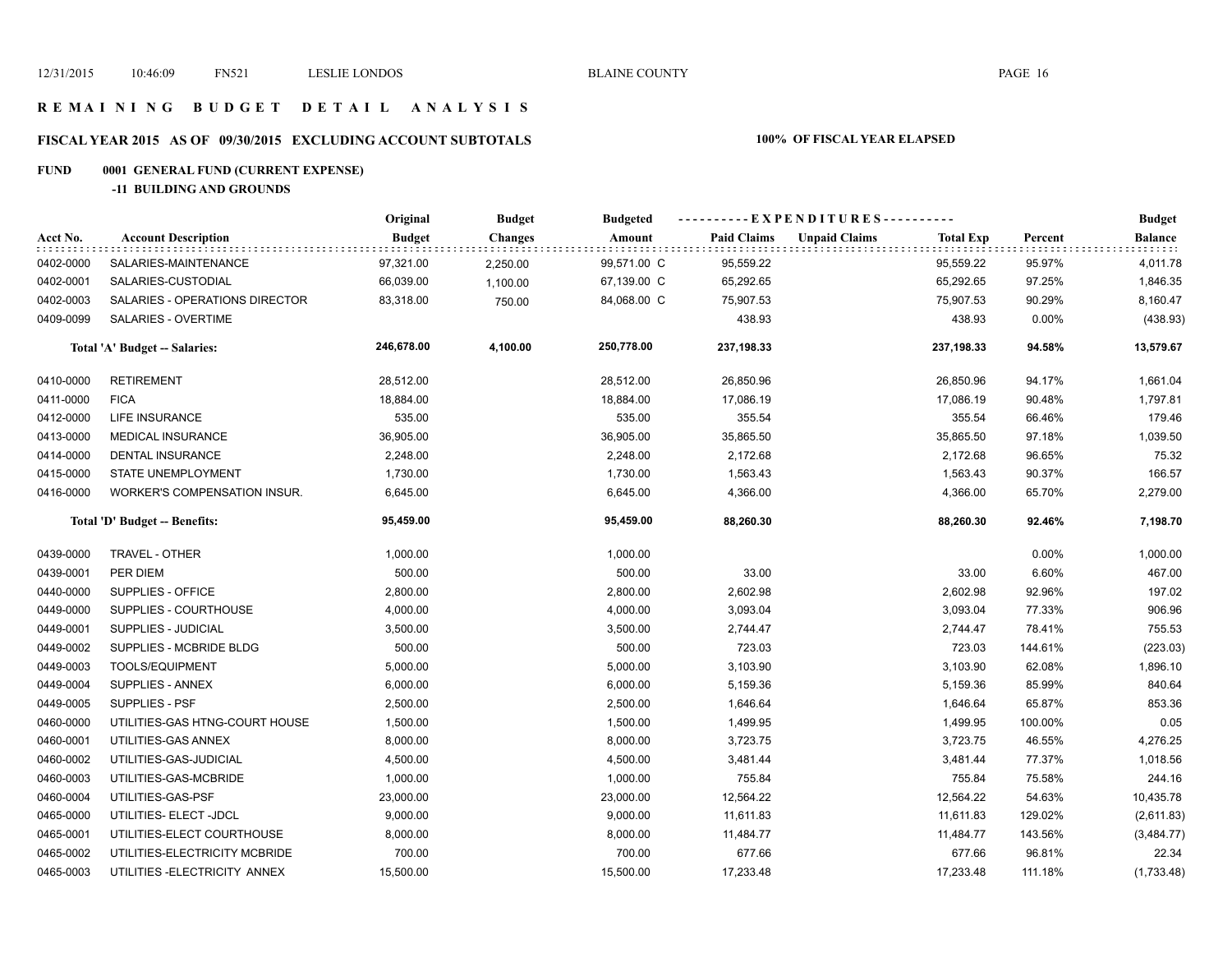### **R E M A I N I N G B U D G E T D E T A I L A N A L Y S I S**

# **FISCAL YEAR 2015 AS OF 09/30/2015 EXCLUDING ACCOUNT SUBTOTALS 100% OF FISCAL YEAR ELAPSED**

# **FUND 0001 GENERAL FUND (CURRENT EXPENSE)**

**-11 BUILDING AND GROUNDS**

|           |                                    | Original      | <b>Budget</b><br><b>Budgeted</b> |                    |                                          |         | <b>Budget</b>  |
|-----------|------------------------------------|---------------|----------------------------------|--------------------|------------------------------------------|---------|----------------|
| Acct No.  | <b>Account Description</b>         | <b>Budget</b> | <b>Changes</b><br>Amount         | <b>Paid Claims</b> | <b>Unpaid Claims</b><br><b>Total Exp</b> | Percent | <b>Balance</b> |
| 0465-0004 | UTILITIES-ELECTRICITY PSF          | 38,000.00     | 38,000.00                        | 40,775.23          | 40,775.23                                | 107.30% | (2,775.23)     |
| 0465-0007 | UTILITIES - ELECTRICITY - R&B      | 12,000.00     | 12,000.00                        | 10,709.63          | 10,709.63                                | 89.25%  | 1,290.37       |
| 0465-0008 | UTILITIES - ELECTRICITY- WEEDS     | 400.00        | 400.00                           | 552.32             | 552.32                                   | 138.08% | (152.32)       |
| 0467-0004 | UTILITIES - GARBAGE - R&B          | 700.00        | 700.00                           | 510.80             | 510.80                                   | 72.97%  | 189.20         |
| 0469-0000 | UTILITIES - PROPANE - R&B          | 2,000.00      | 2,000.00                         | 1,755.58           | 1,755.58                                 | 87.78%  | 244.42         |
| 0469-0001 | UTILITIES - PROPANE - WEEDS        | 3,500.00      | 3,500.00                         | 2,207.45           | 2,207.45                                 | 63.07%  | 1,292.55       |
| 0494-0000 | <b>REPAIRS/MAINT - CRTHSE</b>      | 9,000.00      | 9,000.00                         | 12,443.10          | 12,443.10                                | 138.26% | (3,443.10)     |
| 0494-0001 | REPAIRS/MAINT - JDCL BLDG          | 6,000.00      | 6,000.00                         | 6,654.25           | 6,654.25                                 | 110.90% | (654.25)       |
| 0494-0002 | REPAIRS/MAINT - MCBRIDE BLDG       | 1,500.00      | 1,500.00                         | 215.64             | 215.64                                   | 14.38%  | 1,284.36       |
| 0494-0003 | REPAIRS/MAINT - ANNEX              | 9,000.00      | 9,000.00                         | 9,414.79           | 9,414.79                                 | 104.61% | (414.79)       |
| 0494-0004 | <b>REPAIRS/MAINT - PSF</b>         | 23,000.00     | 23,000.00                        | 20,369.49          | 20,369.49                                | 88.56%  | 2,630.51       |
| 0494-0006 | REPAIRS & MAINT-ROAD & BRIDGE      | 3,000.00      | 3,000.00                         | 4,863.66           | 4,863.66                                 | 162.12% | (1,863.66)     |
| 0494-0007 | <b>REPAIRS &amp; MAINT-RECYCLE</b> | 1,500.00      | 1,500.00                         | 1,110.58           | 1,110.58                                 | 74.04%  | 389.42         |
| 0494-0008 | REPAIRS/MAINT - WEEDS SHOP         | 800.00        | 800.00                           | 2,032.00           | 2,032.00                                 | 254.00% | (1,232.00)     |
| 0495-0000 | LANDSCAPE/MAINT                    | 11,000.00     | 11,000.00                        | 5,990.60           | 5,990.60                                 | 54.46%  | 5,009.40       |
| 0499-0004 | FUEL/REPAIRS/MAINT - VEHICLES      | 1,600.00      | 1,600.00                         | 3,005.99           | 3,005.99                                 | 187.87% | (1,405.99)     |
| 0528-0000 | <b>DUES/AIRPORT WEST</b>           | 2,700.00      | 2,700.00                         | 2,560.00           | 2,560.00                                 | 94.81%  | 140.00         |
| 0569-0000 | <b>EDUCATION- OTHER</b>            | 1,000.00      | 1,000.00                         | 939.14             | 939.14                                   | 93.91%  | 60.86          |
| 0571-0000 | <b>SUSTAINABILITY</b>              | 800.00        | 800.00                           | 945.02             | 945.02                                   | 118.13% | (145.02)       |
| 0679-0000 | CONTRACT SERVICES - JANITORIAL     | 89,723.00     | 89,723.00                        | 87,826.06          | 87,826.06                                | 97.89%  | 1,896.94       |
| 0679-0001 | CONTRACT - MAINTENANCE             | 29,000.00     | 29,000.00                        | 28,820.44          | 28,820.44                                | 99.38%  | 179.56         |
| 0705-0000 | WATER & SEWER- CRTHSE BLDG         | 12,000.00     | 12,000.00                        | 11,348.19          | 11,348.19                                | 94.57%  | 651.81         |
| 0705-0001 | WATER & SEWER- JDCL BLDG           | 1,000.00      | 1,000.00                         | 1,235.27           | 1,235.27                                 | 123.53% | (235.27)       |
| 0705-0002 | WATER & SEWER - ANNEX              | 2,500.00      | 2,500.00                         | 2,834.93           | 2,834.93                                 | 113.40% | (334.93)       |
| 0705-0003 | WATER & SEWER - MCBRIDE            | 1,000.00      | 1,000.00                         | 739.40             | 739.40                                   | 73.94%  | 260.60         |
| 0705-0004 | WATER & SEWER - PSF                | 18,000.00     | 18,000.00                        | 24,673.96          | 24,673.96                                | 137.08% | (6,673.96)     |
| 0705-0005 | WATER & SEWER - OLD JAIL           | 135.00        | 135.00                           | 228.48             | 228.48                                   | 169.24% | (93.48)        |
| 0705-0006 | WATER & SEWER - CAREY R&B          | 543.00        | 543.00                           | 564.00             | 564.00                                   | 103.87% | (21.00)        |
| 0705-0007 | WATER & SEWER - CAREY WEEDS        | 600.00        | 600.00                           | 564.00             | 564.00                                   | 94.00%  | 36.00          |
| 0714-0005 | TELEPHONE ALLOWANCE                | 600.00        | 600.00                           | 490.00             | 490.00                                   | 81.67%  | 110.00         |
| 0786-0000 | REPAIRS/MNTNNC-ELEVATOR            | 500.00        | 500.00                           | 3,000.00           | 3,000.00                                 | 600.00% | (2,500.00)     |
|           | Total 'B' Budget -- Expenses:      | 380,101.00    | 380,101.00                       | 371,519.36         | 371,519.36                               | 97.74%  | 8,581.64       |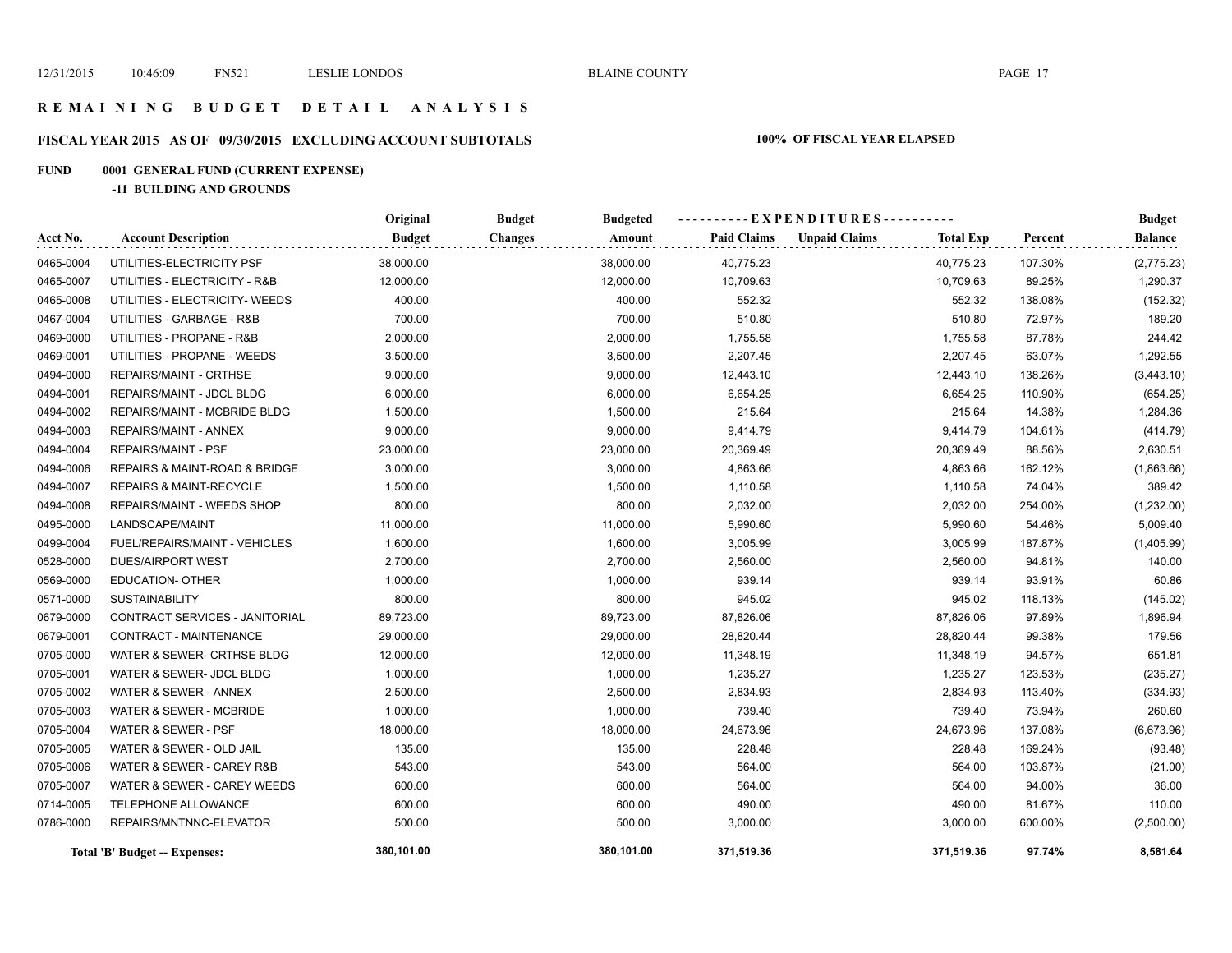### **R E M A I N I N G B U D G E T D E T A I L A N A L Y S I S**

# **FISCAL YEAR 2015 AS OF 09/30/2015 EXCLUDING ACCOUNT SUBTOTALS 100% OF FISCAL YEAR ELAPSED**

| DEPARTMENT TOTALS:                    |            |          |            |            |            |        |           |
|---------------------------------------|------------|----------|------------|------------|------------|--------|-----------|
| Total 'A' Expenses -- Salaries:       | 246.678.00 | 4.100.00 | 250.778.00 | 237.198.33 | 237.198.33 | 94.58% | 13.579.67 |
| Total 'D' Expenses -- Benefits:       | 95,459.00  |          | 95.459.00  | 88,260.30  | 88.260.30  | 92.46% | 7,198.70  |
| Total 'B' Expenses -- Expenses:       | 380.101.00 |          | 380.101.00 | 371.519.36 | 371.519.36 | 97.74% | 8.581.64  |
| Total 'C' Expenses -- Capital Outlay: |            |          |            |            |            |        |           |
|                                       | 722.238.00 | 4.100.00 | 726.338.00 | 696.977.99 | 696.977.99 | 95.96% | 29,360.01 |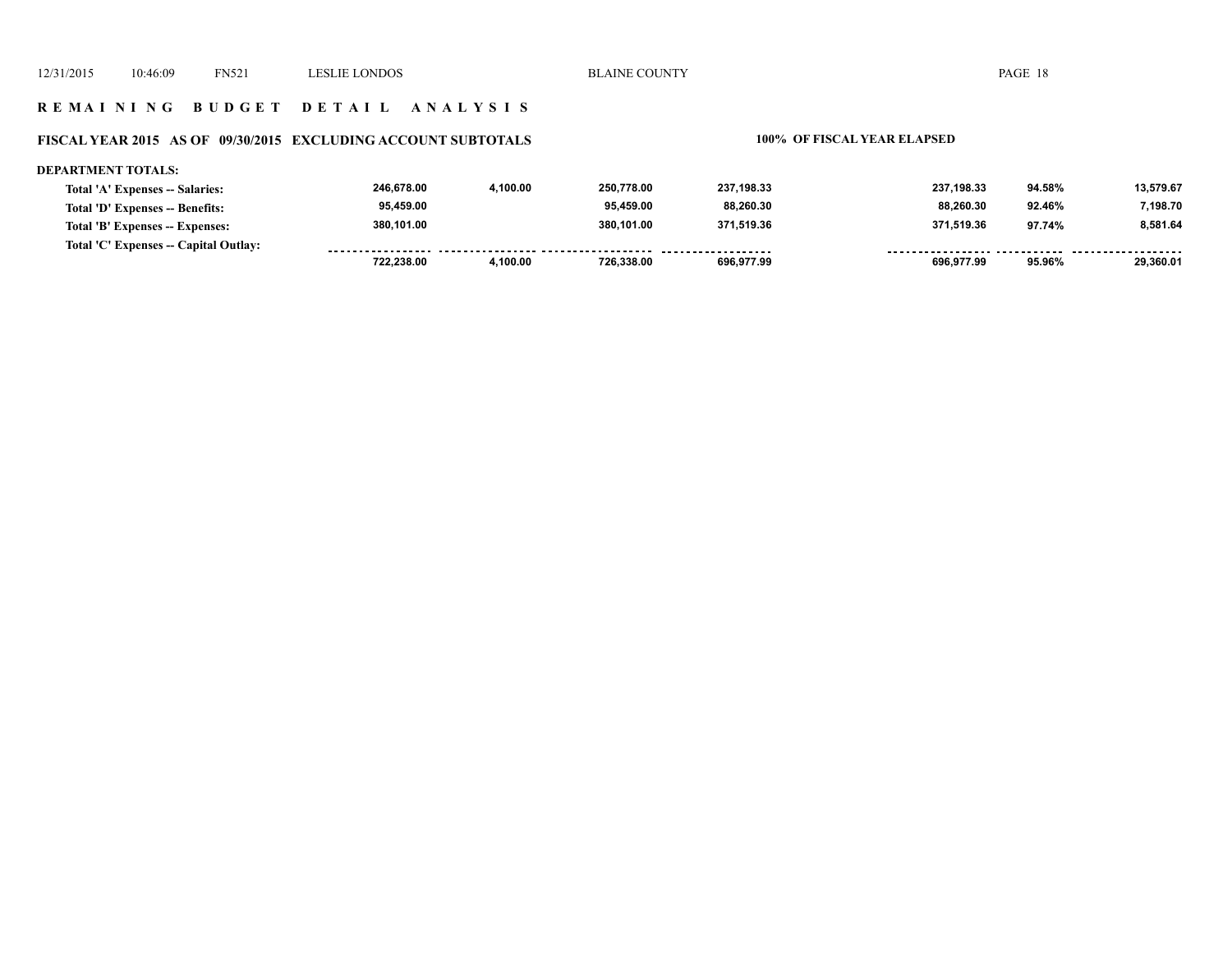### **R E M A I N I N G B U D G E T D E T A I L A N A L Y S I S**

# **FISCAL YEAR 2015 AS OF 09/30/2015 EXCLUDING ACCOUNT SUBTOTALS 100% OF FISCAL YEAR ELAPSED**

# **FUND 0001 GENERAL FUND (CURRENT EXPENSE)**

**-12 HUMAN RESOURCES**

|           |                                       | Original      | <b>Budget</b>  | <b>Budgeted</b> | ----------EXPENDITURES---------- |                      |                  |         | <b>Budget</b> |
|-----------|---------------------------------------|---------------|----------------|-----------------|----------------------------------|----------------------|------------------|---------|---------------|
| Acct No.  | <b>Account Description</b>            | <b>Budget</b> | <b>Changes</b> | Amount          | <b>Paid Claims</b>               | <b>Unpaid Claims</b> | <b>Total Exp</b> | Percent | Balance       |
| 0401-0005 | SALARIES - HR GENERALIST              | 53,190.00     |                | 53,190.00       | 45,539.18                        |                      | 45,539.18        | 85.62%  | 7,650.82      |
| 0403-0000 | <b>SALARIES - MERIT</b>               | 17,157.00     | (16, 450.00)   | 707.00 C        |                                  |                      |                  | 0.00%   | 707.00        |
| 0408-0001 | SALARIES-TERMINATION/LEAVE/OT         | 65,000.00     | (608.92)       | 64,391.08 C     | 50,742.90                        |                      | 50,742.90        | 78.80%  | 13,648.18     |
| 0408-0003 | SALARIES - PAY GRADE ADJ              | 20,000.00     |                | 20,000.00       |                                  |                      |                  | 0.00%   | 20,000.00     |
|           | Total 'A' Budget -- Salaries:         | 155,347.00    | (17,058.92)    | 138,288.08      | 96,282.08                        |                      | 96,282.08        | 69.62%  | 42,006.00     |
| 0410-0000 | <b>RETIREMENT</b>                     | 15,755.00     |                | 15,755.00       | 5,189.03                         |                      | 5,189.03         | 32.94%  | 10,565.97     |
| 0411-0000 | <b>FICA</b>                           | 14,623.00     |                | 14,623.00       | 7,365.56                         |                      | 7,365.56         | 50.37%  | 7,257.44      |
| 0412-0000 | LIFE INSURANCE                        | 90.00         |                | 90.00           | 55.17                            |                      | 55.17            | 61.30%  | 34.83         |
| 0413-0000 | MEDICAL INSURANCE                     | 6,215.00      |                | 6,215.00        | 4,660.65                         |                      | 4,660.65         | 74.99%  | 1,554.35      |
| 0413-0002 | <b>WELLNESS</b>                       |               |                |                 | 30.00                            |                      | 30.00            | 0.00%   | (30.00)       |
| 0414-0000 | DENTAL INSURANCE                      | 450.00        |                | 450.00          | 337.14                           |                      | 337.14           | 74.92%  | 112.86        |
| 0415-0000 | STATE UNEMPLOYMENT                    | 1,340.00      |                | 1,340.00        | 673.98                           |                      | 673.98           | 50.30%  | 666.02        |
| 0416-0000 | WORKER'S COMPENSATION INSUR.          | 681.00        |                | 681.00          | 480.20                           |                      | 480.20           | 70.51%  | 200.80        |
|           | Total 'D' Budget -- Benefits:         | 39,154.00     |                | 39,154.00       | 18,791.73                        |                      | 18,791.73        | 47.99%  | 20,362.27     |
| 0439-0000 | TRAVEL - OTHER                        | 2,200.00      |                | 2,200.00        | 1,292.07                         |                      | 1,292.07         | 58.73%  | 907.93        |
| 0439-0001 | PER DIEM                              | 500.00        |                | 500.00          | 46.00                            |                      | 46.00            | 9.20%   | 454.00        |
| 0440-0000 | SUPPLIES - OFFICE                     | 600.00        |                | 600.00          | 152.68                           |                      | 152.68           | 25.45%  | 447.32        |
| 0528-0000 | <b>DUES / MEMBERSHIPS</b>             | 405.00        |                | 405.00          | 334.00                           |                      | 334.00           | 82.47%  | 71.00         |
| 0542-0000 | <b>POSTAGE</b>                        | 50.00         |                | 50.00           |                                  |                      |                  | 0.00%   | 50.00         |
| 0569-0000 | <b>EMPL RECOGNITION</b>               | 8,200.00      |                | 8,200.00        | 6,730.25                         |                      | 6,730.25         | 82.08%  | 1,469.75      |
| 0569-0001 | EDUCATION/REGISTRATION                | 4,770.00      |                | 4,770.00        | 1,498.25                         |                      | 1,498.25         | 31.41%  | 3,271.75      |
| 0591-0002 | RECRUITMENT/RETENTION                 | 2,500.00      |                | 2,500.00        | 3,526.58                         |                      | 3,526.58         | 141.06% | (1,026.58)    |
|           | Total 'B' Budget -- Expenses:         | 19,225.00     |                | 19,225.00       | 13,579.83                        |                      | 13,579.83        | 70.64%  | 5,645.17      |
|           | <b>DEPARTMENT TOTALS:</b>             |               |                |                 |                                  |                      |                  |         |               |
|           | Total 'A' Expenses -- Salaries:       | 155,347.00    | (17,058.92)    | 138,288.08      | 96,282.08                        |                      | 96,282.08        | 69.62%  | 42,006.00     |
|           | Total 'D' Expenses -- Benefits:       | 39,154.00     |                | 39,154.00       | 18,791.73                        |                      | 18,791.73        | 47.99%  | 20,362.27     |
|           | Total 'B' Expenses -- Expenses:       | 19,225.00     |                | 19,225.00       | 13,579.83                        |                      | 13,579.83        | 70.64%  | 5,645.17      |
|           | Total 'C' Expenses -- Capital Outlay: |               |                |                 |                                  |                      |                  |         |               |
|           |                                       | 213,726.00    | (17,058.92)    | 196,667.08      | 128,653.64                       |                      | 128,653.64       | 65.42%  | 68,013.44     |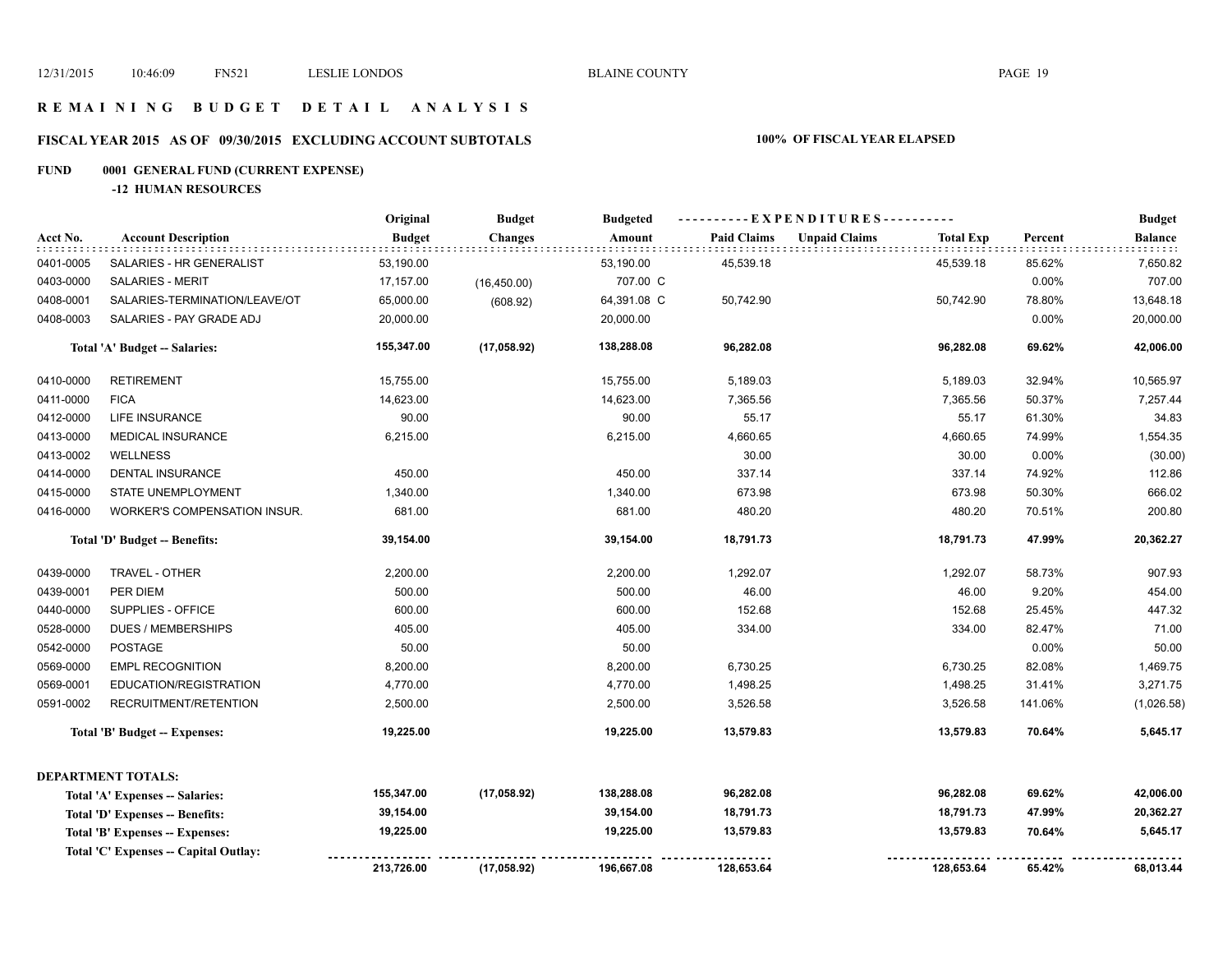**123,080.61 123,080.61 96.63% 4,287.99** 

### **R E M A I N I N G B U D G E T D E T A I L A N A L Y S I S**

### **FISCAL YEAR 2015 AS OF 09/30/2015 EXCLUDING ACCOUNT SUBTOTALS 100% OF FISCAL YEAR ELAPSED**

### **FUND 0001 GENERAL FUND (CURRENT EXPENSE)**

**-13 EXTENSION OFFICE**

**Total 'C' Expenses -- Capital Outlay:**

|           |                                 | Original      | <b>Budget</b>  | <b>Budgeted</b> |                    |                      |                  |         | <b>Budget</b>  |
|-----------|---------------------------------|---------------|----------------|-----------------|--------------------|----------------------|------------------|---------|----------------|
| Acct No.  | <b>Account Description</b>      | <b>Budget</b> | <b>Changes</b> | Amount          | <b>Paid Claims</b> | <b>Unpaid Claims</b> | <b>Total Exp</b> | Percent | <b>Balance</b> |
| 0439-0000 | <b>TRAVEL - AGENT</b>           | 2,000.00      | 1,366.31       | 3,366.31 C      | 2,571.25           |                      | 2,571.25         | 76.38%  | 795.06         |
| 0439-0001 | <b>TRAVEL - PROGRAM LEADER</b>  | 1,500.00      |                | 1,500.00        | 1,603.29           |                      | 1,603.29         | 106.89% | (103.29)       |
| 0439-0002 | TRAVEL - ASSOC EDUCATOR         | 400.00        |                | 400.00          | 195.55             |                      | 195.55           | 48.89%  | 204.45         |
| 0440-0000 | <b>SUPPLIES</b>                 | 2,499.00      | 59.95          | 2,558.95 C      | 1,740.87           |                      | 1,740.87         | 68.03%  | 818.08         |
| 0440-0003 | SUPPLIES/EQUIPMENT              | 3,000.00      |                | 3,000.00        | 1,297.54           |                      | 1,297.54         | 43.25%  | 1,702.46       |
| 0440-0004 | <b>PRINTING</b>                 | 2,000.00      |                | 2,000.00        | 1,541.47           |                      | 1,541.47         | 77.07%  | 458.53         |
| 0449-0001 | *4-H EXPENSES                   |               | 15,044.13      | 15,044.13 C     | 15,044.13          |                      | 15,044.13        | 100.00% |                |
| 0449-0004 | *WORKSHOP EXPENSES              |               | 3,636.21       | 3,636.21 C      | 3,636.21           |                      | 3,636.21         | 100.00% |                |
| 0475-0000 | <b>VEHICLES - MAINTENANCE</b>   |               |                |                 | 7.00               |                      | 7.00             | 0.00%   | (7.00)         |
| 0489-0000 | <b>MARKETING</b>                | 350.00        |                | 350.00          |                    |                      |                  | 0.00%   | 350.00         |
| 0542-0000 | POSTAGE-PUB & NEWS LETTER       | 100.00        |                | 100.00          | 107.30             |                      | 107.30           | 107.30% | (7.30)         |
| 0569-0000 | EDUCATION/REGISTRATION          | 500.00        | 330.00         | 830.00 C        | 753.00             |                      | 753.00           | 90.72%  | 77.00          |
| 0580-0000 | CONTRACT - EXTENSION AGENT      | 1,500.00      |                | 1,500.00        | 1,500.00           |                      | 1,500.00         | 100.00% |                |
| 0689-0002 | CONTRACTS-U OF ID               | 93,083.00     |                | 93,083.00       | 93,083.00          |                      | 93,083.00        | 100.00% |                |
|           | Total 'B' Budget -- Expenses:   | 106,932.00    | 20,436.60      | 127,368.60      | 123,080.61         |                      | 123,080.61       | 96.63%  | 4,287.99       |
|           | <b>DEPARTMENT TOTALS:</b>       |               |                |                 |                    |                      |                  |         |                |
|           | Total 'A' Expenses -- Salaries: |               |                |                 |                    |                      |                  |         |                |
|           | Total 'D' Expenses -- Benefits: |               |                |                 |                    |                      |                  |         |                |
|           | Total 'B' Expenses -- Expenses: | 106,932.00    | 20,436.60      | 127,368.60      | 123,080.61         |                      | 123,080.61       | 96.63%  | 4,287.99       |

 **127,368.60**

 **20,436.60** 

 **106,932.00**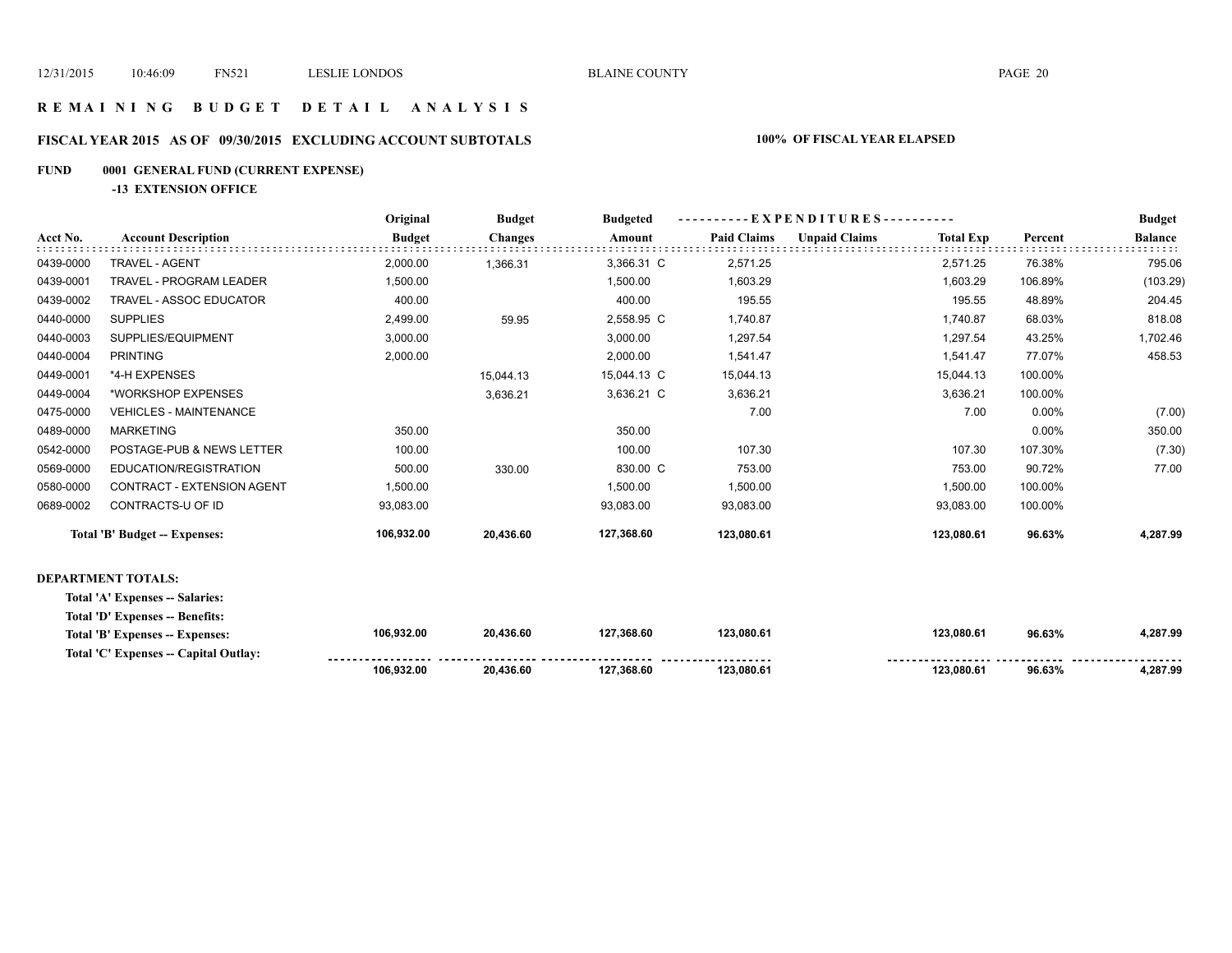### **R E M A I N I N G B U D G E T D E T A I L A N A L Y S I S**

# **FISCAL YEAR 2015 AS OF 09/30/2015 EXCLUDING ACCOUNT SUBTOTALS 100% OF FISCAL YEAR ELAPSED**

# **FUND 0001 GENERAL FUND (CURRENT EXPENSE)**

**-14 IT**

|           |                               | Original      | <b>Budget</b>  | <b>Budgeted</b> | ----------EXPENDITURES---------- |                      |                  | <b>Budget</b> |                |
|-----------|-------------------------------|---------------|----------------|-----------------|----------------------------------|----------------------|------------------|---------------|----------------|
| Acct No.  | <b>Account Description</b>    | <b>Budget</b> | <b>Changes</b> | Amount          | <b>Paid Claims</b>               | <b>Unpaid Claims</b> | <b>Total Exp</b> | Percent       | <b>Balance</b> |
| 0404-0000 | SALARIES - MANAGER            | 68,318.00     | 750.00         | 69,068.00 C     | 69,000.28                        |                      | 69,000.28        | 99.90%        | 67.72          |
| 0408-0002 | SALARIES - IT ANALYST         | 55,446.00     |                | 55,446.00       | 55,130.50                        |                      | 55,130.50        | 99.43%        | 315.50         |
| 0408-0003 | SALARIES - IT SPECIALIST      | 41,809.00     |                | 41,809.00       | 35,689.54                        |                      | 35,689.54        | 85.36%        | 6,119.46       |
|           | Total 'A' Budget -- Salaries: | 165,573.00    | 750.00         | 166,323.00      | 159,820.32                       |                      | 159,820.32       | 96.09%        | 6,502.68       |
| 0410-0000 | <b>RETIREMENT</b>             | 19,105.00     |                | 19,105.00       | 18,091.70                        |                      | 18,091.70        | 94.70%        | 1,013.30       |
| 0411-0000 | <b>FICA</b>                   | 12,655.00     |                | 12,655.00       | 10,895.47                        |                      | 10,895.47        | 86.10%        | 1,759.53       |
| 0412-0000 | <b>LIFE INSURANCE</b>         | 267.00        |                | 267.00          | 202.29                           |                      | 202.29           | 75.76%        | 64.71          |
| 0413-0000 | <b>MEDICAL INSURANCE</b>      | 31,575.00     |                | 31,575.00       | 28,725.75                        |                      | 28,725.75        | 90.98%        | 2,849.25       |
| 0414-0000 | <b>DENTAL INSURANCE</b>       | 1,349.00      |                | 1,349.00        | 1,236.18                         |                      | 1,236.18         | 91.64%        | 112.82         |
| 0415-0000 | STATE UNEMPLOYMENT            | 1,158.00      |                | 1,158.00        | 996.95                           |                      | 996.95           | 86.09%        | 161.05         |
| 0416-0000 | WORKER'S COMPENSATION INSUR.  | 431.00        |                | 431.00          | 209.00                           |                      | 209.00           | 48.49%        | 222.00         |
|           | Total 'D' Budget -- Benefits: | 66,540.00     |                | 66,540.00       | 60,357.34                        |                      | 60,357.34        | 90.71%        | 6,182.66       |
| 0439-0000 | TRAVEL - TRAVEL/MEALS/MISC    | 3,975.00      |                | 3,975.00        | 101.06                           |                      | 101.06           | 2.54%         | 3,873.94       |
| 0439-0001 | PER DIEM                      | 750.00        |                | 750.00          | 2.85                             |                      | 2.85             | 0.38%         | 747.15         |
| 0440-0000 | SUPPLIES - OFFICE             | 1,116.00      |                | 1,116.00        | 2,854.57                         |                      | 2,854.57         | 255.79%       | (1,738.57)     |
| 0440-0001 | OFFICE EQUIPMENT              | 79,575.00     |                | 79,575.00       | 77,041.94                        |                      | 77,041.94        | 96.82%        | 2,533.06       |
| 0440-0002 | <b>COMPUTER SOFTWARE</b>      | 26,163.00     |                | 26,163.00       | 24,154.44                        |                      | 24, 154. 44      | 92.32%        | 2,008.56       |
| 0464-0000 | UTILITIES- TELEPHONE, OTHER   | 1,181.00      |                | 1,181.00        | 612.67                           |                      | 612.67           | 51.88%        | 568.33         |
| 0464-0001 | UTIL - TELECOMMUNICATIONS     | 29,340.00     |                | 29,340.00       | 29,314.40                        |                      | 29,314.40        | 99.91%        | 25.60          |
| 0492-0001 | <b>VEHICLE EXPENSES</b>       | 350.00        |                | 350.00          |                                  |                      |                  | 0.00%         | 350.00         |
| 0497-0000 | MAINTENANCE AGREEMENTS        | 42,780.00     |                | 42,780.00       | 43,503.14                        |                      | 43,503.14        | 101.69%       | (723.14)       |
| 0499-0001 | <b>COMPUTER MAINTENANCE</b>   | 3,000.00      |                | 3,000.00        | 14,031.86                        |                      | 14,031.86        | 467.73%       | (11,031.86)    |
| 0499-0002 | PRINTER/SCANNER MAINT         | 1,000.00      |                | 1,000.00        | 178.89                           |                      | 178.89           | 17.89%        | 821.11         |
| 0542-0000 | <b>POSTAGE</b>                | 150.00        |                | 150.00          | 27.60                            |                      | 27.60            | 18.40%        | 122.40         |
| 0569-0000 | <b>EDUCATION- OTHER</b>       | 7,500.00      |                | 7,500.00        | 177.69                           |                      | 177.69           | 2.37%         | 7,322.31       |
| 0677-0000 | CONTRACTS- COMPUTER SERVICES  | 70,449.00     |                | 70,449.00       | 70,378.79                        |                      | 70,378.79        | 99.90%        | 70.21          |
| 0677-0001 | <b>WEB SITE</b>               | 1,460.00      |                | 1,460.00        | 2,013.84                         |                      | 2,013.84         | 137.93%       | (553.84)       |
| 0677-0002 | COMPUTER SERVICES-OTHER       | 500.00        |                | 500.00          | 175.00                           |                      | 175.00           | 35.00%        | 325.00         |
| 0714-0005 | <b>TELEPHONE ALLOWANCE</b>    |               |                |                 | 1,029.00                         |                      | 1,029.00         | $0.00\%$      | (1,029.00)     |
|           | Total 'B' Budget -- Expenses: | 269,289.00    |                | 269,289.00      | 265,597.74                       |                      | 265,597.74       | 98.63%        | 3,691.26       |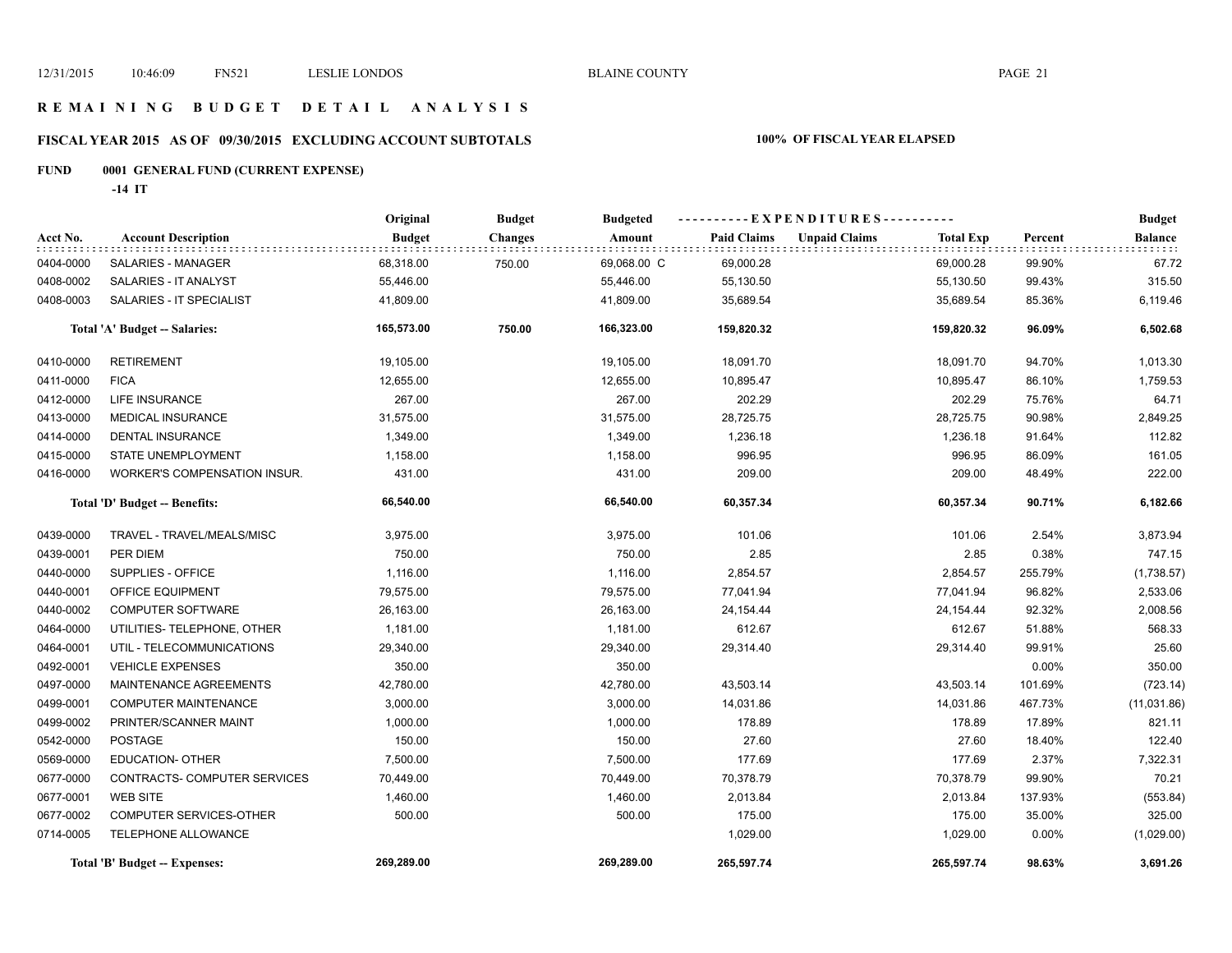### **R E M A I N I N G B U D G E T D E T A I L A N A L Y S I S**

### **FISCAL YEAR 2015 AS OF 09/30/2015 EXCLUDING ACCOUNT SUBTOTALS 100% OF FISCAL YEAR ELAPSED**

### **DEPARTMENT TOTALS: 165,573.00 750.00 166,323.00 159,820.32 159,820.32 96.09% 6,502.68 Total 'A' Expenses -- Salaries: 66,540.00 66,540.00 60,357.34 60,357.34 90.71% 6,182.66 Total 'D' Expenses -- Benefits: 269,289.00 269,289.00 265,597.74 265,597.74 3,691.26 Total 'B' Expenses -- Expenses: 98.63% Total 'C' Expenses -- Capital Outlay:** . . . . . . . . . . . . . . . . .........  **501,402.00 750.00 502,152.00 485,775.40 485,775.40 96.74% 16,376.60**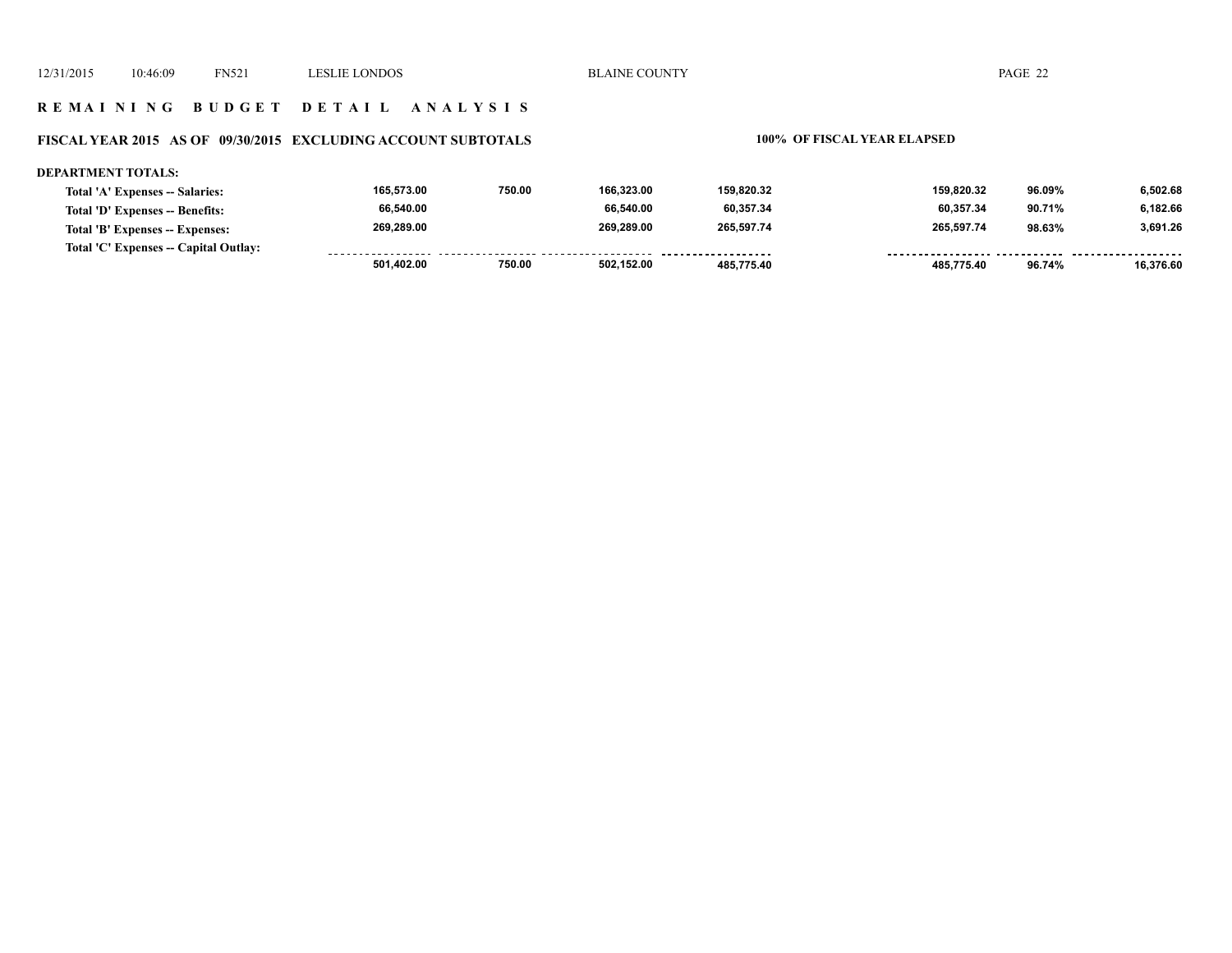### **R E M A I N I N G B U D G E T D E T A I L A N A L Y S I S**

# **FISCAL YEAR 2015 AS OF 09/30/2015 EXCLUDING ACCOUNT SUBTOTALS 100% OF FISCAL YEAR ELAPSED**

# **FUND 0001 GENERAL FUND (CURRENT EXPENSE)**

**-15 ELECTIONS**

|           |                                       | Original      | <b>Budget</b>  | <b>Budgeted</b> | ---- EXPENDITURES---------- |                      |                  |         | <b>Budget</b>  |
|-----------|---------------------------------------|---------------|----------------|-----------------|-----------------------------|----------------------|------------------|---------|----------------|
| Acct No.  | <b>Account Description</b>            | <b>Budget</b> | <b>Changes</b> | Amount          | <b>Paid Claims</b>          | <b>Unpaid Claims</b> | <b>Total Exp</b> | Percent | <b>Balance</b> |
| 0402-0000 | SALARIES - DEPUTIES                   | 17,744.00     | 147.00         | 17,891.00 C     | 17,836.94                   |                      | 17,836.94        | 99.70%  | 54.06          |
| 0402-0006 | SALARIES - OTHER                      | 6,000.00      |                | 6,000.00        | 89.41                       |                      | 89.41            | 1.49%   | 5,910.59       |
| 0409-0099 | SALARIES - OVERTIME                   | 300.00        |                | 300.00          |                             |                      |                  | 0.00%   | 300.00         |
|           | Total 'A' Budget -- Salaries:         | 24,044.00     | 147.00         | 24,191.00       | 17,926.35                   |                      | 17,926.35        | 74.10%  | 6,264.65       |
| 0410-0000 | <b>RETIREMENT</b>                     | 2,070.00      |                | 2,070.00        | 2,029.27                    |                      | 2,029.27         | 98.03%  | 40.73          |
| 0411-0000 | <b>FICA</b>                           | 1,835.00      |                | 1,835.00        | 1,355.04                    |                      | 1,355.04         | 73.84%  | 479.96         |
| 0412-0000 | LIFE INSURANCE                        | 50.00         |                | 50.00           | 36.78                       |                      | 36.78            | 73.56%  | 13.22          |
| 0413-0000 | <b>MEDICAL INSURANCE</b>              | 3,108.00      |                | 3,108.00        | 3,107.10                    |                      | 3,107.10         | 99.97%  | 0.90           |
| 0414-0000 | DENTAL INSURANCE                      | 225.00        |                | 225.00          | 224.76                      |                      | 224.76           | 99.89%  | 0.24           |
| 0415-0000 | STATE UNEMPLOYMENT                    | 168.00        |                | 168.00          | 123.99                      |                      | 123.99           | 73.80%  | 44.01          |
| 0416-0000 | WORKER'S COMPENSATION INSUR.          | 63.00         |                | 63.00           | 71.00                       |                      | 71.00            | 112.70% | (8.00)         |
|           | Total 'D' Budget -- Benefits:         | 7,519.00      |                | 7,519.00        | 6,947.94                    |                      | 6,947.94         | 92.41%  | 571.06         |
| 0439-0000 | TRAVEL - OTHER                        | 1,000.00      |                | 1,000.00        | 124.68                      |                      | 124.68           | 12.47%  | 875.32         |
| 0439-0001 | MEALS/ELECTION WORKERS                | 1,800.00      |                | 1,800.00        | 1,234.59                    |                      | 1,234.59         | 68.59%  | 565.41         |
| 0442-0000 | SUPPLIES - ELECTION                   | 15,000.00     |                | 15,000.00       | 11,528.75                   |                      | 11,528.75        | 76.86%  | 3,471.25       |
| 0490-0001 | <b>MAINTENANCE</b>                    | 9,500.00      |                | 9,500.00        | 8,843.04                    |                      | 8,843.04         | 93.08%  | 656.96         |
| 0511-0000 | <b>RENT/LEASE- BUILDINGS</b>          | 75.00         |                | 75.00           | 75.00                       |                      | 75.00            | 100.00% |                |
| 0522-0000 | <b>ADVERTISING</b>                    | 4,000.00      |                | 4,000.00        | 9,212.80                    |                      | 9,212.80         | 230.32% | (5,212.80)     |
| 0542-0000 | <b>POSTAGE</b>                        | 1,750.00      |                | 1,750.00        | 501.14                      |                      | 501.14           | 28.64%  | 1,248.86       |
| 0712-0001 | POLL WORKERS                          | 13,500.00     |                | 13,500.00       | 11,300.00                   |                      | 11,300.00        | 83.70%  | 2,200.00       |
| 0712-0002 | MILEAGE-POLL WORKERS                  | 750.00        |                | 750.00          | 598.00                      |                      | 598.00           | 79.73%  | 152.00         |
|           | <b>Total 'B' Budget -- Expenses:</b>  | 47,375.00     |                | 47,375.00       | 43,418.00                   |                      | 43,418.00        | 91.65%  | 3,957.00       |
|           | <b>DEPARTMENT TOTALS:</b>             |               |                |                 |                             |                      |                  |         |                |
|           | Total 'A' Expenses -- Salaries:       | 24,044.00     | 147.00         | 24,191.00       | 17,926.35                   |                      | 17,926.35        | 74.10%  | 6,264.65       |
|           | Total 'D' Expenses -- Benefits:       | 7,519.00      |                | 7,519.00        | 6,947.94                    |                      | 6,947.94         | 92.41%  | 571.06         |
|           | Total 'B' Expenses -- Expenses:       | 47,375.00     |                | 47,375.00       | 43,418.00                   |                      | 43,418.00        | 91.65%  | 3,957.00       |
|           | Total 'C' Expenses -- Capital Outlay: |               |                |                 |                             |                      |                  |         |                |
|           |                                       | 78,938.00     | 147.00         | 79,085.00       | 68,292.29                   |                      | 68,292.29        | 86.35%  | 10,792.71      |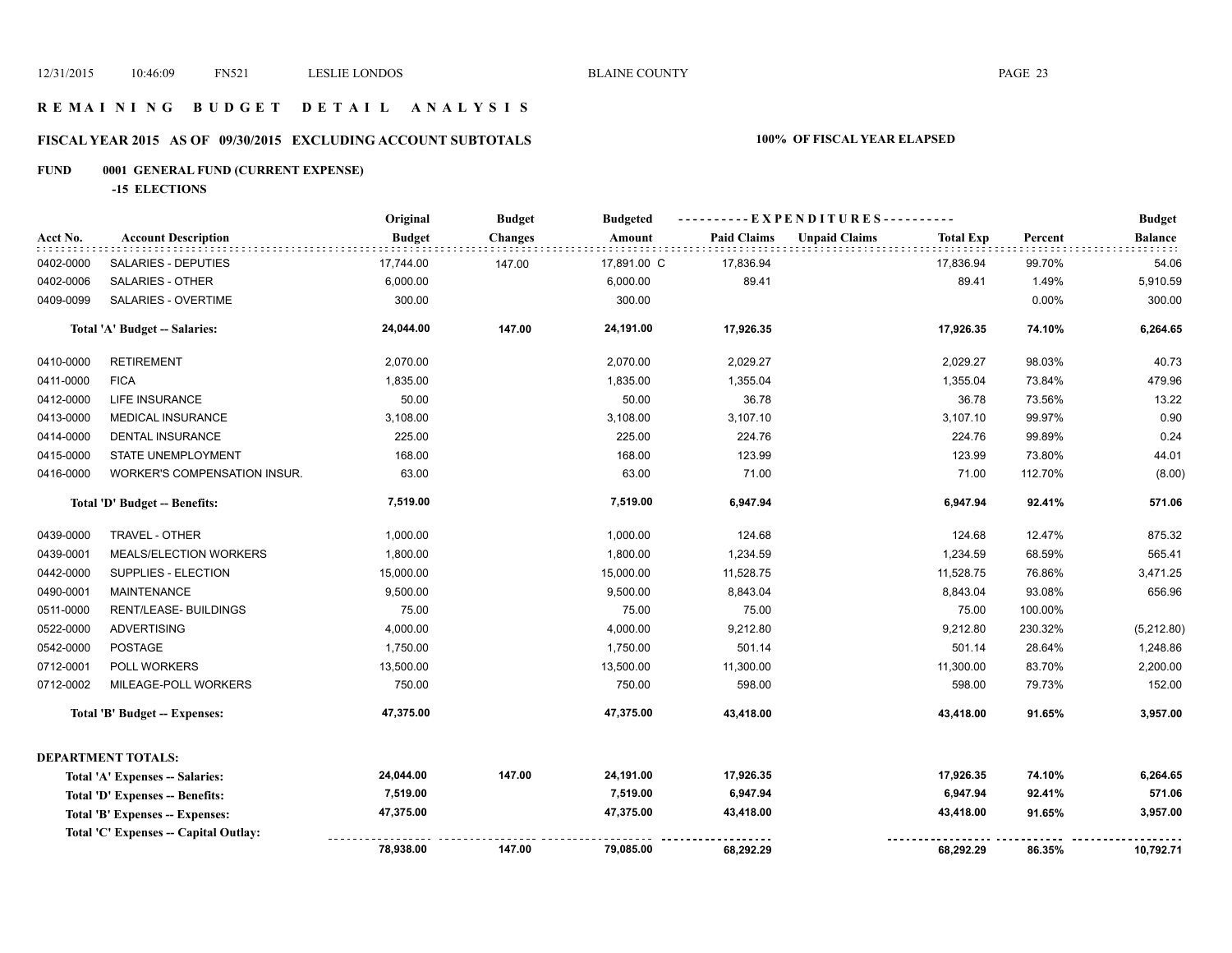### **R E M A I N I N G B U D G E T D E T A I L A N A L Y S I S**

# **FISCAL YEAR 2015 AS OF 09/30/2015 EXCLUDING ACCOUNT SUBTOTALS 100% OF FISCAL YEAR ELAPSED**

# **FUND 0001 GENERAL FUND (CURRENT EXPENSE)**

**-17 KETCHUM POLICE**

|           |                                       | Original      | <b>Budget</b>  | <b>Budgeted</b> | ----------EXPENDITURES---------- |                      |                  |         | <b>Budget</b> |
|-----------|---------------------------------------|---------------|----------------|-----------------|----------------------------------|----------------------|------------------|---------|---------------|
| Acct No.  | <b>Account Description</b>            | <b>Budget</b> | <b>Changes</b> | Amount          | <b>Paid Claims</b>               | <b>Unpaid Claims</b> | <b>Total Exp</b> | Percent | Balance       |
| 0401-0001 | SALARIES - CHIEF / CPT                | 77,102.00     |                | 77,102.00       | 77,657.10                        |                      | 77,657.10        | 100.72% | (555.10)      |
| 0401-0002 | SALARIES - DEPUTIES                   | 484,527.00    |                | 484,527.00      | 461,748.48                       |                      | 461,748.48       | 95.30%  | 22,778.52     |
| 0402-0001 | SALARIES - OFFICE                     | 92,425.00     |                | 92,425.00       | 93,076.02                        |                      | 93,076.02        | 100.70% | (651.02)      |
| 0402-0002 | SALARIES - MGMT FEE                   |               | 21,143.46      | 21,143.46 C     | 21,143.46                        |                      | 21,143.46        | 100.00% |               |
| 0402-0004 | SALARIES - COMM SERV OFFICERS         | 82,083.00     |                | 82,083.00       | 71,572.41                        |                      | 71,572.41        | 87.20%  | 10,510.59     |
| 0403-0000 | SALARIES - MERIT/FLEX                 | 7,400.00      |                | 7,400.00        |                                  |                      |                  | 0.00%   | 7,400.00      |
| 0408-0001 | SALARIES-TERMINATION                  |               |                |                 | 2,913.64                         |                      | 2,913.64         | 0.00%   | (2,913.64)    |
| 0409-0092 | SALARIES-OT-SPECIAL EVENTS KPD        |               |                |                 | 135.00                           |                      | 135.00           | 0.00%   | (135.00)      |
| 0409-0099 | SALARIES - OVERTIME                   | 54,000.00     |                | 54,000.00       | 47,748.12                        |                      | 47,748.12        | 88.42%  | 6,251.88      |
|           | Total 'A' Budget -- Salaries:         | 797,537.00    | 21,143.46      | 818,680.46      | 775,994.23                       |                      | 775,994.23       | 94.79%  | 42,686.23     |
| 0410-0000 | <b>RETIREMENT</b>                     | 94,890.00     |                | 94,890.00       | 87,104.38                        |                      | 87,104.38        | 91.80%  | 7,785.62      |
| 0411-0000 | <b>FICA</b>                           | 61,435.00     |                | 61,435.00       | 53,682.35                        |                      | 53,682.35        | 87.38%  | 7,752.65      |
| 0412-0000 | <b>LIFE INSURANCE</b>                 | 1,245.00      |                | 1,245.00        | 980.80                           |                      | 980.80           | 78.78%  | 264.20        |
| 0413-0000 | <b>MEDICAL INSURANCE</b>              | 124,635.00    |                | 124,635.00      | 113,259.72                       |                      | 113,259.72       | 90.87%  | 11,375.28     |
| 0414-0000 | <b>DENTAL INSURANCE</b>               | 6,295.00      |                | 6,295.00        | 5,993.60                         |                      | 5,993.60         | 95.21%  | 301.40        |
| 0415-0000 | STATE UNEMPLOYMENT                    | 5,622.00      |                | 5,622.00        | 4,912.09                         |                      | 4,912.09         | 87.37%  | 709.91        |
| 0416-0000 | <b>WORKER'S COMPENSATION INSUR.</b>   | 25,665.00     |                | 25,665.00       | 16,494.09                        |                      | 16,494.09        | 64.27%  | 9,170.91      |
| 0419-0000 | BENEFITS-MGMT FEE                     |               | 4,952.99       | 4,952.99 C      | 4,952.99                         |                      | 4,952.99         | 100.00% |               |
|           | Total 'D' Budget -- Benefits:         | 319,787.00    | 4,952.99       | 324,739.99      | 287,380.02                       |                      | 287,380.02       | 88.50%  | 37,359.97     |
| 0439-0000 | TRAVEL - OTHER                        | 3,100.00      |                | 3,100.00        | 3,240.40                         |                      | 3,240.40         | 104.53% | (140.40)      |
| 0439-0001 | PER DIEM                              | 2,500.00      |                | 2,500.00        | 2,113.00                         |                      | 2,113.00         | 84.52%  | 387.00        |
| 0440-0000 | SUPPLIES - OFFICE                     | 8,500.00      |                | 8,500.00        | 8,493.98                         |                      | 8,493.98         | 99.93%  | 6.02          |
| 0450-0000 | <b>INSURANCE- LIABILITY</b>           | 15,248.00     |                | 15,248.00       | 15,248.00                        |                      | 15,248.00        | 100.00% |               |
| 0464-0000 | TELEPHONE, COMMUNICATIONS             | 10,480.00     |                | 10,480.00       | 4,065.11                         |                      | 4,065.11         | 38.79%  | 6,414.89      |
| 0479-0000 | <b>VEHICLES - OTHER OPERATING EXP</b> | 40,296.00     |                | 40,296.00       | 22,748.32                        |                      | 22,748.32        | 56.45%  | 17,547.68     |
| 0489-0000 | PROFESSIONAL SVC- OTHER               | 10,445.00     |                | 10,445.00       | 7,104.49                         |                      | 7,104.49         | 68.02%  | 3,340.51      |
| 0489-0001 | PARKING ENFORCEMENT                   | 5,000.00      |                | 5,000.00        | 4,200.00                         |                      | 4,200.00         | 84.00%  | 800.00        |
| 0495-0001 | 700 MHZ MASTER MAINTENANCE            | 4,500.00      |                | 4,500.00        | 4,560.00                         |                      | 4,560.00         | 101.33% | (60.00)       |
| 0528-0000 | DUES/MEMBERSHIPS/SUBSCRIPTIONS        | 2,500.00      |                | 2,500.00        | 2,239.90                         |                      | 2,239.90         | 89.60%  | 260.10        |
| 0550-0000 | <b>COMMUNITY POLICING</b>             | 6,000.00      |                | 6,000.00        | 4,486.96                         |                      | 4,486.96         | 74.78%  | 1,513.04      |
| 0554-0000 | UNIFORMS-NEW                          | 5,000.00      |                | 5,000.00        | 4,114.89                         |                      | 4,114.89         | 82.30%  | 885.11        |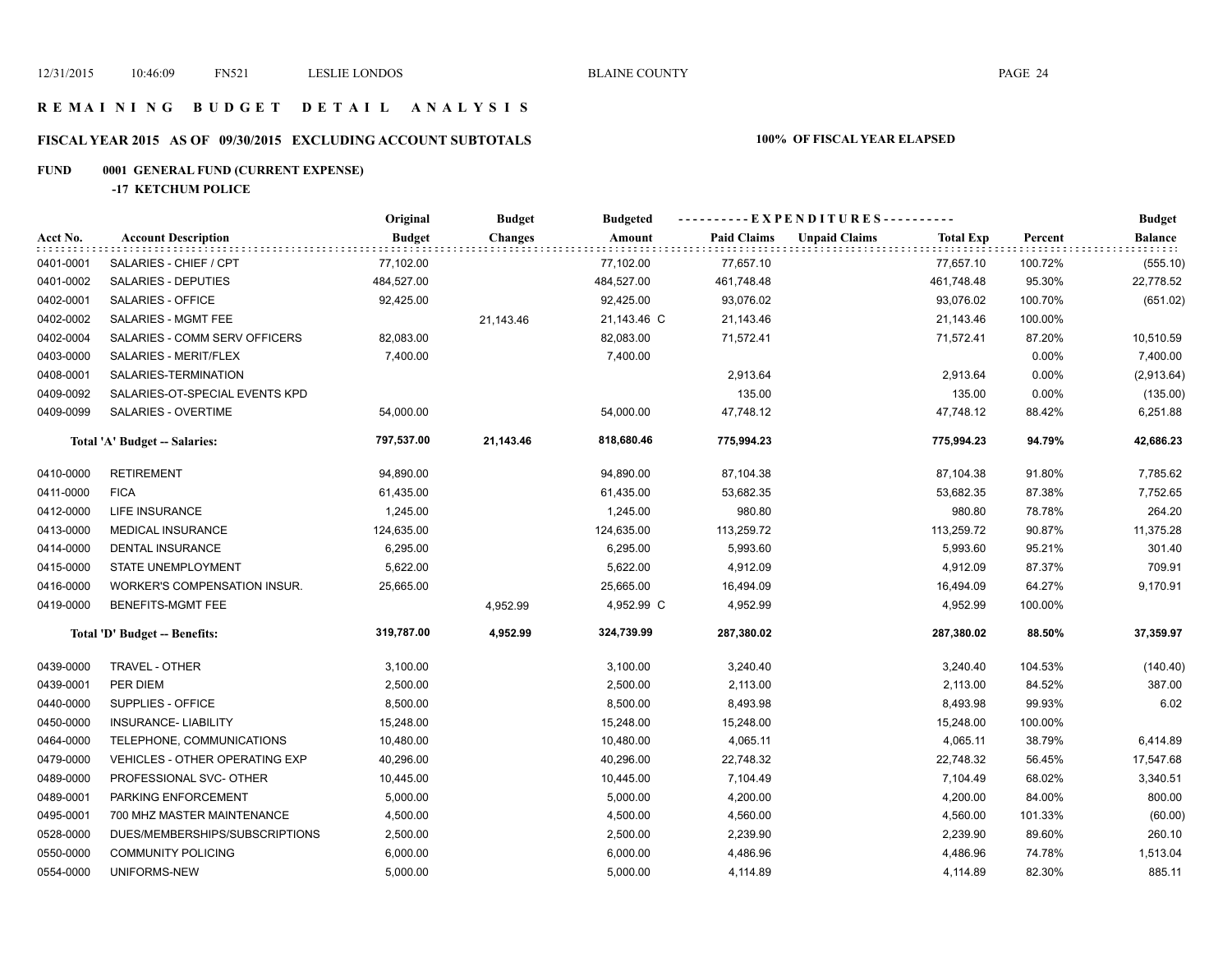### **R E M A I N I N G B U D G E T D E T A I L A N A L Y S I S**

# **FISCAL YEAR 2015 AS OF 09/30/2015 EXCLUDING ACCOUNT SUBTOTALS 100% OF FISCAL YEAR ELAPSED**

# **FUND 0001 GENERAL FUND (CURRENT EXPENSE)**

**-17 KETCHUM POLICE**

|           |                                       | Original      | <b>Budget</b>  | <b>Budgeted</b> | EXPENDITURES---------- |                      |                  | <b>Budget</b> |                |
|-----------|---------------------------------------|---------------|----------------|-----------------|------------------------|----------------------|------------------|---------------|----------------|
| Acct No.  | <b>Account Description</b>            | <b>Budget</b> | <b>Changes</b> | Amount          | <b>Paid Claims</b>     | <b>Unpaid Claims</b> | <b>Total Exp</b> | Percent       | <b>Balance</b> |
| 0556-0001 | <b>SUPPLIES - EQUIPMENT</b>           | 25,000.00     | 28,000.00      | 53,000.00 C     | 46,174.45              |                      | 46,174.45        | 87.12%        | 6,825.55       |
| 0556-0004 | <b>RMS CONTRIBUTION</b>               | 20,443.00     |                | 20,443.00       | 20,443.00              |                      | 20,443.00        | 100.00%       |                |
| 0569-0000 | EDUCATION- OTHER                      | 8,000.00      |                | 8,000.00        | 4,516.33               |                      | 4,516.33         | 56.45%        | 3,483.67       |
| 0600-0000 | <b>MGMT FEE</b>                       | 54,000.00     | (26,096.45)    | 27,903.55 C     | 13,532.00              |                      | 13,532.00        | 48.50%        | 14,371.55      |
| 0677-0002 | <b>COMPUTER SERVICES</b>              | 9,000.00      |                | 9,000.00        | 8,678.33               |                      | 8,678.33         | 96.43%        | 321.67         |
| 0714-0005 | TELEPHONE ALLOWANCE                   | 3,888.00      |                | 3,888.00        | 3,742.30               |                      | 3,742.30         | 96.25%        | 145.70         |
| 0723-0001 | <b>ANIMAL SHELTER</b>                 | 2,000.00      |                | 2,000.00        | 2,000.00               |                      | 2,000.00         | 100.00%       |                |
|           | <b>Total 'B' Budget -- Expenses:</b>  | 235,900.00    | 1,903.55       | 237,803.55      | 181,701.46             |                      | 181,701.46       | 76.41%        | 56,102.09      |
| 0803-0001 | CAPITAL - VEHICLES                    |               | 44,302.05      | 44,302.05 C     | 44,302.05              |                      | 44,302.05        | 100.00%       |                |
|           | Total 'C' Budget -- Capital Outlay:   |               | 44,302.05      | 44,302.05       | 44,302.05              |                      | 44,302.05        | 100.00%       |                |
|           | <b>DEPARTMENT TOTALS:</b>             |               |                |                 |                        |                      |                  |               |                |
|           | Total 'A' Expenses -- Salaries:       | 797,537.00    | 21,143.46      | 818,680.46      | 775,994.23             |                      | 775,994.23       | 94.79%        | 42,686.23      |
|           | Total 'D' Expenses -- Benefits:       | 319,787.00    | 4,952.99       | 324,739.99      | 287,380.02             |                      | 287,380.02       | 88.50%        | 37,359.97      |
|           | Total 'B' Expenses -- Expenses:       | 235,900.00    | 1,903.55       | 237,803.55      | 181,701.46             |                      | 181,701.46       | 76.41%        | 56,102.09      |
|           | Total 'C' Expenses -- Capital Outlay: |               | 44,302.05      | 44,302.05       | 44,302.05              |                      | 44,302.05        | 100.00%       |                |
|           |                                       | 1,353,224.00  | 72,302.05      | 1,425,526.05    | 1,289,377.76           |                      | 1,289,377.76     | 90.45%        | 136,148.29     |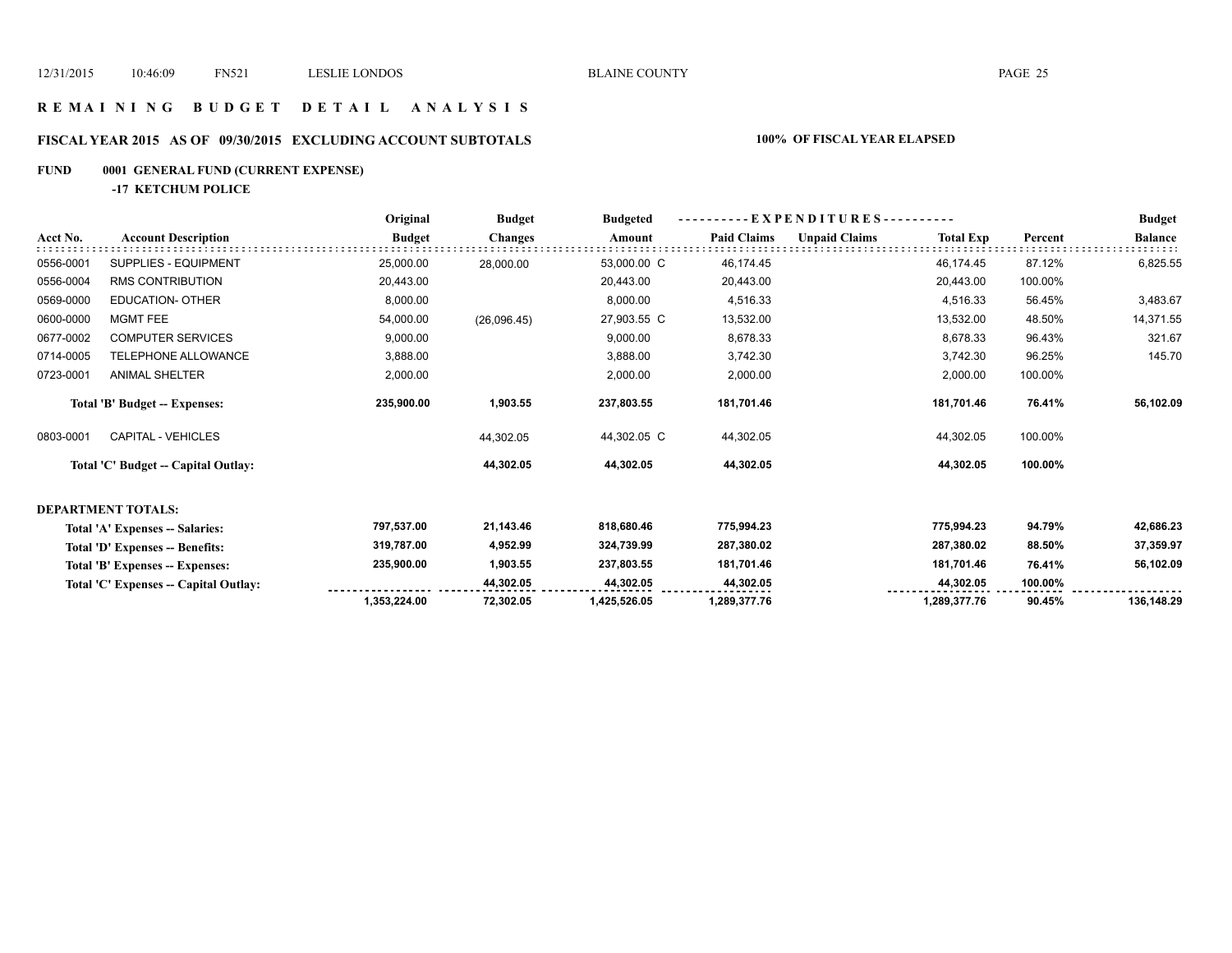### **R E M A I N I N G B U D G E T D E T A I L A N A L Y S I S**

# **FISCAL YEAR 2015 AS OF 09/30/2015 EXCLUDING ACCOUNT SUBTOTALS 100% OF FISCAL YEAR ELAPSED**

# **FUND 0001 GENERAL FUND (CURRENT EXPENSE)**

**-18 GENERAL**

|           |                                   | Original      | <b>Budget</b>  | <b>Budgeted</b>     | - - - - - - - - - - E X P E N D I T U R E S - - - - - - - - - - |                      |                  | <b>Budget</b>  |                   |
|-----------|-----------------------------------|---------------|----------------|---------------------|-----------------------------------------------------------------|----------------------|------------------|----------------|-------------------|
| Acct No.  | <b>Account Description</b>        | <b>Budget</b> | <b>Changes</b> | Amount              | <b>Paid Claims</b>                                              | <b>Unpaid Claims</b> | <b>Total Exp</b> | Percent        | <b>Balance</b>    |
| 0464-0000 | UTILITIES - TELEPHONE-PS/ALI      | 35,000.00     |                | 35,000.00           | 33,974.81                                                       |                      | 33,974.81        | 97.07%         | 1,025.19          |
| 0479-0005 | *EXPENSES-WILDFIRE                |               |                |                     | 3,593.44                                                        |                      | 3,593.44         | 0.00%          | (3,593.44)        |
| 0480-0000 | PROF SVC - HAILEY MED MGMT        | 27,200.00     |                | 27,200.00           | 27,124.80                                                       |                      | 27,124.80        | 99.72%         | 75.20             |
| 0480-0001 | PROFESSIONAL SVC WATER PROTEST    | 50.00         |                | 50.00               |                                                                 |                      |                  | 0.00%          | 50.00             |
| 0481-0000 | PROFESSIONAL SVC- AUDITING        | 25,000.00     |                | 25,000.00           | 25,400.00                                                       |                      | 25,400.00        | 101.60%        | (400.00)          |
| 0484-0001 | PROFESSIONAL SVC-CO ENGNR         | 45,000.00     |                | 45,000.00           | 34,751.91                                                       |                      | 34,751.91        | 77.23%         | 10,248.09         |
| 0489-0000 | PROFESSIONAL SVC                  | 2,000.00      |                | 2,000.00            |                                                                 |                      |                  | 0.00%          | 2,000.00          |
| 0492-0000 | REPAIRS/MAINT- OFFICE EQUIPMT     | 3,000.00      |                | 3,000.00            |                                                                 |                      |                  | 0.00%          | 3,000.00          |
| 0492-0001 | <b>VEHICLE EXPENSES</b>           | 2,000.00      |                | 2,000.00            | 685.21                                                          |                      | 685.21           | 34.26%         | 1,314.79          |
| 0526-0000 | CONTINGENCY ACCOUNT               | 850,000.00    | (90,009.26)    | 759,990.74 C        | 75,159.77                                                       |                      | 75,159.77        | 9.89%          | 684,830.97        |
| 0528-0000 | <b>DUES / MEMBERSHIPS</b>         | 11,000.00     |                | 11,000.00           | 11,137.68                                                       |                      | 11,137.68        | 101.25%        | (137.68)          |
| 0542-0000 | <b>POSTAGE</b>                    | 250.00        |                | 250.00              |                                                                 |                      |                  | 0.00%          | 250.00            |
| 0546-0000 | <b>PUBLICATIONS</b>               | 5,500.00      |                | 5,500.00            | 5,751.08                                                        |                      | 5,751.08         | 104.57%        | (251.08)          |
| 0556-0010 | <b>BLAINE CO DISPATCH CONTRIB</b> | 521,136.00    |                | 521,136.00          | 521,136.00                                                      |                      | 521,136.00       | 100.00%        |                   |
| 0576-0000 | *INTEROPERABILITY EXPENSES        |               | 42,100.00      | 42,100.00 C         | 53,408.67                                                       |                      | 53,408.67        | 126.86%        | (11,308.67)       |
| 0670-0008 | *SV ECON DEV (SUSTAIN BLAINE)     | 18,000.00     | 27,000.00      | 45,000.00 C         | 45,000.00                                                       |                      | 45,000.00        | 100.00%        |                   |
| 0671-0001 | <b>BLAINE COUNTY HOUSING AUTH</b> | 70,000.00     |                | 70,000.00           | 70,000.00                                                       |                      | 70,000.00        | 100.00%        |                   |
| 0671-0010 | MOUNTAIN RIDES-OPERATIONS         | 108,000.00    |                | 108,000.00          | 108,000.00                                                      |                      | 108,000.00       | 100.00%        |                   |
| 0689-0001 | CONTRACTS - DEFENSE LITIGATION    | 9,117.00      |                | 9,117.00            | 9,117.00                                                        |                      | 9,117.00         | 100.00%        |                   |
| 0713-0000 | POSTAGE MACHINE-MAINT/SUPPLIES    | 3,500.00      |                | 3,500.00            | 3,724.98                                                        |                      | 3,724.98         | 106.43%        | (224.98)          |
| 0723-0001 | <b>ANIMAL SHELTER</b>             | 24,000.00     |                | 24,000.00           | 24,000.00                                                       |                      | 24,000.00        | 100.00%        |                   |
| 0769-0000 | <b>OUTSIDE AGENCIES</b>           | 61,624.00     |                | 61,624.00           | 61,624.00                                                       |                      | 61,624.00        | 100.00%        |                   |
| 0769-0001 | <b>SENIOR</b>                     | 30,000.00     |                | 30,000.00           | 30,000.00                                                       |                      | 30,000.00        | 100.00%        |                   |
| 0769-0003 | <b>NAMI</b>                       | 9,000.00      |                | 9,000.00            | 9,000.00                                                        |                      | 9,000.00         | 100.00%        |                   |
| 0790-0000 | CODIFICATION                      | 3,000.00      |                | 3,000.00            | 2,314.00                                                        |                      | 2,314.00         | 77.13%         | 686.00            |
|           | Total 'B' Budget -- Expenses:     | 1,863,377.00  | (20,909.26)    | 1,842,467.74        | 1,154,903.35                                                    |                      | 1,154,903.35     | 62.68%         | 687,564.39        |
|           | <b>DEPARTMENT TOTALS:</b>         |               |                |                     |                                                                 |                      |                  |                |                   |
|           | Total 'A' Expenses -- Salaries:   |               |                |                     |                                                                 |                      |                  |                |                   |
|           | Total 'D' Expenses -- Benefits:   |               |                |                     |                                                                 |                      |                  |                |                   |
|           | Total IDI Evropees Evropees       | 1.863.377.00  | ואל החה חלו    | <b>1 842 467 74</b> | 1 154 903 35                                                    |                      | 1 154 903 35     | <b>CO COO/</b> | <b>687 564 39</b> |

| Total 'B' Expenses -- Expenses:      | .863,377.00  | (20,909.26)  | 1.842.467.74 | 154.903.35          | 1,154,903.35 | 62.68% | 687,564.39 |
|--------------------------------------|--------------|--------------|--------------|---------------------|--------------|--------|------------|
| Total 'C' Expenses - Capital Outlay: |              |              |              | ------------------- |              |        |            |
|                                      | 1.863.377.00 | (20, 909.26) | 1.842.467.74 | .154.903.35         | 1,154,903.35 | 62.68% | 687,564.39 |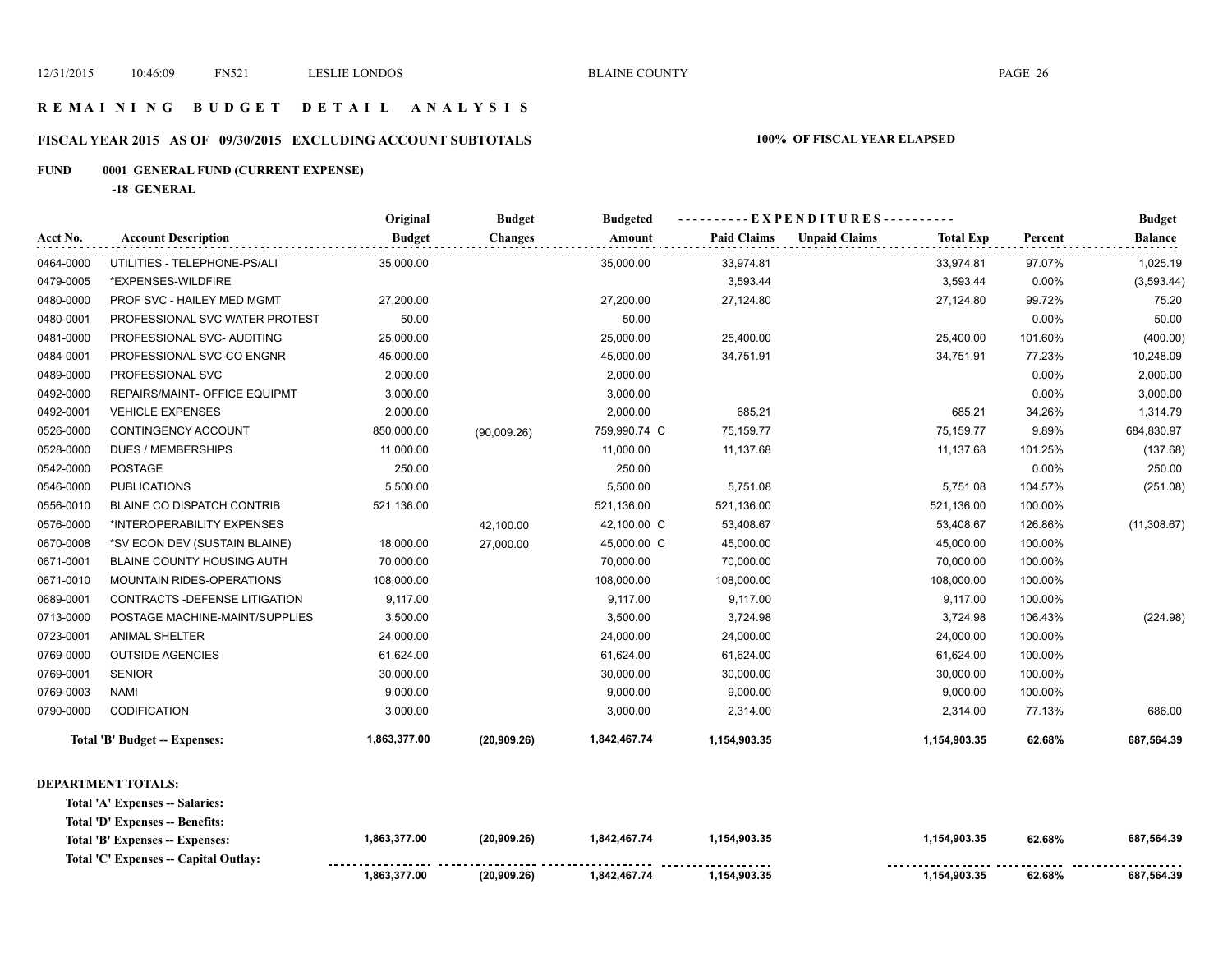# **R E M A I N I N G B U D G E T D E T A I L A N A L Y S I S**

# **FISCAL YEAR 2015 AS OF 09/30/2015 EXCLUDING ACCOUNT SUBTOTALS 100% OF FISCAL YEAR ELAPSED**

# **FUND 0001 GENERAL FUND (CURRENT EXPENSE)**

**-20 JAIL**

|           |                                | Original      | <b>Budget</b>  | <b>Budgeted</b> | ----------EXPENDITURES---------- |                                          |         | <b>Budget</b>  |
|-----------|--------------------------------|---------------|----------------|-----------------|----------------------------------|------------------------------------------|---------|----------------|
| Acct No.  | <b>Account Description</b>     | <b>Budget</b> | <b>Changes</b> | Amount          | <b>Paid Claims</b>               | <b>Unpaid Claims</b><br><b>Total Exp</b> | Percent | <b>Balance</b> |
| 0401-0002 | SALARIES - JAIL CAPTAIN        | 76,541.00     |                | 76,541.00       | 77,196.85                        | 77,196.85                                | 100.86% | (655.85)       |
| 0402-0000 | SALARIES-JAIL-DEPUTIES         | 868,698.00    |                | 868,698.00      | 848,366.49                       | 848,366.49                               | 97.66%  | 20,331.51      |
| 0402-0001 | SALARIES-OFFICE                | 43,639.00     |                | 43,639.00       | 44,674.32                        | 44,674.32                                | 102.37% | (1,035.32)     |
| 0402-0012 | SALARIES-CENTRAL CONTROL       | 212,244.00    |                | 212,244.00      | 204,381.03                       | 204,381.03                               | 96.30%  | 7,862.97       |
| 0403-0000 | SALARIES - MERIT               | 12,675.00     |                | 12,675.00       |                                  |                                          | 0.00%   | 12,675.00      |
| 0409-0099 | SALARIES-OVERTIME              | 34,000.00     |                | 34,000.00       | 31,873.67                        | 31,873.67                                | 93.75%  | 2,126.33       |
|           | Total 'A' Budget -- Salaries:  | 1,247,797.00  |                | 1,247,797.00    | 1,206,492.36                     | 1,206,492.36                             | 96.69%  | 41,304.64      |
| 0410-0000 | <b>RETIREMENT</b>              | 148,225.00    |                | 148,225.00      | 138,709.43                       | 138,709.43                               | 93.58%  | 9,515.57       |
| 0411-0000 | <b>FICA</b>                    | 95,705.00     |                | 95,705.00       | 89,070.04                        | 89,070.04                                | 93.07%  | 6,634.96       |
| 0412-0000 | <b>LIFE INSURANCE</b>          | 2,312.00      |                | 2,312.00        | 1,888.04                         | 1,888.04                                 | 81.66%  | 423.96         |
| 0413-0000 | <b>MEDICAL INSURANCE</b>       | 187,705.00    |                | 187,705.00      | 184,047.40                       | 184,047.40                               | 98.05%  | 3,657.60       |
| 0414-0000 | <b>DENTAL INSURANCE</b>        | 11,239.00     |                | 11,239.00       | 11,125.62                        | 11,125.62                                | 98.99%  | 113.38         |
| 0415-0000 | STATE UNEMPLOYMENT             | 8,758.00      |                | 8,758.00        | 8,150.17                         | 8,150.17                                 | 93.06%  | 607.83         |
| 0416-0000 | WORKER'S COMPENSATION INSUR.   | 36,260.00     |                | 36,260.00       | 25,766.00                        | 25,766.00                                | 71.06%  | 10,494.00      |
|           | Total 'D' Budget -- Benefits:  | 490,204.00    |                | 490,204.00      | 458,756.70                       | 458,756.70                               | 93.58%  | 31,447.30      |
| 0439-0000 | <b>TRAVEL EXPENSES</b>         | 2,000.00      |                | 2,000.00        | 1,826.79                         | 1,826.79                                 | 91.34%  | 173.21         |
| 0439-0001 | PER DIEM                       | 1,000.00      |                | 1,000.00        | 2,096.00                         | 2,096.00                                 | 209.60% | (1,096.00)     |
| 0439-0003 | <b>TRANSPORT PER DIEM</b>      | 600.00        |                | 600.00          | 183.50                           | 183.50                                   | 30.58%  | 416.50         |
| 0439-0004 | <b>EXTRADITION EXPENSES</b>    | 3,000.00      |                | 3,000.00        | 1,165.00                         | 1,165.00                                 | 38.83%  | 1,835.00       |
| 0440-0001 | SUPPLIES - JAIL                | 26,000.00     |                | 26,000.00       | 26,099.98                        | 26,099.98                                | 100.38% | (99.98)        |
| 0440-0002 | <b>INMATE SUPPLIES</b>         | 10,000.00     |                | 10,000.00       | 9,875.17                         | 9,875.17                                 | 98.75%  | 124.83         |
| 0440-0004 | * SUPPLIES-COMMISSARY          |               | 3,499.52       | 3,499.52 C      | 3,499.52                         | 3,499.52                                 | 100.00% |                |
| 0449-0003 | *SUPPLIES/EQUIP-TEL COMMISSION |               | 2,636.81       | 2,636.81 C      | 2,636.81                         | 2,636.81                                 | 100.00% |                |
| 0479-0001 | <b>JAIL PROGRAMS</b>           | 40,000.00     |                | 40,000.00       | 34,840.00                        | 34,840.00                                | 87.10%  | 5,160.00       |
| 0499-0000 | REPAIRS/MAINTENANCE            | 4,000.00      |                | 4,000.00        | 3,219.19                         | 3,219.19                                 | 80.48%  | 780.81         |
| 0499-0001 | <b>SYSTEM MAINTENANCE</b>      | 45,000.00     |                | 45,000.00       | 29,291.86                        | 29,291.86                                | 65.09%  | 15,708.14      |
| 0501-0000 | JAIL-FOOD                      | 170,000.00    |                | 170,000.00      | 176,198.14                       | 176,198.14                               | 103.65% | (6, 198.14)    |
| 0503-0000 | <b>JAIL- MEDICAL SUPPLIES</b>  | 1,500.00      |                | 1,500.00        | 1,617.73                         | 1,617.73                                 | 107.85% | (117.73)       |
| 0503-0001 | JAIL- MEDICAL CONTRACT         | 254,845.00    |                | 254,845.00      | 254,845.00                       | 254,845.00                               | 100.00% |                |
| 0503-0002 | JAIL - MEDICAL/MENTAL          | 5,000.00      |                | 5,000.00        | 333.44                           | 333.44                                   | 6.67%   | 4,666.56       |
| 0504-0001 | <b>INMATE ASSISTANCE</b>       | 500.00        |                | 500.00          |                                  |                                          | 0.00%   | 500.00         |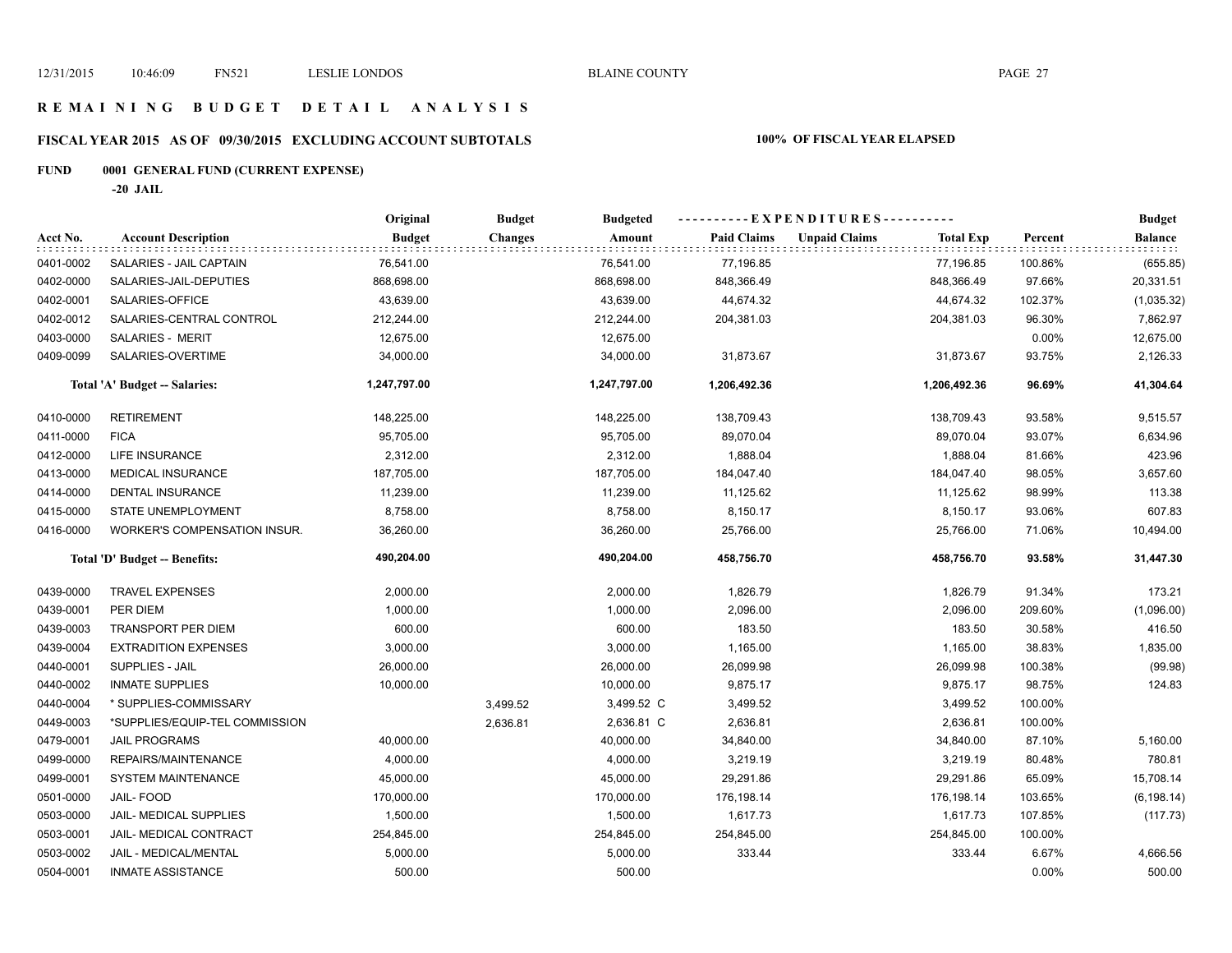### **R E M A I N I N G B U D G E T D E T A I L A N A L Y S I S**

# **FISCAL YEAR 2015 AS OF 09/30/2015 EXCLUDING ACCOUNT SUBTOTALS 100% OF FISCAL YEAR ELAPSED**

# **FUND 0001 GENERAL FUND (CURRENT EXPENSE)**

**-20 JAIL**

|           |                                       | Original      | <b>Budget</b>  | <b>Budgeted</b> | EXPENDITURES -     |                      |                  | <b>Budget</b> |                |
|-----------|---------------------------------------|---------------|----------------|-----------------|--------------------|----------------------|------------------|---------------|----------------|
| Acct No.  | <b>Account Description</b>            | <b>Budget</b> | <b>Changes</b> | Amount          | <b>Paid Claims</b> | <b>Unpaid Claims</b> | <b>Total Exp</b> | Percent       | <b>Balance</b> |
| 0509-0000 | <b>JAIL - TRAINING</b>                | 7,500.00      |                | 7,500.00        | 5,606.18           |                      | 5,606.18         | 74.75%        | 1,893.82       |
| 0529-0000 | DUES - MEMBERSHIP                     | 3,525.00      |                | 3,525.00        | 3,175.00           |                      | 3,175.00         | 90.07%        | 350.00         |
| 0556-0001 | SUPPLIES - EQUIPMENT                  | 3,200.00      |                | 3,200.00        | 2,142.13           |                      | 2,142.13         | 66.94%        | 1,057.87       |
| 0559-0000 | OTHER MISCELLANEOUS EXPENSES          | 500.00        |                | 500.00          |                    |                      |                  | 0.00%         | 500.00         |
| 0660-0000 | *SCAAP AWARD COMMISSION               |               | 2,392.72       | 2,392.72 C      | 2,392.72           |                      | 2,392.72         | 100.00%       |                |
| 0670-0003 | <b>INMATE HOUSING</b>                 | 1,000.00      |                | 1,000.00        |                    |                      |                  | 0.00%         | 1,000.00       |
| 0725-0000 | SERVICES CARE - JUVENILE              | 55,000.00     |                | 55,000.00       | 55,950.00          |                      | 55,950.00        | 101.73%       | (950.00)       |
|           | Total 'B' Budget -- Expenses:         | 634,170.00    | 8,529.05       | 642,699.05      | 616,994.16         |                      | 616,994.16       | 96.00%        | 25,704.89      |
|           | <b>DEPARTMENT TOTALS:</b>             |               |                |                 |                    |                      |                  |               |                |
|           | Total 'A' Expenses -- Salaries:       | 1,247,797.00  |                | 1,247,797.00    | 1,206,492.36       |                      | 1,206,492.36     | 96.69%        | 41,304.64      |
|           | Total 'D' Expenses -- Benefits:       | 490,204.00    |                | 490,204.00      | 458,756.70         |                      | 458,756.70       | 93.58%        | 31,447.30      |
|           | Total 'B' Expenses -- Expenses:       | 634,170.00    | 8,529.05       | 642,699.05      | 616,994.16         |                      | 616,994.16       | 96.00%        | 25,704.89      |
|           | Total 'C' Expenses -- Capital Outlay: |               |                |                 |                    |                      |                  |               |                |
|           |                                       | 2,372,171.00  | 8,529.05       | 2,380,700.05    | 2,282,243.22       |                      | 2,282,243.22     | 95.86%        | 98,456.83      |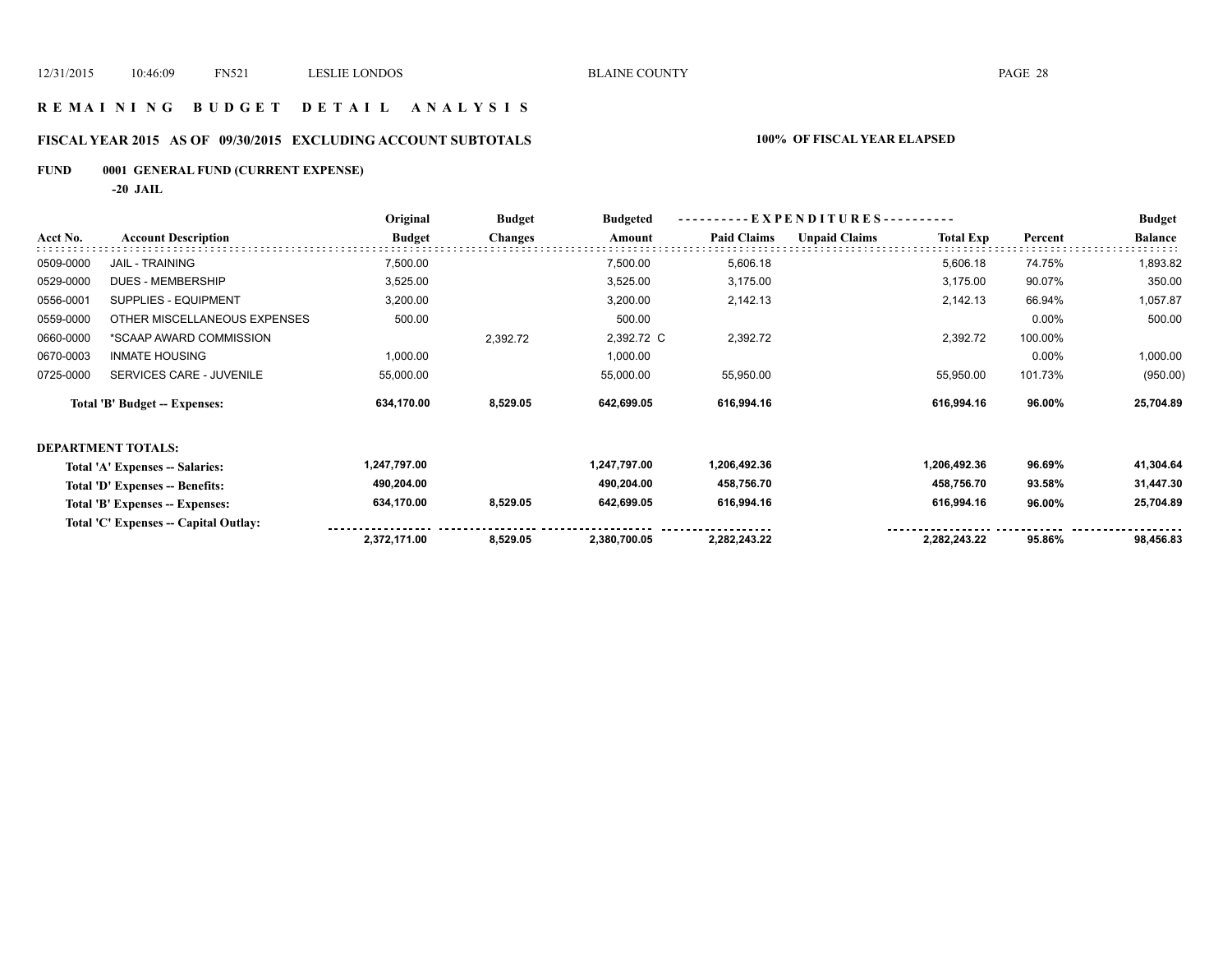### **R E M A I N I N G B U D G E T D E T A I L A N A L Y S I S**

# **FISCAL YEAR 2015 AS OF 09/30/2015 EXCLUDING ACCOUNT SUBTOTALS 100% OF FISCAL YEAR ELAPSED**

# **FUND 0001 GENERAL FUND (CURRENT EXPENSE)**

### **-21 LAND USE & BLDG SERVICES**

|           |                                  | Original      | <b>Budget</b>  | <b>Budgeted</b> | ----------EXPENDITURES---------- |                      |                  |         | <b>Budget</b> |
|-----------|----------------------------------|---------------|----------------|-----------------|----------------------------------|----------------------|------------------|---------|---------------|
| Acct No.  | <b>Account Description</b>       | <b>Budget</b> | <b>Changes</b> | Amount          | <b>Paid Claims</b>               | <b>Unpaid Claims</b> | <b>Total Exp</b> | Percent | Balance       |
| 0401-0000 | SALARIES - DIRECTOR              | 80,242.00     | 750.00         | 80,992.00 C     | 80,772.57                        |                      | 80,772.57        | 99.73%  | 219.43        |
| 0401-0002 | SALARIES - DEPUTIES              | 311,288.00    | 2,300.00       | 313,588.00 C    | 297,202.08                       |                      | 297,202.08       | 94.77%  | 16,385.92     |
| 0409-0099 | SALARIES - OVERTIME              | 1,200.00      |                | 1,200.00        |                                  |                      |                  | 0.00%   | 1,200.00      |
|           | Total 'A' Budget -- Salaries:    | 392,730.00    | 3,050.00       | 395,780.00      | 377,974.65                       |                      | 377,974.65       | 95.50%  | 17,805.35     |
| 0410-0000 | <b>RETIREMENT</b>                | 45,615.00     |                | 45,615.00       | 42,786.89                        |                      | 42,786.89        | 93.80%  | 2,828.11      |
| 0411-0000 | <b>FICA</b>                      | 30,120.00     |                | 30,120.00       | 27,777.38                        |                      | 27,777.38        | 92.22%  | 2,342.62      |
| 0412-0000 | LIFE INSURANCE                   | 712.00        |                | 712.00          | 551.08                           |                      | 551.08           | 77.40%  | 160.92        |
| 0413-0000 | <b>MEDICAL INSURANCE</b>         | 59,278.00     |                | 59,278.00       | 57,205.60                        |                      | 57,205.60        | 96.50%  | 2,072.40      |
| 0414-0000 | <b>DENTAL INSURANCE</b>          | 3,597.00      |                | 3,597.00        | 3,446.32                         |                      | 3,446.32         | 95.81%  | 150.68        |
| 0415-0000 | STATE UNEMPLOYMENT               | 2,765.00      |                | 2,765.00        | 2,541.74                         |                      | 2,541.74         | 91.93%  | 223.26        |
| 0416-0000 | WORKER'S COMPENSATION INSUR.     | 3,360.00      |                | 3,360.00        | 2,741.00                         |                      | 2,741.00         | 81.58%  | 619.00        |
|           | Total 'D' Budget -- Benefits:    | 145,447.00    |                | 145,447.00      | 137,050.01                       |                      | 137,050.01       | 94.23%  | 8,396.99      |
| 0439-0000 | TRAVEL - OTHER                   | 1,980.00      |                | 1,980.00        | 2,101.14                         |                      | 2,101.14         | 106.12% | (121.14)      |
| 0439-0001 | PER DIEM                         | 1,190.00      |                | 1,190.00        | 657.50                           |                      | 657.50           | 55.25%  | 532.50        |
| 0440-0000 | SUPPLIES - OFFICE                | 4,980.00      |                | 4,980.00        | 4,490.46                         |                      | 4,490.46         | 90.17%  | 489.54        |
| 0470-0000 | <b>VEHICLES - FUEL, GASOLINE</b> | 2,680.00      |                | 2,680.00        | 1,566.82                         |                      | 1,566.82         | 58.46%  | 1,113.18      |
| 0475-0000 | <b>VEHICLES - REPAIRS</b>        | 1,390.00      |                | 1,390.00        | 731.50                           |                      | 731.50           | 52.63%  | 658.50        |
| 0482-0003 | *CONSULTING EXPENSES             | 990.00        |                | 990.00          |                                  |                      |                  | 0.00%   | 990.00        |
| 0490-0001 | COMPUTER WATER QUALITY EXP       | 1,780.00      |                | 1,780.00        | 1,800.00                         |                      | 1,800.00         | 101.12% | (20.00)       |
| 0492-0000 | REPAIRS/MAINT- OFFICE EQUIPMT    | 3,770.00      |                | 3,770.00        | 4,325.17                         |                      | 4,325.17         | 114.73% | (555.17)      |
| 0528-0000 | <b>DUES / MEMBERSHIPS</b>        | 1,590.00      |                | 1,590.00        | 1,500.25                         |                      | 1,500.25         | 94.36%  | 89.75         |
| 0542-0000 | <b>POSTAGE</b>                   | 1,780.00      |                | 1,780.00        | 1,780.00                         |                      | 1,780.00         | 100.00% |               |
| 0546-0000 | PUBLICATIONS, LEGAL              | 5,660.00      |                | 5,660.00        | 3,064.06                         |                      | 3,064.06         | 54.14%  | 2,595.94      |
| 0591-0002 | <b>RECRUITMENT EXPENSES</b>      |               |                |                 | 1,000.00                         |                      | 1,000.00         | 0.00%   | (1,000.00)    |
| 0670-0001 | CONTRACTS-LABOR P&Z              | 21,300.00     |                | 21,300.00       | 18,575.00                        |                      | 18,575.00        | 87.21%  | 2,725.00      |
| 0670-0002 | CONTRACTS - PLANNING PROJECT     | 55,000.00     |                | 55,000.00       | 27,101.89                        |                      | 27,101.89        | 49.28%  | 27,898.11     |
| 0670-0003 | CONTRACT-HRNG EXAMIN             | 7,450.00      |                | 7,450.00        | 2,846.44                         |                      | 2,846.44         | 38.21%  | 4,603.56      |
| 0670-0005 | CONTRACT-BLDG INSPECTOR          | 4,960.00      |                | 4,960.00        | 27,155.00                        |                      | 27,155.00        | 547.48% | (22, 195.00)  |
| 0670-0006 | CONTRACT-CLERICAL                | 3,870.00      |                | 3,870.00        | 1,200.00                         |                      | 1,200.00         | 31.01%  | 2,670.00      |
| 0727-0000 | PLANNING-WORK/CONFERENCE         | 2,480.00      |                | 2,480.00        | 1,821.00                         |                      | 1,821.00         | 73.43%  | 659.00        |
| 0728-0000 | <b>REBATE/REFUNDS ON PERMITS</b> | 2,980.00      |                | 2,980.00        | 3,335.56                         |                      | 3,335.56         | 111.93% | (355.56)      |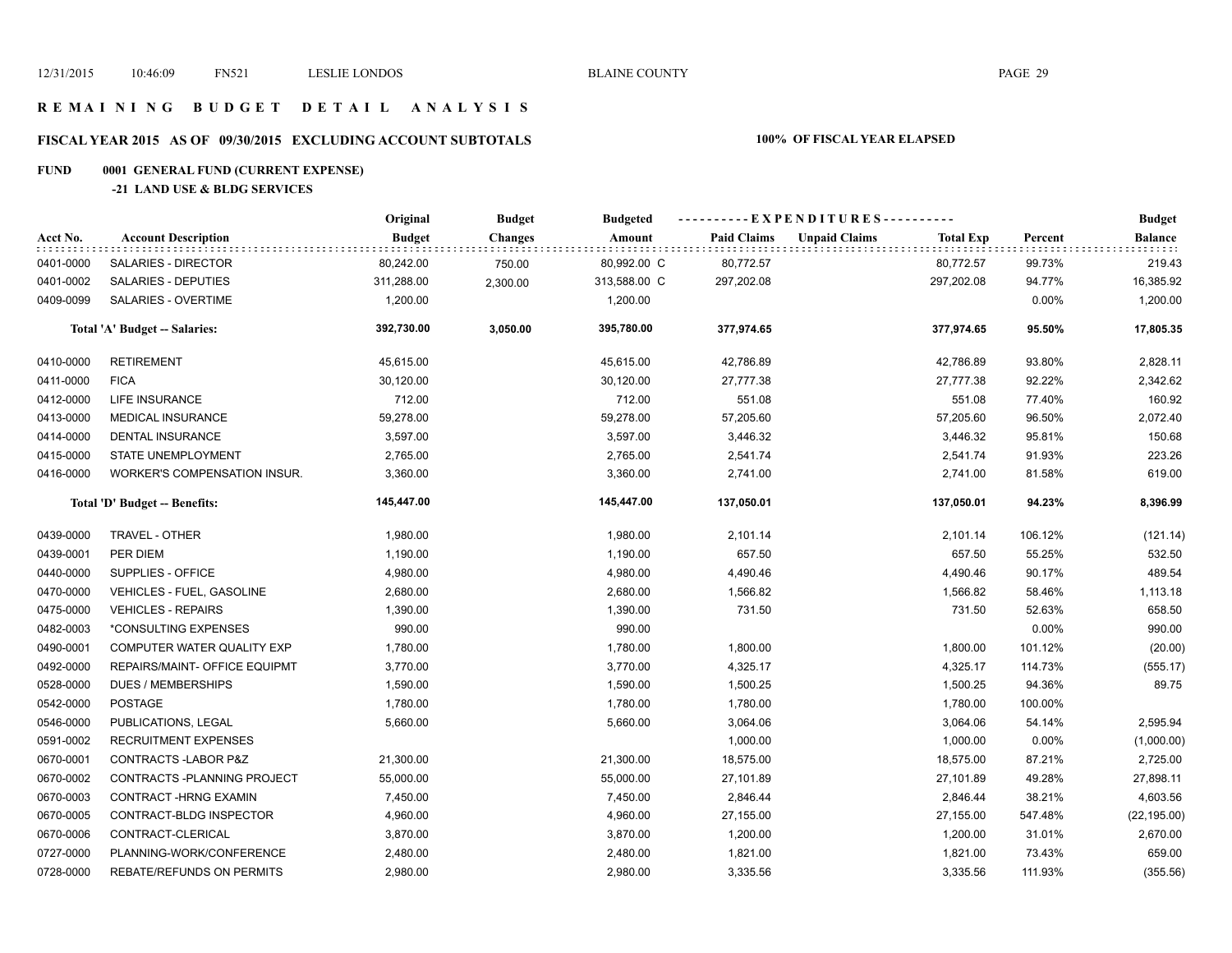### **R E M A I N I N G B U D G E T D E T A I L A N A L Y S I S**

# **FISCAL YEAR 2015 AS OF 09/30/2015 EXCLUDING ACCOUNT SUBTOTALS 100% OF FISCAL YEAR ELAPSED**

# **FUND 0001 GENERAL FUND (CURRENT EXPENSE)**

**-21 LAND USE & BLDG SERVICES**

|           | <b>Account Description</b>            | Original      | <b>Budget</b>  | <b>Budgeted</b> | - EXPENDITURES---------- |                      |                  | <b>Budget</b> |                |
|-----------|---------------------------------------|---------------|----------------|-----------------|--------------------------|----------------------|------------------|---------------|----------------|
| Acct No.  |                                       | <b>Budget</b> | <b>Changes</b> | Amount          | <b>Paid Claims</b>       | <b>Unpaid Claims</b> | <b>Total Exp</b> | Percent       | <b>Balance</b> |
| 0729-0000 | COMP PL/ZONE & SUB ORD REPRINT        | 150.00        |                | 150.00          |                          |                      |                  | 0.00%         | 150.00         |
|           | <b>Total 'B' Budget -- Expenses:</b>  | 125,980.00    |                | 125,980.00      | 105,051.79               |                      | 105,051.79       | 83.39%        | 20,928.21      |
| 0806-0000 | CAPITAL- OFFICE EQUIPMENT             |               |                |                 | 6,496.84                 |                      | 6,496.84         | 0.00%         | (6,496.84)     |
|           | Total 'C' Budget -- Capital Outlay:   |               |                |                 | 6,496.84                 |                      | 6,496.84         |               | (6, 496.84)    |
|           | <b>DEPARTMENT TOTALS:</b>             |               |                |                 |                          |                      |                  |               |                |
|           | Total 'A' Expenses -- Salaries:       | 392,730.00    | 3,050.00       | 395,780.00      | 377,974.65               |                      | 377,974.65       | 95.50%        | 17,805.35      |
|           | Total 'D' Expenses -- Benefits:       | 145,447.00    |                | 145,447.00      | 137,050.01               |                      | 137,050.01       | 94.23%        | 8,396.99       |
|           | Total 'B' Expenses -- Expenses:       | 125,980.00    |                | 125,980.00      | 105,051.79               |                      | 105,051.79       | 83.39%        | 20,928.21      |
|           | Total 'C' Expenses -- Capital Outlay: |               |                |                 | 6,496.84                 |                      | 6,496.84         |               | (6, 496.84)    |
|           |                                       | 664,157.00    | 3,050.00       | 667,207.00      | 626,573.29               |                      | 626,573.29       | 93.91%        | 40,633.71      |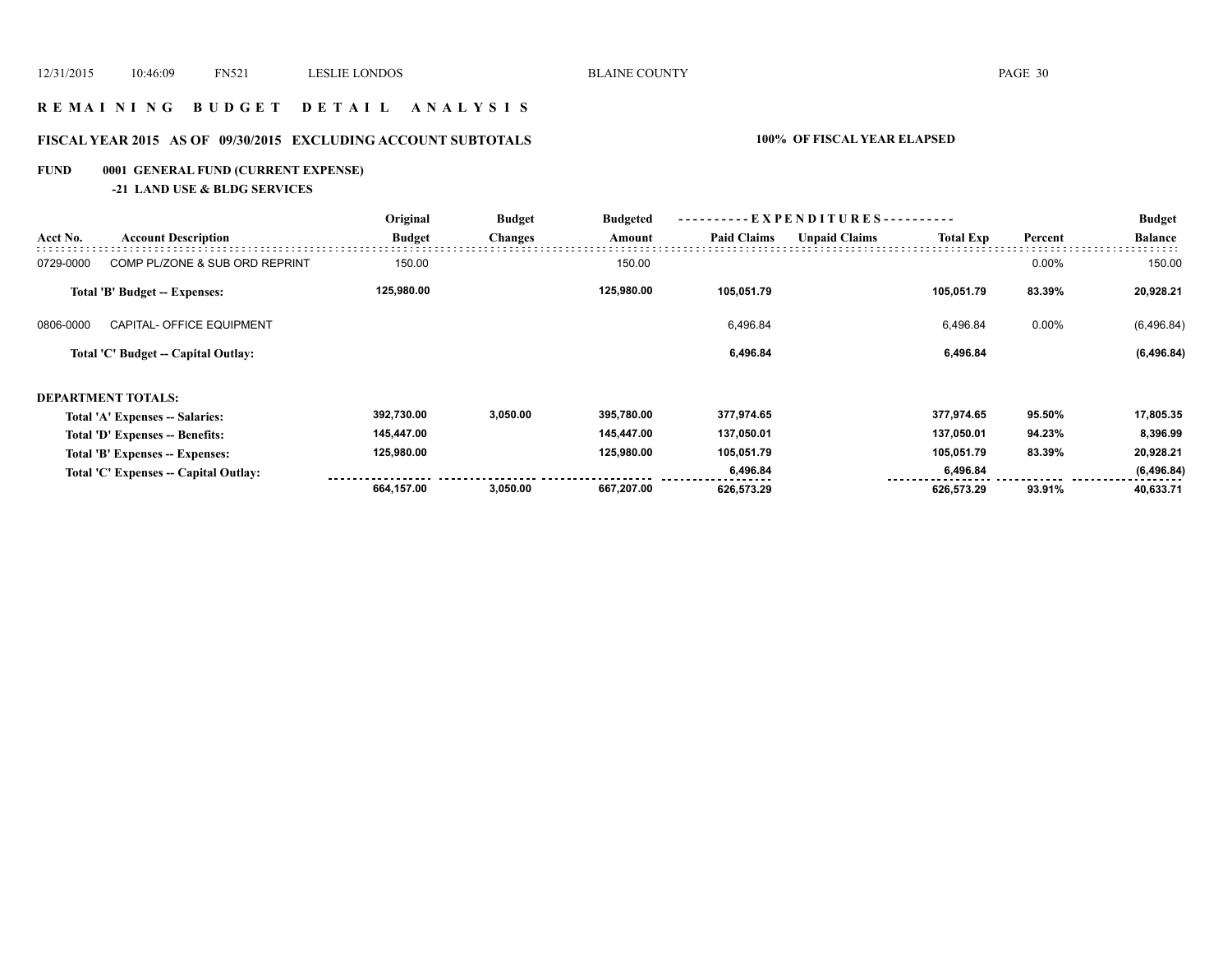### **R E M A I N I N G B U D G E T D E T A I L A N A L Y S I S**

# **FISCAL YEAR 2015 AS OF 09/30/2015 EXCLUDING ACCOUNT SUBTOTALS 100% OF FISCAL YEAR ELAPSED**

# **FUND 0001 GENERAL FUND (CURRENT EXPENSE)**

**-26 GEOGRAPHIC INFO SYSTEM**

|           |                                       | Original      | <b>Budget</b>  | <b>Budgeted</b> | ----------EXPENDITURES---------- |                      |                  |         | <b>Budget</b>  |
|-----------|---------------------------------------|---------------|----------------|-----------------|----------------------------------|----------------------|------------------|---------|----------------|
| Acct No.  | <b>Account Description</b>            | <b>Budget</b> | <b>Changes</b> | Amount          | <b>Paid Claims</b>               | <b>Unpaid Claims</b> | <b>Total Exp</b> | Percent | <b>Balance</b> |
| 0401-0000 | SALARIES - MANAGER                    | 75,278.00     | 750.00         | 76,028.00 C     | 75,950.32                        |                      | 75,950.32        | 99.90%  | 77.68          |
| 0401-0001 | SALARIES - ANALYST                    | 61,268.00     | 750.00         | 62,018.00 C     | 61,961.62                        |                      | 61,961.62        | 99.91%  | 56.38          |
|           | <b>Total 'A' Budget -- Salaries:</b>  | 136,546.00    | 1,500.00       | 138,046.00      | 137,911.94                       |                      | 137,911.94       | 99.90%  | 134.06         |
| 0410-0000 | <b>RETIREMENT</b>                     | 15,772.00     |                | 15,772.00       | 15,611.71                        |                      | 15,611.71        | 98.98%  | 160.29         |
| 0411-0000 | <b>FICA</b>                           | 10,450.00     |                | 10,450.00       | 10,550.32                        |                      | 10,550.32        | 100.96% | (100.32)       |
| 0412-0000 | LIFE INSURANCE                        | 178.00        |                | 178.00          | 147.12                           |                      | 147.12           | 82.65%  | 30.88          |
| 0413-0000 | <b>MEDICAL INSURANCE</b>              | 12,430.00     |                | 12,430.00       | 12,428.40                        |                      | 12,428.40        | 99.99%  | 1.60           |
| 0414-0000 | <b>DENTAL INSURANCE</b>               | 900.00        |                | 900.00          | 899.04                           |                      | 899.04           | 99.89%  | 0.96           |
| 0415-0000 | STATE UNEMPLOYMENT                    | 956.00        |                | 956.00          | 965.39                           |                      | 965.39           | 100.98% | (9.39)         |
| 0416-0000 | WORKER'S COMPENSATION INSUR.          | 356.00        |                | 356.00          | 250.00                           |                      | 250.00           | 70.22%  | 106.00         |
|           | Total 'D' Budget -- Benefits:         | 41,042.00     |                | 41,042.00       | 40,851.98                        |                      | 40,851.98        | 99.54%  | 190.02         |
| 0440-0000 | SUPPLIES - OFFICE                     | 2,750.00      |                | 2,750.00        | 1,577.37                         |                      | 1,577.37         | 57.36%  | 1,172.63       |
| 0490-0000 | <b>MAINTENANCE</b>                    | 25,925.00     |                | 25,925.00       | 25,924.88                        |                      | 25,924.88        | 100.00% | 0.12           |
| 0542-0000 | <b>POSTAGE</b>                        | 50.00         |                | 50.00           |                                  |                      |                  | 0.00%   | 50.00          |
|           | <b>Total 'B' Budget -- Expenses:</b>  | 28,725.00     |                | 28,725.00       | 27,502.25                        |                      | 27,502.25        | 95.74%  | 1,222.75       |
|           | <b>DEPARTMENT TOTALS:</b>             |               |                |                 |                                  |                      |                  |         |                |
|           | Total 'A' Expenses -- Salaries:       | 136,546.00    | 1,500.00       | 138,046.00      | 137,911.94                       |                      | 137,911.94       | 99.90%  | 134.06         |
|           | Total 'D' Expenses -- Benefits:       | 41,042.00     |                | 41,042.00       | 40,851.98                        |                      | 40,851.98        | 99.54%  | 190.02         |
|           | Total 'B' Expenses -- Expenses:       | 28,725.00     |                | 28,725.00       | 27,502.25                        |                      | 27,502.25        | 95.74%  | 1,222.75       |
|           | Total 'C' Expenses -- Capital Outlay: |               |                |                 |                                  |                      |                  |         |                |
|           |                                       | 206,313.00    | 1,500.00       | 207,813.00      | 206,266.17                       |                      | 206,266.17       | 99.26%  | 1,546.83       |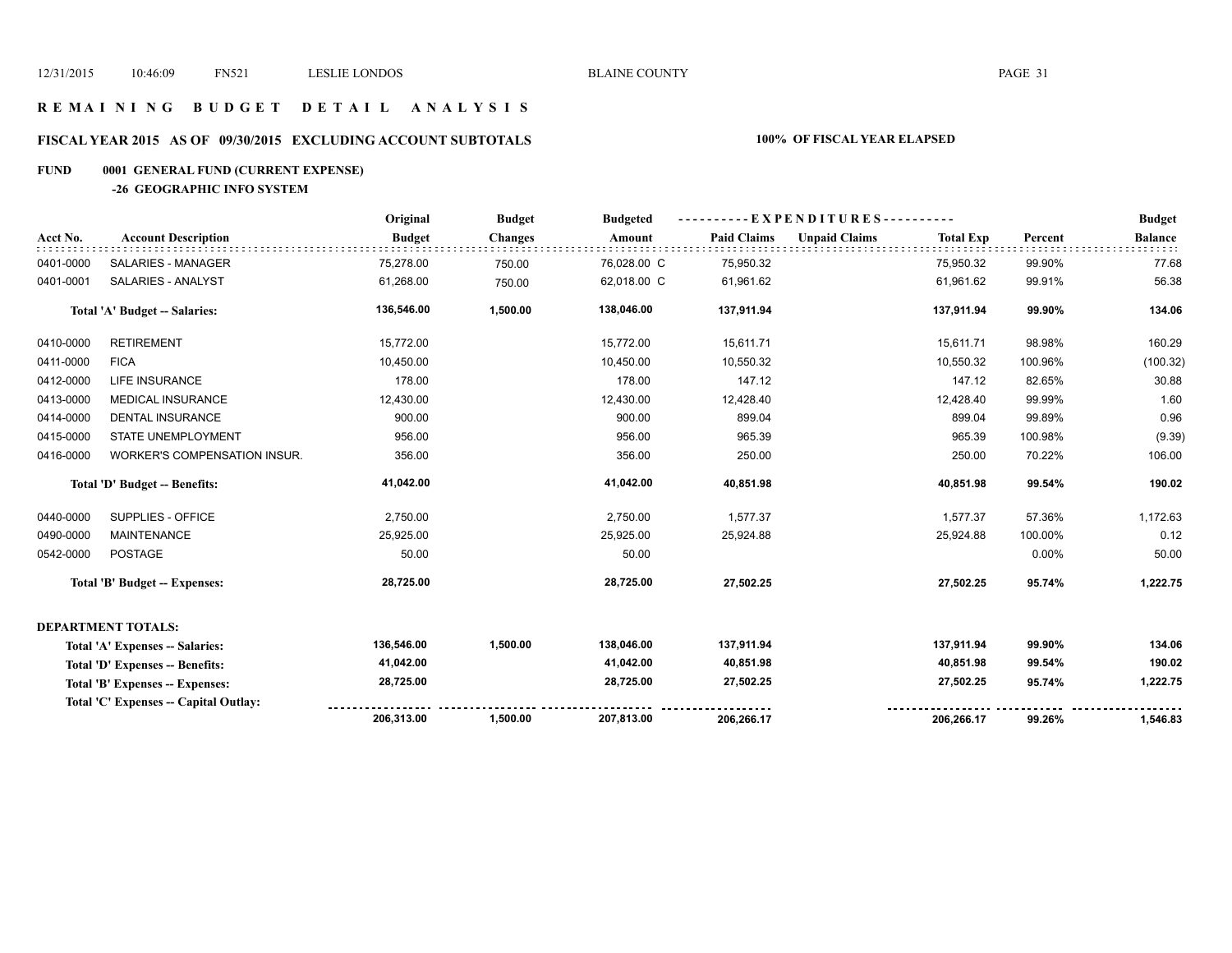### **R E M A I N I N G B U D G E T D E T A I L A N A L Y S I S**

# **FISCAL YEAR 2015 AS OF 09/30/2015 EXCLUDING ACCOUNT SUBTOTALS 100% OF FISCAL YEAR ELAPSED**

# **FUND 0001 GENERAL FUND (CURRENT EXPENSE)**

**-30 PUBLIC DEFENDER**

|                                | Original                      | <b>Budget</b>  | <b>Budgeted</b> |                    |                      | <b>Budget</b>    |                        |                |
|--------------------------------|-------------------------------|----------------|-----------------|--------------------|----------------------|------------------|------------------------|----------------|
| <b>Account Description</b>     | <b>Budget</b>                 | <b>Changes</b> | Amount          | <b>Paid Claims</b> | <b>Unpaid Claims</b> | <b>Total Exp</b> | Percent                | <b>Balance</b> |
| PROFESSIONAL SVC- PUB DEFENDER | 326.946.00                    |                | 326.946.00      | 326,952.00         |                      | 326.952.00       | 100.00%                | (6.00)         |
| PROFESSIONAL SVC- OTHER        | 10,000.00                     |                | 10.000.00       | 6,428.00           |                      | 6.428.00         | 64.28%                 | 3,572.00       |
| CR03-18200/CV04-269 JOHNSON    | 150.000.00                    |                | 150,000.00      | 3.395.00           |                      | 3.395.00         | 2.26%                  | 146,605.00     |
| ROMANCHUK MURDER INVESTIGATION |                               | 21.150.89      | 21.150.89 C     | 21,150.89          |                      | 21.150.89        | 100.00%                |                |
| <b>WITNESS FEES - EXPENSES</b> | 5.000.00                      |                | 5,000.00        |                    |                      |                  | 0.00%                  | 5,000.00       |
| DRUG COURT - PUBLIC DEFENDER   | 6.000.00                      |                | 6.000.00        | 6.000.00           |                      | 6.000.00         | 100.00%                |                |
|                                | 497,946.00                    | 21.150.89      | 519,096.89      | 363,925.89         |                      | 363.925.89       | 70.11%                 | 155,171.00     |
|                                | Total 'B' Budget -- Expenses: |                |                 |                    |                      |                  | EXPENDITURES---------- |                |

### **DEPARTMENT TOTALS:**

**Total 'A' Expenses -- Salaries: Total 'D' Expenses -- Benefits:**

| тошт в парсивоз венено:         |                                       |                                     |            |               |               |               |         |              |
|---------------------------------|---------------------------------------|-------------------------------------|------------|---------------|---------------|---------------|---------|--------------|
| Total 'B' Expenses -- Expenses: |                                       | 497.946.00                          | 21.150.89  | 519.096.89    | 363.925.89    | 363.925.89    | 70.11%  | 155,171.00   |
|                                 | Total 'C' Expenses -- Capital Outlay: |                                     |            |               |               |               |         |              |
|                                 |                                       | 497.946.00                          | 21.150.89  | 519.096.89    | 363.925.89    | 363.925.89    | 70.11%  | 155.171.00   |
| <b>FUND TOTALS:</b>             |                                       | 0001 GENERAL FUND (CURRENT EXPENSE) |            |               |               |               |         |              |
| Total 'A' Expenses -- Salaries: |                                       | 7,056,648.00                        | 62.608.10  | 7.119.256.10  | 6,873,931.04  | 6.873.931.04  | 96.55%  | 245,325.06   |
| Total 'D' Expenses -- Benefits: |                                       | 2,663,300.00                        | 22,069.60  | 2.685.369.60  | 2,463,135.81  | 2,463,135.81  | 92      | 222.233.79   |
| Total 'B' Expenses -- Expenses: |                                       | 4,799,612.00                        | 223,469.18 | 5.023.081.18  | 3,933,522.58  | 3,933,522.58  | 78.31%  | 1,089,558.60 |
|                                 | Total 'C' Expenses -- Capital Outlay: | 60.000.00                           | 44.302.05  | 104.302.05    | 116.087.23    | 116.087.23    | 111.30% | (11,785.18)  |
|                                 |                                       | 14.579.560.00                       | 352.448.93 | 14.932.008.93 | 13.386.676.66 | 13.386.676.66 | 89.65%  | 1,545,332.27 |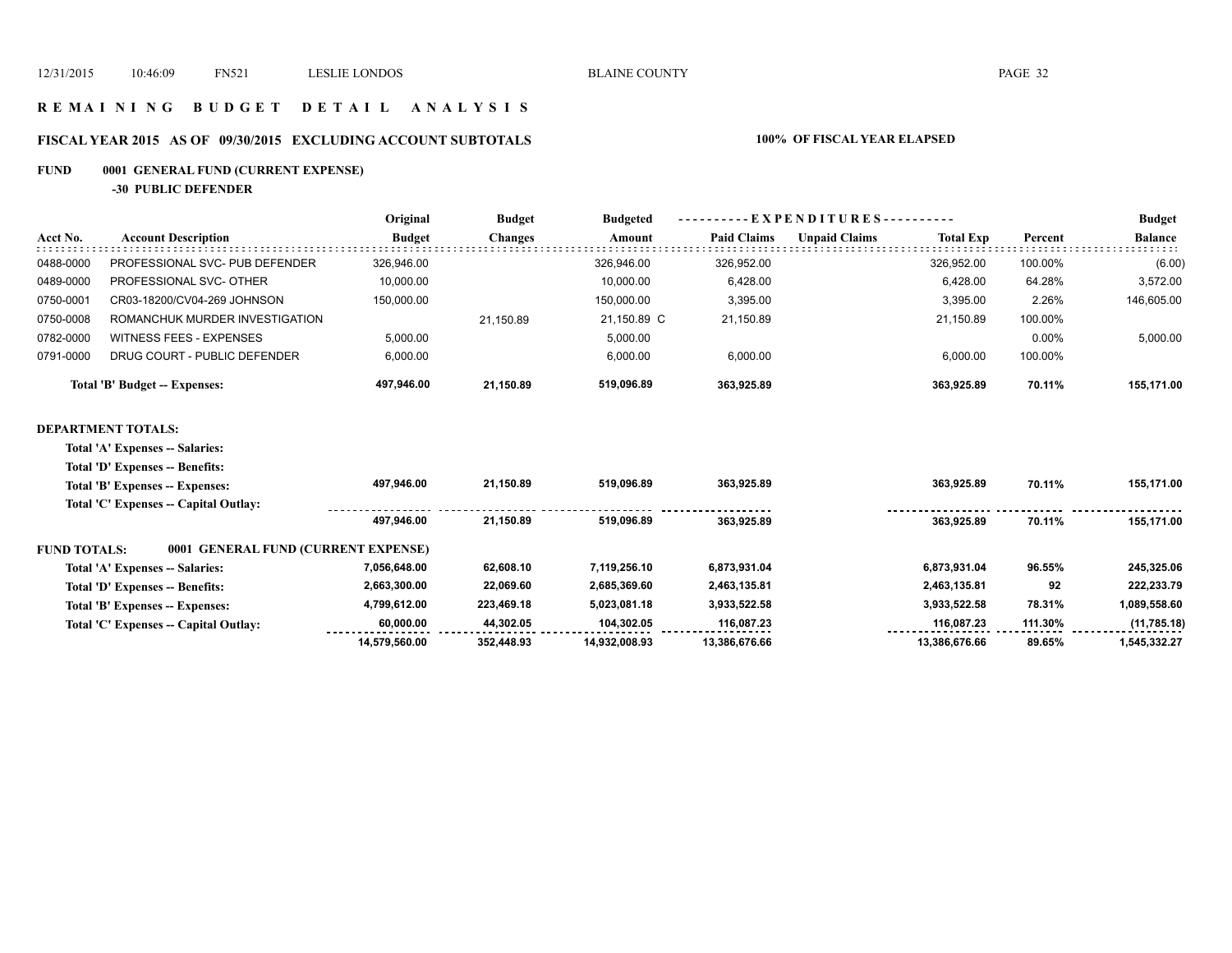### **R E M A I N I N G B U D G E T D E T A I L A N A L Y S I S**

# **FISCAL YEAR 2015 AS OF 09/30/2015 EXCLUDING ACCOUNT SUBTOTALS 100% OF FISCAL YEAR ELAPSED**

# **FUND 0002 ROAD AND BRIDGE**

**-00 ROAD AND BRIDGE**

|           |                                     | Original      | <b>Budget</b>  | <b>Budgeted</b> | ----------EXPENDITURES---------- |                      |                  |         | <b>Budget</b>  |
|-----------|-------------------------------------|---------------|----------------|-----------------|----------------------------------|----------------------|------------------|---------|----------------|
| Acct No.  | <b>Account Description</b>          | <b>Budget</b> | <b>Changes</b> | Amount          | <b>Paid Claims</b>               | <b>Unpaid Claims</b> | <b>Total Exp</b> | Percent | <b>Balance</b> |
| 0403-0000 | <b>SALARIES - MERIT</b>             | 7,413.00      |                | 7,413.00        |                                  |                      |                  | 0.00%   | 7,413.00       |
| 0404-0001 | SALARIES-MANAGER                    | 81,812.00     |                | 81,812.00       | 82,047.88                        |                      | 82,047.88        | 100.29% | (235.88)       |
| 0404-0002 | SALARIES- FOREMAN                   | 127,791.00    |                | 127,791.00      | 128,702.40                       |                      | 128,702.40       | 100.71% | (911.40)       |
| 0404-0003 | SALARIES-LEADMAN                    | 112,549.00    |                | 112,549.00      | 113,544.83                       |                      | 113,544.83       | 100.88% | (995.83)       |
| 0405-0001 | SALARIES- EQUIPMENT OPERATOR        | 357,812.00    |                | 357,812.00      | 363,066.04                       |                      | 363,066.04       | 101.47% | (5,254.04)     |
| 0405-0002 | SALARIES- MECHANIC                  | 42,436.00     |                | 42,436.00       | 37,987.21                        |                      | 37,987.21        | 89.52%  | 4,448.79       |
| 0405-0003 | SALARIES - ADMIN ASST               | 18,832.00     |                | 18,832.00       | 17,212.03                        |                      | 17,212.03        | 91.40%  | 1,619.97       |
| 0409-0001 | SALARIES - TERMINATION              | 6,000.00      |                | 6,000.00        |                                  |                      |                  | 0.00%   | 6,000.00       |
| 0409-0099 | SALARIES- OVERTIME                  | 12,000.00     |                | 12,000.00       | 11,107.49                        |                      | 11,107.49        | 92.56%  | 892.51         |
|           | Total 'A' Budget -- Salaries:       | 766,645.00    |                | 766,645.00      | 753,667.88                       |                      | 753,667.88       | 98.31%  | 12,977.12      |
| 0410-0000 | <b>RETIREMENT</b>                   | 88,251.00     |                | 88,251.00       | 85,148.47                        |                      | 85,148.47        | 96.48%  | 3,102.53       |
| 0411-0000 | <b>FICA</b>                         | 58,879.00     |                | 58,879.00       | 54,211.17                        |                      | 54,211.17        | 92.07%  | 4,667.83       |
| 0412-0000 | LIFE INSURANCE                      | 1,380.00      |                | 1,380.00        | 1,029.84                         |                      | 1,029.84         | 74.63%  | 350.16         |
| 0413-0000 | MEDICAL INSURANCE                   | 114,265.00    |                | 114,265.00      | 113,724.18                       |                      | 113,724.18       | 99.53%  | 540.82         |
| 0414-0000 | <b>DENTAL INSURANCE</b>             | 6,070.00      |                | 6,070.00        | 5,843.76                         |                      | 5,843.76         | 96.27%  | 226.24         |
| 0415-0000 | STATE UNEMPLOYMENT                  | 5,388.00      |                | 5,388.00        | 4,960.49                         |                      | 4,960.49         | 92.07%  | 427.51         |
| 0416-0000 | <b>WORKER'S COMPENSATION INSUR.</b> | 47,802.00     |                | 47,802.00       | 30,850.00                        |                      | 30,850.00        | 64.54%  | 16,952.00      |
|           | Total 'D' Budget -- Benefits:       | 322,035.00    |                | 322,035.00      | 295,767.91                       |                      | 295,767.91       | 91.84%  | 26,267.09      |
| 0439-0000 | TRAVEL - OTHER                      | 500.00        |                | 500.00          |                                  |                      |                  | 0.00%   | 500.00         |
| 0439-0001 | <b>MEALS FOR OVERTIME</b>           | 1,200.00      |                | 1,200.00        | 536.28                           |                      | 536.28           | 44.69%  | 663.72         |
| 0449-0000 | <b>SUPPLIES</b>                     | 35,000.00     |                | 35,000.00       | 21,568.51                        |                      | 21,568.51        | 61.62%  | 13,431.49      |
| 0470-0000 | VEHICLES - FUEL, GASOLINE           | 130,000.00    | 3,799.50       | 133,799.50 C    | 130,791.17                       |                      | 130,791.17       | 97.75%  | 3,008.33       |
| 0473-0000 | <b>VEHICLES - TIRES</b>             | 25,000.00     |                | 25,000.00       | 27,265.72                        |                      | 27,265.72        | 109.06% | (2, 265.72)    |
| 0484-0000 | PROFESSIONAL SVC - ENGINEERING      | 10,000.00     |                | 10,000.00       | 2,681.00                         |                      | 2,681.00         | 26.81%  | 7,319.00       |
| 0491-0000 | REPAIRS/MAINT - HEAVY EQUIP         | 120,000.00    |                | 120,000.00      | 119,638.84                       |                      | 119,638.84       | 99.70%  | 361.16         |
| 0495-0000 | <b>COMMUNICATIONS</b>               | 8,000.00      |                | 8,000.00        | 5,380.00                         |                      | 5,380.00         | 67.25%  | 2,620.00       |
| 0513-0000 | RENT/LEASE - HEAVY EQUIPMENT        | 4,000.00      |                | 4,000.00        | 5,000.00                         |                      | 5,000.00         | 125.00% | (1,000.00)     |
| 0532-0000 | <b>FREIGHT</b>                      | 10,000.00     |                | 10,000.00       | 3,318.57                         |                      | 3,318.57         | 33.19%  | 6,681.43       |
| 0560-0002 | EDUCATION - TRAINING/SEMINARS       | 1,000.00      |                | 1,000.00        | 354.78                           |                      | 354.78           | 35.48%  | 645.22         |
| 0640-0000 | <b>CRUSHED ROCK / GRAVEL</b>        | 65,000.00     |                | 65,000.00       | 69,144.94                        |                      | 69,144.94        | 106.38% | (4, 144.94)    |
| 0640-0001 | <b>CAREY GRAVEL PIT</b>             | 5,000.00      |                | 5,000.00        | 6,978.56                         |                      | 6,978.56         | 139.57% | (1,978.56)     |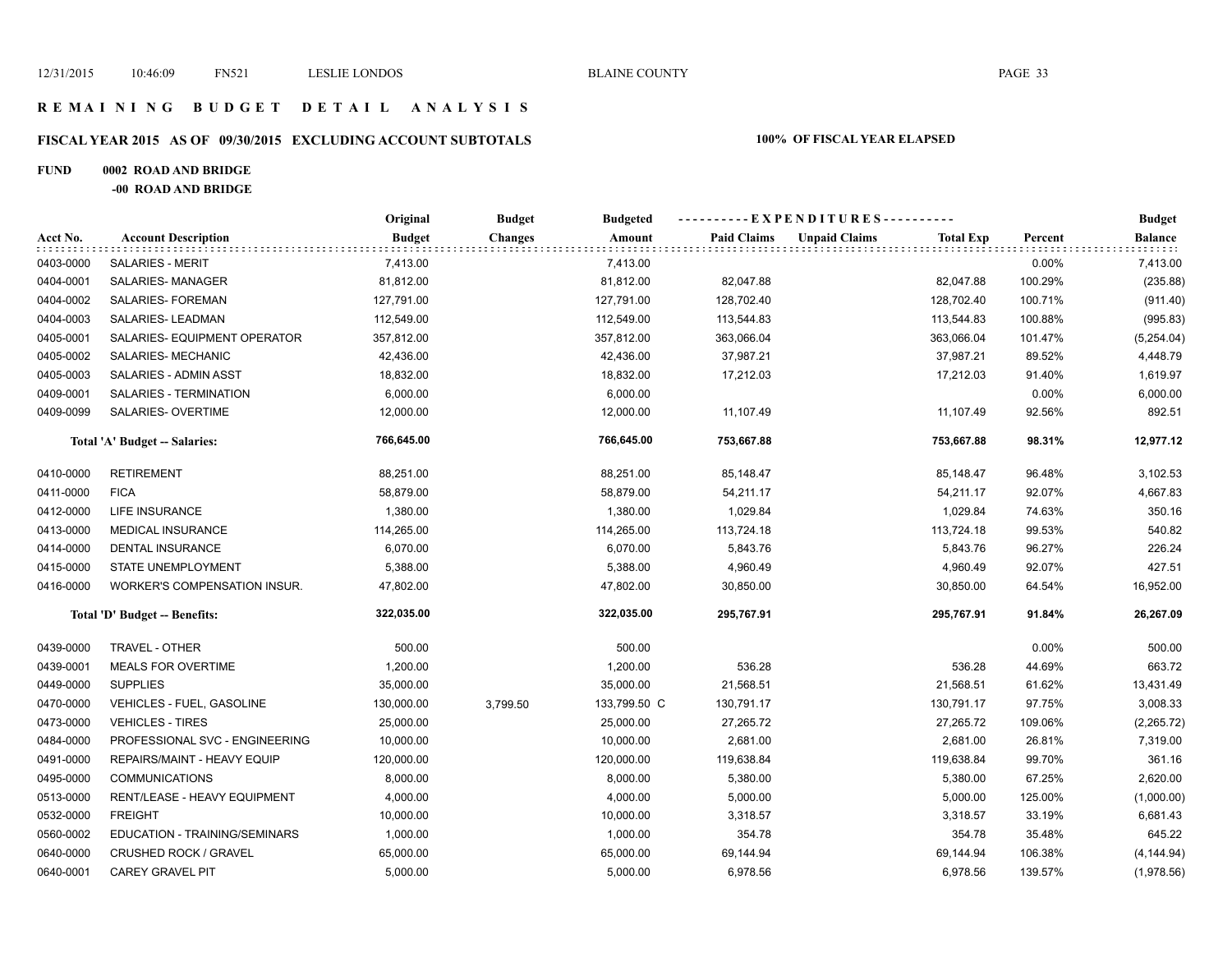### **R E M A I N I N G B U D G E T D E T A I L A N A L Y S I S**

### **FISCAL YEAR 2015 AS OF 09/30/2015 EXCLUDING ACCOUNT SUBTOTALS 100% OF FISCAL YEAR ELAPSED**

### **FUND 0002 ROAD AND BRIDGE**

**-00 ROAD AND BRIDGE**

|                     |                                       | Original      | <b>Budget</b>  | <b>Budgeted</b> | ----------EXPENDITURES---------- |                      |                  |         | <b>Budget</b>  |
|---------------------|---------------------------------------|---------------|----------------|-----------------|----------------------------------|----------------------|------------------|---------|----------------|
| Acct No.            | <b>Account Description</b>            | <b>Budget</b> | <b>Changes</b> | Amount          | <b>Paid Claims</b>               | <b>Unpaid Claims</b> | <b>Total Exp</b> | Percent | <b>Balance</b> |
| 0641-0000           | ROAD OIL                              | 205,000.00    | 62,690.24      | 267,690.24 C    | 176,219.40                       |                      | 176,219.40       | 65.83%  | 91,470.84      |
| 0643-0000           | <b>SIGNS</b>                          | 5,000.00      |                | 5,000.00        | 4,776.54                         |                      | 4,776.54         | 95.53%  | 223.46         |
| 0645-0000           | <b>CULVERTS/BRIDGES</b>               | 30,000.00     |                | 30,000.00       | 21,014.90                        |                      | 21,014.90        | 70.05%  | 8,985.10       |
| 0670-0001           | CONTRACTS - DRUG TESTING              | 1,200.00      |                | 1,200.00        | 1,364.00                         |                      | 1,364.00         | 113.67% | (164.00)       |
| 0671-0000           | CONTRACTS - SNOW REMOVAL              | 11,000.00     |                | 11,000.00       | 13,198.50                        |                      | 13,198.50        | 119.99% | (2, 198.50)    |
| 0714-0005           | TELEPHONE ALLOWANCE                   | 600.00        |                | 600.00          | 600.00                           |                      | 600.00           | 100.00% |                |
| 0736-0000           | CONSTR PROJECT/EMERGENCY FLOOD        | 2,000.00      |                | 2,000.00        | 1,785.00                         |                      | 1,785.00         | 89.25%  | 215.00         |
|                     | Total 'B' Budget -- Expenses:         | 669,500.00    | 66,489.74      | 735,989.74      | 611,616.71                       |                      | 611,616.71       | 83.10%  | 124,373.03     |
| 0803-0002           | CAPITAL - EQUIPMENT                   |               |                |                 | 12,693.26                        |                      | 12,693.26        | 0.00%   | (12,693.26)    |
| 0809-0012           | CAPITAL-GLENDALE ROAD                 |               | 18.000.00      | 18,000.00 C     | 18,000.00                        |                      | 18,000.00        | 100.00% |                |
| 0809-0014           | CAPITAL - ADAMS GULCH BRIDGE          |               | 29,801.90      | 29,801.90 C     | 30,778.58                        |                      | 30,778.58        | 103.28% | (976.68)       |
|                     | Total 'C' Budget -- Capital Outlay:   |               | 47,801.90      | 47,801.90       | 61,471.84                        |                      | 61,471.84        | 128.60% | (13, 669.94)   |
|                     | <b>DEPARTMENT TOTALS:</b>             |               |                |                 |                                  |                      |                  |         |                |
|                     | Total 'A' Expenses -- Salaries:       | 766,645.00    |                | 766,645.00      | 753,667.88                       |                      | 753,667.88       | 98.31%  | 12,977.12      |
|                     | Total 'D' Expenses -- Benefits:       | 322,035.00    |                | 322,035.00      | 295,767.91                       |                      | 295,767.91       | 91.84%  | 26,267.09      |
|                     | Total 'B' Expenses -- Expenses:       | 669,500.00    | 66,489.74      | 735,989.74      | 611,616.71                       |                      | 611,616.71       | 83.10%  | 124,373.03     |
|                     | Total 'C' Expenses -- Capital Outlay: |               | 47,801.90      | 47,801.90       | 61,471.84                        |                      | 61,471.84        | 128.60% | (13,669.94)    |
|                     |                                       | 1,758,180.00  | 114,291.64     | 1,872,471.64    | 1,722,524.34                     |                      | 1,722,524.34     | 91.99%  | 149,947.30     |
| <b>FUND TOTALS:</b> | 0002 ROAD AND BRIDGE                  |               |                |                 |                                  |                      |                  |         |                |
|                     | Total 'A' Expenses -- Salaries:       | 766,645.00    |                | 766,645.00      | 753,667.88                       |                      | 753,667.88       | 98.31%  | 12,977.12      |
|                     | Total 'D' Expenses -- Benefits:       | 322,035.00    |                | 322,035.00      | 295,767.91                       |                      | 295,767.91       | 92      | 26,267.09      |
|                     | Total 'B' Expenses -- Expenses:       | 669,500.00    | 66,489.74      | 735,989.74      | 611,616.71                       |                      | 611,616.71       | 83.10%  | 124,373.03     |
|                     | Total 'C' Expenses - Capital Outlay:  |               | 47,801.90      | 47,801.90       | 61,471.84                        |                      | 61,471.84        | 128.60% | (13,669.94)    |
|                     |                                       | 1,758,180.00  | 114,291.64     | 1,872,471.64    | 1,722,524.34                     |                      | 1,722,524.34     | 91.99%  | 149,947.30     |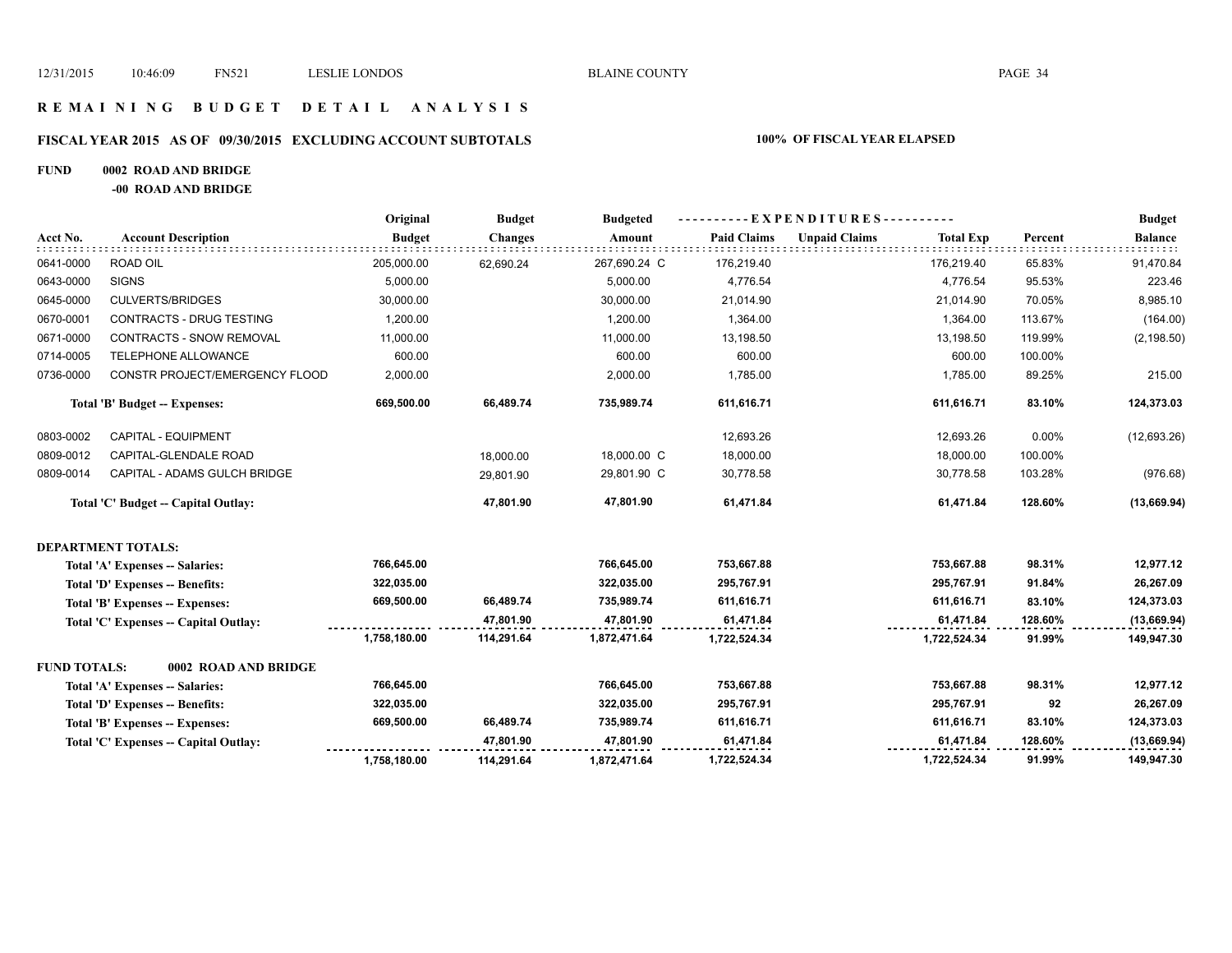### **R E M A I N I N G B U D G E T D E T A I L A N A L Y S I S**

# **FISCAL YEAR 2015 AS OF 09/30/2015 EXCLUDING ACCOUNT SUBTOTALS 100% OF FISCAL YEAR ELAPSED**

### **FUND 0003 ELECTION CONSOLIDATION FUND**

### **-00 ELECTION CONSOLIDATION FUND**

|           |                                       | Original      | <b>Budget</b>  | <b>Budgeted</b> | ----------EXPENDITURES---------- |                      |                  |         | <b>Budget</b>  |
|-----------|---------------------------------------|---------------|----------------|-----------------|----------------------------------|----------------------|------------------|---------|----------------|
| Acct No.  | <b>Account Description</b>            | <b>Budget</b> | <b>Changes</b> | Amount          | <b>Paid Claims</b>               | <b>Unpaid Claims</b> | <b>Total Exp</b> | Percent | <b>Balance</b> |
| 0402-0000 | <b>SALARIES - DEPUTIES</b>            | 22,160.00     | 147.00         | 22,307.00 C     | 17,927.49                        |                      | 17,927.49        | 80.37%  | 4,379.51       |
| 0402-0006 | <b>SALARIES - OTHER</b>               | 6,000.00      |                | 6,000.00        | 8,223.24                         |                      | 8,223.24         | 137.05% | (2,223.24)     |
| 0409-0099 | SALARIES - OVERTIME                   | 300.00        |                | 300.00          | 593.44                           |                      | 593.44           | 197.81% | (293.44)       |
|           | Total 'A' Budget -- Salaries:         | 28,460.00     | 147.00         | 28,607.00       | 26,744.17                        |                      | 26,744.17        | 93.49%  | 1,862.83       |
| 0410-0000 | <b>RETIREMENT</b>                     | 2,070.00      |                | 2,070.00        | 2,029.42                         |                      | 2,029.42         | 98.04%  | 40.58          |
| 0411-0000 | <b>FICA</b>                           | 1,835.00      |                | 1,835.00        | 2,029.65                         |                      | 2,029.65         | 110.61% | (194.65)       |
| 0412-0000 | LIFE INSURANCE                        | 45.00         |                | 45.00           | 36.78                            |                      | 36.78            | 81.73%  | 8.22           |
| 0413-0000 | <b>MEDICAL INSURANCE</b>              | 2,847.00      |                | 2,847.00        | 3,107.10                         |                      | 3,107.10         | 109.14% | (260.10)       |
| 0414-0000 | <b>DENTAL INSURANCE</b>               | 225.00        |                | 225.00          | 224.76                           |                      | 224.76           | 99.89%  | 0.24           |
| 0415-0000 | STATE UNEMPLOYMENT                    | 168.00        |                | 168.00          | 185.72                           |                      | 185.72           | 110.55% | (17.72)        |
| 0416-0000 | WORKER'S COMPENSATION INSUR.          | 63.00         |                | 63.00           | 15.00                            |                      | 15.00            | 23.81%  | 48.00          |
|           | Total 'D' Budget -- Benefits:         | 7,253.00      |                | 7,253.00        | 7,628.43                         |                      | 7,628.43         | 105.18% | (375.43)       |
| 0439-0000 | TRAVEL - OTHER                        | 500.00        |                | 500.00          | 320.08                           |                      | 320.08           | 64.02%  | 179.92         |
| 0439-0001 | MEALS/ELECTION WORKERS                | 2,940.00      |                | 2,940.00        | 409.16                           |                      | 409.16           | 13.92%  | 2,530.84       |
| 0442-0000 | SUPPLIES - ELECTION                   | 12,000.00     |                | 12,000.00       | 9,497.22                         |                      | 9,497.22         | 79.14%  | 2,502.78       |
| 0490-0001 | <b>MAINTENANCE</b>                    | 400.00        |                | 400.00          | 1,140.08                         |                      | 1,140.08         | 285.02% | (740.08)       |
| 0511-0000 | RENT/LEASE- BUILDINGS                 | 75.00         |                | 75.00           |                                  |                      |                  | 0.00%   | 75.00          |
| 0522-0000 | <b>ADVERTISING</b>                    | 5,925.00      |                | 5,925.00        | 2,376.90                         |                      | 2,376.90         | 40.12%  | 3,548.10       |
| 0542-0000 | <b>POSTAGE</b>                        | 1,750.00      |                | 1,750.00        |                                  |                      |                  | 0.00%   | 1,750.00       |
| 0712-0001 | POLL WORKERS                          | 15,000.00     |                | 15,000.00       | 1,700.00                         |                      | 1,700.00         | 11.33%  | 13,300.00      |
| 0712-0002 | MILEAGE-POLL WORKERS                  | 700.00        |                | 700.00          | 120.25                           |                      | 120.25           | 17.18%  | 579.75         |
|           | <b>Total 'B' Budget -- Expenses:</b>  | 39,290.00     |                | 39,290.00       | 15,563.69                        |                      | 15,563.69        | 39.61%  | 23,726.31      |
|           | <b>DEPARTMENT TOTALS:</b>             |               |                |                 |                                  |                      |                  |         |                |
|           | Total 'A' Expenses -- Salaries:       | 28,460.00     | 147.00         | 28,607.00       | 26,744.17                        |                      | 26,744.17        | 93.49%  | 1,862.83       |
|           | Total 'D' Expenses -- Benefits:       | 7,253.00      |                | 7,253.00        | 7,628.43                         |                      | 7,628.43         | 105.18% | (375.43)       |
|           | Total 'B' Expenses -- Expenses:       | 39,290.00     |                | 39,290.00       | 15,563.69                        |                      | 15,563.69        | 39.61%  | 23,726.31      |
|           | Total 'C' Expenses -- Capital Outlay: |               |                |                 |                                  |                      |                  |         |                |
|           |                                       | 75,003.00     | 147.00         | 75,150.00       | 49,936.29                        |                      | 49,936.29        | 66.45%  | 25,213.71      |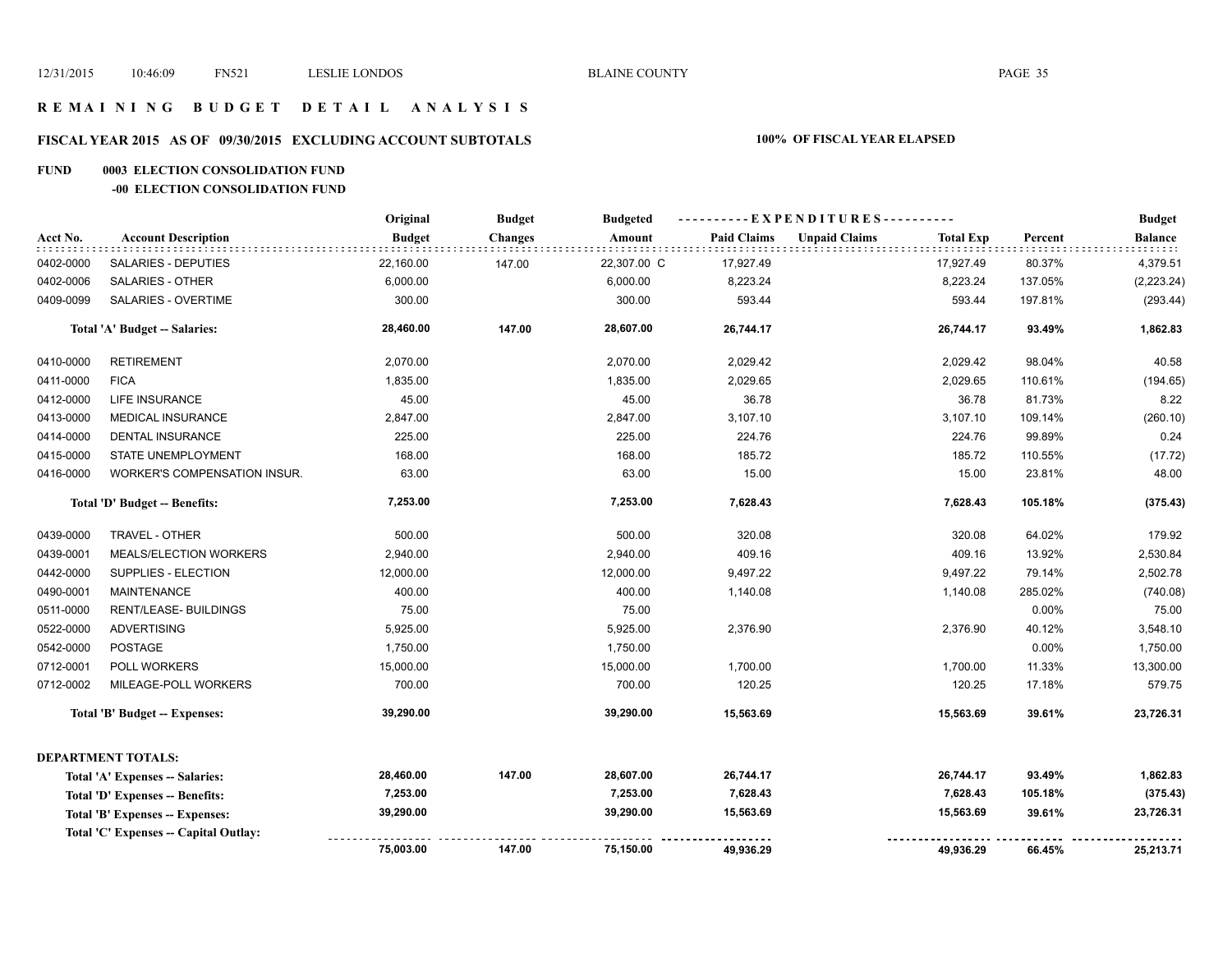### **R E M A I N I N G B U D G E T D E T A I L A N A L Y S I S**

# **FISCAL YEAR 2015 AS OF 09/30/2015 EXCLUDING ACCOUNT SUBTOTALS 100% OF FISCAL YEAR ELAPSED**

| <b>FUND TOTALS:</b>             |                                       | 0003 ELECTION CONSOLIDATION FUND |        |           |                     |           |        |           |
|---------------------------------|---------------------------------------|----------------------------------|--------|-----------|---------------------|-----------|--------|-----------|
| Total 'A' Expenses -- Salaries: |                                       | 28,460.00                        | 147.00 | 28.607.00 | 26.744.17           | 26.744.17 | 93.49% | 1,862.83  |
| Total 'D' Expenses -- Benefits: |                                       | 7.253.00                         |        | 7.253.00  | 7.628.43            | 7.628.43  | 105    | (375.43)  |
| Total 'B' Expenses -- Expenses: |                                       | 39,290.00                        |        | 39.290.00 | 15,563.69           | 15.563.69 | 39.61% | 23,726.31 |
|                                 | Total 'C' Expenses -- Capital Outlay: |                                  |        |           | ------------------- |           |        |           |
|                                 |                                       | 75.003.00                        | 147.00 | 75.150.00 | 49.936.29           | 49.936.29 | 66.45% | 25.213.71 |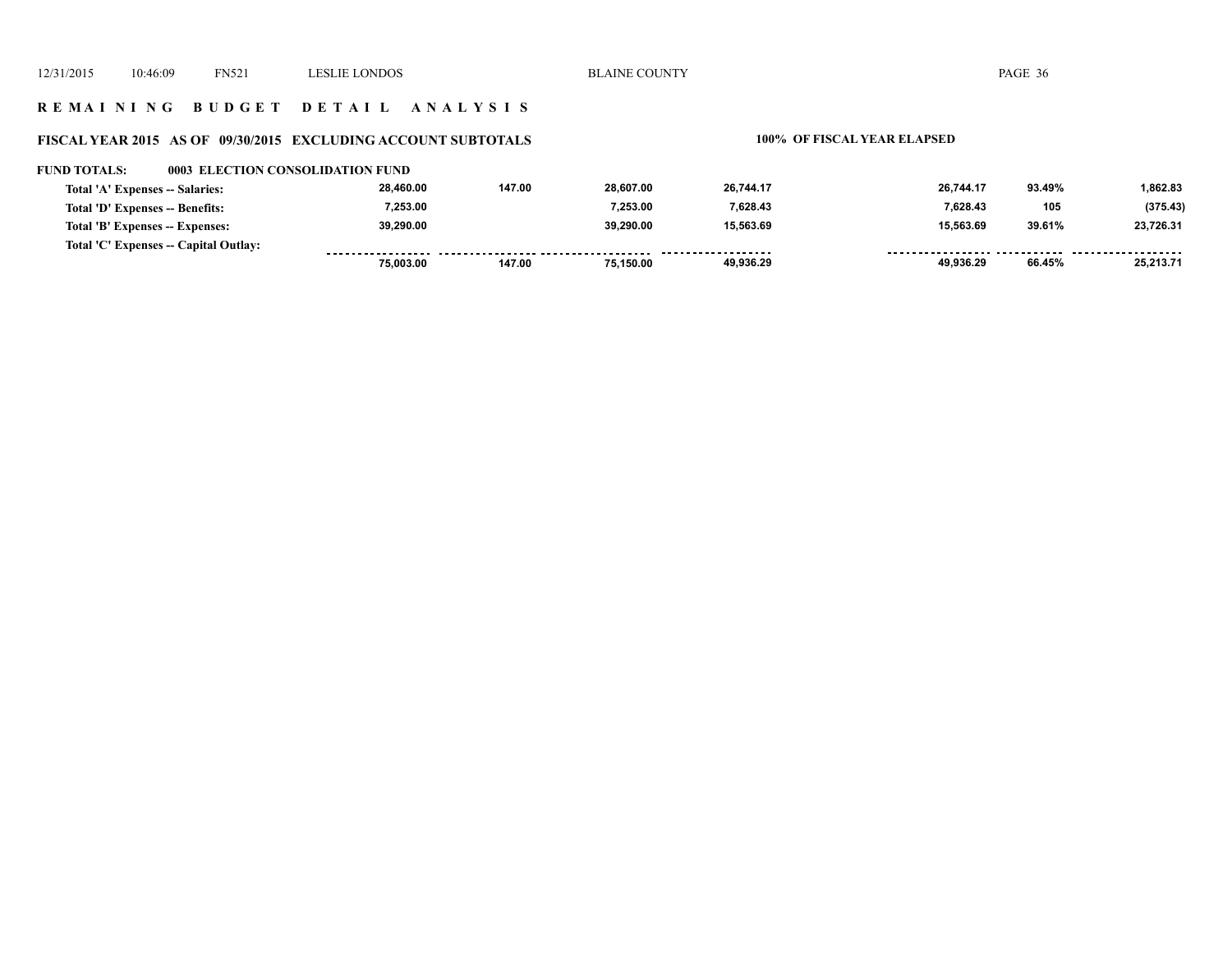**2,441,025.00** 

 **2,333,418.33 2,333,418.33 95.59% 107,606.67** 

### **R E M A I N I N G B U D G E T D E T A I L A N A L Y S I S**

### **FISCAL YEAR 2015 AS OF 09/30/2015 EXCLUDING ACCOUNT SUBTOTALS 100% OF FISCAL YEAR ELAPSED**

### **FUND 0004 AMBULANCE**

**-00 AMBULANCE**

|                     |                                        | Original      | <b>Budget</b><br><b>Budgeted</b> | $-EXPENDITURES$ --------- |                                          |         | <b>Budget</b>  |
|---------------------|----------------------------------------|---------------|----------------------------------|---------------------------|------------------------------------------|---------|----------------|
| Acct No.            | <b>Account Description</b>             | <b>Budget</b> | <b>Changes</b><br>Amount         | <b>Paid Claims</b>        | <b>Unpaid Claims</b><br><b>Total Exp</b> | Percent | <b>Balance</b> |
| 0416-0000           | <b>WORKER'S COMP-MED DIRECTOR</b>      | 700.00        | 700.00                           | 554.00                    | 554.00                                   | 79.14%  | 146.00         |
| 0559-0000           | OTHER MISC EXPENSES                    |               |                                  | 5.00                      | 5.00                                     | 0.00%   | (5.00)         |
| 0670-0000           | CONTRACTS-BILLING                      | 39,000.00     | 39,000.00                        | 41,417.43                 | 41,417.43                                | 106.20% | (2, 417.43)    |
| 0670-0001           | <b>POSTAGE</b>                         | 400.00        | 400.00                           |                           |                                          | 0.00%   | 400.00         |
| 0751-0000           | AMB CONTRACT - CAREY                   | 71,582.00     | 71,582.00                        | 71,582.00                 | 71,582.00                                | 100.00% |                |
| 0752-0000           | AMB CONTRACT - KETCHUM                 | 1,004,363.00  | 1,004,363.00                     | 1,004,363.00              | 1,004,363.00                             | 100.00% |                |
| 0752-0001           | AMB CONTRACT - W R FIRE                | 998,276.00    | 998,276.00                       | 998,276.00                | 998,276.00                               | 100.00% |                |
| 0752-0002           | <b>REFUNDS</b>                         | 11,000.00     | 11,000.00                        | 8,039.38                  | 8,039.38                                 | 73.09%  | 2,960.62       |
| 0752-0003           | <b>MEDICAL DIRECTOR</b>                | 57,407.00     | 57,407.00                        | 57,407.00                 | 57,407.00                                | 100.00% |                |
|                     | Total 'B' Budget -- Expenses:          | 2,182,728.00  | 2,182,728.00                     | 2,181,643.81              | 2,181,643.81                             | 99.95%  | 1,084.19       |
| 0850-0001           | CAPITAL - EQUIPMENT                    | 160,617.00    | 160,617.00                       | 147,263.00                | 147,263.00                               | 91.69%  | 13,354.00      |
| 0899-0000           | CAPITAL- OTHER                         | 97,680.00     | 97,680.00                        | 4,511.52                  | 4,511.52                                 | 4.62%   | 93,168.48      |
|                     | Total 'C' Budget -- Capital Outlay:    | 258,297.00    | 258,297.00                       | 151,774.52                | 151,774.52                               | 58.76%  | 106,522.48     |
|                     | <b>DEPARTMENT TOTALS:</b>              |               |                                  |                           |                                          |         |                |
|                     | Total 'A' Expenses -- Salaries:        |               |                                  |                           |                                          |         |                |
|                     | Total 'D' Expenses -- Benefits:        |               |                                  |                           |                                          |         |                |
|                     | Total 'B' Expenses -- Expenses:        | 2,182,728.00  | 2,182,728.00                     | 2,181,643.81              | 2,181,643.81                             | 99.95%  | 1,084.19       |
|                     | Total 'C' Expenses - Capital Outlay:   | 258,297.00    | 258,297.00                       | 151,774.52                | 151,774.52                               | 58.76%  | 106,522.48     |
|                     |                                        | 2,441,025.00  | 2,441,025.00                     | 2,333,418.33              | 2,333,418.33                             | 95.59%  | 107,606.67     |
| <b>FUND TOTALS:</b> | 0004 AMBULANCE                         |               |                                  |                           |                                          |         |                |
|                     | Total 'A' Expenses -- Salaries:        |               |                                  |                           |                                          |         |                |
|                     | <b>Total 'D' Expenses -- Benefits:</b> |               |                                  |                           |                                          |         |                |
|                     | Total 'B' Expenses -- Expenses:        | 2,182,728.00  | 2,182,728.00                     | 2,181,643.81              | 2,181,643.81                             | 99.95%  | 1,084.19       |
|                     | Total 'C' Expenses -- Capital Outlay:  | 258,297.00    | 258,297.00                       | 151,774.52                | 151,774.52                               | 58.76%  | 106,522.48     |

 **2,441,025.00**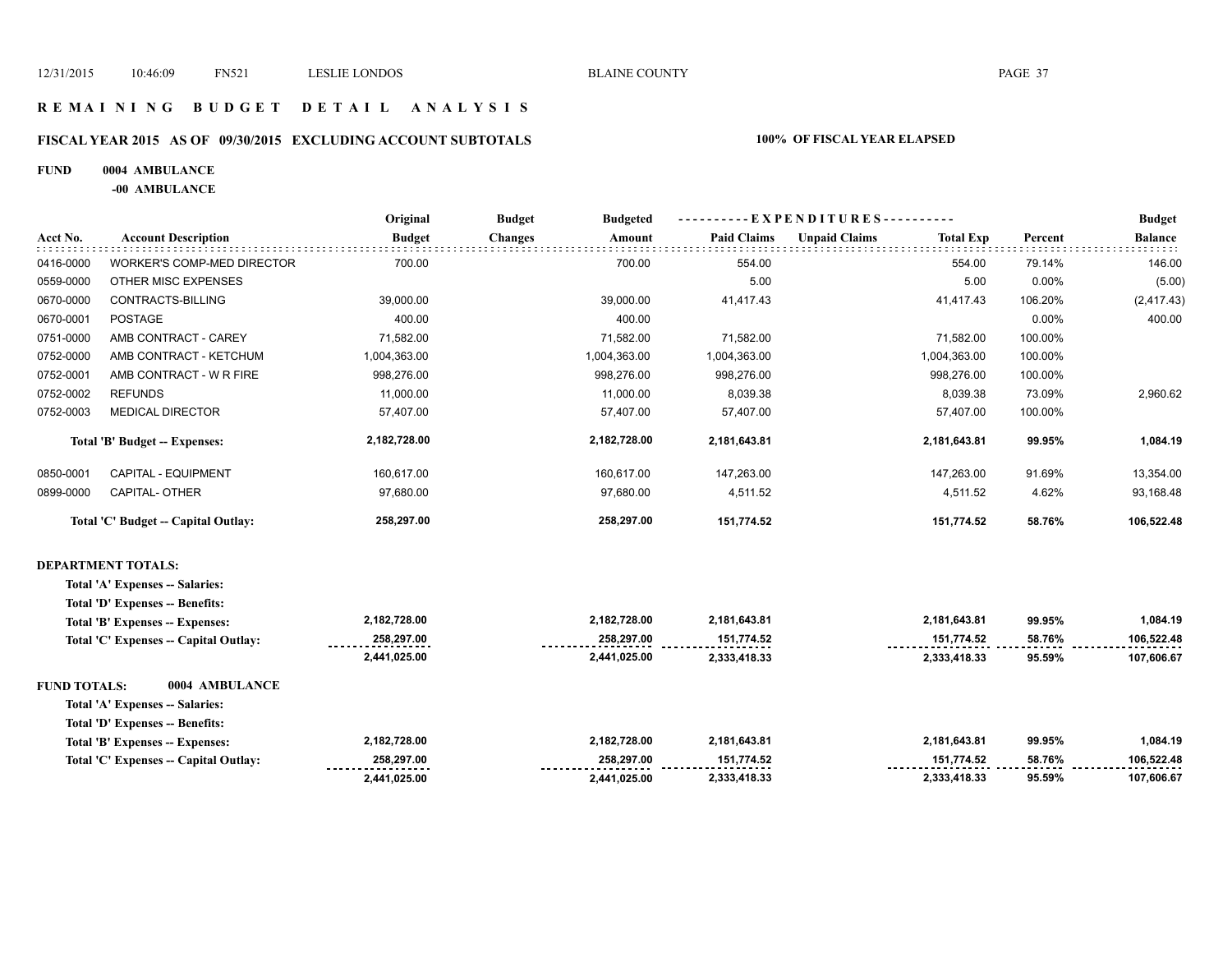### **R E M A I N I N G B U D G E T D E T A I L A N A L Y S I S**

# **FISCAL YEAR 2015 AS OF 09/30/2015 EXCLUDING ACCOUNT SUBTOTALS 100% OF FISCAL YEAR ELAPSED**

# **FUND 0006 DISTRICT COURT**

**-00 DISTRICT COURT**

|           |                                | Original      | <b>Budget</b>  | <b>Budgeted</b> | ----------EXPENDITURES---------- |                      |                  |         | <b>Budget</b> |
|-----------|--------------------------------|---------------|----------------|-----------------|----------------------------------|----------------------|------------------|---------|---------------|
| Acct No.  | <b>Account Description</b>     | <b>Budget</b> | <b>Changes</b> | Amount          | <b>Paid Claims</b>               | <b>Unpaid Claims</b> | <b>Total Exp</b> | Percent | Balance       |
| 0405-0006 | SALARIES - LAW CLERK           | 52,776.00     |                | 52,776.00       | 53,342.93                        |                      | 53,342.93        | 101.07% | (566.93)      |
| 0409-0001 | SALARIES - TERMINATION         | 4,000.00      |                | 4,000.00        | 2,582.58                         |                      | 2,582.58         | 64.56%  | 1,417.42      |
|           | Total 'A' Budget -- Salaries:  | 56,776.00     |                | 56,776.00       | 55,925.51                        |                      | 55,925.51        | 98.50%  | 850.49        |
| 0410-0000 | <b>RETIREMENT</b>              | 6,475.00      |                | 6,475.00        | 6,038.53                         |                      | 6,038.53         | 93.26%  | 436.47        |
| 0411-0000 | <b>FICA</b>                    | 4,530.00      |                | 4,530.00        | 4,278.39                         |                      | 4,278.39         | 94.45%  | 251.61        |
| 0412-0000 | LIFE INSURANCE                 | 90.00         |                | 90.00           | 67.43                            |                      | 67.43            | 74.92%  | 22.57         |
| 0413-0000 | <b>MEDICAL INSURANCE</b>       | 6,215.00      |                | 6,215.00        | 5,696.35                         |                      | 5,696.35         | 91.65%  | 518.65        |
| 0414-0000 | <b>DENTAL INSURANCE</b>        | 450.00        |                | 450.00          | 412.06                           |                      | 412.06           | 91.57%  | 37.94         |
| 0415-0000 | STATE UNEMPLOYMENT             | 415.00        |                | 415.00          | 391.47                           |                      | 391.47           | 94.33%  | 23.53         |
| 0416-0000 | WORKER'S COMPENSATION INSUR.   | 155.00        |                | 155.00          | 113.00                           |                      | 113.00           | 72.90%  | 42.00         |
|           | Total 'D' Budget -- Benefits:  | 18,330.00     |                | 18,330.00       | 16,997.23                        |                      | 16,997.23        | 92.73%  | 1,332.77      |
| 0439-0000 | TRAVEL - OTHER                 | 1,500.00      |                | 1,500.00        | 734.83                           |                      | 734.83           | 48.99%  | 765.17        |
| 0439-0001 | PER DIEM                       | 2,000.00      |                | 2,000.00        | 629.90                           |                      | 629.90           | 31.50%  | 1,370.10      |
| 0440-0000 | SUPPLIES - OFFICE              | 11,500.00     |                | 11,500.00       | 12,155.39                        |                      | 12,155.39        | 105.70% | (655.39)      |
| 0440-0001 | SUPPLIES - OFFICE EQUIPMENT    | 8,000.00      |                | 8,000.00        | 5,147.62                         |                      | 5,147.62         | 64.35%  | 2,852.38      |
| 0440-0002 | SUPPLIES - RECORDS MAINTENANCE | 18,000.00     |                | 18,000.00       | 19,443.99                        |                      | 19,443.99        | 108.02% | (1,443.99)    |
| 0489-0000 | PROFESSIONAL SVC - OTHER       | 17,000.00     |                | 17,000.00       | 16,756.00                        |                      | 16,756.00        | 98.56%  | 244.00        |
| 0489-0002 | PROF SVC - INTERPRETING        | 15,000.00     |                | 15,000.00       | 1,349.75                         |                      | 1,349.75         | 9.00%   | 13,650.25     |
| 0491-0001 | *COURT BLDG FUND EXPENSES      |               | 5,437.36       | 5,437.36 C      | 5,437.36                         |                      | 5,437.36         | 100.00% |               |
| 0499-0000 | <b>REPAIRS/MAINT - OTHER</b>   | 2,500.00      |                | 2,500.00        | 2,302.18                         |                      | 2,302.18         | 92.09%  | 197.82        |
| 0526-0000 | CONTINGENCY ACCOUNT            | 11,000.00     |                | 11,000.00       |                                  |                      |                  | 0.00%   | 11,000.00     |
| 0536-0000 | <b>LAW LIBRARY</b>             | 19,500.00     |                | 19,500.00       | 18,984.65                        |                      | 18,984.65        | 97.36%  | 515.35        |
| 0542-0000 | <b>POSTAGE</b>                 | 13,000.00     |                | 13,000.00       | 12,941.06                        |                      | 12,941.06        | 99.55%  | 58.94         |
| 0569-0000 | <b>EDUCATION - OTHER</b>       | 2,500.00      |                | 2,500.00        | 1,469.00                         |                      | 1,469.00         | 58.76%  | 1,031.00      |
| 0620-0000 | JURY- MEALS AND LODGING        | 1,500.00      |                | 1,500.00        | 595.69                           |                      | 595.69           | 39.71%  | 904.31        |
| 0621-0000 | <b>JURY - JURORS FEES</b>      | 25,000.00     |                | 25,000.00       | 9,250.00                         |                      | 9,250.00         | 37.00%  | 15,750.00     |
| 0622-0000 | <b>JURY - MILEAGE</b>          | 7,500.00      |                | 7,500.00        | 5,218.34                         |                      | 5,218.34         | 69.58%  | 2,281.66      |
| 0675-0000 | CONTRACTS - TRANSCRIPTS        | 5,000.00      |                | 5,000.00        | 7,430.00                         |                      | 7,430.00         | 148.60% | (2,430.00)    |
| 0675-0001 | *CONTRACTS-IGNITION INTERLOCK  |               | 7,696.00       | 7,696.00 C      | 7,696.00                         |                      | 7,696.00         | 100.00% |               |
| 0750-0001 | CR03-18200/CV04-269 JOHNSON    |               |                |                 | 208.00                           |                      | 208.00           | 0.00%   | (208.00)      |
| 0750-0008 | ROMANCHUK MURDER INVESTIGATION |               | 835.25         | 835.25 C        | 835.25                           |                      | 835.25           | 100.00% |               |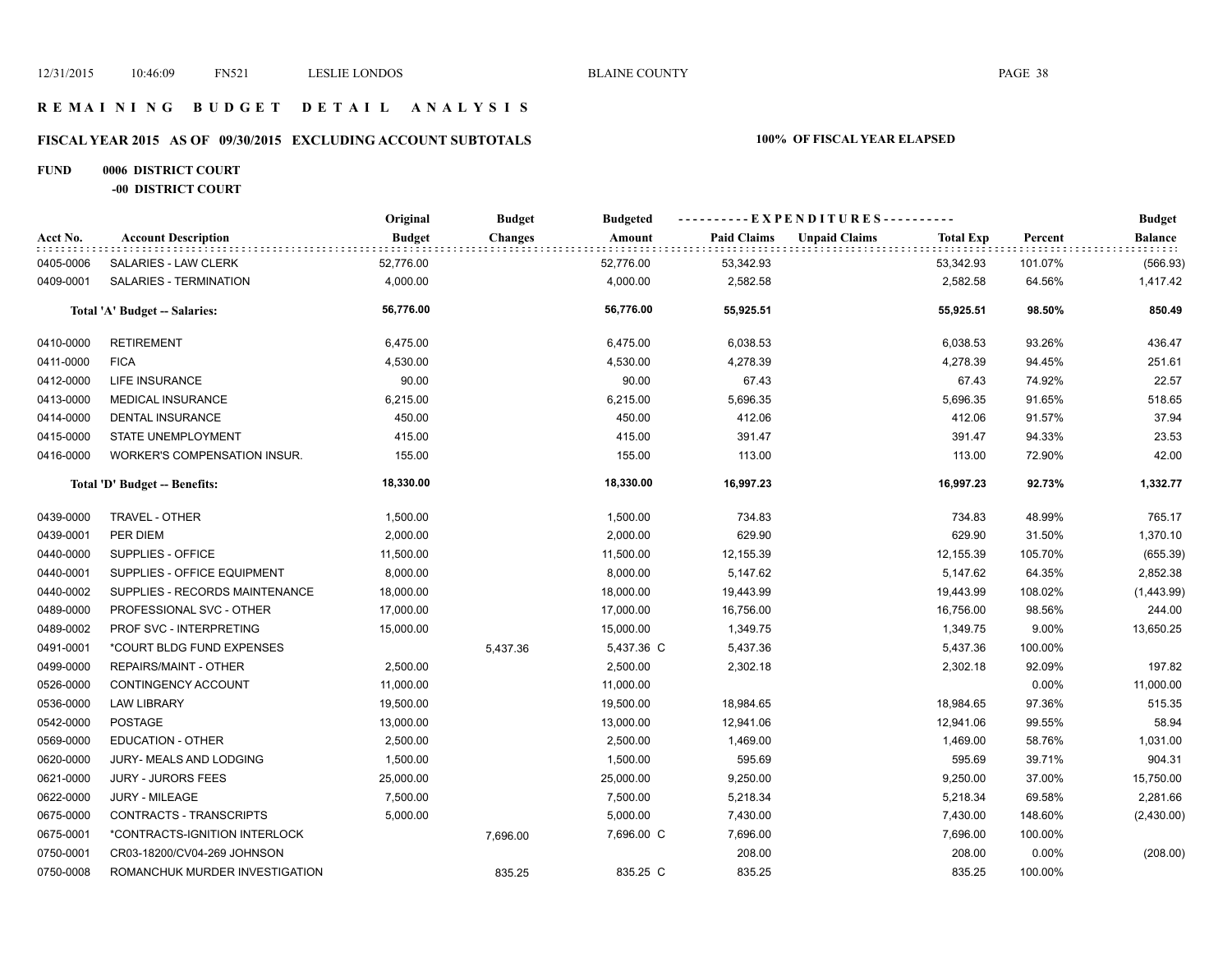### **R E M A I N I N G B U D G E T D E T A I L A N A L Y S I S**

### **FISCAL YEAR 2015 AS OF 09/30/2015 EXCLUDING ACCOUNT SUBTOTALS 100% OF FISCAL YEAR ELAPSED**

# **FUND 0006 DISTRICT COURT**

**-00 DISTRICT COURT**

|                     |                                       | Original      | <b>Budget</b>  | <b>Budgeted</b> | EXPENDITURES---    |                      |                  |         | <b>Budget</b>  |
|---------------------|---------------------------------------|---------------|----------------|-----------------|--------------------|----------------------|------------------|---------|----------------|
| Acct No.            | <b>Account Description</b>            | <b>Budget</b> | <b>Changes</b> | Amount          | <b>Paid Claims</b> | <b>Unpaid Claims</b> | <b>Total Exp</b> | Percent | <b>Balance</b> |
| 0774-0001           | STATUS OFFENDER SERVICES              | 10,985.00     |                | 10,985.00       | 10,985.00          |                      | 10,985.00        | 100.00% |                |
| 0785-0000           | TRIAL COURT ADMIN                     | 3,280.00      |                | 3,280.00        | 3,180.77           |                      | 3,180.77         | 96.97%  | 99.23          |
| 0791-0001           | DRUG COURT - OTHER EXPENSES           | 1,200.00      |                | 1,200.00        | 611.17             |                      | 611.17           | 50.93%  | 588.83         |
|                     | <b>Total 'B' Budget -- Expenses:</b>  | 175,965.00    | 13,968.61      | 189,933.61      | 143,361.95         |                      | 143,361.95       | 75.48%  | 46,571.66      |
|                     | <b>DEPARTMENT TOTALS:</b>             |               |                |                 |                    |                      |                  |         |                |
|                     | Total 'A' Expenses -- Salaries:       | 56,776.00     |                | 56,776.00       | 55,925.51          |                      | 55,925.51        | 98.50%  | 850.49         |
|                     | Total 'D' Expenses -- Benefits:       | 18,330.00     |                | 18,330.00       | 16,997.23          |                      | 16,997.23        | 92.73%  | 1,332.77       |
|                     | Total 'B' Expenses -- Expenses:       | 175,965.00    | 13,968.61      | 189,933.61      | 143,361.95         |                      | 143,361.95       | 75.48%  | 46,571.66      |
|                     | Total 'C' Expenses -- Capital Outlay: |               |                |                 |                    |                      |                  |         |                |
|                     |                                       | 251,071.00    | 13,968.61      | 265,039.61      | 216,284.69         |                      | 216,284.69       | 81.60%  | 48,754.92      |
| <b>FUND TOTALS:</b> | 0006 DISTRICT COURT                   |               |                |                 |                    |                      |                  |         |                |
|                     | Total 'A' Expenses -- Salaries:       | 56,776.00     |                | 56,776.00       | 55,925.51          |                      | 55,925.51        | 98.50%  | 850.49         |
|                     | Total 'D' Expenses -- Benefits:       | 18,330.00     |                | 18,330.00       | 16,997.23          |                      | 16,997.23        | 93      | 1,332.77       |
|                     | Total 'B' Expenses -- Expenses:       | 175,965.00    | 13,968.61      | 189,933.61      | 143,361.95         |                      | 143,361.95       | 75.48%  | 46,571.66      |
|                     | Total 'C' Expenses -- Capital Outlay: |               |                |                 |                    |                      |                  |         |                |
|                     |                                       | 251,071.00    | 13,968.61      | 265,039.61      | 216,284.69         |                      | 216,284.69       | 81.60%  | 48,754.92      |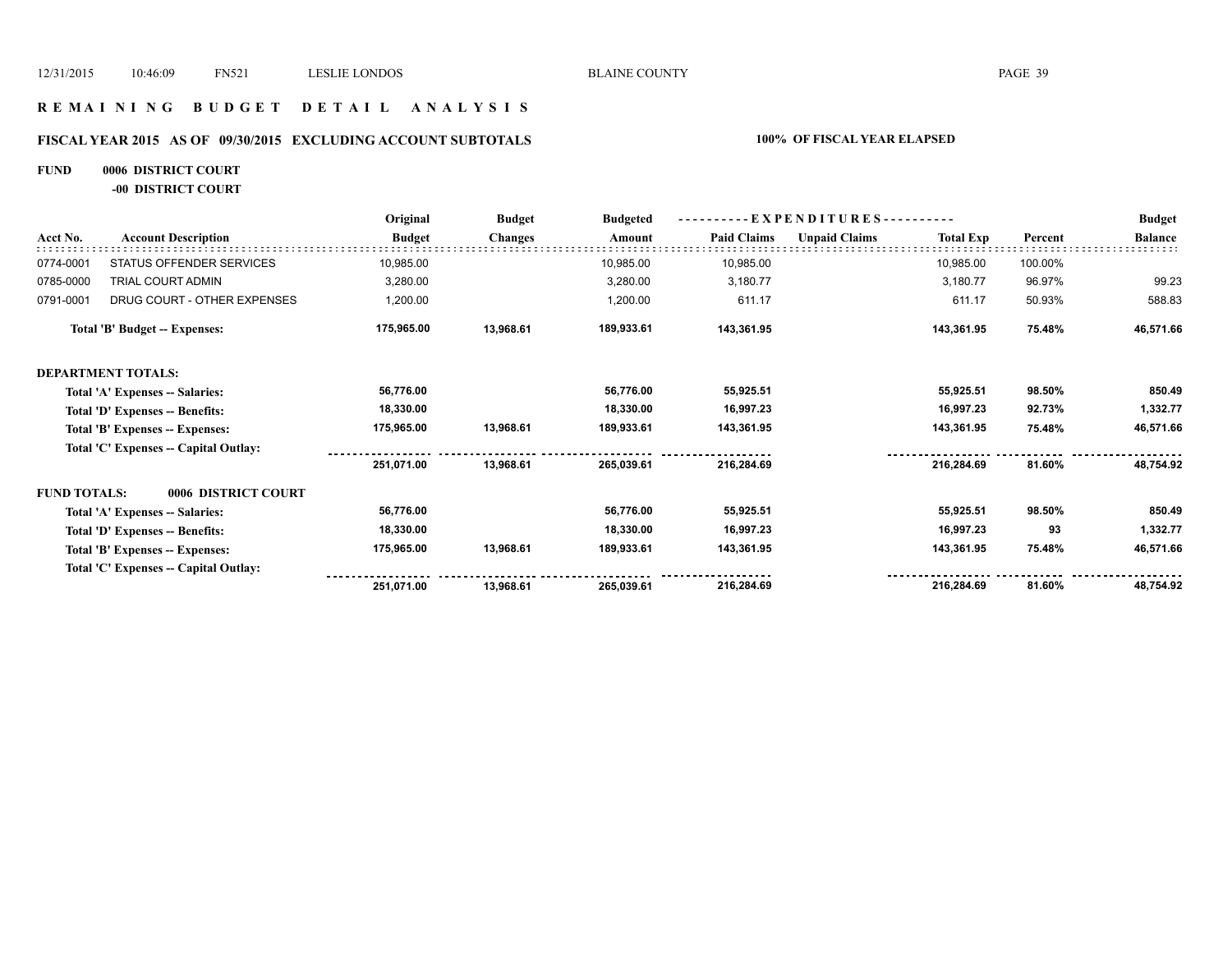### **R E M A I N I N G B U D G E T D E T A I L A N A L Y S I S**

# **FISCAL YEAR 2015 AS OF 09/30/2015 EXCLUDING ACCOUNT SUBTOTALS 100% OF FISCAL YEAR ELAPSED**

### **FUND 0007 FAIR, COUNTY**

**-00 FAIR, COUNTY**

|                                          | Original      | <b>Budget</b>  | <b>Budgeted</b> |                    |                      |                  |                            | <b>Budget</b>                                          |
|------------------------------------------|---------------|----------------|-----------------|--------------------|----------------------|------------------|----------------------------|--------------------------------------------------------|
| <b>Account Description</b>               | <b>Budget</b> | <b>Changes</b> | Amount          | <b>Paid Claims</b> | <b>Unpaid Claims</b> | <b>Total Exp</b> | Percent                    | <b>Balance</b><br>288.00<br>288.00<br>288.00<br>288.00 |
| WORKER'S COMPENSATION INSUR.             | 500.00        |                | 500.00          | 212.00             |                      | 212.00           | 42.40%                     |                                                        |
| Total 'D' Budget -- Benefits:            | 500.00        |                | 500.00          | 212.00             |                      | 212.00           | 42.40%                     |                                                        |
| <b>SUPPLIES</b><br>0440-0000             | 25,640.00     |                | 25,640.00       | 25,640.00          |                      | 25,640.00        | 100.00%                    |                                                        |
| <b>Total 'B' Budget -- Expenses:</b>     | 25,640.00     |                | 25,640.00       | 25,640.00          |                      | 25,640.00        | 100.00%                    |                                                        |
| <b>DEPARTMENT TOTALS:</b>                |               |                |                 |                    |                      |                  |                            |                                                        |
| Total 'A' Expenses -- Salaries:          |               |                |                 |                    |                      |                  |                            |                                                        |
| Total 'D' Expenses -- Benefits:          | 500.00        |                | 500.00          | 212.00             |                      | 212.00           | 42.40%                     |                                                        |
| Total 'B' Expenses -- Expenses:          | 25,640.00     |                | 25,640.00       | 25,640.00          |                      | 25,640.00        | 100.00%                    |                                                        |
| Total 'C' Expenses -- Capital Outlay:    |               |                |                 |                    |                      |                  |                            |                                                        |
|                                          | 26,140.00     |                | 26,140.00       | 25,852.00          |                      | 25,852.00        | 98.90%                     |                                                        |
| <b>FUND TOTALS:</b><br>0007 FAIR, COUNTY |               |                |                 |                    |                      |                  |                            |                                                        |
| Total 'A' Expenses -- Salaries:          |               |                |                 |                    |                      |                  |                            |                                                        |
| Total 'D' Expenses -- Benefits:          | 500.00        |                | 500.00          | 212.00             |                      | 212.00           | 42                         | 288.00                                                 |
| Total 'B' Expenses -- Expenses:          | 25,640.00     |                | 25,640.00       | 25,640.00          |                      | 25,640.00        | 100.00%                    |                                                        |
| Total 'C' Expenses -- Capital Outlay:    |               |                |                 |                    |                      |                  |                            |                                                        |
|                                          | 26,140.00     |                | 26,140.00       | 25,852.00          |                      | 25,852.00        | 98.90%                     | 288.00                                                 |
|                                          |               |                |                 |                    |                      |                  | $-$ EXPENDITURES---------- |                                                        |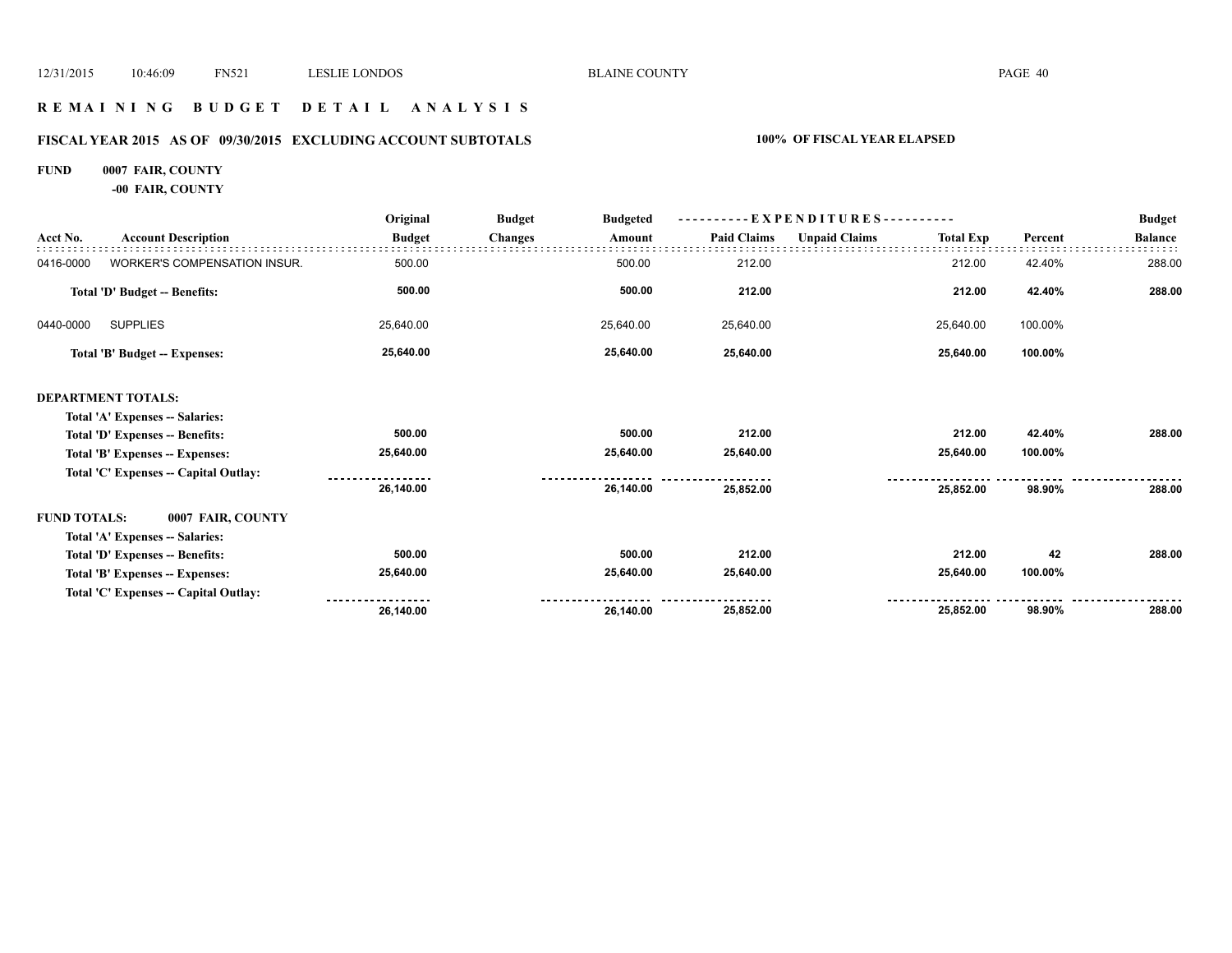### **R E M A I N I N G B U D G E T D E T A I L A N A L Y S I S**

# **FISCAL YEAR 2015 AS OF 09/30/2015 EXCLUDING ACCOUNT SUBTOTALS 100% OF FISCAL YEAR ELAPSED**

# **FUND 0011 HEALTH DISTRICT**

**-00 HEALTH DISTRICT**

|                     |                                       | Original      | <b>Budget</b>  | <b>Budgeted</b> |                    | ----------EXPENDITURES---------- |                  |         | <b>Budget</b>  |
|---------------------|---------------------------------------|---------------|----------------|-----------------|--------------------|----------------------------------|------------------|---------|----------------|
| Acct No.            | <b>Account Description</b>            | <b>Budget</b> | <b>Changes</b> | Amount          | <b>Paid Claims</b> | <b>Unpaid Claims</b>             | <b>Total Exp</b> | Percent | <b>Balance</b> |
| 0733-0000           | SOUTH-CENTRAL HEALTH DISTRICT         | 242,170.00    |                | 242,170.00      | 242,170.00         |                                  | 242,170.00       | 100.00% |                |
|                     | <b>Total 'B' Budget -- Expenses:</b>  | 242,170.00    |                | 242,170.00      | 242,170.00         |                                  | 242,170.00       | 100.00% |                |
|                     | <b>DEPARTMENT TOTALS:</b>             |               |                |                 |                    |                                  |                  |         |                |
|                     | Total 'A' Expenses -- Salaries:       |               |                |                 |                    |                                  |                  |         |                |
|                     | Total 'D' Expenses -- Benefits:       |               |                |                 |                    |                                  |                  |         |                |
|                     | Total 'B' Expenses -- Expenses:       | 242,170.00    |                | 242,170.00      | 242,170.00         |                                  | 242,170.00       | 100.00% |                |
|                     | Total 'C' Expenses -- Capital Outlay: |               |                |                 |                    |                                  |                  |         |                |
|                     |                                       | 242,170.00    |                | 242,170.00      | 242,170.00         |                                  | 242,170.00       | 100.00% |                |
| <b>FUND TOTALS:</b> | 0011 HEALTH DISTRICT                  |               |                |                 |                    |                                  |                  |         |                |
|                     | Total 'A' Expenses -- Salaries:       |               |                |                 |                    |                                  |                  |         |                |
|                     | Total 'D' Expenses -- Benefits:       |               |                |                 |                    |                                  |                  |         |                |
|                     | Total 'B' Expenses -- Expenses:       | 242,170.00    |                | 242,170.00      | 242,170.00         |                                  | 242,170.00       | 100.00% |                |
|                     | Total 'C' Expenses -- Capital Outlay: |               |                |                 |                    |                                  |                  |         |                |
|                     |                                       | 242,170.00    |                | 242,170.00      | 242,170.00         |                                  | 242,170.00       | 100.00% |                |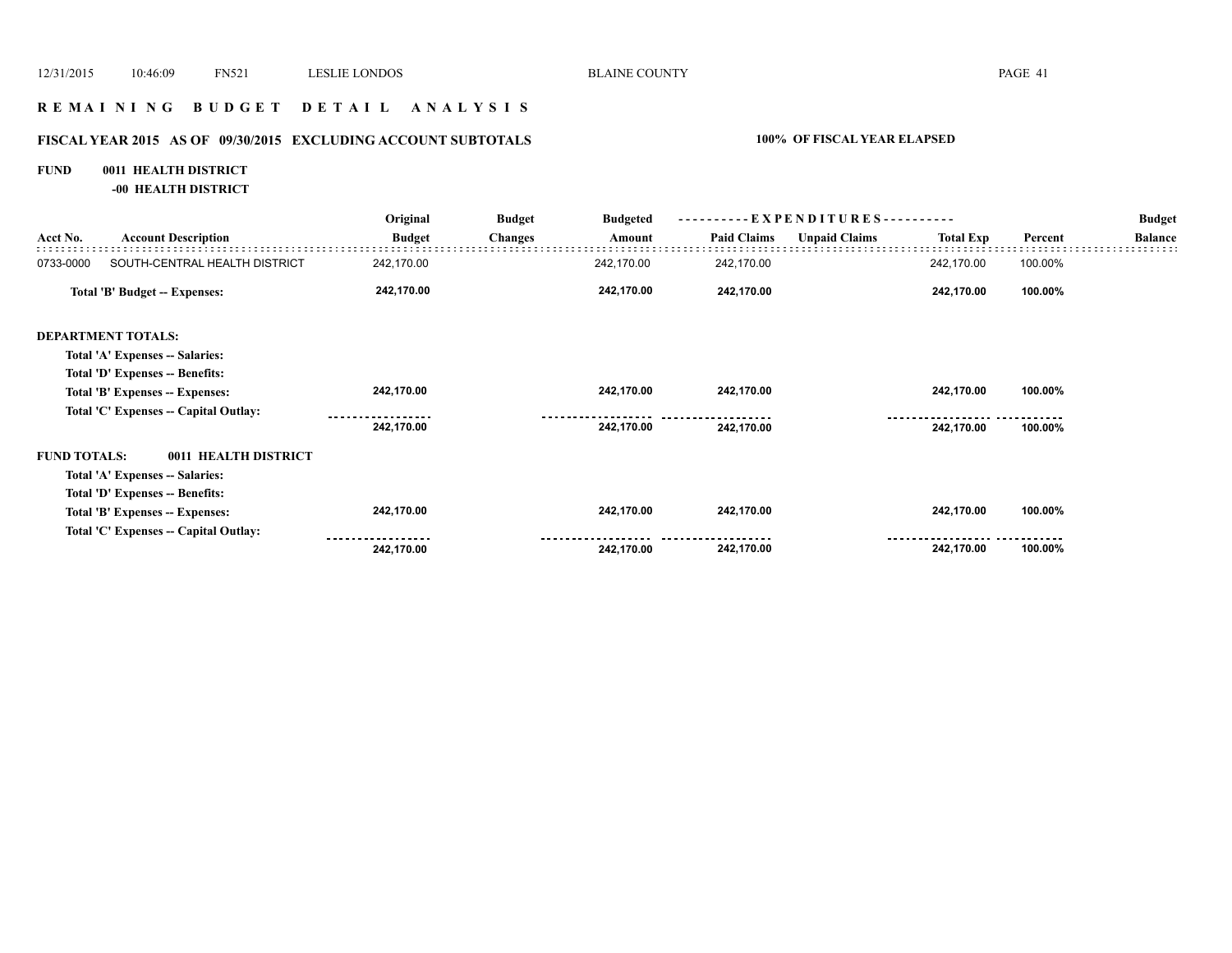### **R E M A I N I N G B U D G E T D E T A I L A N A L Y S I S**

# **FISCAL YEAR 2015 AS OF 09/30/2015 EXCLUDING ACCOUNT SUBTOTALS 100% OF FISCAL YEAR ELAPSED**

### **FUND 0012 HISTORICAL SOCIETY & MUSEUM**

**-00 HISTORICAL SOCIETY & MUSEUM**

|                                                         | Original      | <b>Budget</b>  | <b>Budgeted</b> |                    | ----------EXPENDITURES---------- |                  |         | <b>Budget</b>  |
|---------------------------------------------------------|---------------|----------------|-----------------|--------------------|----------------------------------|------------------|---------|----------------|
| <b>Account Description</b><br>Acct No.                  | <b>Budget</b> | <b>Changes</b> | Amount          | <b>Paid Claims</b> | <b>Unpaid Claims</b>             | <b>Total Exp</b> | Percent | <b>Balance</b> |
| <b>SUPPLIES</b><br>0440-0000                            | 25,600.00     |                | 25,600.00       | 25,600.00          |                                  | 25,600.00        | 100.00% |                |
| Total 'B' Budget -- Expenses:                           | 25,600.00     |                | 25,600.00       | 25,600.00          |                                  | 25,600.00        | 100.00% |                |
| <b>DEPARTMENT TOTALS:</b>                               |               |                |                 |                    |                                  |                  |         |                |
| Total 'A' Expenses -- Salaries:                         |               |                |                 |                    |                                  |                  |         |                |
| Total 'D' Expenses -- Benefits:                         |               |                |                 |                    |                                  |                  |         |                |
| Total 'B' Expenses -- Expenses:                         | 25,600.00     |                | 25,600.00       | 25,600.00          |                                  | 25,600.00        | 100.00% |                |
| Total 'C' Expenses -- Capital Outlay:                   |               |                |                 |                    |                                  |                  |         |                |
|                                                         | 25,600.00     |                | 25,600.00       | 25,600.00          |                                  | 25,600.00        | 100.00% |                |
| <b>FUND TOTALS:</b><br>0012 HISTORICAL SOCIETY & MUSEUM |               |                |                 |                    |                                  |                  |         |                |
| Total 'A' Expenses -- Salaries:                         |               |                |                 |                    |                                  |                  |         |                |
| Total 'D' Expenses -- Benefits:                         |               |                |                 |                    |                                  |                  |         |                |
| Total 'B' Expenses -- Expenses:                         | 25,600.00     |                | 25,600.00       | 25,600.00          |                                  | 25,600.00        | 100.00% |                |
| Total 'C' Expenses -- Capital Outlay:                   |               |                |                 |                    |                                  |                  |         |                |
|                                                         | 25,600.00     |                | 25,600.00       | 25,600.00          |                                  | 25,600.00        | 100.00% |                |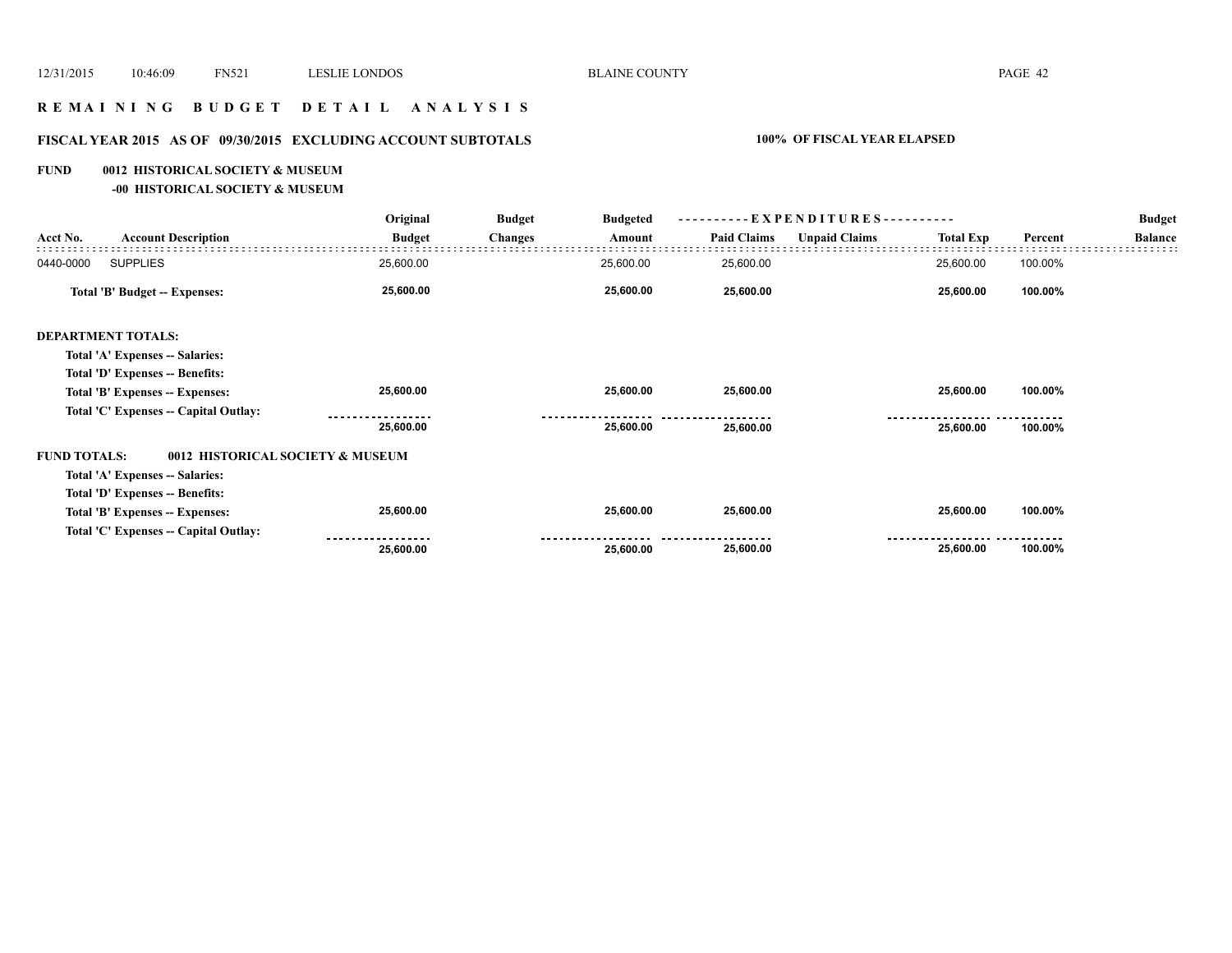### **R E M A I N I N G B U D G E T D E T A I L A N A L Y S I S**

# **FISCAL YEAR 2015 AS OF 09/30/2015 EXCLUDING ACCOUNT SUBTOTALS 100% OF FISCAL YEAR ELAPSED**

### **FUND 0016 INDIGENT**

**-00 INDIGENT**

|           |                                     | Original      | <b>Budget</b>  | <b>Budgeted</b> |                    | ----------EXPENDITURES----------         |         | <b>Budget</b>  |
|-----------|-------------------------------------|---------------|----------------|-----------------|--------------------|------------------------------------------|---------|----------------|
| Acct No.  | <b>Account Description</b>          | <b>Budget</b> | <b>Changes</b> | Amount          | <b>Paid Claims</b> | <b>Unpaid Claims</b><br><b>Total Exp</b> | Percent | <b>Balance</b> |
| 0405-0011 | SALARIES - MGR./ADMINISTRATOR       | 51,577.00     | 550.00         | 52,127.00 C     | 52,076.15          | 52,076.15                                | 99.90%  | 50.85          |
| 0409-0001 | SALARIES - TERMINATION              | 2,000.00      |                | 2,000.00        |                    |                                          | 0.00%   | 2,000.00       |
|           | Total 'A' Budget -- Salaries:       | 53,577.00     | 550.00         | 54,127.00       | 52,076.15          | 52,076.15                                | 96.21%  | 2,050.85       |
| 0410-0000 | <b>RETIREMENT</b>                   | 6,195.00      |                | 6,195.00        | 5,894.99           | 5,894.99                                 | 95.16%  | 300.01         |
| 0411-0000 | <b>FICA</b>                         | 4,101.00      |                | 4,101.00        | 3,310.35           | 3,310.35                                 | 80.72%  | 790.65         |
| 0412-0000 | LIFE INSURANCE                      | 90.00         |                | 90.00           | 73.56              | 73.56                                    | 81.73%  | 16.44          |
| 0413-0000 | <b>MEDICAL INSURANCE</b>            | 8,784.00      |                | 8,784.00        | 8,783.52           | 8,783.52                                 | 99.99%  | 0.48           |
| 0414-0000 | DENTAL INSURANCE                    | 450.00        |                | 450.00          | 449.52             | 449.52                                   | 99.89%  | 0.48           |
| 0415-0000 | STATE UNEMPLOYMENT                  | 376.00        |                | 376.00          | 302.88             | 302.88                                   | 80.55%  | 73.12          |
| 0416-0000 | <b>WORKER'S COMPENSATION INSUR.</b> | 140.00        |                | 140.00          | 89.00              | 89.00                                    | 63.57%  | 51.00          |
|           | Total 'D' Budget -- Benefits:       | 20,136.00     |                | 20,136.00       | 18,903.82          | 18,903.82                                | 93.88%  | 1,232.18       |
| 0439-0000 | TRAVEL - OTHER                      | 1,500.00      |                | 1,500.00        | 1,009.79           | 1,009.79                                 | 67.32%  | 490.21         |
| 0439-0001 | PER DIEM                            | 700.00        |                | 700.00          | 386.00             | 386.00                                   | 55.14%  | 314.00         |
| 0440-0000 | SUPPLIES - OFFICE                   | 2,500.00      |                | 2,500.00        | 2,498.08           | 2,498.08                                 | 99.92%  | 1.92           |
| 0492-0000 | REPAIRS/MAINT - OFFICE EQUIP        | 500.00        |                | 500.00          | 27.61              | 27.61                                    | 5.52%   | 472.39         |
| 0542-0000 | <b>POSTAGE</b>                      | 1,200.00      |                | 1,200.00        | 1,200.00           | 1,200.00                                 | 100.00% |                |
| 0569-0000 | <b>EDUCATION - OTHER</b>            | 500.00        |                | 500.00          | 290.00             | 290.00                                   | 58.00%  | 210.00         |
| 0590-0000 | <b>MEDICAL - HOSPITALS</b>          | 145,000.00    |                | 145,000.00      | 140,976.32         | 140,976.32                               | 97.23%  | 4,023.68       |
| 0591-0000 | MEDICAL - PROFESSIONAL SERVICE      | 40,000.00     |                | 40,000.00       | 36,940.23          | 36,940.23                                | 92.35%  | 3,059.77       |
| 0594-0000 | <b>MEDICAL - MEDICATION</b>         | 1,500.00      |                | 1,500.00        |                    |                                          | 0.00%   | 1,500.00       |
| 0595-0000 | MEDICAL - TRANSPORTATION            | 13,000.00     |                | 13,000.00       | 24,247.34          | 24,247.34                                | 186.52% | (11, 247.34)   |
| 0596-0000 | <b>INSURANCE PREMIUMS</b>           | 4,500.00      |                | 4,500.00        |                    |                                          | 0.00%   | 4,500.00       |
| 0599-0000 | MEDICAL - OTHER EXPENSES            | 4,000.00      |                | 4,000.00        | 2,700.00           | 2,700.00                                 | 67.50%  | 1,300.00       |
| 0599-0001 | MEDICAL - MENTAL HOSPITALS          | 80,000.00     |                | 80,000.00       | 16,643.34          | 16,643.34                                | 20.80%  | 63,356.66      |
| 0599-0002 | MEDICAL - MENTAL PRO SVC            | 3,000.00      |                | 3,000.00        | 129.70             | 129.70                                   | 4.32%   | 2,870.30       |
| 0602-0000 | NON-MEDICAL - FOOD                  | 500.00        |                | 500.00          |                    |                                          | 0.00%   | 500.00         |
| 0603-0000 | NON-MEDICAL - HOUSING               | 1,500.00      |                | 1,500.00        | 3,870.00           | 3,870.00                                 | 258.00% | (2,370.00)     |
| 0603-0001 | *NON MEDICAL-FEMA                   |               | 1,183.74       | 1,183.74 C      | 1,183.74           | 1,183.74                                 | 100.00% |                |
| 0604-0000 | NON-MEDICAL - UTILITIES             | 1,500.00      |                | 1,500.00        | 2,218.75           | 2,218.75                                 | 147.92% | (718.75)       |
| 0605-0000 | NON-MEDICAL - TRANSPORTATION        | 2,000.00      |                | 2,000.00        | 143.50             | 143.50                                   | 7.18%   | 1,856.50       |
| 0606-0000 | NON-MEDICAL - BURIALS               | 9,000.00      |                | 9,000.00        | 5,102.85           | 5,102.85                                 | 56.70%  | 3,897.15       |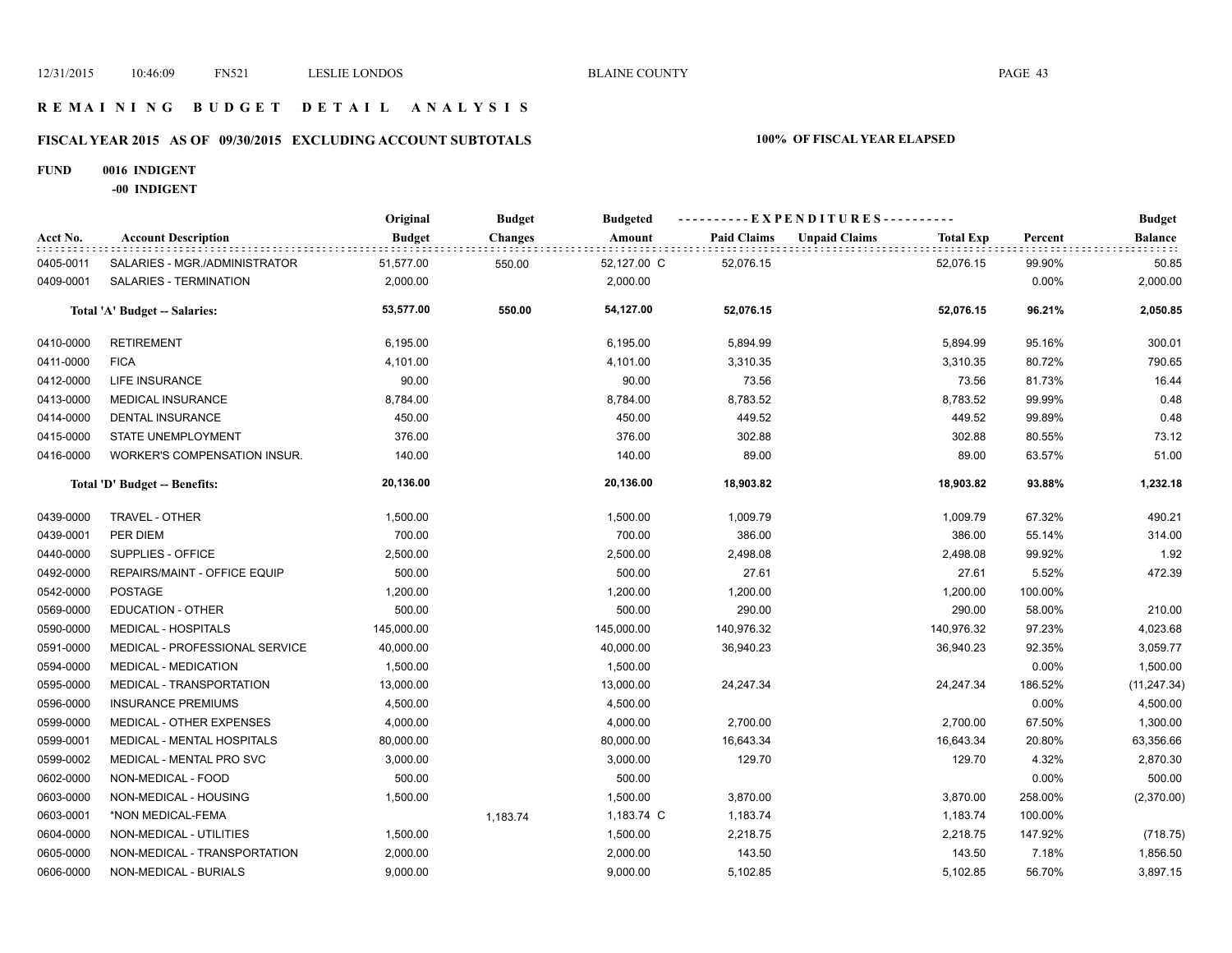### **R E M A I N I N G B U D G E T D E T A I L A N A L Y S I S**

# **FISCAL YEAR 2015 AS OF 09/30/2015 EXCLUDING ACCOUNT SUBTOTALS 100% OF FISCAL YEAR ELAPSED**

### **FUND 0016 INDIGENT**

**-00 INDIGENT**

|                              | Original<br><b>Budget</b><br><b>Budgeted</b><br>----------EXPENDITURES----------                                                                                                                                                                                                                                                                                                             |          | <b>Budget</b> |                |                                                                                                                                  |                    |         |                |
|------------------------------|----------------------------------------------------------------------------------------------------------------------------------------------------------------------------------------------------------------------------------------------------------------------------------------------------------------------------------------------------------------------------------------------|----------|---------------|----------------|----------------------------------------------------------------------------------------------------------------------------------|--------------------|---------|----------------|
| <b>Account Description</b>   | <b>Budget</b>                                                                                                                                                                                                                                                                                                                                                                                |          |               |                | <b>Unpaid Claims</b>                                                                                                             | <b>Total Exp</b>   | Percent | <b>Balance</b> |
| NON-MEDICAL - OTHER EXPENSES | 500.00                                                                                                                                                                                                                                                                                                                                                                                       |          | 500.00        | 423.79         |                                                                                                                                  | 423.79             | 84.76%  | 76.21          |
|                              | 312,900.00                                                                                                                                                                                                                                                                                                                                                                                   | 1,183.74 |               | 239,991.04     |                                                                                                                                  | 239,991.04         | 76.41%  | 74,092.70      |
|                              |                                                                                                                                                                                                                                                                                                                                                                                              |          |               |                |                                                                                                                                  |                    |         |                |
|                              | 53,577.00                                                                                                                                                                                                                                                                                                                                                                                    | 550.00   |               | 52,076.15      |                                                                                                                                  | 52,076.15          | 96.21%  | 2,050.85       |
|                              | 20,136.00                                                                                                                                                                                                                                                                                                                                                                                    |          |               | 18,903.82      |                                                                                                                                  | 18,903.82          | 93.88%  | 1,232.18       |
|                              | 312,900.00                                                                                                                                                                                                                                                                                                                                                                                   | 1,183.74 |               | 239,991.04     |                                                                                                                                  | 239,991.04         | 76.41%  | 74,092.70      |
|                              |                                                                                                                                                                                                                                                                                                                                                                                              |          |               |                |                                                                                                                                  |                    |         |                |
|                              | 386,613.00                                                                                                                                                                                                                                                                                                                                                                                   | 1,733.74 |               | 310,971.01     |                                                                                                                                  | 310,971.01         | 80.08%  | 77,375.73      |
| 0016 INDIGENT                |                                                                                                                                                                                                                                                                                                                                                                                              |          |               |                |                                                                                                                                  |                    |         |                |
|                              | 53,577.00                                                                                                                                                                                                                                                                                                                                                                                    | 550.00   |               | 52,076.15      |                                                                                                                                  | 52,076.15          | 96.21%  | 2,050.85       |
|                              | 20,136.00                                                                                                                                                                                                                                                                                                                                                                                    |          |               | 18,903.82      |                                                                                                                                  | 18,903.82          | 94      | 1,232.18       |
|                              | 312,900.00                                                                                                                                                                                                                                                                                                                                                                                   | 1,183.74 |               | 239,991.04     |                                                                                                                                  | 239,991.04         | 76.41%  | 74,092.70      |
|                              |                                                                                                                                                                                                                                                                                                                                                                                              |          |               |                |                                                                                                                                  |                    |         |                |
|                              | 386,613.00                                                                                                                                                                                                                                                                                                                                                                                   | 1,733.74 |               | 310,971.01     |                                                                                                                                  | 310,971.01         | 80.08%  | 77,375.73      |
|                              | <b>Total 'B' Budget -- Expenses:</b><br><b>DEPARTMENT TOTALS:</b><br>Total 'A' Expenses -- Salaries:<br>Total 'D' Expenses -- Benefits:<br>Total 'B' Expenses -- Expenses:<br>Total 'C' Expenses -- Capital Outlay:<br><b>FUND TOTALS:</b><br>Total 'A' Expenses -- Salaries:<br>Total 'D' Expenses -- Benefits:<br>Total 'B' Expenses -- Expenses:<br>Total 'C' Expenses -- Capital Outlay: |          |               | <b>Changes</b> | Amount<br>314,083.74<br>54,127.00<br>20,136.00<br>314,083.74<br>388,346.74<br>54,127.00<br>20,136.00<br>314,083.74<br>388,346.74 | <b>Paid Claims</b> |         |                |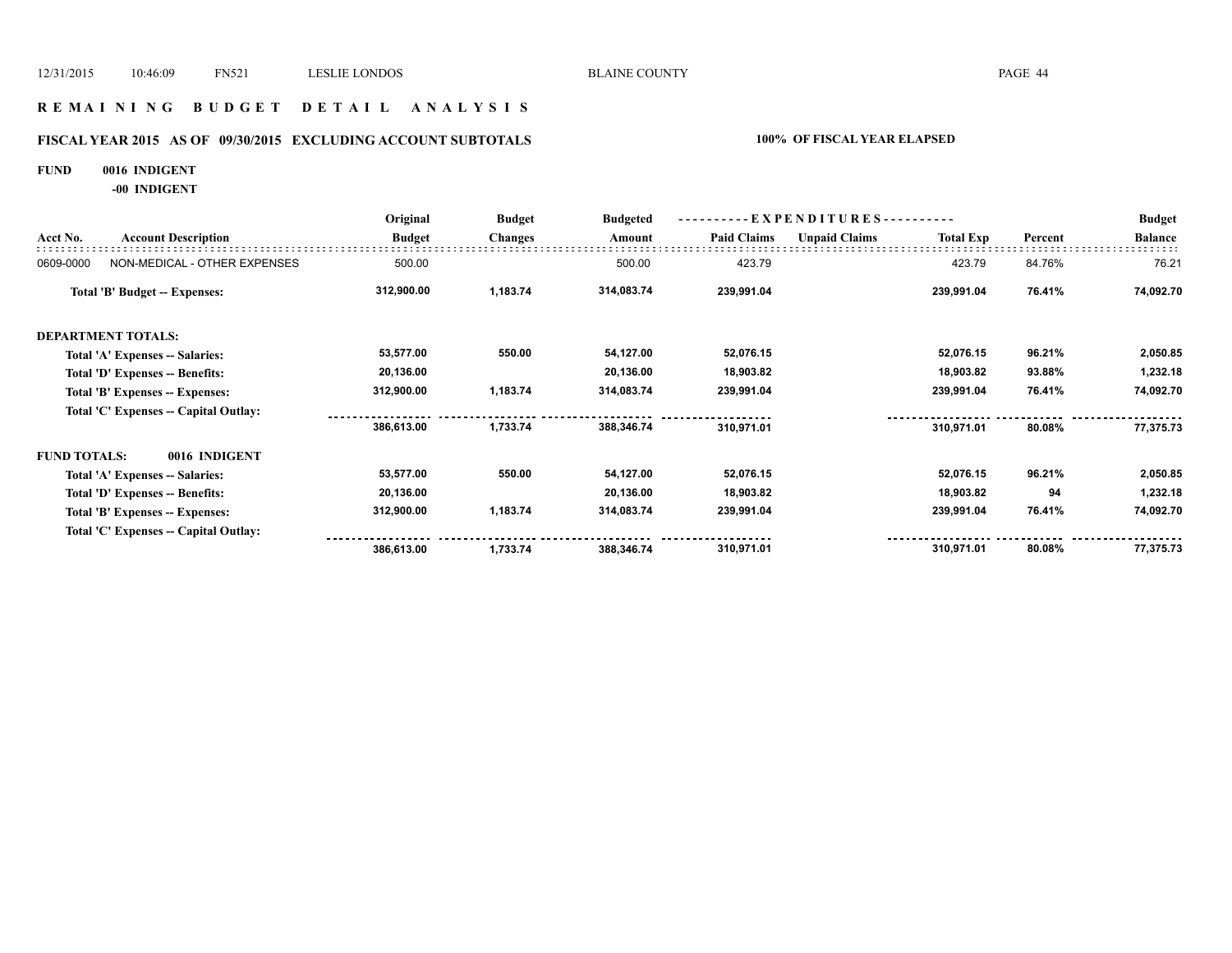### **R E M A I N I N G B U D G E T D E T A I L A N A L Y S I S**

# **FISCAL YEAR 2015 AS OF 09/30/2015 EXCLUDING ACCOUNT SUBTOTALS 100% OF FISCAL YEAR ELAPSED**

### **FUND 0017 JUNIOR COLLEGE TUITION**

**-00 JUNIOR COLLEGE TUITION**

|                     |                                       | Original      | <b>Budget</b>  | <b>Budgeted</b> | EXPENDITURES--     |                      |                  |         | <b>Budget</b>  |
|---------------------|---------------------------------------|---------------|----------------|-----------------|--------------------|----------------------|------------------|---------|----------------|
| Acct No.            | <b>Account Description</b>            | <b>Budget</b> | <b>Changes</b> | Amount          | <b>Paid Claims</b> | <b>Unpaid Claims</b> | <b>Total Exp</b> | Percent | <b>Balance</b> |
| 0560-0000           | EDUCATION- TUITION, REGISTR.          | 200,000.00    |                | 200,000.00      | 100,000.00         |                      | 100,000.00       | 50.00%  | 100,000.00     |
|                     | Total 'B' Budget -- Expenses:         | 200,000.00    |                | 200,000.00      | 100,000.00         |                      | 100,000.00       | 50.00%  | 100,000.00     |
|                     | <b>DEPARTMENT TOTALS:</b>             |               |                |                 |                    |                      |                  |         |                |
|                     | Total 'A' Expenses -- Salaries:       |               |                |                 |                    |                      |                  |         |                |
|                     | Total 'D' Expenses -- Benefits:       |               |                |                 |                    |                      |                  |         |                |
|                     | Total 'B' Expenses -- Expenses:       | 200,000.00    |                | 200,000.00      | 100,000.00         |                      | 100,000.00       | 50.00%  | 100,000.00     |
|                     | Total 'C' Expenses -- Capital Outlay: |               |                |                 |                    |                      |                  |         |                |
|                     |                                       | 200,000.00    |                | 200,000.00      | 100,000.00         |                      | 100,000.00       | 50.00%  | 100,000.00     |
| <b>FUND TOTALS:</b> | 0017 JUNIOR COLLEGE TUITION           |               |                |                 |                    |                      |                  |         |                |
|                     | Total 'A' Expenses -- Salaries:       |               |                |                 |                    |                      |                  |         |                |
|                     | Total 'D' Expenses -- Benefits:       |               |                |                 |                    |                      |                  |         |                |
|                     | Total 'B' Expenses -- Expenses:       | 200,000.00    |                | 200,000.00      | 100,000.00         |                      | 100,000.00       | 50.00%  | 100,000.00     |
|                     | Total 'C' Expenses -- Capital Outlay: |               |                |                 |                    |                      |                  |         |                |
|                     |                                       | 200,000.00    |                | 200,000.00      | 100,000.00         |                      | 100,000.00       | 50.00%  | 100,000.00     |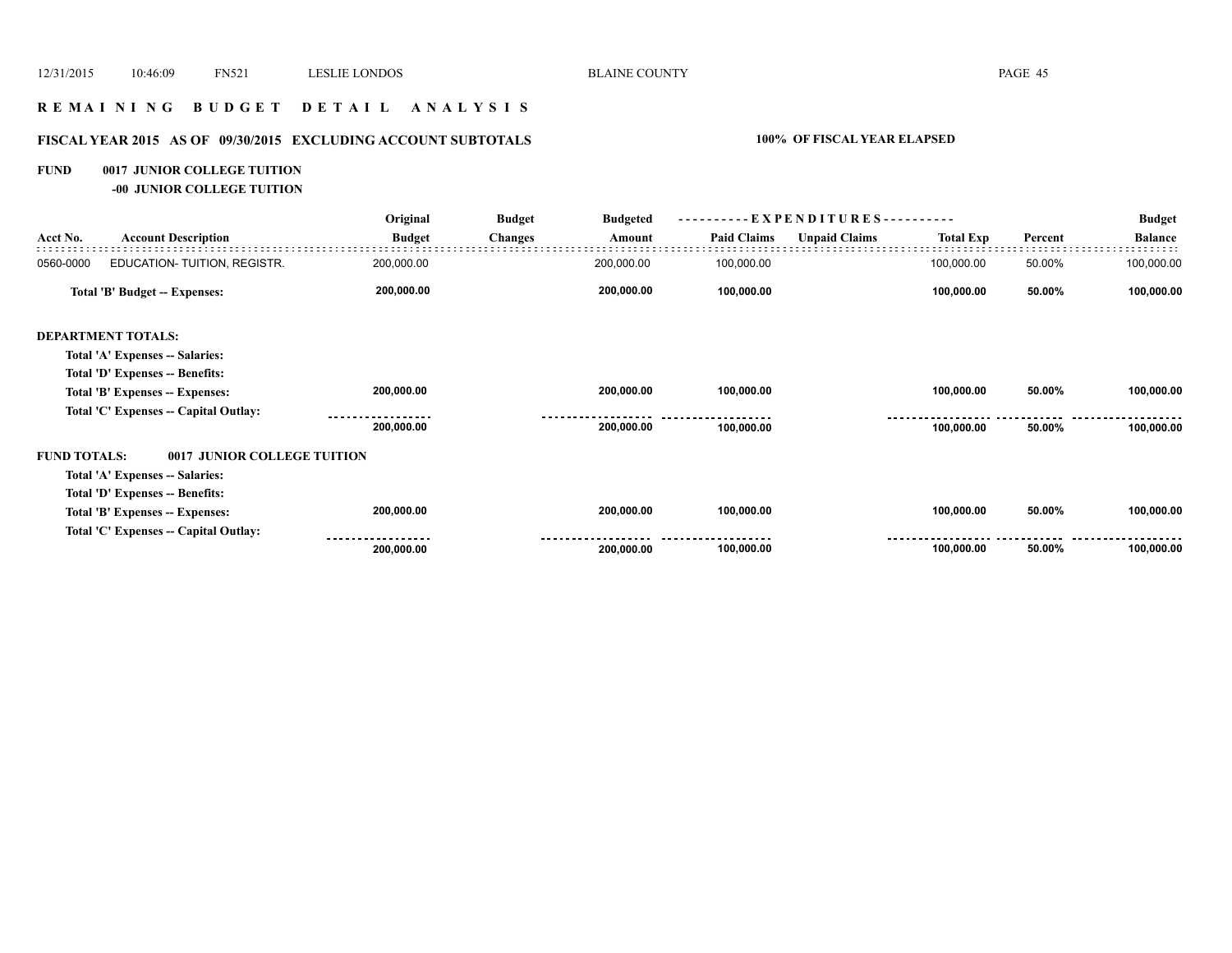### **R E M A I N I N G B U D G E T D E T A I L A N A L Y S I S**

# **FISCAL YEAR 2015 AS OF 09/30/2015 EXCLUDING ACCOUNT SUBTOTALS 100% OF FISCAL YEAR ELAPSED**

# **FUND 0019 CONSOLIDATED EMERG COMM (DISP)**

# **-00 CONSOLIDATED EMERG COMM (DISP)**

|           |                                     | Original      | <b>Budget</b><br><b>Budgeted</b> |                    | ----------EXPENDITURES---------- |                  |         | <b>Budget</b>  |
|-----------|-------------------------------------|---------------|----------------------------------|--------------------|----------------------------------|------------------|---------|----------------|
| Acct No.  | <b>Account Description</b>          | <b>Budget</b> | <b>Changes</b><br>Amount         | <b>Paid Claims</b> | <b>Unpaid Claims</b>             | <b>Total Exp</b> | Percent | <b>Balance</b> |
| 0402-0005 | SALARIES - DISPATCH                 | 571,971.00    | 571,971.00                       | 488,301.27         |                                  | 488,301.27       | 85.37%  | 83,669.73      |
| 0403-0000 | <b>SALARIES - MERIT</b>             | 7,019.00      | 7,019.00                         |                    |                                  |                  | 0.00%   | 7,019.00       |
| 0408-0001 | SALARIES-TERMINATION/LEAVE/OT       | 7,000.00      | 7,000.00                         | 641.23             |                                  | 641.23           | 9.16%   | 6,358.77       |
| 0409-0099 | SALARIES - OVERTIME                 | 45,000.00     | 45,000.00                        | 72,787.98          |                                  | 72,787.98        | 161.75% | (27, 787.98)   |
|           | Total 'A' Budget -- Salaries:       | 630,990.00    | 630,990.00                       | 561,730.48         |                                  | 561,730.48       | 89.02%  | 69,259.52      |
| 0410-0000 | <b>RETIREMENT</b>                   | 73,044.00     | 73,044.00                        | 63,515.24          |                                  | 63,515.24        | 86.95%  | 9,528.76       |
| 0411-0000 | <b>FICA</b>                         | 48,380.00     | 48,380.00                        | 42,213.20          |                                  | 42,213.20        | 87.25%  | 6,166.80       |
| 0412-0000 | <b>LIFE INSURANCE</b>               | 1,156.00      | 1,156.00                         | 839.81             |                                  | 839.81           | 72.65%  | 316.19         |
| 0413-0000 | <b>MEDICAL INSURANCE</b>            | 89,623.00     | 89,623.00                        | 76,985.42          |                                  | 76,985.42        | 85.90%  | 12,637.58      |
| 0414-0000 | <b>DENTAL INSURANCE</b>             | 5,844.00      | 5,844.00                         | 5,132.02           |                                  | 5,132.02         | 87.82%  | 711.98         |
| 0415-0000 | <b>STATE UNEMPLOYMENT</b>           | 4,427.00      | 4,427.00                         | 3,862.65           |                                  | 3,862.65         | 87.25%  | 564.35         |
| 0416-0000 | <b>WORKER'S COMPENSATION INSUR.</b> | 22,641.00     | 22,641.00                        | 13,774.00          |                                  | 13,774.00        | 60.84%  | 8,867.00       |
|           | Total 'D' Budget -- Benefits:       | 245,115.00    | 245,115.00                       | 206,322.34         |                                  | 206,322.34       | 84.17%  | 38,792.66      |
| 0439-0000 | <b>TRAVEL EXPENSES</b>              | 6,750.00      | 6,750.00                         | 6,592.07           |                                  | 6,592.07         | 97.66%  | 157.93         |
| 0439-0001 | PER DIEM                            | 3,100.00      | 3,100.00                         | 2,793.50           |                                  | 2,793.50         | 90.11%  | 306.50         |
| 0440-0001 | OFFICE EQUIPMENT                    | 50.00         | 50.00                            |                    |                                  |                  | 0.00%   | 50.00          |
| 0440-0004 | SUPPLIES-DISPATCH                   | 3,000.00      | 3,000.00                         | 2,982.27           |                                  | 2,982.27         | 99.41%  | 17.73          |
| 0465-0000 | UTILITIES FOR REPEATERS             | 7,000.00      | 7,000.00                         | 4,193.90           |                                  | 4,193.90         | 59.91%  | 2,806.10       |
| 0495-0000 | <b>COMPUTER MAINTENANCE</b>         | 750.00        | 750.00                           | 409.25             |                                  | 409.25           | 54.57%  | 340.75         |
| 0495-0001 | REPAIRS COMMUNICATIONS              | 750.00        | 750.00                           | 454.51             |                                  | 454.51           | 60.60%  | 295.49         |
| 0495-0002 | SOFTWARE/SOFTWARE MAINTENANCE       | 8,464.00      | 8,464.00                         | 8,439.00           |                                  | 8,439.00         | 99.70%  | 25.00          |
| 0510-0000 | RENT/LEASE-TELETYPE                 | 27,500.00     | 27,500.00                        | 27,650.00          |                                  | 27,650.00        | 100.55% | (150.00)       |
| 0528-0000 | <b>DUES / MEMBERSHIPS</b>           | 1,504.00      | 1,504.00                         | 1,584.00           |                                  | 1,584.00         | 105.32% | (80.00)        |
| 0569-0001 | <b>EDUCATION - DISPATCH</b>         | 8,800.00      | 8,800.00                         | 8,286.71           |                                  | 8,286.71         | 94.17%  | 513.29         |
| 0591-0002 | <b>RECRUITMENT</b>                  | 200.00        | 200.00                           | 100.00             |                                  | 100.00           | 50.00%  | 100.00         |
|           | Total 'B' Budget -- Expenses:       | 67,868.00     | 67,868.00                        | 63,485.21          |                                  | 63,485.21        | 93.54%  | 4,382.79       |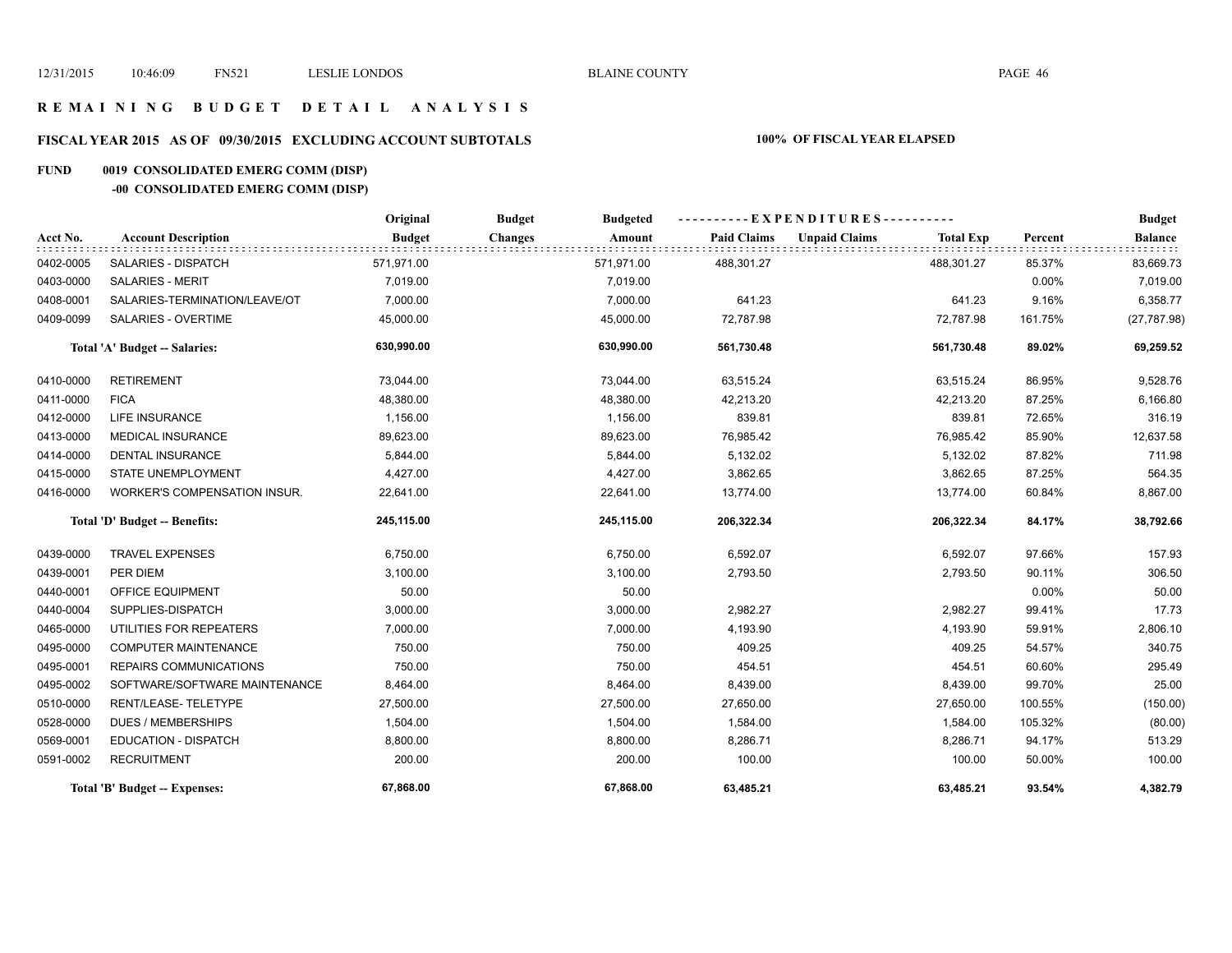### **R E M A I N I N G B U D G E T D E T A I L A N A L Y S I S**

# **FISCAL YEAR 2015 AS OF 09/30/2015 EXCLUDING ACCOUNT SUBTOTALS 100% OF FISCAL YEAR ELAPSED**

| <b>DEPARTMENT TOTALS:</b>             |                                     |            |            |            |        |            |
|---------------------------------------|-------------------------------------|------------|------------|------------|--------|------------|
| Total 'A' Expenses -- Salaries:       | 630,990.00                          | 630.990.00 | 561,730.48 | 561.730.48 | 89.02% | 69,259.52  |
| Total 'D' Expenses -- Benefits:       | 245,115.00                          | 245.115.00 | 206,322.34 | 206,322.34 | 84.17% | 38,792.66  |
| Total 'B' Expenses -- Expenses:       | 67,868.00                           | 67.868.00  | 63,485.21  | 63,485.21  | 93.54% | 4,382.79   |
| Total 'C' Expenses -- Capital Outlay: |                                     |            |            |            |        |            |
|                                       | 943.973.00                          | 943.973.00 | 831.538.03 | 831.538.03 | 88.09% | 112.434.97 |
| <b>FUND TOTALS:</b>                   | 0019 CONSOLIDATED EMERG COMM (DISP) |            |            |            |        |            |
| Total 'A' Expenses -- Salaries:       | 630,990.00                          | 630.990.00 | 561,730.48 | 561,730.48 | 89.02% | 69,259.52  |
| Total 'D' Expenses -- Benefits:       | 245.115.00                          | 245.115.00 | 206,322.34 | 206.322.34 | 84     | 38,792.66  |
| Total 'B' Expenses -- Expenses:       | 67,868.00                           | 67.868.00  | 63,485.21  | 63.485.21  | 93.54% | 4,382.79   |
| Total 'C' Expenses -- Capital Outlay: |                                     |            |            |            |        |            |
|                                       | 943.973.00                          | 943.973.00 | 831,538.03 | 831.538.03 | 88.09% | 112.434.97 |
|                                       |                                     |            |            |            |        |            |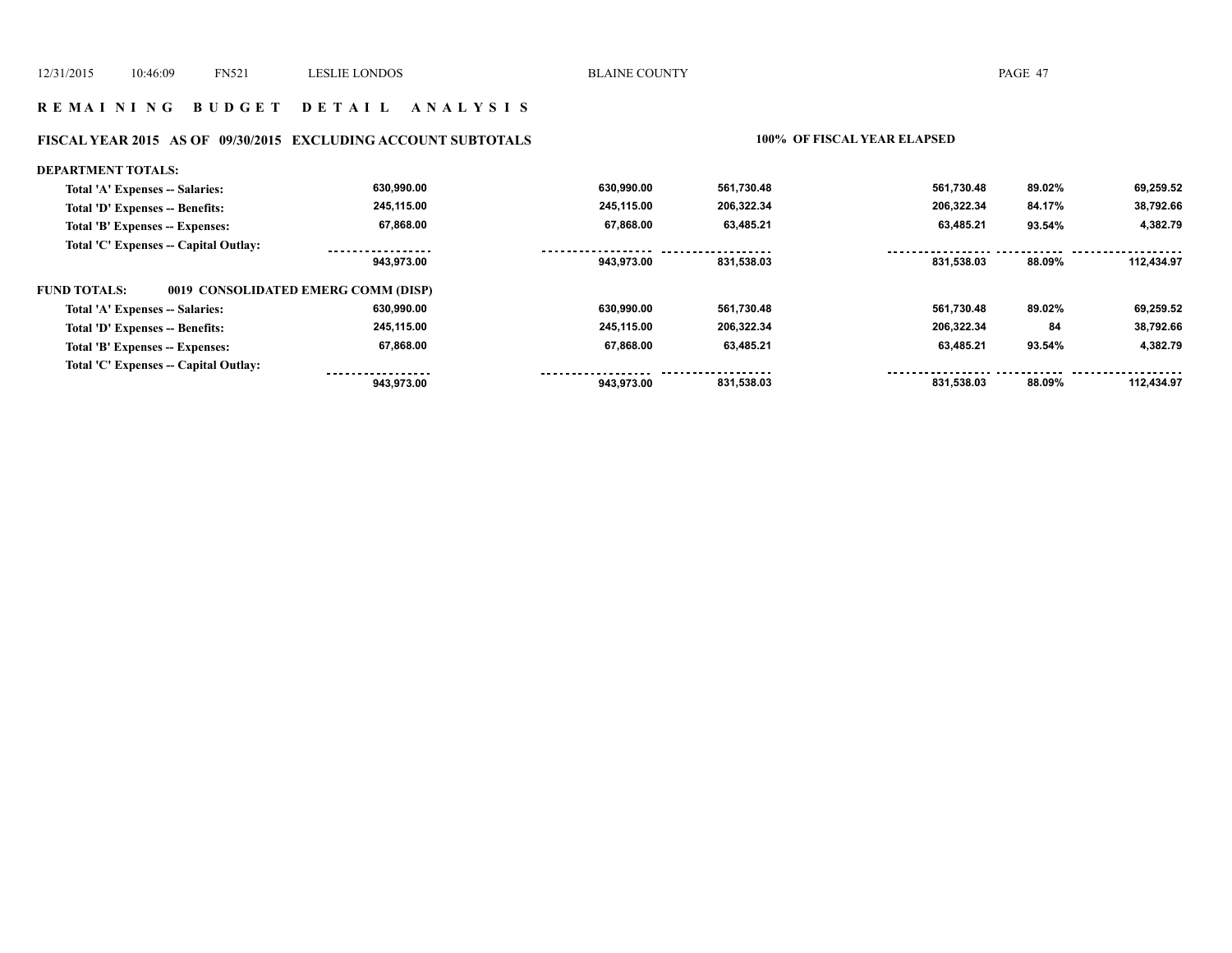### **R E M A I N I N G B U D G E T D E T A I L A N A L Y S I S**

# **FISCAL YEAR 2015 AS OF 09/30/2015 EXCLUDING ACCOUNT SUBTOTALS 100% OF FISCAL YEAR ELAPSED**

### **FUND 0020 REVALUATION**

**-00 REVALUATION**

|           |                                       | Original      | <b>Budget</b>  | <b>Budgeted</b> |                    | ----------EXPENDITURES---------- |                  |         | <b>Budget</b>  |
|-----------|---------------------------------------|---------------|----------------|-----------------|--------------------|----------------------------------|------------------|---------|----------------|
| Acct No.  | <b>Account Description</b>            | <b>Budget</b> | <b>Changes</b> | Amount          | <b>Paid Claims</b> | <b>Unpaid Claims</b>             | <b>Total Exp</b> | Percent | <b>Balance</b> |
| 0405-0000 | SALARIES - EMPLOYEE, FULL-TIME        | 249,896.00    | 3,549.00       | 253,445.00 C    | 241,086.81         |                                  | 241,086.81       | 95.12%  | 12,358.19      |
| 0409-0001 | SALARIES - TERMINATION                | 4,000.00      |                | 4,000.00        | 163.86             |                                  | 163.86           | 4.10%   | 3,836.14       |
| 0409-0099 | SALARIES - OVERTIME                   | 3,000.00      |                | 3,000.00        | 871.50             |                                  | 871.50           | 29.05%  | 2,128.50       |
|           | Total 'A' Budget -- Salaries:         | 256,896.00    | 3,549.00       | 260,445.00      | 242,122.17         |                                  | 242,122.17       | 92.96%  | 18,322.83      |
| 0410-0000 | <b>RETIREMENT</b>                     | 30,008.00     |                | 30,008.00       | 27,408.26          |                                  | 27,408.26        | 91.34%  | 2,599.74       |
| 0411-0000 | <b>FICA</b>                           | 19,876.00     |                | 19,876.00       | 16,766.86          |                                  | 16,766.86        | 84.36%  | 3,109.14       |
| 0412-0000 | LIFE INSURANCE                        | 625.00        |                | 625.00          | 472.01             |                                  | 472.01           | 75.52%  | 152.99         |
| 0413-0000 | MEDICAL INSURANCE                     | 68,610.00     |                | 68,610.00       | 55,249.47          |                                  | 55,249.47        | 80.53%  | 13,360.53      |
| 0414-0000 | <b>DENTAL INSURANCE</b>               | 3,147.00      |                | 3,147.00        | 2,884.42           |                                  | 2,884.42         | 91.66%  | 262.58         |
| 0415-0000 | <b>STATE UNEMPLOYMENT</b>             | 1,819.00      |                | 1,819.00        | 1,534.21           |                                  | 1,534.21         | 84.34%  | 284.79         |
| 0416-0000 | WORKER'S COMPENSATION INSUR.          | 3,011.00      |                | 3,011.00        | 2,266.00           |                                  | 2,266.00         | 75.26%  | 745.00         |
|           | Total 'D' Budget -- Benefits:         | 127,096.00    |                | 127,096.00      | 106,581.23         |                                  | 106,581.23       | 83.86%  | 20,514.77      |
| 0439-0000 | TRAVEL - OTHER                        | 5,000.00      |                | 5,000.00        | 2,919.00           |                                  | 2,919.00         | 58.38%  | 2,081.00       |
| 0439-0001 | PER DIEM                              | 2,500.00      |                | 2,500.00        | 2,133.51           |                                  | 2,133.51         | 85.34%  | 366.49         |
| 0440-0000 | SUPPLIES - OFFICE                     | 4,000.00      |                | 4,000.00        | 3,549.50           |                                  | 3,549.50         | 88.74%  | 450.50         |
| 0479-0000 | <b>VEHICLE-GAS EXP</b>                | 3,000.00      |                | 3,000.00        | 1,996.11           |                                  | 1,996.11         | 66.54%  | 1,003.89       |
| 0489-0000 | PROFESSIONAL SVC                      | 1,500.00      |                | 1,500.00        | 1,400.00           |                                  | 1,400.00         | 93.33%  | 100.00         |
| 0492-0000 | REPAIRS/SOFTWARE MAINTENANCE          | 8,055.00      |                | 8,055.00        | 8,054.95           |                                  | 8,054.95         | 100.00% | 0.05           |
| 0499-0000 | REPAIRS/MAINT - VEHICLES              | 2,500.00      |                | 2,500.00        | 3,238.93           |                                  | 3,238.93         | 129.56% | (738.93)       |
| 0528-0000 | <b>DUES / MEMBERSHIPS</b>             | 675.00        |                | 675.00          | 686.70             |                                  | 686.70           | 101.73% | (11.70)        |
| 0569-0000 | <b>EDUCATION - OTHER</b>              | 3,000.00      |                | 3,000.00        | 2,724.00           |                                  | 2,724.00         | 90.80%  | 276.00         |
|           | Total 'B' Budget -- Expenses:         | 30,230.00     |                | 30,230.00       | 26,702.70          |                                  | 26,702.70        | 88.33%  | 3,527.30       |
|           | <b>DEPARTMENT TOTALS:</b>             |               |                |                 |                    |                                  |                  |         |                |
|           | Total 'A' Expenses -- Salaries:       | 256,896.00    | 3,549.00       | 260,445.00      | 242,122.17         |                                  | 242,122.17       | 92.96%  | 18,322.83      |
|           | Total 'D' Expenses -- Benefits:       | 127,096.00    |                | 127,096.00      | 106,581.23         |                                  | 106,581.23       | 83.86%  | 20,514.77      |
|           | Total 'B' Expenses -- Expenses:       | 30,230.00     |                | 30,230.00       | 26,702.70          |                                  | 26,702.70        | 88.33%  | 3,527.30       |
|           | Total 'C' Expenses -- Capital Outlay: |               |                |                 |                    |                                  |                  |         |                |
|           |                                       | 414,222.00    | 3,549.00       | 417,771.00      | 375,406.10         |                                  | 375,406.10       | 89.86%  | 42,364.90      |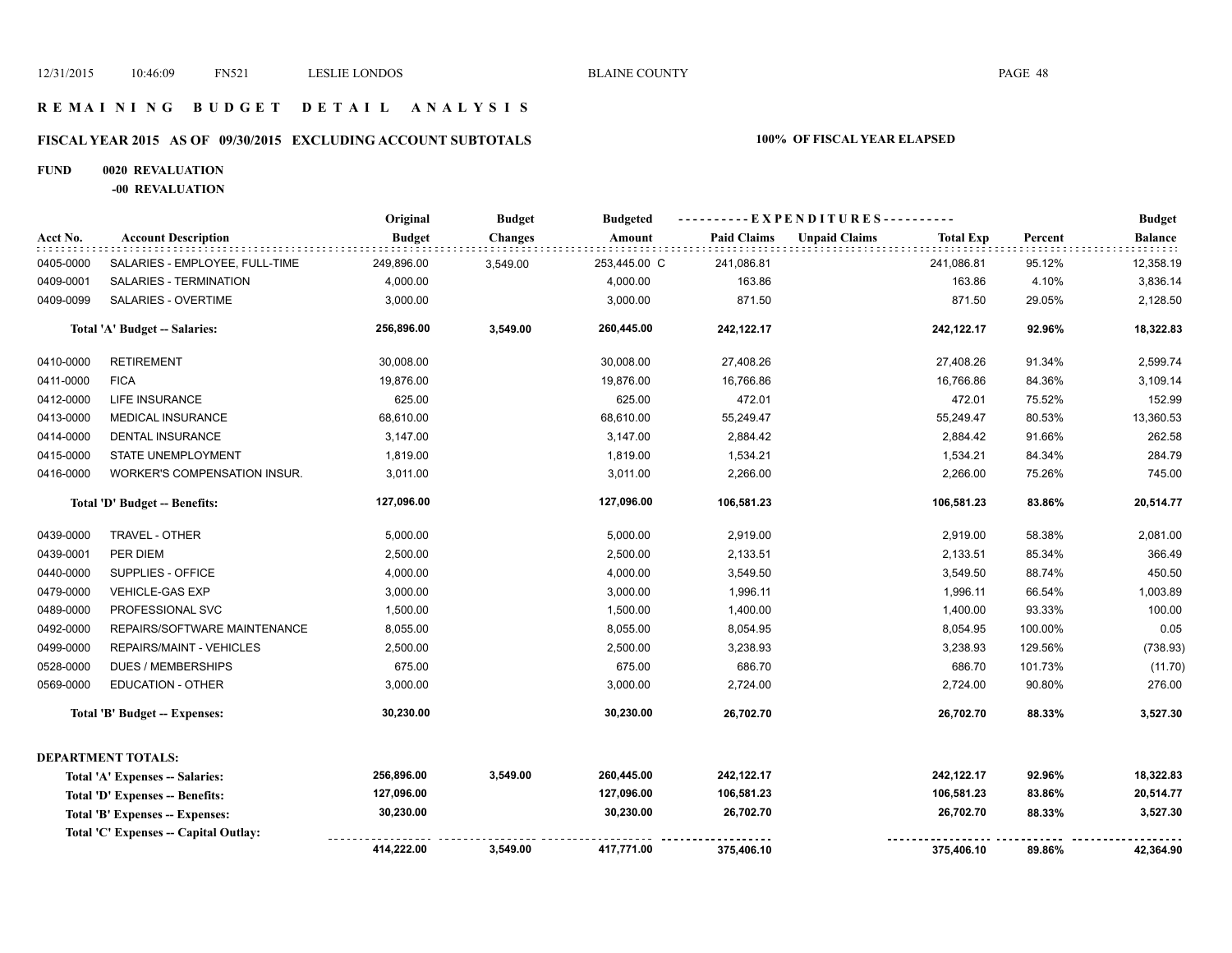### **R E M A I N I N G B U D G E T D E T A I L A N A L Y S I S**

### **FISCAL YEAR 2015 AS OF 09/30/2015 EXCLUDING ACCOUNT SUBTOTALS 100% OF FISCAL YEAR ELAPSED**

### **FUND TOTALS: 0020 REVALUATION 256,896.00 3,549.00 260,445.00 242,122.17 242,122.17 92.96% 18,322.83 Total 'A' Expenses -- Salaries: Total 'D' Expenses -- Benefits: 127,096.00 127,096.00 106,581.23 106,581.23 84 20,514.77 30,230.00 30,230.00 26,702.70 26,702.70 3,527.30 Total 'B' Expenses -- Expenses: 88.33% Total 'C' Expenses -- Capital Outlay:** <u>..................</u>. <u>..................</u> . . . . . . . . . . . . . . . . . . . . . . . .  **375,406.10 375,406.10 89.86% 42,364.90 414,222.00 3,549.00 417,771.00**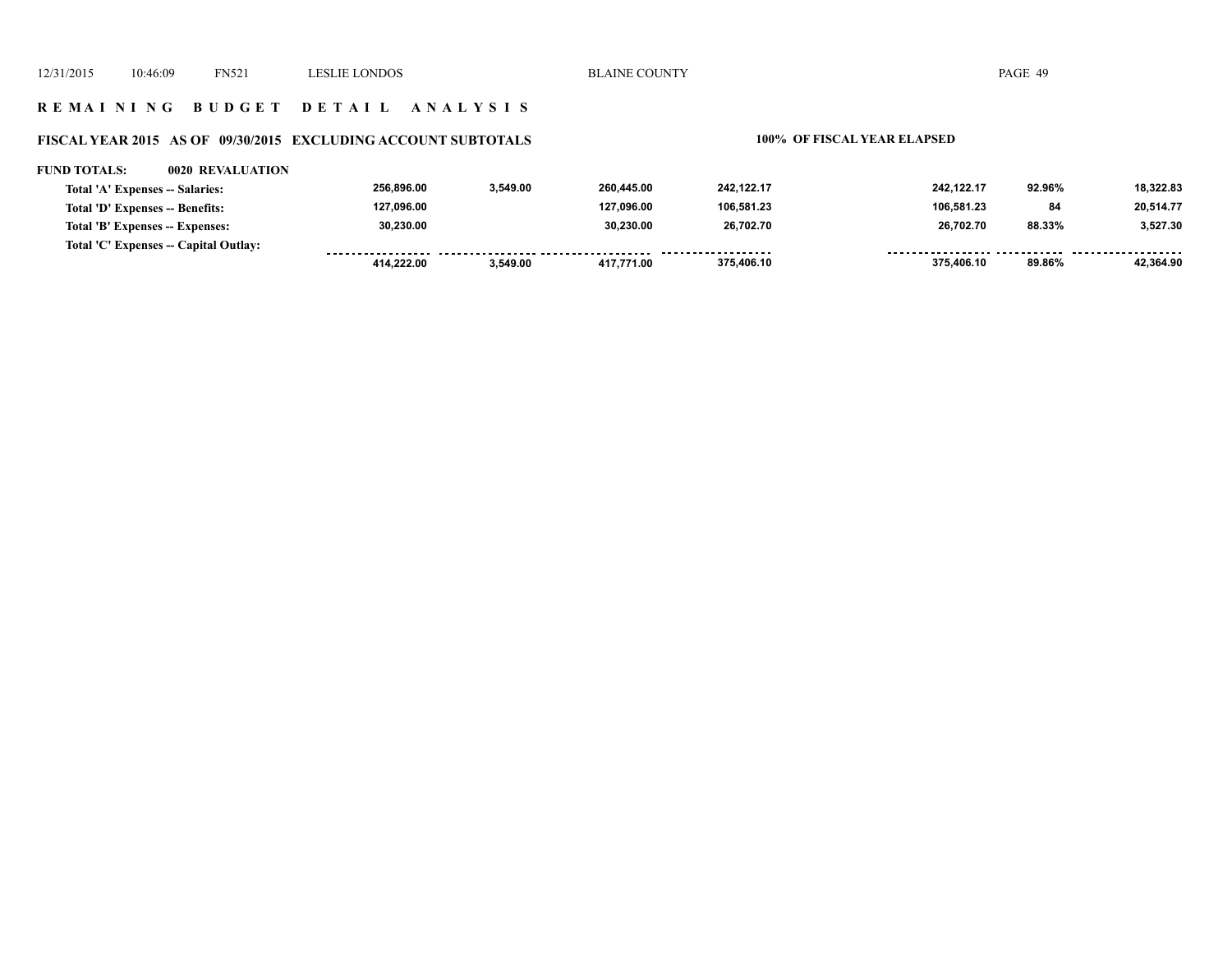### **R E M A I N I N G B U D G E T D E T A I L A N A L Y S I S**

# **FISCAL YEAR 2015 AS OF 09/30/2015 EXCLUDING ACCOUNT SUBTOTALS 100% OF FISCAL YEAR ELAPSED**

# **FUND 0022 RECYCLE CENTER**

### **-00 RECYCLE CENTER**

|           |                                      | Original      | <b>Budget</b><br><b>Budgeted</b> |                    | - - E X P E N D I T U R E S - - - - - - - - - - |         | <b>Budget</b>              |
|-----------|--------------------------------------|---------------|----------------------------------|--------------------|-------------------------------------------------|---------|----------------------------|
| Acct No.  | <b>Account Description</b>           | <b>Budget</b> | <b>Changes</b><br>Amount         | <b>Paid Claims</b> | <b>Unpaid Claims</b><br><b>Total Exp</b>        | Percent | <b>Balance</b><br>e e e el |
| 0403-0000 | SALARIES - MERIT/FLEX                | 1,255.00      | 1,255.00                         |                    |                                                 | 0.00%   | 1,255.00                   |
| 0404-0003 | SALARIES - SUPERVISOR                | 45,940.00     | 45,940.00                        | 46,440.84          | 46,440.84                                       | 101.09% | (500.84)                   |
| 0405-0001 | SALARIES-RECYCLE CTR OPERATOR        | 60,632.00     | 60,632.00                        | 62,863.35          | 62,863.35                                       | 103.68% | (2, 231.35)                |
| 0405-0003 | SALARIES - ADMIN ASST                | 18,832.00     | 18,832.00                        | 14,792.92          | 14,792.92                                       | 78.55%  | 4,039.08                   |
| 0409-0001 | SALARIES - TERMINATION               | 2,500.00      | 2,500.00                         |                    |                                                 | 0.00%   | 2,500.00                   |
| 0409-0099 | <b>SALARIES - OVERTIME</b>           | 1,000.00      | 1,000.00                         | 2,071.26           | 2,071.26                                        | 207.13% | (1,071.26)                 |
|           | Total 'A' Budget -- Salaries:        | 130,159.00    | 130,159.00                       | 126,168.37         | 126,168.37                                      | 96.93%  | 3,990.63                   |
| 0410-0000 | <b>RETIREMENT</b>                    | 15,390.00     | 15,390.00                        | 14,181.53          | 14,181.53                                       | 92.15%  | 1,208.47                   |
| 0411-0000 | <b>FICA</b>                          | 10,191.00     | 10,191.00                        | 9,084.75           | 9,084.75                                        | 89.14%  | 1,106.25                   |
| 0412-0000 | LIFE INSURANCE                       | 267.00        | 267.00                           | 232.94             | 232.94                                          | 87.24%  | 34.06                      |
| 0413-0000 | <b>MEDICAL INSURANCE</b>             | 18,643.00     | 18,643.00                        | 25,408.84          | 25,408.84                                       | 136.29% | (6,765.84)                 |
| 0414-0000 | DENTAL INSURANCE                     | 1,350.00      | 1,350.00                         | 1,423.48           | 1,423.48                                        | 105.44% | (73.48)                    |
| 0415-0000 | STATE UNEMPLOYMENT                   | 933.00        | 933.00                           | 831.29             | 831.29                                          | 89.10%  | 101.71                     |
| 0416-0000 | <b>WORKER'S COMPENSATION INSUR.</b>  | 7,278.00      | 7,278.00                         | 4,512.00           | 4,512.00                                        | 62.00%  | 2,766.00                   |
|           | Total 'D' Budget -- Benefits:        | 54,052.00     | 54,052.00                        | 55,674.83          | 55,674.83                                       | 103.00% | (1,622.83)                 |
| 0449-0003 | <b>SUPPLIES</b>                      | 20,000.00     | 20,000.00                        | 10,928.47          | 10,928.47                                       | 54.64%  | 9,071.53                   |
| 0464-0000 | UTILITIES - TELEPHONE, OTHER         | 2,500.00      | 2,500.00                         | 2,762.54           | 2,762.54                                        | 110.50% | (262.54)                   |
| 0465-0000 | UTILITIES- ELECTRICITY               | 5,000.00      | 5,000.00                         | 6,001.74           | 6,001.74                                        | 120.03% | (1,001.74)                 |
| 0469-0000 | UTILITIES- OTHER-PROPANE             | 2,500.00      | 2,500.00                         | 3,220.17           | 3,220.17                                        | 128.81% | (720.17)                   |
| 0470-0000 | VEHICLES - FUEL, GASOLINE            | 5,000.00      | 5,000.00                         | 2,296.33           | 2,296.33                                        | 45.93%  | 2,703.67                   |
| 0473-0000 | <b>VEHICLES - TIRES</b>              | 4,000.00      | 4,000.00                         | 559.02             | 559.02                                          | 13.98%  | 3,440.98                   |
| 0491-0000 | REPAIRS/MAINT - HEAVY EQUIP          | 20,000.00     | 20,000.00                        | 14,583.99          | 14,583.99                                       | 72.92%  | 5,416.01                   |
| 0569-0000 | <b>EDUCATION- OTHER</b>              | 35,000.00     | 35,000.00                        | 14,917.18          | 14,917.18                                       | 42.62%  | 20,082.82                  |
|           | <b>Total 'B' Budget -- Expenses:</b> | 94,000.00     | 94,000.00                        | 55,269.44          | 55,269.44                                       | 58.80%  | 38,730.56                  |
|           | DEPARTMENT TOTALS:                   |               |                                  |                    |                                                 |         |                            |
|           | Total 'A' Expenses -- Salaries:      | 130,159.00    | 130,159.00                       | 126,168.37         | 126,168.37                                      | 96.93%  | 3,990.63                   |
|           | Total 'D' Expenses -- Benefits:      | 54,052.00     | 54,052.00                        | 55,674.83          | 55,674.83                                       | 103.00% | (1,622.83)                 |
|           | Total 'B' Expenses -- Expenses:      | 94,000.00     | 94,000.00                        | 55,269.44          | 55,269.44                                       | 58.80%  | 38,730.56                  |
|           | Total 'C' Expenses - Capital Outlay: |               |                                  |                    |                                                 |         |                            |
|           |                                      | 278,211.00    | 278,211.00                       | 237,112.64         | 237, 112.64                                     | 85.23%  | 41,098.36                  |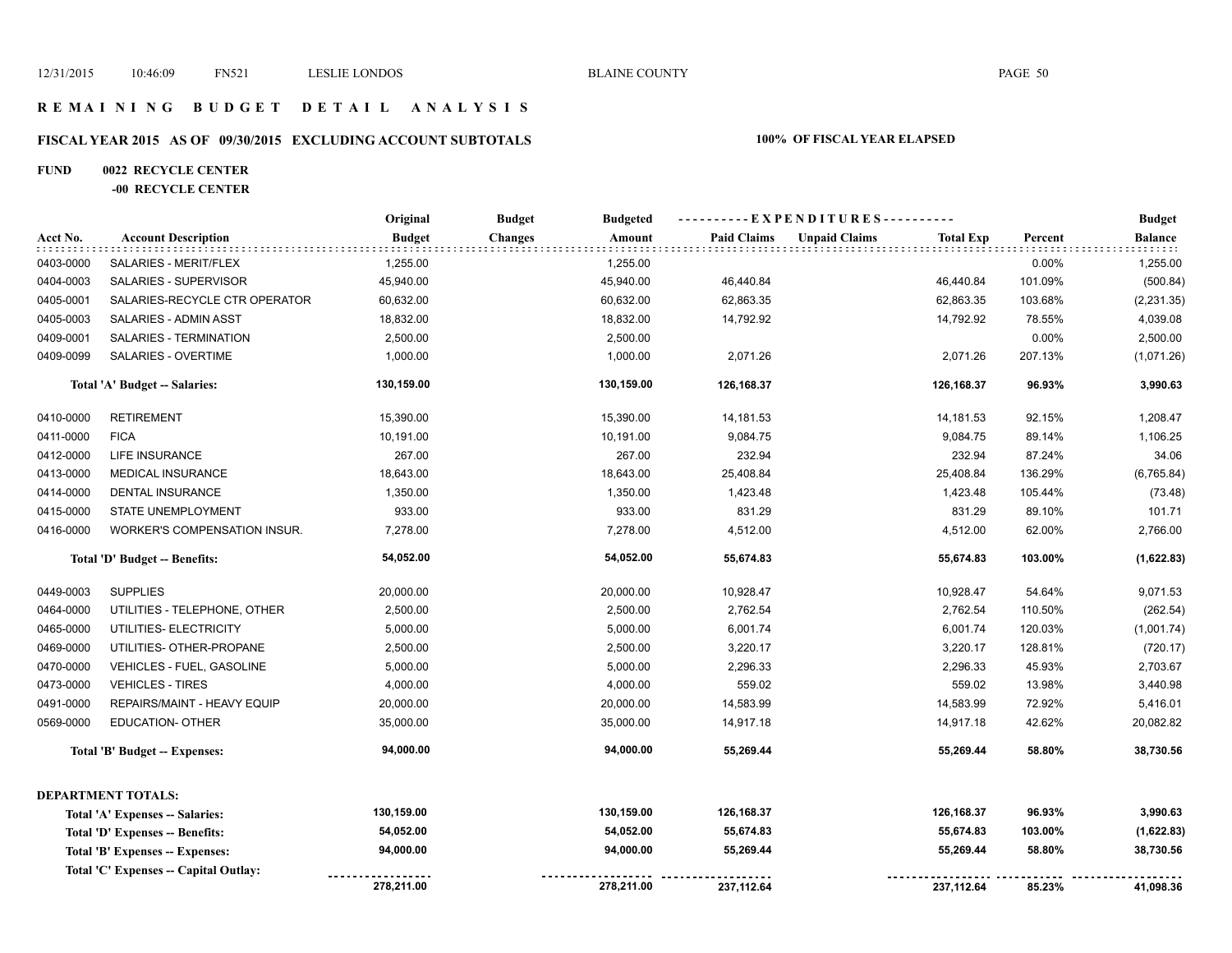### **R E M A I N I N G B U D G E T D E T A I L A N A L Y S I S**

### **FISCAL YEAR 2015 AS OF 09/30/2015 EXCLUDING ACCOUNT SUBTOTALS 100% OF FISCAL YEAR ELAPSED**

### **FUND TOTALS: 0022 RECYCLE CENTER**

| Total 'A' Expenses -- Salaries:       | 130.159.00        | 130.159.00         | 126.168.37 | 126.168.37 | 96.93% | 3.990.63   |
|---------------------------------------|-------------------|--------------------|------------|------------|--------|------------|
| Total 'D' Expenses -- Benefits:       | 54.052.00         | 54.052.00          | 55.674.83  | 55.674.83  | 103    | (1,622.83) |
| Total 'B' Expenses -- Expenses:       | 94.000.00         | 94.000.00          | 55.269.44  | 55.269.44  | 58.80% | 38.730.56  |
| Total 'C' Expenses -- Capital Outlay: | ----------------- | ------------------ | .          |            |        |            |
|                                       | 278,211.00        | 278.211.00         | 237,112.64 | 237.112.64 | 85.23% | 41.098.36  |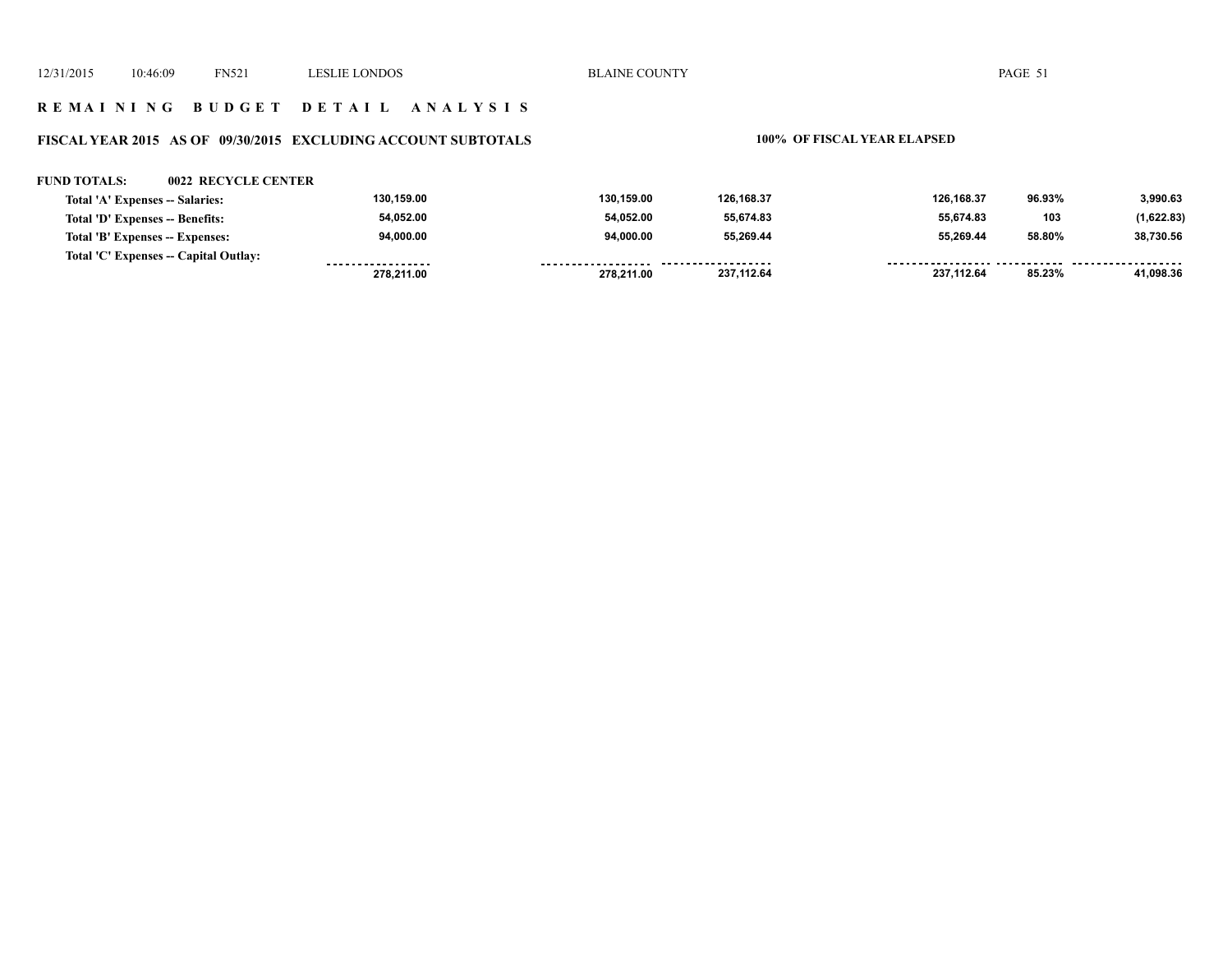### **R E M A I N I N G B U D G E T D E T A I L A N A L Y S I S**

# **FISCAL YEAR 2015 AS OF 09/30/2015 EXCLUDING ACCOUNT SUBTOTALS 100% OF FISCAL YEAR ELAPSED**

### **FUND 0023 SOLID WASTE**

**-00 SOLID WASTE**

|           |                                       | Original      | <b>Budget</b>  | <b>Budgeted</b> |                    | ----------EXPENDITURES---------- |                  |         | <b>Budget</b>  |
|-----------|---------------------------------------|---------------|----------------|-----------------|--------------------|----------------------------------|------------------|---------|----------------|
| Acct No.  | <b>Account Description</b>            | <b>Budget</b> | <b>Changes</b> | Amount          | <b>Paid Claims</b> | <b>Unpaid Claims</b>             | <b>Total Exp</b> | Percent | <b>Balance</b> |
| 0467-0001 | UTILITIES - GARBAGE SMYL CK           | 26,000.00     |                | 26,000.00       | 24,951.60          |                                  | 24,951.60        | 95.97%  | 1,048.40       |
| 0467-0002 | UTILITIES - GARBAGE - MAGIC           | 4,500.00      |                | 4,500.00        | 2,717.31           |                                  | 2,717.31         | 60.38%  | 1,782.69       |
| 0542-0000 | <b>POSTAGE</b>                        | 600.00        |                | 600.00          | 300.00             |                                  | 300.00           | 50.00%  | 300.00         |
| 0733-0002 | SOLID WASTE REGIONAL DIST             | 1,504,963.00  |                | 1,504,963.00    | 1,504,963.00       |                                  | 1,504,963.00     | 100.00% |                |
|           | Total 'B' Budget -- Expenses:         | 1,536,063.00  |                | 1,536,063.00    | 1,532,931.91       |                                  | 1,532,931.91     | 99.80%  | 3,131.09       |
|           | <b>DEPARTMENT TOTALS:</b>             |               |                |                 |                    |                                  |                  |         |                |
|           | Total 'A' Expenses -- Salaries:       |               |                |                 |                    |                                  |                  |         |                |
|           | Total 'D' Expenses -- Benefits:       |               |                |                 |                    |                                  |                  |         |                |
|           | Total 'B' Expenses -- Expenses:       | 1,536,063.00  |                | 1,536,063.00    | 1,532,931.91       |                                  | 1,532,931.91     | 99.80%  | 3,131.09       |
|           | Total 'C' Expenses -- Capital Outlay: |               |                |                 |                    |                                  |                  |         |                |
|           |                                       | 1,536,063.00  |                | 1,536,063.00    | 1,532,931.91       |                                  | 1,532,931.91     | 99.80%  | 3,131.09       |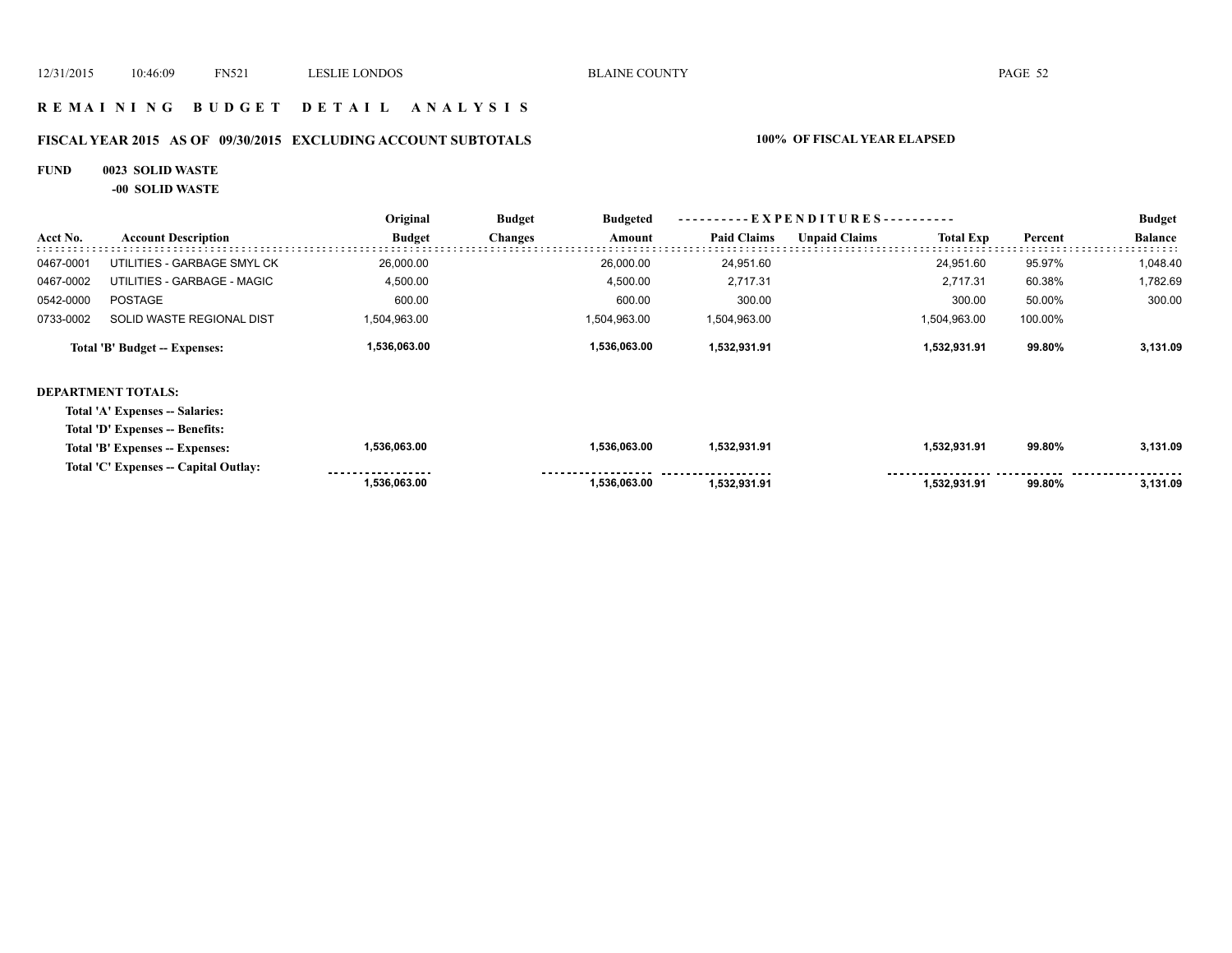12/31/2015 10:46:09 FN521 LESLIE LONDOS BLAINE COUNTY PAGE 53 **R E M A I N I N G B U D G E T D E T A I L A N A L Y S I S FISCAL YEAR 2015 AS OF 09/30/2015 EXCLUDING ACCOUNT SUBTOTALS 100% OF FISCAL YEAR ELAPSED FUND TOTALS: 0023 SOLID WASTETotal 'A' Expenses -- Salaries: Total 'D' Expenses -- Benefits: 1,536,063.00 1,536,063.00 1,532,931.91 1,532,931.91 99.80% 3,131.09 Total 'B' Expenses -- Expenses: Total 'C' Expenses -- Capital Outlay:** ..................  **1,536,063.00 1,536,063.00 1,532,931.91 1,532,931.91 99.80% 3,131.09**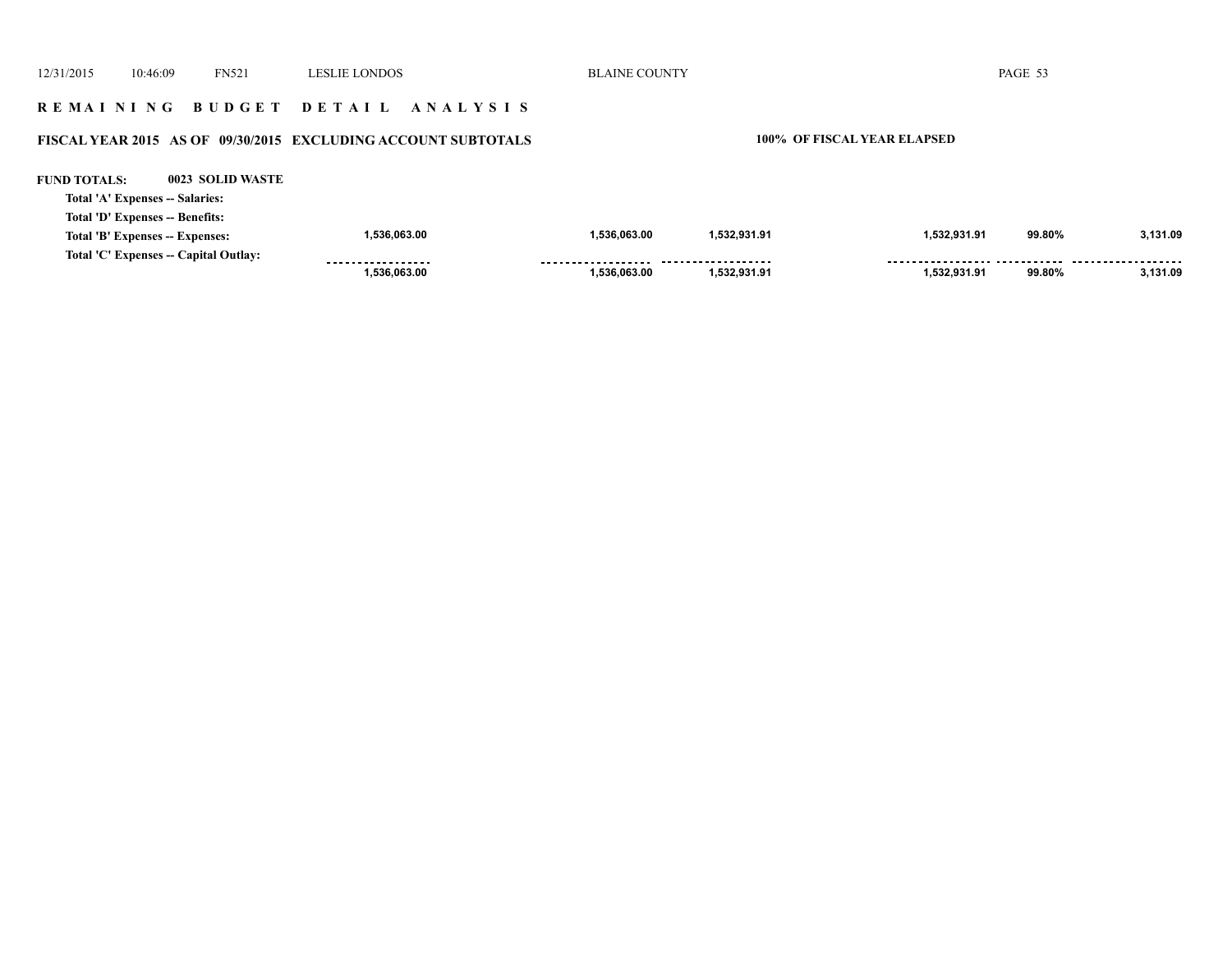### **R E M A I N I N G B U D G E T D E T A I L A N A L Y S I S**

# **FISCAL YEAR 2015 AS OF 09/30/2015 EXCLUDING ACCOUNT SUBTOTALS 100% OF FISCAL YEAR ELAPSED**

### **FUND 0027 WEEDS**

**-00 WEEDS**

|           |                                      | Original      | <b>Budget</b>  | <b>Budgeted</b> |                    | ----------EXPENDITURES----------         |         | <b>Budget</b>  |
|-----------|--------------------------------------|---------------|----------------|-----------------|--------------------|------------------------------------------|---------|----------------|
| Acct No.  | <b>Account Description</b>           | <b>Budget</b> | <b>Changes</b> | Amount          | <b>Paid Claims</b> | <b>Unpaid Claims</b><br><b>Total Exp</b> | Percent | <b>Balance</b> |
| 0403-0000 | <b>SALARIES - MERIT</b>              | 1,258.00      |                | 1,258.00        |                    |                                          | 0.00%   | 1,258.00       |
| 0405-0000 | SALARIES - SUPERINTENDENT            | 59,491.00     |                | 59,491.00       | 62,266.95          | 62,266.95                                | 104.67% | (2,775.95)     |
| 0406-0000 | SALARIES - EMPLOYEE, HALF-YEAR       | 23,614.00     |                | 23,614.00       | 23,500.30          | 23,500.30                                | 99.52%  | 113.70         |
| 0409-0000 | *SALARIES-OTHER PERSONNEL-CWMA       |               | 2,100.00       | 2,100.00 C      | 2,100.00           | 2,100.00                                 | 100.00% |                |
| 0409-0001 | SALARIES-OUTREACH COORDINATOR        | 36,931.00     |                | 36,931.00       | 37,460.85          | 37,460.85                                | 101.43% | (529.85)       |
| 0409-0002 | SALARIES-TERMINATION                 | 6,000.00      |                | 6,000.00        |                    |                                          | 0.00%   | 6,000.00       |
| 0409-0099 | SALARIES - OVERTIME                  | 550.00        |                | 550.00          | 73.56              | 73.56                                    | 13.37%  | 476.44         |
|           | Total 'A' Budget -- Salaries:        | 127,844.00    | 2,100.00       | 129,944.00      | 125,401.66         | 125,401.66                               | 96.50%  | 4,542.34       |
| 0410-0000 | <b>RETIREMENT</b>                    | 14,870.00     |                | 14,870.00       | 13,957.90          | 13,957.90                                | 93.87%  | 912.10         |
| 0411-0000 | <b>FICA</b>                          | 10,295.00     |                | 10,295.00       | 8,689.48           | 8,689.48                                 | 84.40%  | 1,605.52       |
| 0412-0000 | LIFE INSURANCE                       | 225.00        |                | 225.00          | 183.90             | 183.90                                   | 81.73%  | 41.10          |
| 0413-0000 | <b>MEDICAL INSURANCE</b>             | 25,297.00     |                | 25,297.00       | 25,296.60          | 25,296.60                                | 100.00% | 0.40           |
| 0414-0000 | <b>DENTAL INSURANCE</b>              | 1,125.00      |                | 1,125.00        | 1,123.80           | 1,123.80                                 | 99.89%  | 1.20           |
| 0415-0000 | <b>STATE UNEMPLOYMENT</b>            | 942.00        |                | 942.00          | 795.13             | 795.13                                   | 84.41%  | 146.87         |
| 0416-0000 | WORKER'S COMPENSATION INSUR.         | 5,518.00      |                | 5,518.00        | 3,417.00           | 3,417.00                                 | 61.92%  | 2,101.00       |
|           | Total 'D' Budget -- Benefits:        | 58,272.00     |                | 58,272.00       | 53,463.81          | 53,463.81                                | 91.75%  | 4,808.19       |
| 0439-0000 | TRAVEL - OTHER                       | 800.00        |                | 800.00          | 857.05             | 857.05                                   | 107.13% | (57.05)        |
| 0439-0001 | PER DIEM                             | 400.00        |                | 400.00          | 87.00              | 87.00                                    | 21.75%  | 313.00         |
| 0440-0000 | SUPPLIES - OFFICE                    | 900.00        |                | 900.00          | 682.83             | 682.83                                   | 75.87%  | 217.17         |
| 0449-0000 | <b>SUPPLIES</b>                      | 30,000.00     |                | 30,000.00       | 27,248.14          | 27,248.14                                | 90.83%  | 2,751.86       |
| 0470-0000 | <b>VEHICLES - FUEL, GASOLINE</b>     | 4,500.00      |                | 4,500.00        | 3,115.86           | 3,115.86                                 | 69.24%  | 1,384.14       |
| 0489-0000 | <b>OUTREACH PROGRAM</b>              | 5,000.00      |                | 5,000.00        | 5,602.84           | 5,602.84                                 | 112.06% | (602.84)       |
| 0499-0000 | REPAIRS/MAINT- OTHER                 | 2,500.00      |                | 2,500.00        | 845.54             | 845.54                                   | 33.82%  | 1,654.46       |
| 0522-0000 | <b>ADVERTISING</b>                   | 500.00        |                | 500.00          | 256.30             | 256.30                                   | 51.26%  | 243.70         |
| 0542-0000 | <b>POSTAGE</b>                       | 400.00        |                | 400.00          | 300.00             | 300.00                                   | 75.00%  | 100.00         |
| 0569-0000 | <b>EDUCATION- OTHER</b>              | 3,500.00      |                | 3,500.00        | 920.00             | 920.00                                   | 26.29%  | 2,580.00       |
| 0689-0001 | CONTRACTS - WEED SPRAYING            | 1,000.00      |                | 1,000.00        | 1,940.00           | 1,940.00                                 | 194.00% | (940.00)       |
| 0689-0002 | *GRANT- COST SHARE - CWMA            |               | 13,247.25      | 13,247.25 C     | 13,678.61          | 13,678.61                                | 103.26% | (431.36)       |
|           | <b>Total 'B' Budget -- Expenses:</b> | 49,500.00     | 13,247.25      | 62,747.25       | 55,534.17          | 55,534.17                                | 88.50%  | 7,213.08       |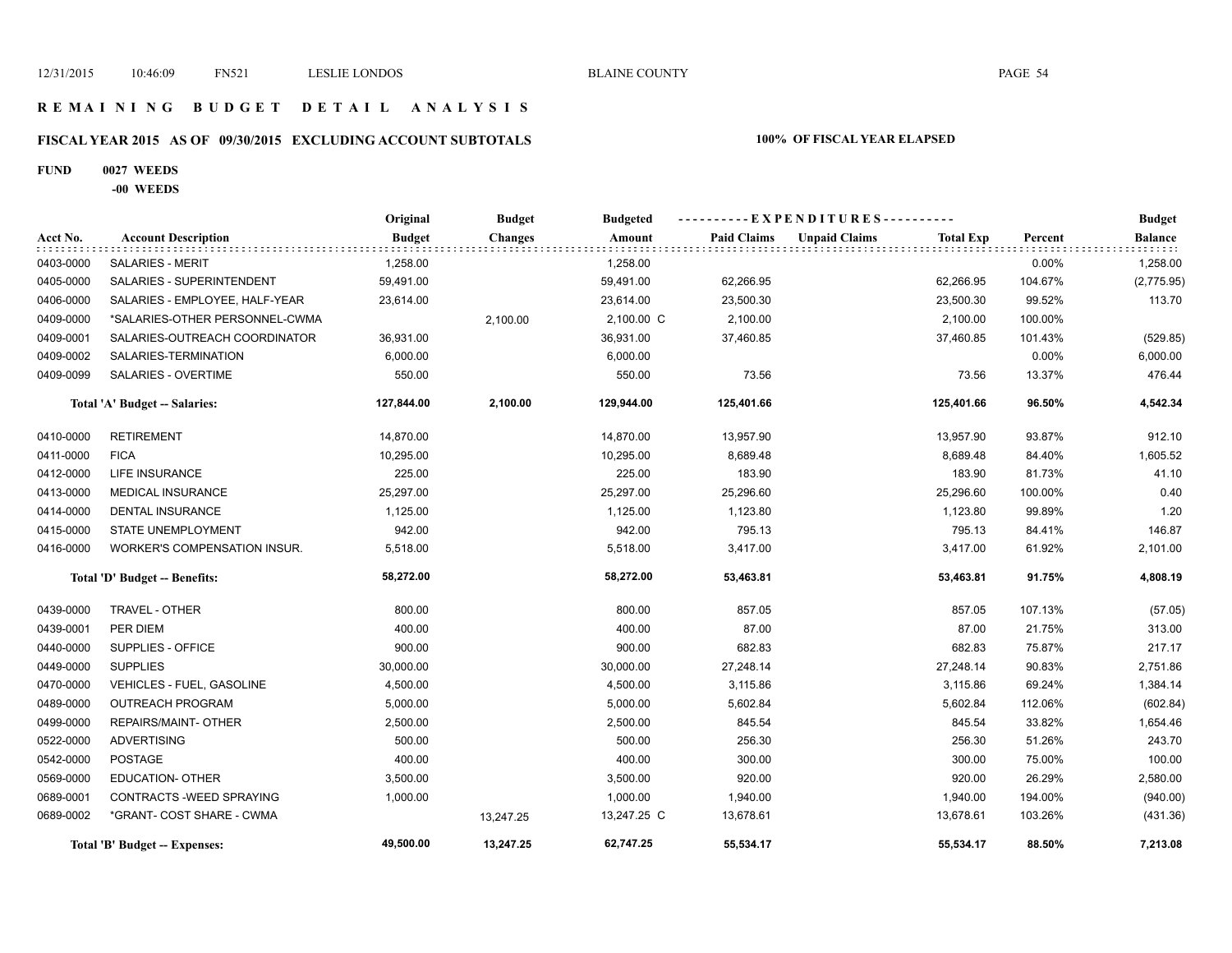### **R E M A I N I N G B U D G E T D E T A I L A N A L Y S I S**

# **FISCAL YEAR 2015 AS OF 09/30/2015 EXCLUDING ACCOUNT SUBTOTALS 100% OF FISCAL YEAR ELAPSED**

| <b>DEPARTMENT TOTALS:</b>             |            |           |            |            |            |        |           |
|---------------------------------------|------------|-----------|------------|------------|------------|--------|-----------|
| Total 'A' Expenses -- Salaries:       | 127,844.00 | 2,100.00  | 129,944.00 | 125,401.66 | 125,401.66 | 96.50% | 4,542.34  |
| Total 'D' Expenses -- Benefits:       | 58,272.00  |           | 58.272.00  | 53,463.81  | 53,463.81  | 91.75% | 4,808.19  |
| Total 'B' Expenses -- Expenses:       | 49,500.00  | 13,247.25 | 62,747.25  | 55,534.17  | 55,534.17  | 88.50% | 7,213.08  |
| Total 'C' Expenses -- Capital Outlay: |            |           |            |            |            |        |           |
|                                       | 235.616.00 | 15,347.25 | 250.963.25 | 234.399.64 | 234.399.64 | 93.40% | 16.563.61 |
| <b>FUND TOTALS:</b><br>0027 WEEDS     |            |           |            |            |            |        |           |
| Total 'A' Expenses -- Salaries:       | 127,844.00 | 2,100.00  | 129.944.00 | 125,401.66 | 125.401.66 | 96.50% | 4,542.34  |
| Total 'D' Expenses -- Benefits:       | 58,272.00  |           | 58.272.00  | 53,463.81  | 53,463.81  | 92     | 4,808.19  |
| Total 'B' Expenses -- Expenses:       | 49,500.00  | 13,247.25 | 62,747.25  | 55,534.17  | 55,534.17  | 88.50% | 7,213.08  |
| Total 'C' Expenses -- Capital Outlay: |            |           |            |            |            |        |           |
|                                       | 235.616.00 | 15.347.25 | 250.963.25 | 234,399.64 | 234.399.64 | 93.40% | 16.563.61 |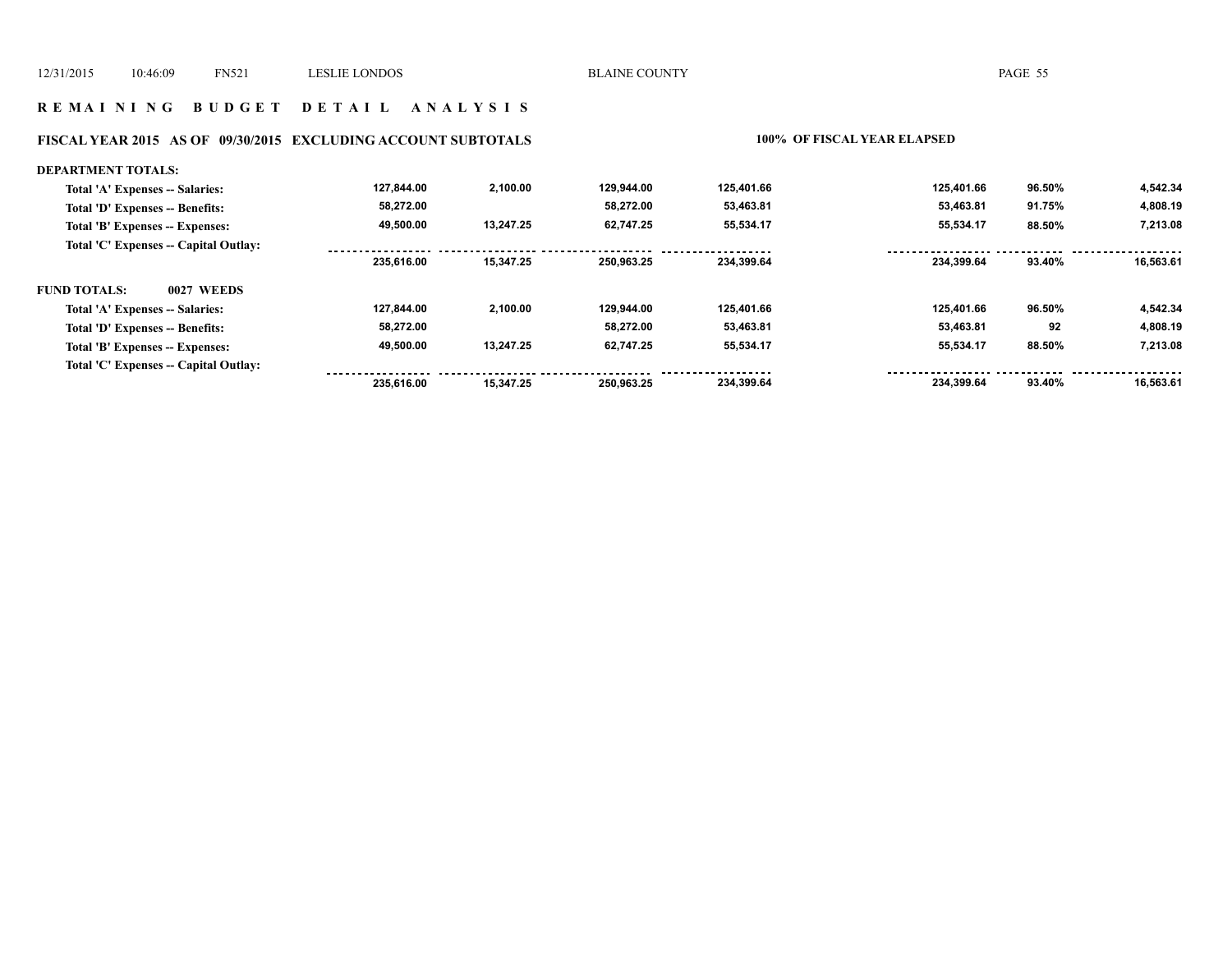### **R E M A I N I N G B U D G E T D E T A I L A N A L Y S I S**

# **FISCAL YEAR 2015 AS OF 09/30/2015 EXCLUDING ACCOUNT SUBTOTALS 100% OF FISCAL YEAR ELAPSED**

### **FUND 0030 CAPITAL IMPROVEMENT FUND**

**-00 CAPITAL IMPROVEMENT FUND**

|                     | <b>Account Description</b>            | Original      | <b>Budget</b><br><b>Changes</b> | <b>Budgeted</b> | $EXPENDITURES$ --------- |                      |                  |         | <b>Budget</b>  |
|---------------------|---------------------------------------|---------------|---------------------------------|-----------------|--------------------------|----------------------|------------------|---------|----------------|
| Acct No.            |                                       | <b>Budget</b> |                                 | Amount          | <b>Paid Claims</b>       | <b>Unpaid Claims</b> | <b>Total Exp</b> | Percent | <b>Balance</b> |
| 0807-0001           | CAPITAL - CONSTRUCTION                | 22,000.00     |                                 | 22,000.00       | 21,274.18                |                      | 21,274.18        | 96.70%  | 725.82         |
| 0808-0000           | CAPITAL- BUILDINGS                    | 400,000.00    | 620,400.00                      | 1,020,400.00 C  | 1,019,736.44             |                      | 1,019,736.44     | 99.93%  | 663.56         |
|                     | Total 'C' Budget -- Capital Outlay:   | 422,000.00    | 620,400.00                      | 1,042,400.00    | 1,041,010.62             |                      | 1,041,010.62     | 99.87%  | 1,389.38       |
|                     | <b>DEPARTMENT TOTALS:</b>             |               |                                 |                 |                          |                      |                  |         |                |
|                     | Total 'A' Expenses -- Salaries:       |               |                                 |                 |                          |                      |                  |         |                |
|                     | Total 'D' Expenses -- Benefits:       |               |                                 |                 |                          |                      |                  |         |                |
|                     | Total 'B' Expenses -- Expenses:       |               |                                 |                 |                          |                      |                  |         |                |
|                     | Total 'C' Expenses -- Capital Outlay: | 422,000.00    | 620,400.00                      | 1,042,400.00    | 1,041,010.62             |                      | 1,041,010.62     | 99.87%  | 1,389.38       |
|                     |                                       | 422,000.00    | 620,400.00                      | 1,042,400.00    | 1,041,010.62             |                      | 1,041,010.62     | 99.87%  | 1,389.38       |
| <b>FUND TOTALS:</b> | 0030 CAPITAL IMPROVEMENT FUND         |               |                                 |                 |                          |                      |                  |         |                |
|                     | Total 'A' Expenses -- Salaries:       |               |                                 |                 |                          |                      |                  |         |                |
|                     | Total 'D' Expenses -- Benefits:       |               |                                 |                 |                          |                      |                  |         |                |
|                     | Total 'B' Expenses -- Expenses:       |               |                                 |                 |                          |                      |                  |         |                |
|                     | Total 'C' Expenses -- Capital Outlay: | 422,000.00    | 620,400.00                      | 1,042,400.00    | 1,041,010.62             |                      | 1,041,010.62     | 99.87%  | 1,389.38       |
|                     |                                       | 422,000.00    | 620,400.00                      | 1,042,400.00    | 1,041,010.62             |                      | 1,041,010.62     | 99.87%  | 1,389.38       |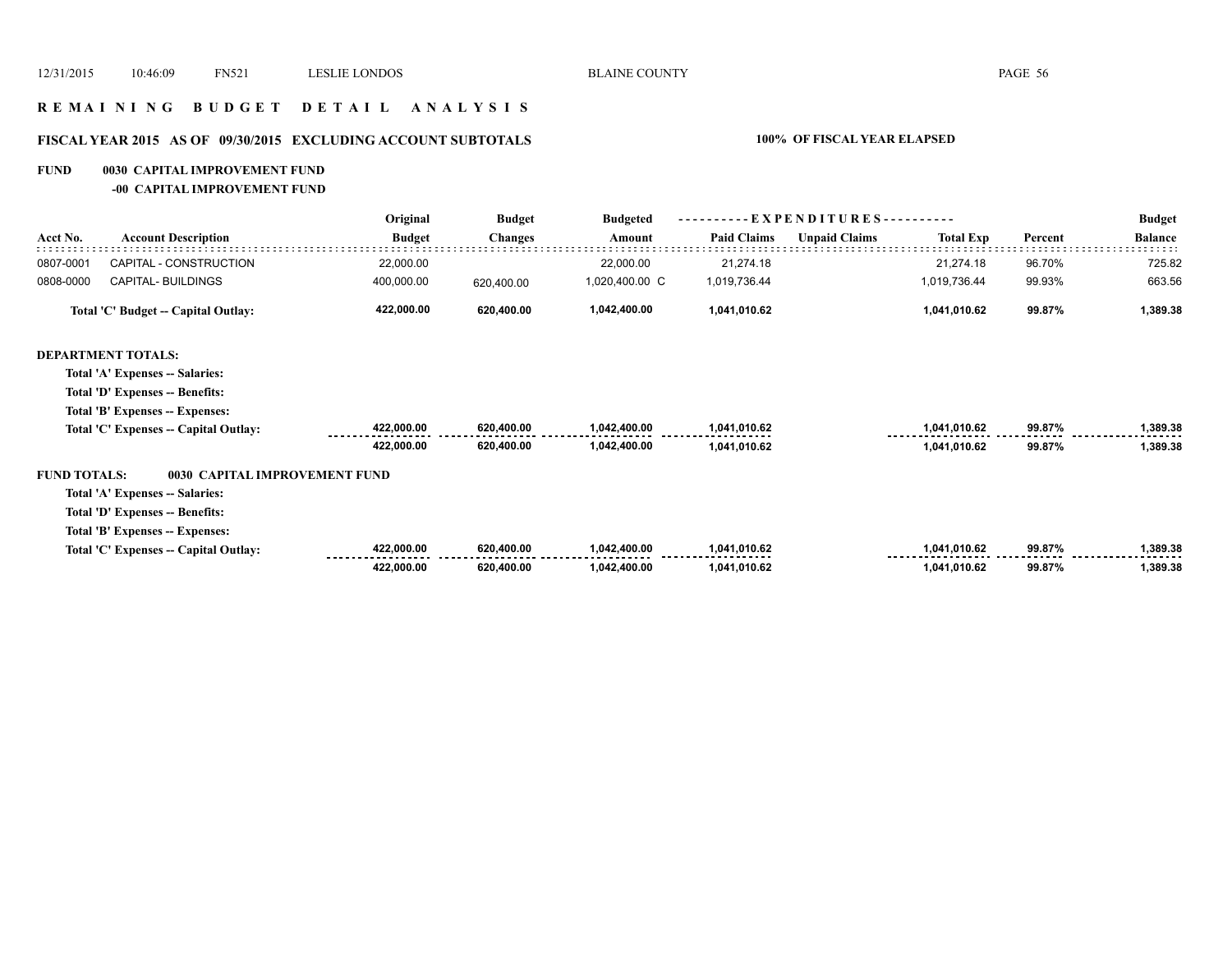### **R E M A I N I N G B U D G E T D E T A I L A N A L Y S I S**

# **FISCAL YEAR 2015 AS OF 09/30/2015 EXCLUDING ACCOUNT SUBTOTALS 100% OF FISCAL YEAR ELAPSED**

### **FUND 0031 PSF BOND REDEMPTION FUND**

**-00 PSF BOND REDEMPTION FUND**

|                                       | Original      | <b>Budget</b>                   | <b>Budgeted</b> | ----------EXPENDITURES---------- |                      |                  |         | <b>Budget</b>  |
|---------------------------------------|---------------|---------------------------------|-----------------|----------------------------------|----------------------|------------------|---------|----------------|
| <b>Account Description</b>            | <b>Budget</b> | <b>Changes</b>                  | Amount          | <b>Paid Claims</b>               | <b>Unpaid Claims</b> | <b>Total Exp</b> | Percent | <b>Balance</b> |
| <b>BOND PAYMENT</b>                   | 807,000.00    |                                 | 807,000.00      | 781,925.78                       |                      | 781,925.78       | 96.89%  | 25,074.22      |
| Total 'B' Budget -- Expenses:         | 807,000.00    |                                 | 807,000.00      | 781,925.78                       |                      | 781,925.78       | 96.89%  | 25,074.22      |
| <b>DEPARTMENT TOTALS:</b>             |               |                                 |                 |                                  |                      |                  |         |                |
| Total 'A' Expenses -- Salaries:       |               |                                 |                 |                                  |                      |                  |         |                |
| Total 'D' Expenses -- Benefits:       |               |                                 |                 |                                  |                      |                  |         |                |
| Total 'B' Expenses -- Expenses:       | 807,000.00    |                                 | 807,000.00      | 781,925.78                       |                      | 781,925.78       | 96.89%  | 25,074.22      |
| Total 'C' Expenses -- Capital Outlay: |               |                                 |                 |                                  |                      |                  |         |                |
|                                       | 807,000.00    |                                 | 807,000.00      | 781,925.78                       |                      | 781,925.78       | 96.89%  | 25,074.22      |
| <b>FUND TOTALS:</b><br>0031           |               |                                 |                 |                                  |                      |                  |         |                |
| Total 'A' Expenses -- Salaries:       |               |                                 |                 |                                  |                      |                  |         |                |
| Total 'D' Expenses -- Benefits:       |               |                                 |                 |                                  |                      |                  |         |                |
| Total 'B' Expenses -- Expenses:       | 807,000.00    |                                 | 807,000.00      | 781,925.78                       |                      | 781,925.78       | 96.89%  | 25,074.22      |
| Total 'C' Expenses -- Capital Outlay: |               |                                 |                 |                                  |                      |                  |         |                |
|                                       | 807,000.00    |                                 | 807,000.00      | 781,925.78                       |                      | 781,925.78       | 96.89%  | 25,074.22      |
|                                       |               | <b>PSF BOND REDEMPTION FUND</b> |                 |                                  |                      |                  |         |                |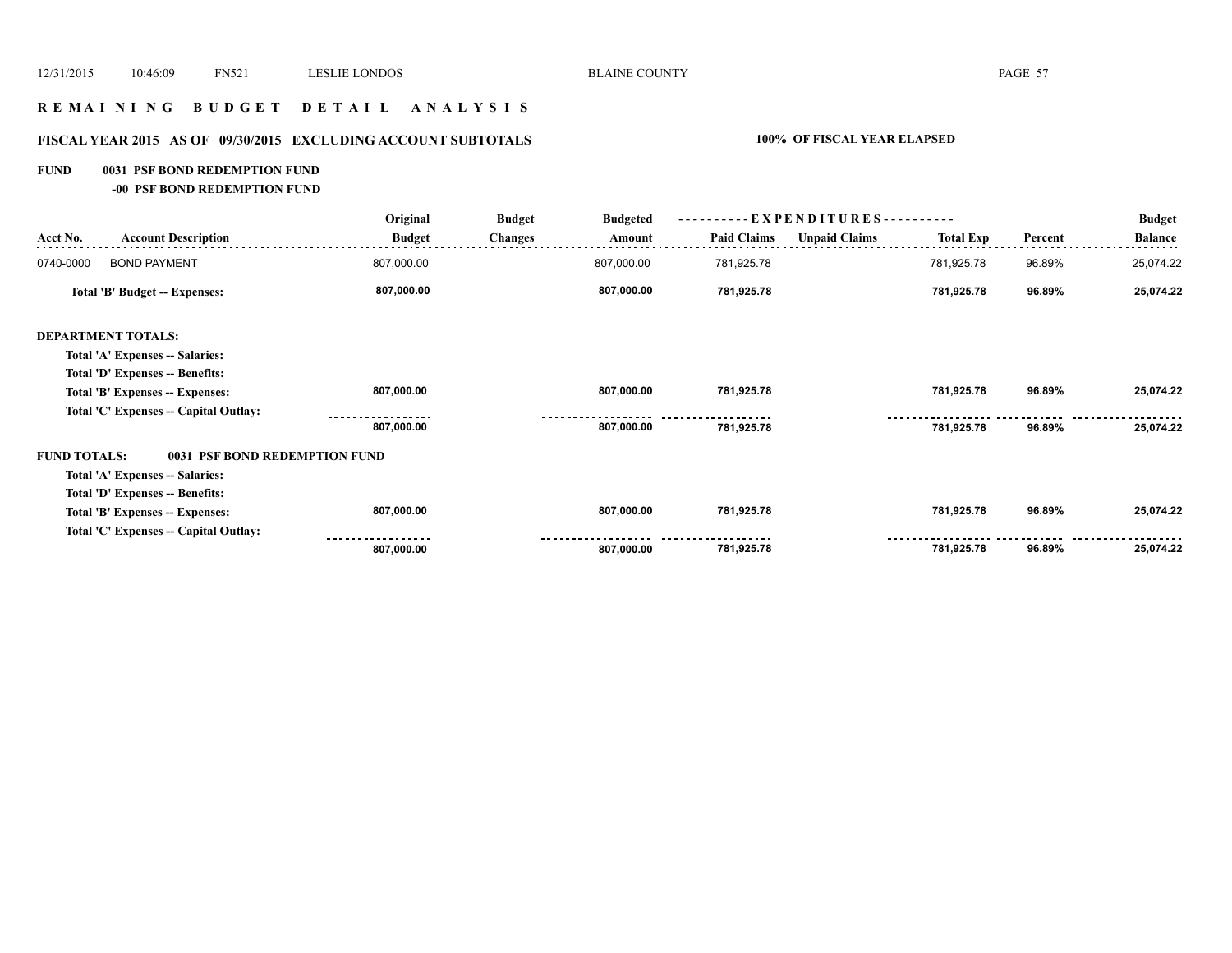### **R E M A I N I N G B U D G E T D E T A I L A N A L Y S I S**

# **FISCAL YEAR 2015 AS OF 09/30/2015 EXCLUDING ACCOUNT SUBTOTALS 100% OF FISCAL YEAR ELAPSED**

### **FUND 0035 NURSING HOME OPERATIONS**

**-00 NURSING HOME OPERATIONS**

|                     |                                        | Original      | <b>Budget</b><br><b>Budgeted</b> |                    | ----------EXPENDITURES----------         |         | <b>Budget</b>  |
|---------------------|----------------------------------------|---------------|----------------------------------|--------------------|------------------------------------------|---------|----------------|
| Acct No.            | <b>Account Description</b>             | <b>Budget</b> | <b>Changes</b><br>Amount         | <b>Paid Claims</b> | <b>Unpaid Claims</b><br><b>Total Exp</b> | Percent | <b>Balance</b> |
| 0401-0001           | <b>SALARIES</b>                        | 51,875.00     | 51,875.00                        | 43,135.17          | 43,135.17                                | 83.15%  | 8,739.83       |
|                     | Total 'A' Budget -- Salaries:          | 51,875.00     | 51,875.00                        | 43,135.17          | 43,135.17                                | 83.15%  | 8,739.83       |
| 0410-0000           | <b>RETIREMENT</b>                      | 3,922.00      | 3,922.00                         | 4,365.96           | 4,365.96                                 | 111.32% | (443.96)       |
| 0411-0000           | <b>FICA</b>                            | 5,921.00      | 5,921.00                         | 3,299.84           | 3,299.84                                 | 55.73%  | 2,621.16       |
| 0412-0000           | <b>LIFE INSURANCE</b>                  | 90.00         | 90.00                            | 55.17              | 55.17                                    | 61.30%  | 34.83          |
| 0413-0000           | <b>MEDICAL INSURANCE</b>               | 6,215.00      | 6,215.00                         | 4,660.65           | 4,660.65                                 | 74.99%  | 1,554.35       |
| 0414-0000           | DENTAL INSURANCE                       | 450.00        | 450.00                           | 337.14             | 337.14                                   | 74.92%  | 112.86         |
| 0415-0000           | STATE UNEMPLOYMENT                     | 360.00        | 360.00                           | 301.95             | 301.95                                   | 83.88%  | 58.05          |
| 0416-0000           | WORKER'S COMPENSATION INSUR.           | 2,016.00      | 2,016.00                         | 1,448.00           | 1,448.00                                 | 71.83%  | 568.00         |
|                     | Total 'D' Budget -- Benefits:          | 18,974.00     | 18,974.00                        | 14,468.71          | 14,468.71                                | 76.26%  | 4,505.29       |
| 0449-0000           | <b>SUPPLIES</b>                        | 2,000.00      | 2,000.00                         | 523.73             | 523.73                                   | 26.19%  | 1,476.27       |
| 0460-0000           | <b>UTILITIES</b>                       | 35,000.00     | 35,000.00                        | 2,807.86           | 2,807.86                                 | 8.02%   | 32,192.14      |
| 0499-0000           | REPAIRS/MAINT- OTHER                   | 20,000.00     | 20,000.00                        | 3,511.22           | 3,511.22                                 | 17.56%  | 16,488.78      |
|                     | Total 'B' Budget -- Expenses:          | 57,000.00     | 57,000.00                        | 6,842.81           | 6,842.81                                 | 12.00%  | 50,157.19      |
|                     | <b>DEPARTMENT TOTALS:</b>              |               |                                  |                    |                                          |         |                |
|                     | Total 'A' Expenses -- Salaries:        | 51,875.00     | 51,875.00                        | 43,135.17          | 43,135.17                                | 83.15%  | 8,739.83       |
|                     | <b>Total 'D' Expenses -- Benefits:</b> | 18,974.00     | 18,974.00                        | 14,468.71          | 14,468.71                                | 76.26%  | 4,505.29       |
|                     | Total 'B' Expenses -- Expenses:        | 57,000.00     | 57,000.00                        | 6,842.81           | 6,842.81                                 | 12.00%  | 50,157.19      |
|                     | Total 'C' Expenses - Capital Outlay:   | 127,849.00    | 127,849.00                       | 64,446.69          | 64,446.69                                | 50.41%  | 63,402.31      |
| <b>FUND TOTALS:</b> | <b>0035 NURSING HOME OPERATIONS</b>    |               |                                  |                    |                                          |         |                |
|                     |                                        | 51,875.00     | 51,875.00                        | 43,135.17          | 43,135.17                                | 83.15%  | 8,739.83       |
|                     | Total 'A' Expenses -- Salaries:        | 18,974.00     | 18,974.00                        | 14,468.71          | 14,468.71                                | 76      | 4,505.29       |
|                     | <b>Total 'D' Expenses -- Benefits:</b> | 57,000.00     | 57,000.00                        | 6,842.81           | 6,842.81                                 | 12.00%  | 50,157.19      |
|                     | Total 'B' Expenses -- Expenses:        |               |                                  |                    |                                          |         |                |
|                     | Total 'C' Expenses -- Capital Outlay:  | 127,849.00    | 127,849.00                       | 64,446.69          | 64,446.69                                | 50.41%  | 63,402.31      |
|                     |                                        |               |                                  |                    |                                          |         |                |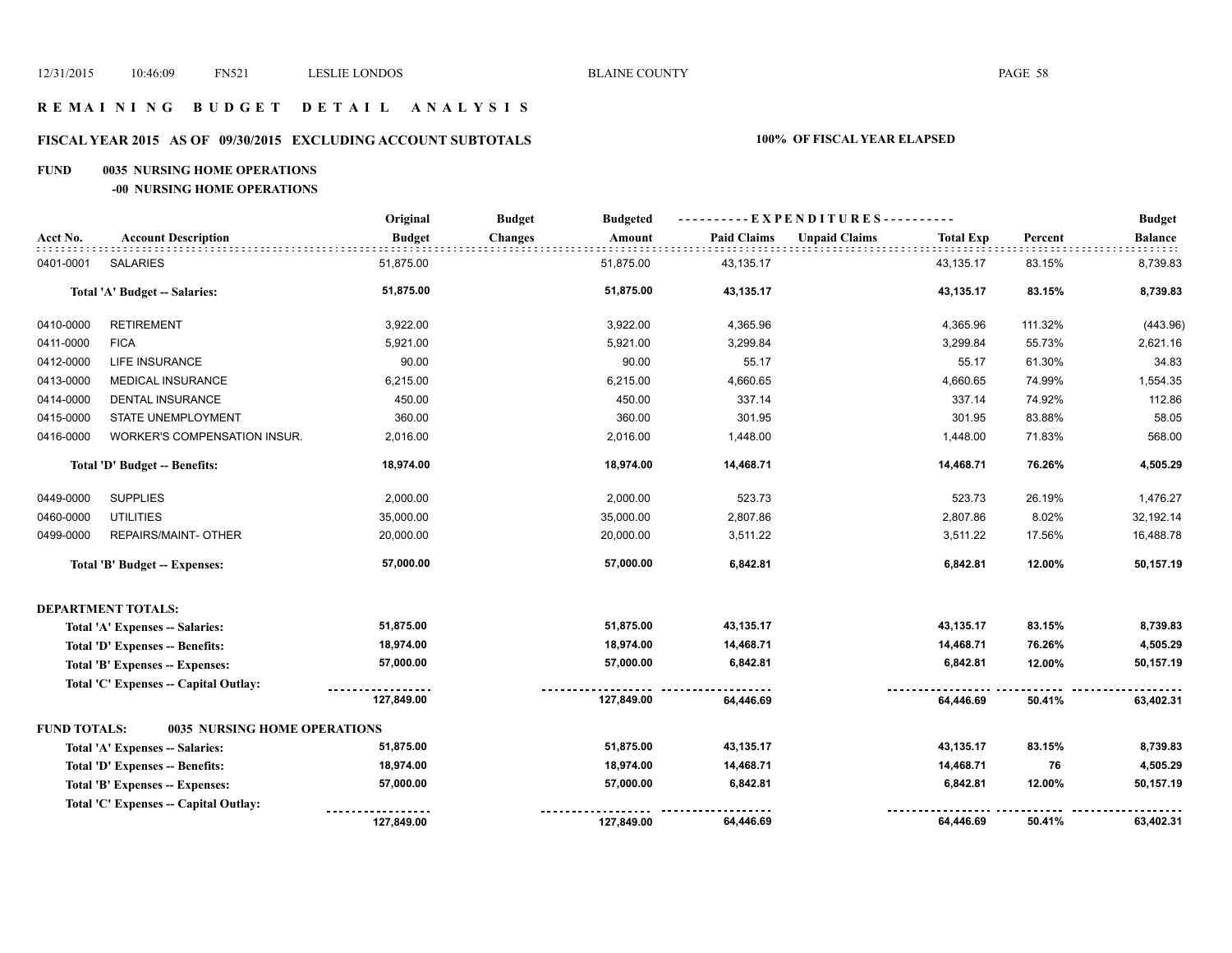### **R E M A I N I N G B U D G E T D E T A I L A N A L Y S I S**

# **FISCAL YEAR 2015 AS OF 09/30/2015 EXCLUDING ACCOUNT SUBTOTALS 100% OF FISCAL YEAR ELAPSED**

### **FUND 0037 SNOWMOBILE**

**-00 SNOWMOBILE**

|                     | <b>Account Description</b>            | Original      | <b>Budget</b>  | <b>Budgeted</b><br>Amount | - EXPENDITURES - --<br>. |                      |                  |         | <b>Budget</b>  |
|---------------------|---------------------------------------|---------------|----------------|---------------------------|--------------------------|----------------------|------------------|---------|----------------|
| Acct No.            |                                       | <b>Budget</b> | <b>Changes</b> |                           | <b>Paid Claims</b>       | <b>Unpaid Claims</b> | <b>Total Exp</b> | Percent | <b>Balance</b> |
| 0559-0000           | OTHER MISCELLANEOUS EXPENSES          | 15,000.00     |                | 15,000.00                 | 3,806.49                 |                      | 3,806.49         | 25.38%  | 11,193.51      |
|                     | Total 'B' Budget -- Expenses:         | 15,000.00     |                | 15,000.00                 | 3,806.49                 |                      | 3,806.49         | 25.38%  | 11,193.51      |
|                     | <b>DEPARTMENT TOTALS:</b>             |               |                |                           |                          |                      |                  |         |                |
|                     | Total 'A' Expenses -- Salaries:       |               |                |                           |                          |                      |                  |         |                |
|                     | Total 'D' Expenses -- Benefits:       |               |                |                           |                          |                      |                  |         |                |
|                     | Total 'B' Expenses -- Expenses:       | 15,000.00     |                | 15,000.00                 | 3,806.49                 |                      | 3,806.49         | 25.38%  | 11,193.51      |
|                     | Total 'C' Expenses -- Capital Outlay: |               |                |                           |                          |                      |                  |         |                |
|                     |                                       | 15,000.00     |                | 15,000.00                 | 3,806.49                 |                      | 3,806.49         | 25.38%  | 11,193.51      |
| <b>FUND TOTALS:</b> | 0037 SNOWMOBILE                       |               |                |                           |                          |                      |                  |         |                |
|                     | Total 'A' Expenses -- Salaries:       |               |                |                           |                          |                      |                  |         |                |
|                     | Total 'D' Expenses -- Benefits:       |               |                |                           |                          |                      |                  |         |                |
|                     | Total 'B' Expenses -- Expenses:       | 15,000.00     |                | 15,000.00                 | 3,806.49                 |                      | 3,806.49         | 25.38%  | 11,193.51      |
|                     | Total 'C' Expenses -- Capital Outlay: |               |                |                           |                          |                      |                  |         |                |
|                     |                                       | 15,000.00     |                | 15,000.00                 | 3,806.49                 |                      | 3,806.49         | 25.38%  | 11,193.51      |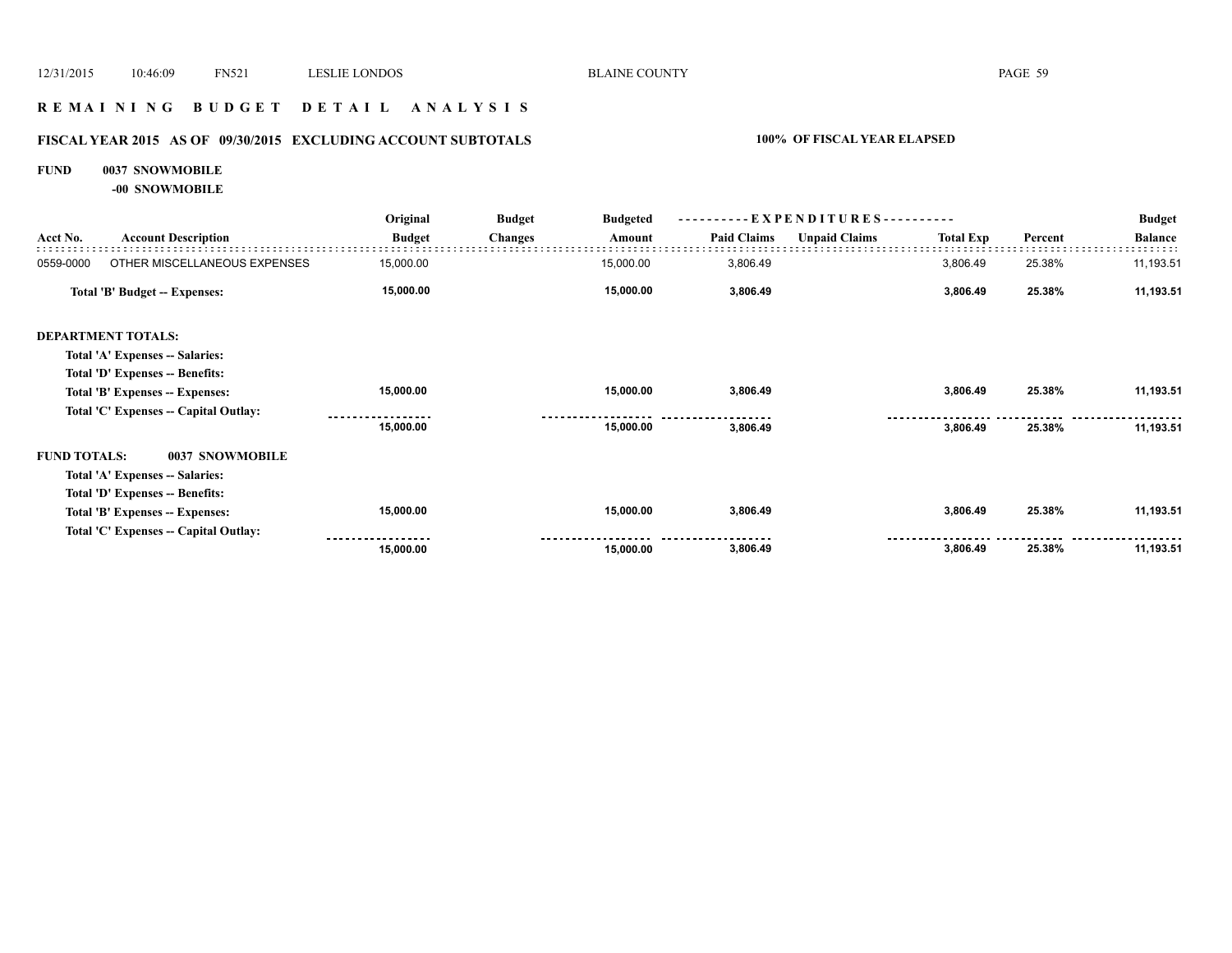### **R E M A I N I N G B U D G E T D E T A I L A N A L Y S I S**

# **FISCAL YEAR 2015 AS OF 09/30/2015 EXCLUDING ACCOUNT SUBTOTALS 100% OF FISCAL YEAR ELAPSED**

### **FUND 0038 WATERWAYS**

**-00 WATERWAYS**

|                           | <b>Account Description</b>            | Original      | <b>Budget</b>  | Budgeted | ----------EXPENDITURES---------- |                      |                  |         | <b>Budget</b>  |
|---------------------------|---------------------------------------|---------------|----------------|----------|----------------------------------|----------------------|------------------|---------|----------------|
| Acct No.                  |                                       | <b>Budget</b> | <b>Changes</b> | Amount   | <b>Paid Claims</b>               | <b>Unpaid Claims</b> | <b>Total Exp</b> | Percent | <b>Balance</b> |
| <b>DEPARTMENT TOTALS:</b> |                                       |               |                |          |                                  |                      |                  |         |                |
|                           | Total 'A' Expenses -- Salaries:       |               |                |          |                                  |                      |                  |         |                |
|                           | Total 'D' Expenses -- Benefits:       |               |                |          |                                  |                      |                  |         |                |
|                           | Total 'B' Expenses -- Expenses:       |               |                |          |                                  |                      |                  |         |                |
|                           | Total 'C' Expenses -- Capital Outlay: |               |                |          |                                  |                      |                  |         |                |
|                           |                                       |               |                |          |                                  |                      |                  |         |                |
|                           |                                       |               |                |          |                                  |                      |                  |         |                |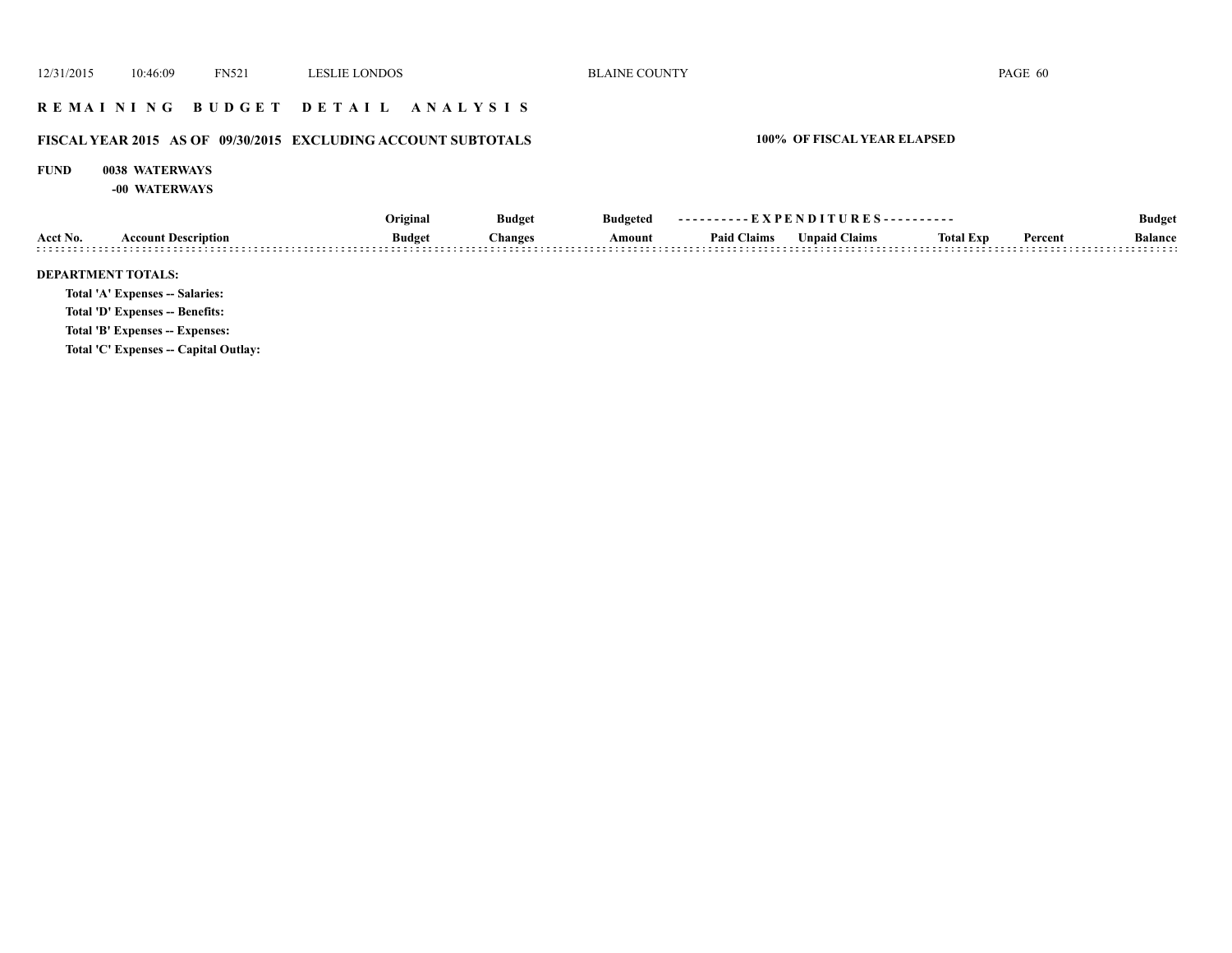### **R E M A I N I N G B U D G E T D E T A I L A N A L Y S I S**

# **FISCAL YEAR 2015 AS OF 09/30/2015 EXCLUDING ACCOUNT SUBTOTALS 100% OF FISCAL YEAR ELAPSED**

### **FUND 0038 WATERWAYS**

### **-01 WATERWAYS - MAINTENANCE**

|           |                                     | Original      | <b>Budget</b>  | <b>Budgeted</b> | $-$ EXPENDITURES $-$ --------- |                      |                  |         | <b>Budget</b>  |  |
|-----------|-------------------------------------|---------------|----------------|-----------------|--------------------------------|----------------------|------------------|---------|----------------|--|
| Acct No.  | <b>Account Description</b>          | <b>Budget</b> | <b>Changes</b> | Amount          | <b>Paid Claims</b>             | <b>Unpaid Claims</b> | <b>Total Exp</b> | Percent | <b>Balance</b> |  |
| 0470-0000 | FUEL/MILEAGE                        | 4,150.00      | (1,500.00)     | 2.650.00 C      | 2.016.80                       |                      | 2.016.80         | 76.11%  | 633.20         |  |
| 0559-0000 | OTHER MISC EXPENSES                 | 2,590.00      | (1,000.00)     | 1.590.00 C      | 1,314.37                       |                      | 1.314.37         | 82.66%  | 275.63         |  |
| 0679-0001 | ADMIN CONTRACT SERVICES             | 3,600.00      |                | 3,600.00        | 3,945.00                       |                      | 3,945.00         | 109.58% | (345.00)       |  |
| 0679-0002 | CONTRACT/LABOR SERVICES             | 7,560.00      | 2.500.00       | 10.060.00 C     | 10,089.67                      |                      | 10.089.67        | 100.29% | (29.67)        |  |
|           | Total 'B' Budget -- Expenses:       | 17,900.00     |                | 17.900.00       | 17.365.84                      |                      | 17.365.84        | 97.02%  | 534.16         |  |
| 0807-0003 | <b>BOAT DOCK GRANT</b>              | 5,000.00      | 34.940.45      | 39.940.45 C     | 39,889.95                      |                      | 39.889.95        | 99.87%  | 50.50          |  |
|           | Total 'C' Budget -- Capital Outlay: | 5,000.00      | 34.940.45      | 39,940.45       | 39.889.95                      |                      | 39.889.95        | 99.87%  | 50.50          |  |

### **DEPARTMENT TOTALS:**

**Total 'A' Expenses -- Salaries:**

**Total 'D' Expenses -- Benefits:**

| Total 'B' Expenses -- Expenses:       | 17.900.00 |           | 17.900.00 | 17.365.84 | 17.365.84                       | 97.02% | 534.16     |
|---------------------------------------|-----------|-----------|-----------|-----------|---------------------------------|--------|------------|
| Total 'C' Expenses -- Capital Outlay: | 000.00 ن  | 34.940.45 | 39.940.45 | 39.889.95 | 39.889.95<br>------------------ | 99.87% | 50.50<br>. |
|                                       | 22,900.00 | 34.940.45 | 57.840.45 | 57,255.79 | 57.255.79                       | 98.99% | 584.66     |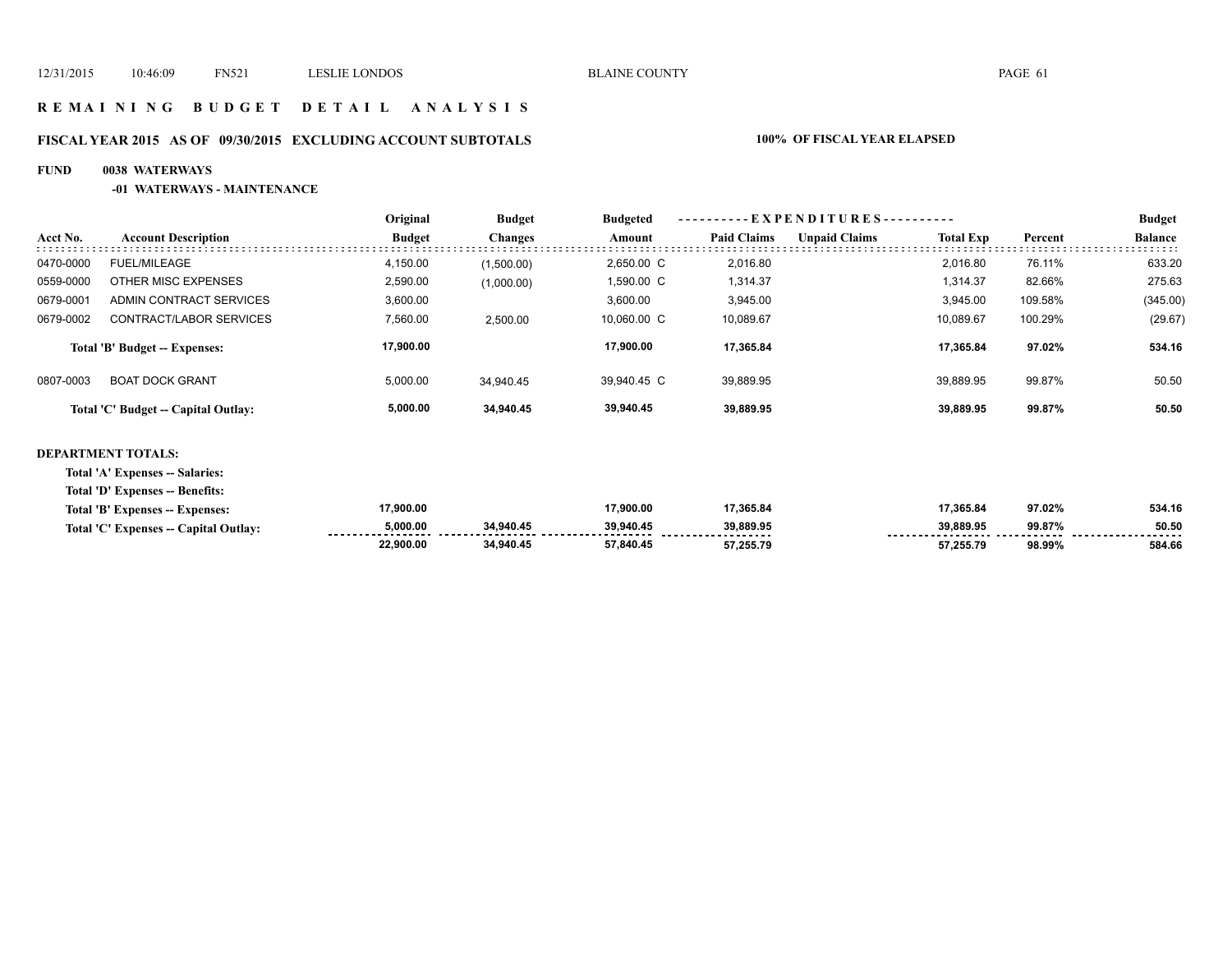### **R E M A I N I N G B U D G E T D E T A I L A N A L Y S I S**

# **FISCAL YEAR 2015 AS OF 09/30/2015 EXCLUDING ACCOUNT SUBTOTALS 100% OF FISCAL YEAR ELAPSED**

### **FUND 0038 WATERWAYS**

**-02 BOAT PATROL GRANT**

|                     |                                       | Original      | <b>Budget</b>  | <b>Budgeted</b> | -EXPENDITURES-     |                      |                  |         | <b>Budget</b>  |
|---------------------|---------------------------------------|---------------|----------------|-----------------|--------------------|----------------------|------------------|---------|----------------|
| Acct No.            | <b>Account Description</b>            | <b>Budget</b> | <b>Changes</b> | Amount          | <b>Paid Claims</b> | <b>Unpaid Claims</b> | <b>Total Exp</b> | Percent | <b>Balance</b> |
| 0409-0099           | SALARIES - OVERTIME                   | 10,000.00     |                | 10,000.00       | 2,339.12           |                      | 2,339.12         | 23.39%  | 7,660.88       |
|                     | Total 'A' Budget -- Salaries:         | 10,000.00     |                | 10,000.00       | 2,339.12           |                      | 2,339.12         | 23.39%  | 7,660.88       |
| 0410-0000           | <b>RETIREMENT</b>                     | 1,000.00      |                | 1,000.00        | 272.75             |                      | 272.75           | 27.28%  | 727.25         |
| 0411-0000           | <b>FICA</b>                           | 650.00        |                | 650.00          | 178.91             |                      | 178.91           | 27.52%  | 471.09         |
| 0415-0000           | STATE UNEMPLOYMENT                    | 50.00         |                | 50.00           | 16.38              |                      | 16.38            | 32.76%  | 33.62          |
| 0416-0000           | WORKER'S COMPENSATION INSUR.          | 700.00        |                | 700.00          | 282.00             |                      | 282.00           | 40.29%  | 418.00         |
|                     | Total 'D' Budget -- Benefits:         | 2,400.00      |                | 2,400.00        | 750.04             |                      | 750.04           | 31.25%  | 1,649.96       |
| 0558-0000           | <b>BOAT PATROL GRANT</b>              | 3,100.00      |                | 3,100.00        | 2,035.08           |                      | 2,035.08         | 65.65%  | 1,064.92       |
|                     | Total 'B' Budget -- Expenses:         | 3,100.00      |                | 3,100.00        | 2,035.08           |                      | 2,035.08         | 65.65%  | 1,064.92       |
|                     | <b>DEPARTMENT TOTALS:</b>             |               |                |                 |                    |                      |                  |         |                |
|                     | Total 'A' Expenses -- Salaries:       | 10,000.00     |                | 10,000.00       | 2,339.12           |                      | 2,339.12         | 23.39%  | 7,660.88       |
|                     | Total 'D' Expenses -- Benefits:       | 2,400.00      |                | 2,400.00        | 750.04             |                      | 750.04           | 31.25%  | 1,649.96       |
|                     | Total 'B' Expenses -- Expenses:       | 3,100.00      |                | 3,100.00        | 2,035.08           |                      | 2,035.08         | 65.65%  | 1,064.92       |
|                     | Total 'C' Expenses -- Capital Outlay: |               |                |                 |                    |                      |                  |         |                |
|                     |                                       | 15,500.00     |                | 15,500.00       | 5,124.24           |                      | 5,124.24         | 33.06%  | 10,375.76      |
| <b>FUND TOTALS:</b> | 0038 WATERWAYS                        |               |                |                 |                    |                      |                  |         |                |
|                     | Total 'A' Expenses -- Salaries:       | 10,000.00     |                | 10,000.00       | 2,339.12           |                      | 2,339.12         | 23.39%  | 7,660.88       |
|                     | Total 'D' Expenses -- Benefits:       | 2,400.00      |                | 2,400.00        | 750.04             |                      | 750.04           | 31      | 1,649.96       |
|                     | Total 'B' Expenses -- Expenses:       | 21,000.00     |                | 21,000.00       | 19,400.92          |                      | 19,400.92        | 92.39%  | 1,599.08       |
|                     | Total 'C' Expenses - Capital Outlay:  | 5,000.00      | 34,940.45      | 39,940.45       | 39,889.95          |                      | 39,889.95        | 99.87%  | 50.50          |
|                     |                                       | 38,400.00     | 34,940.45      | 73,340.45       | 62,380.03          |                      | 62,380.03        | 85.06%  | 10,960.42      |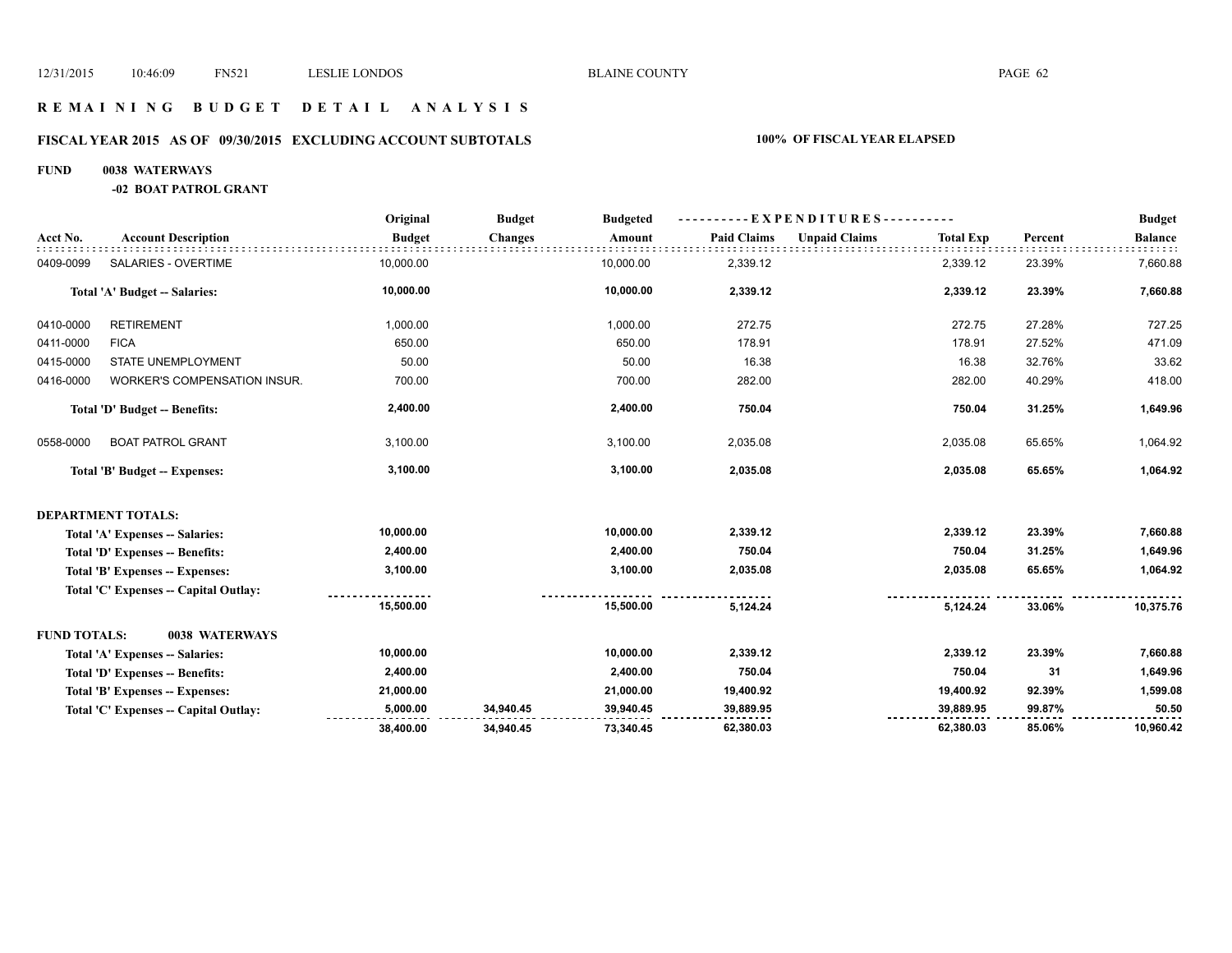### **R E M A I N I N G B U D G E T D E T A I L A N A L Y S I S**

### **FISCAL YEAR 2015 AS OF 09/30/2015 EXCLUDING ACCOUNT SUBTOTALS 100% OF FISCAL YEAR ELAPSED**

### **FUND 0046 911 EMERGENCY COMMUNICATION**

### **-00 911 EMERGENCY COMMUNICATION**

|           |                                       | Original      | <b>Budget</b>  | <b>Budgeted</b> | ----------EXPENDITURES---------- |                      |                  |         | <b>Budget</b> |
|-----------|---------------------------------------|---------------|----------------|-----------------|----------------------------------|----------------------|------------------|---------|---------------|
| Acct No.  | <b>Account Description</b>            | <b>Budget</b> | <b>Changes</b> | Amount          | <b>Paid Claims</b>               | <b>Unpaid Claims</b> | <b>Total Exp</b> | Percent | Balance       |
| 0401-0000 | SALARIES - DIRECTOR                   | 72,169.00     | 750.00         | 72,919.00 C     | 72,848.69                        |                      | 72,848.69        | 99.90%  | 70.31         |
| 0401-0003 | SALARIES - GIS ANALYST                | 57,670.00     | 550.00         | 58,220.00 C     | 58,041.62                        |                      | 58,041.62        | 99.69%  | 178.38        |
| 0409-0001 | SALARIES - TERMINATION                | 3,000.00      |                | 3,000.00        |                                  |                      |                  | 0.00%   | 3,000.00      |
|           | Total 'A' Budget -- Salaries:         | 132,839.00    | 1,300.00       | 134,139.00      | 130,890.31                       |                      | 130,890.31       | 97.58%  | 3,248.69      |
| 0410-0000 | <b>RETIREMENT</b>                     | 15,000.00     |                | 15,000.00       | 14,816.94                        |                      | 14,816.94        | 98.78%  | 183.06        |
| 0411-0000 | <b>FICA</b>                           | 9,933.00      |                | 9,933.00        | 9,279.88                         |                      | 9,279.88         | 93.42%  | 653.12        |
| 0412-0000 | LIFE INSURANCE                        | 178.00        |                | 178.00          | 147.12                           |                      | 147.12           | 82.65%  | 30.88         |
| 0413-0000 | <b>MEDICAL INSURANCE</b>              | 20,180.00     |                | 20,180.00       | 20,179.08                        |                      | 20,179.08        | 100.00% | 0.92          |
| 0414-0000 | <b>DENTAL INSURANCE</b>               | 900.00        |                | 900.00          | 899.04                           |                      | 899.04           | 99.89%  | 0.96          |
| 0415-0000 | STATE UNEMPLOYMENT                    | 909.00        |                | 909.00          | 849.13                           |                      | 849.13           | 93.41%  | 59.87         |
| 0416-0000 | WORKER'S COMPENSATION INSUR.          | 2,735.00      |                | 2,735.00        | 1,834.00                         |                      | 1,834.00         | 67.06%  | 901.00        |
|           | Total 'D' Budget -- Benefits:         | 49,835.00     |                | 49,835.00       | 48,005.19                        |                      | 48,005.19        | 96.33%  | 1,829.81      |
| 0440-0001 | <b>OFFICE EQUIPMENT</b>               |               |                |                 | 7,962.92                         |                      | 7,962.92         | 0.00%   | (7,962.92)    |
| 0464-0000 | UTILITIES - TELEPHONE, OTHER          | 53,300.00     |                | 53,300.00       | 52,877.45                        |                      | 52,877.45        | 99.21%  | 422.55        |
| 0499-0000 | REPAIRS/MAINT- INCL CONTRACTS         | 59,500.00     |                | 59,500.00       | 62,305.78                        |                      | 62,305.78        | 104.72% | (2,805.78)    |
| 0569-0001 | PUBLIC EDUCATION                      | 500.00        |                | 500.00          | 461.76                           |                      | 461.76           | 92.35%  | 38.24         |
| 0670-0000 | CONT-SOFTWARE MAINT/LIC CAD           | 40,454.00     |                | 40,454.00       | 40,454.00                        |                      | 40,454.00        | 100.00% |               |
| 0670-0003 | CONTRACT-MIDVALE STANLEY/SMILE        | 6,600.00      |                | 6,600.00        | 6,550.56                         |                      | 6,550.56         | 99.25%  | 49.44         |
| 0714-0005 | TELEPHONE ALLOWANCE                   | 588.00        |                | 588.00          | 588.00                           |                      | 588.00           | 100.00% |               |
|           | <b>Total 'B' Budget -- Expenses:</b>  | 160,942.00    |                | 160,942.00      | 171,200.47                       |                      | 171,200.47       | 106.37% | (10, 258.47)  |
| 0899-0002 | CAPITAL-EQUIPMENT                     | 12,500.00     |                | 12,500.00       |                                  |                      |                  | 0.00%   | 12,500.00     |
|           | Total 'C' Budget -- Capital Outlay:   | 12,500.00     |                | 12,500.00       |                                  |                      |                  |         | 12,500.00     |
|           | <b>DEPARTMENT TOTALS:</b>             |               |                |                 |                                  |                      |                  |         |               |
|           | Total 'A' Expenses -- Salaries:       | 132,839.00    | 1,300.00       | 134,139.00      | 130,890.31                       |                      | 130,890.31       | 97.58%  | 3,248.69      |
|           | Total 'D' Expenses -- Benefits:       | 49,835.00     |                | 49,835.00       | 48,005.19                        |                      | 48,005.19        | 96.33%  | 1,829.81      |
|           | Total 'B' Expenses -- Expenses:       | 160,942.00    |                | 160,942.00      | 171,200.47                       |                      | 171,200.47       | 106.37% | (10, 258.47)  |
|           | Total 'C' Expenses -- Capital Outlay: | 12,500.00     |                | 12,500.00       |                                  |                      |                  |         | 12,500.00     |
|           |                                       | 356,116.00    | 1,300.00       | 357,416.00      | 350,095.97                       |                      | 350,095.97       | 97.95%  | 7,320.03      |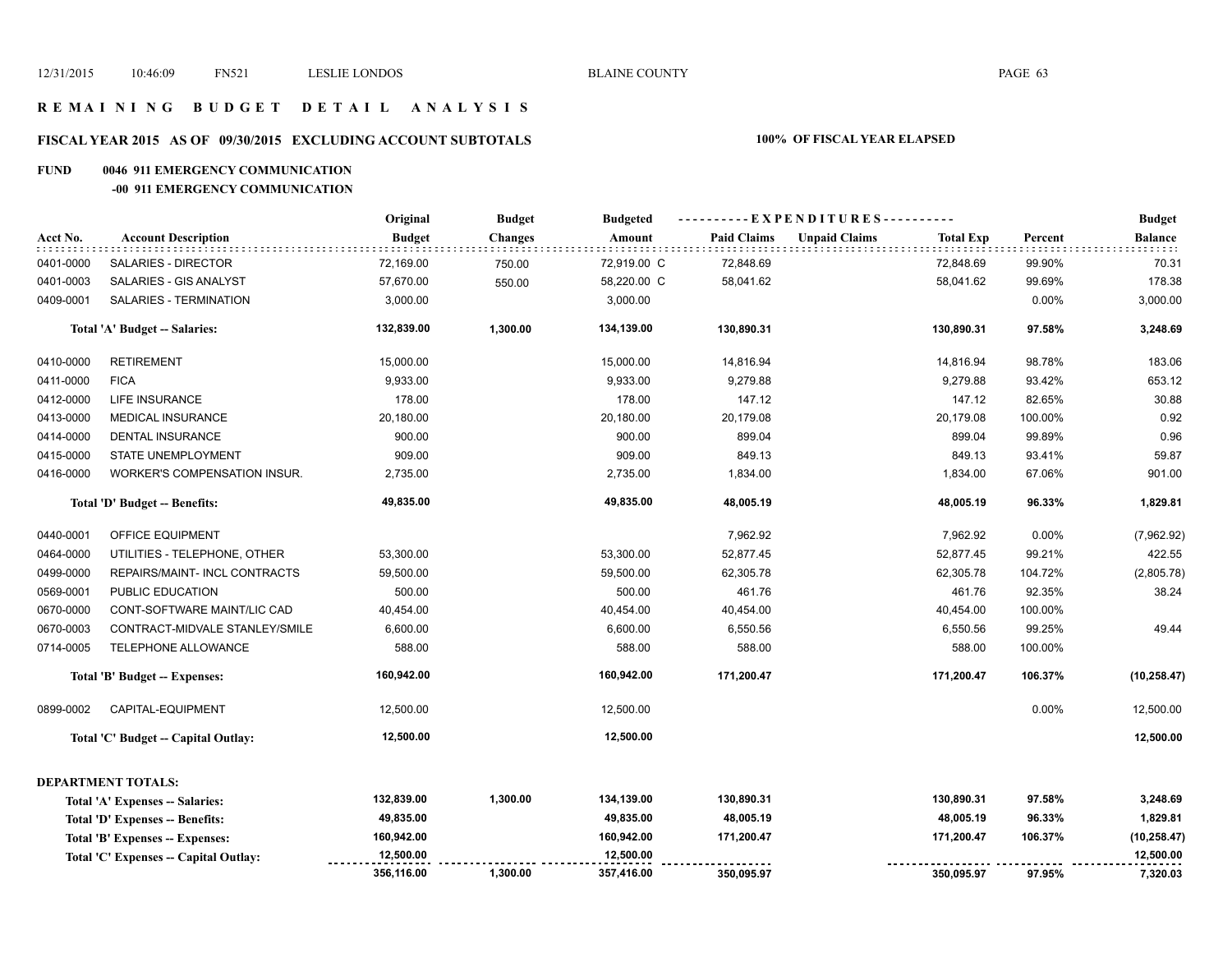### **R E M A I N I N G B U D G E T D E T A I L A N A L Y S I S**

### **FISCAL YEAR 2015 AS OF 09/30/2015 EXCLUDING ACCOUNT SUBTOTALS 100% OF FISCAL YEAR ELAPSED**

### **FUND TOTALS: 0046 911 EMERGENCY COMMUNICATION**

| Total 'A' Expenses -- Salaries:       | 132.839.00 | 1.300.00 | 134.139.00 | 130.890.31         | 130.890.31 | 97.58%  | 3.248.69       |
|---------------------------------------|------------|----------|------------|--------------------|------------|---------|----------------|
| Total 'D' Expenses -- Benefits:       | 49,835.00  |          | 49.835.00  | 48,005.19          | 48.005.19  | 96      | 1,829.81       |
| Total 'B' Expenses -- Expenses:       | 160.942.00 |          | 160.942.00 | 171,200.47         | 171.200.47 | 106.37% | (10, 258.47)   |
| Total 'C' Expenses -- Capital Outlay: | 12.500.00  |          | 12.500.00  | ------------------ |            |         | 12.500.00<br>. |
|                                       | 356.116.00 | 1.300.00 | 357.416.00 | 350,095.97         | 350,095.97 | 97.95%  | 7,320.03       |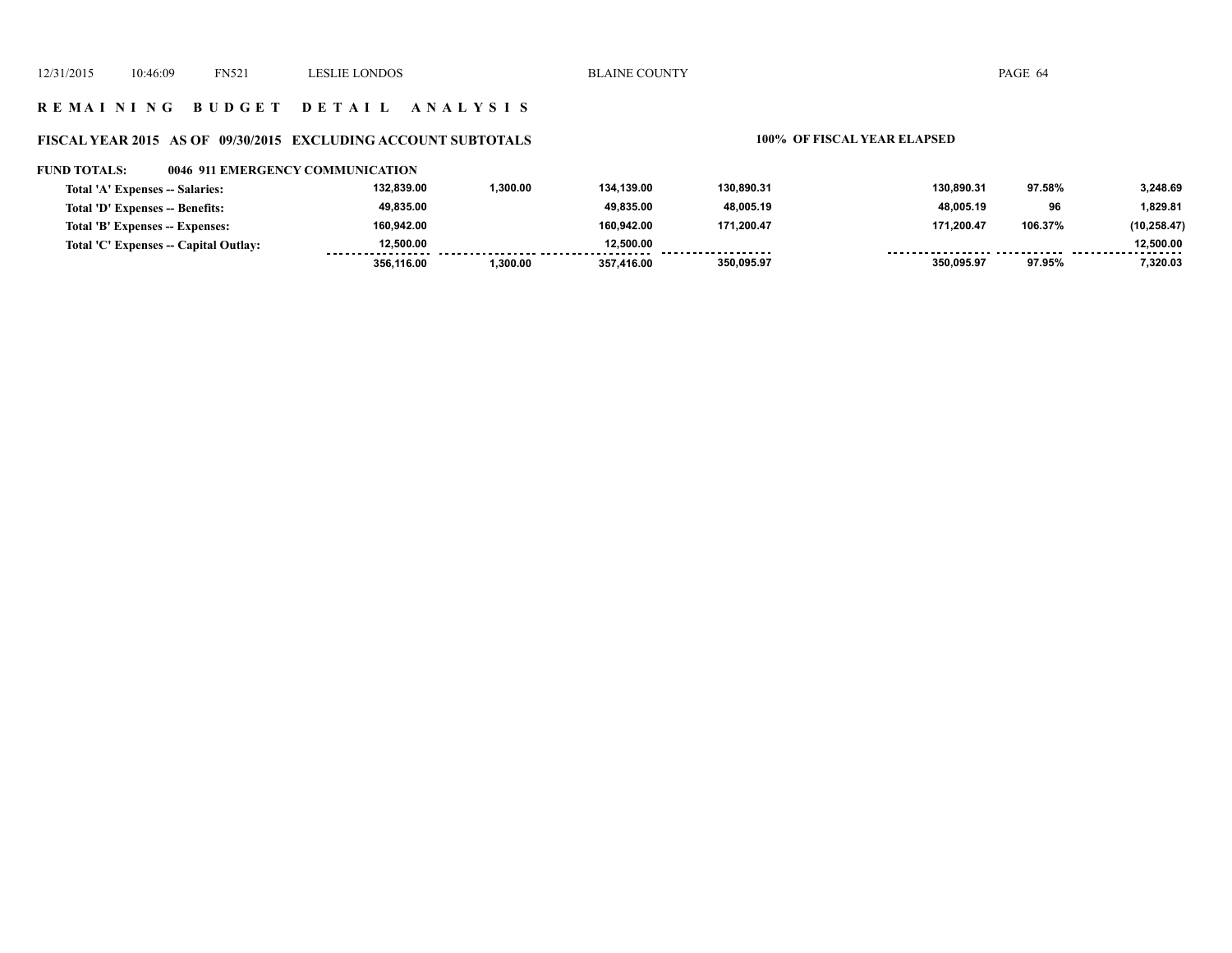### **R E M A I N I N G B U D G E T D E T A I L A N A L Y S I S**

### **FISCAL YEAR 2015 AS OF 09/30/2015 EXCLUDING ACCOUNT SUBTOTALS 100% OF FISCAL YEAR ELAPSED**

### **FUND 0051 LAND WATER & WILDLIFE**

**-00 LAND WATER & WILDLIFE**

|                                       | <b>Account Description</b>           | Original<br><b>Budget</b> | <b>Budget</b><br><b>Budgeted</b> | --EXPENDITURES---------- |                      |                  |         | <b>Budget</b>  |
|---------------------------------------|--------------------------------------|---------------------------|----------------------------------|--------------------------|----------------------|------------------|---------|----------------|
| Acct No.                              |                                      |                           | <b>Changes</b><br>Amount         | <b>Paid Claims</b>       | <b>Unpaid Claims</b> | <b>Total Exp</b> | Percent | <b>Balance</b> |
| 0480-0000                             | <b>ADMINISTRATIVE EXPENSES</b>       |                           |                                  | 385.29                   |                      | 385.29           | 0.00%   | (385.29)       |
| 0487-0000                             | <b>CONSERVATION EXPENSES</b>         | 2,558,840.00              | 2,558,840.00                     | 995,597.50               |                      | 995,597.50       | 38.91%  | 1,563,242.50   |
| 0704-0003                             | CONSULTANT                           | 50,000.00                 | 50,000.00                        | 58,106.73                |                      | 58,106.73        | 116.21% | (8, 106.73)    |
| 0704-0004                             | <b>LEGAL</b>                         | 5,000.00                  | 5,000.00                         | 18,272.54                |                      | 18,272.54        | 365.45% | (13, 272.54)   |
| Total 'B' Budget -- Expenses:         |                                      | 2,613,840.00              | 2,613,840.00                     | 1,072,362.06             |                      | 1,072,362.06     | 41.03%  | 1,541,477.94   |
|                                       | <b>DEPARTMENT TOTALS:</b>            |                           |                                  |                          |                      |                  |         |                |
|                                       | Total 'A' Expenses -- Salaries:      |                           |                                  |                          |                      |                  |         |                |
|                                       | Total 'D' Expenses -- Benefits:      |                           |                                  |                          |                      |                  |         |                |
|                                       | Total 'B' Expenses -- Expenses:      | 2,613,840.00              | 2,613,840.00                     | 1,072,362.06             |                      | 1,072,362.06     | 41.03%  | 1,541,477.94   |
| Total 'C' Expenses -- Capital Outlay: |                                      |                           |                                  |                          |                      |                  |         |                |
|                                       |                                      | 2,613,840.00              | 2,613,840.00                     | 1,072,362.06             |                      | 1,072,362.06     | 41.03%  | 1,541,477.94   |
| <b>FUND TOTALS:</b>                   | 0051 LAND WATER & WILDLIFE           |                           |                                  |                          |                      |                  |         |                |
|                                       | Total 'A' Expenses -- Salaries:      |                           |                                  |                          |                      |                  |         |                |
|                                       | Total 'D' Expenses -- Benefits:      |                           |                                  |                          |                      |                  |         |                |
|                                       | Total 'B' Expenses -- Expenses:      | 2,613,840.00              | 2,613,840.00                     | 1,072,362.06             |                      | 1,072,362.06     | 41.03%  | 1,541,477.94   |
|                                       | Total 'C' Expenses - Capital Outlay: |                           |                                  |                          |                      |                  |         |                |
|                                       |                                      | 2,613,840.00              | 2,613,840.00                     | 1,072,362.06             |                      | 1,072,362.06     | 41.03%  | 1,541,477.94   |